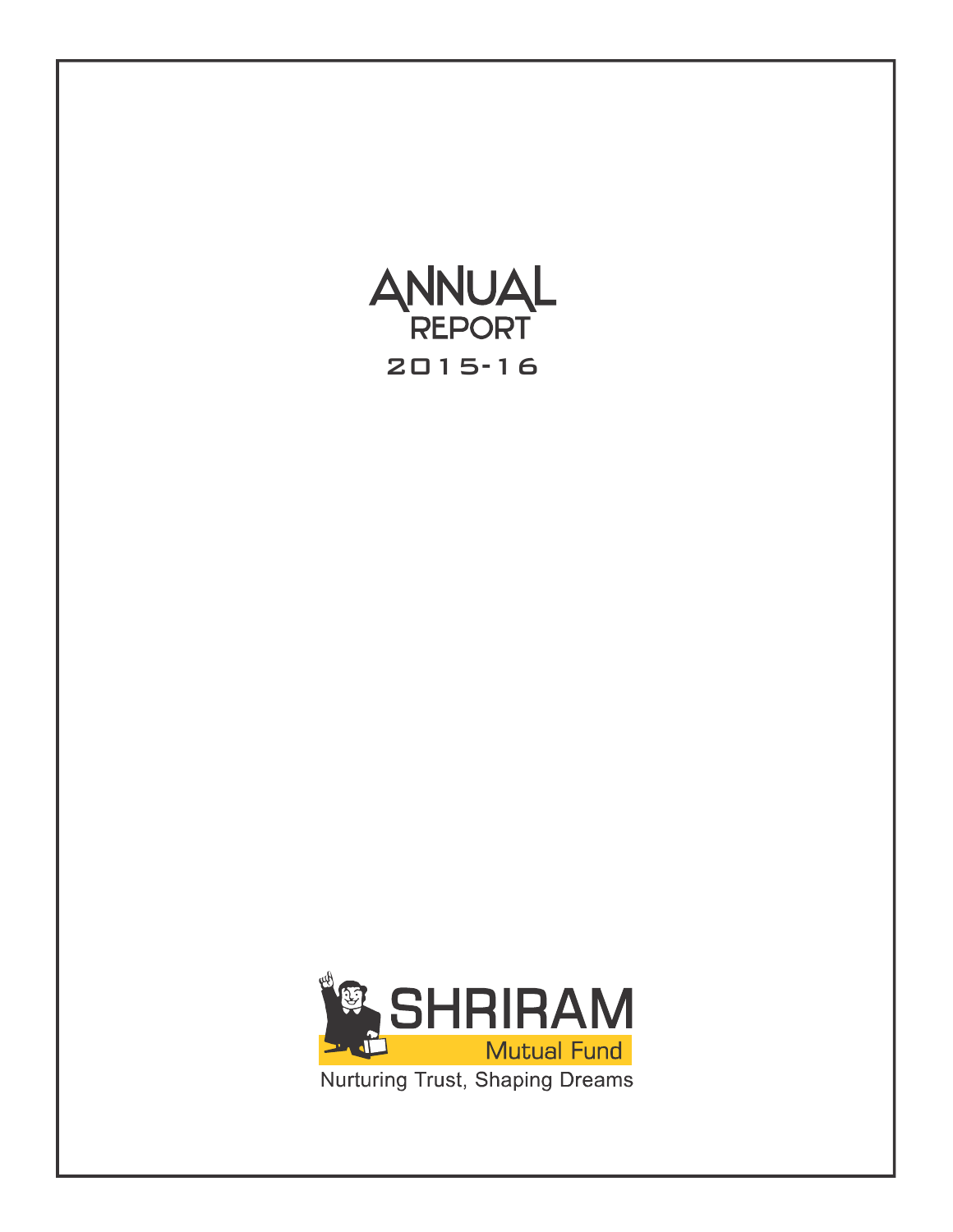## **Sponsor :**

Shriram Credit Company Limited CIN : U65993TN1980PLC008215 Registered Office : Shriram House, No. 4, Burkit Road

T. Nagar, Chennai - 600 017

## **Trustee :**

Board of Trustees Mookambika Complex, 3rd Floor, 4, Lady Desikachari Road, Mylapore, Chennai - 600 004

## **Asset Management Company :**

Shriram Asset Management Co. Ltd.

CIN : L65991MH1994PLC079874

Registered Office : Wockhardt Towers, 2nd Floor, East Wing, C-2, G Block, Bandra Kurla Complex, Bandra (East), Mumbai - 400 051, India

Administrative HO : CK-6, 2nd Floor, Sector II Salt Lake City, Kolkata - 700 091

# **Custodian :**

Stock Holding Corporation of India Ltd.

Registered Office : 301, Center Point Dr. B. Ambedkar Road, Parel Mumbai - 400 012

# **Statutory Auditors :**

M/s. CHOKSHI & CHOKSHI LLP Chartered Accountants 15/17, Raghavji 'B' Bldg, Ground Floor, Gowalia Tank, Off Kemps Corner, Mumbai - 400 036, India

# **Registrar & Transfer Agent :**

Computer Age Management Services Pvt. Ltd. Registered Office : New No.10,Old No.178, M.G.R.Salai, Nungambakkam, Chennai - 600 034

## **Board of Trustees :**

Mr. S. Krishnamurthy - Chairman - Board of Trustees

- Dr. Qudsia Gandhi (Independent Trustee)
- Mr. S. M. Prabakaran (Independent Trustee)
- Mr. V. N. Shiva Shankar (Independent Trustee)
- Mr. Mani Sridhar (Independent Trustee)

## **Board of Directors :**

Mr. Prabhakar Dattarraya Karandikar – Independent - (Chairman)

Mr. Akhilesh Kumar Singh – Associate - (Managing Director)

Mr. Rangaswamy Sundara Rajan – Associate Director

Mr. Dhruv Lalit Mehta – Associate Director

Mr. Arindam Mukherjee – Independent Director

Mrs. Jayashree Mahesh – Associate Director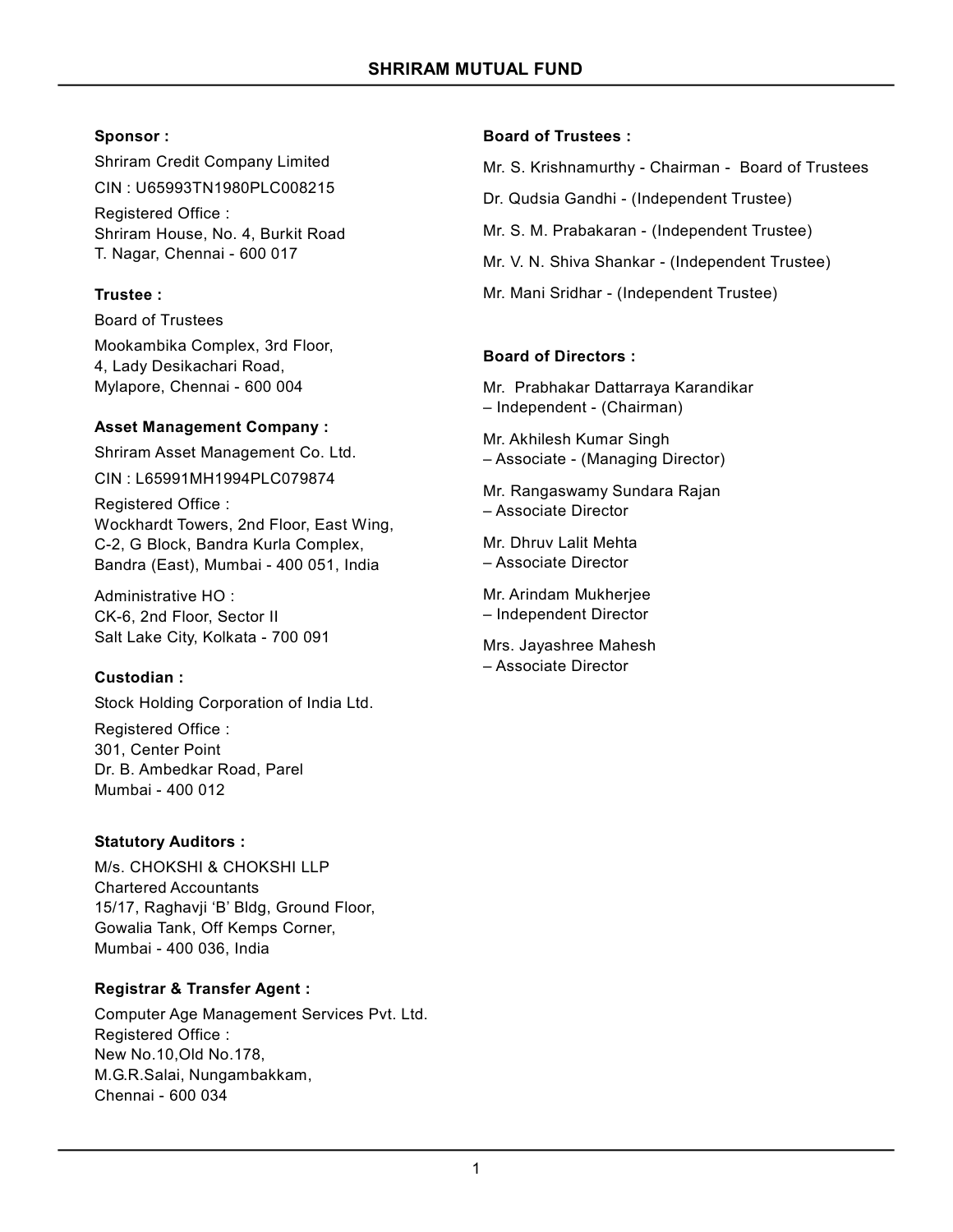#### **TRUSTEE REPORT**

#### **REPORT OF THE BOARD OF TRUSTEES OF SHRIRAM MUTUAL FUND FOR THE FINANCIAL YEAR 2015-16**

Dear Unit holder,

The Board of Trustees presents its Annual Report and the audited financial statements of the Schemes of Shriram Mutual Fund (the "Fund"), for the year ended March 31, 2016.

#### **SHRIRAM MUTUAL FUND**

Shriram Mutual Fund is a part of the India's leading financial services conglomerate, 'Shriram Group', a name to reckon with in the financial services sector for the past 3 decades. Serving the 'under-served', 'Addressing the bottom of the pyramid', 'Inclusive financing' are all phrases that have become common place in the corporate world today. Whether it is the Chit Fund business, Transport & Equipment Finance business, Mutual Fund business, Consumer Finance business or even the huge deposit customer base of Shriram, over 90% of the 10.2 million customers of the group come under the purview of the under-served. With an enviable growth record of 40% CAGR in the last 7 years, an excellent array of happy investors, a brand that resonates 'trust and reliability', an employee strength of over 42,000 with single digit attrition, with net profit of Rs. 22 billion, with assets under management in excess of Rs. 76,000 Crores, an ever-growing customer base of 10.2 million catered through a network of over 2400 branches, with a strong and successful low-cost delivery model, "Shriram" is today the most "trusted" brand name in this target market as well as a Financial Services conglomerate poised for attaining greater heights in the near future. The group realizes that they have to continue to do things differently to sustain the growth levels and their exemplary service to their target market across businesses. The group has Significant presence in financial services through commercial vehicle finance, small business finance and consumer finance, life and general insurance, stock broking, and distribution of financial products.

The Shriram group's foray into Mutual Fund business has been done with the restart of the business of Shriram Mutual Fund in the year 2013 and thereafter launch of its maiden scheme on 29th November, 2013 - Shriram Equity and Debt Opportunities Fund, an open ended equity oriented asset allocation scheme.

The volatility in equity markets has kept many investors away from participating in the long term wealth creation potential of equities as an asset class. Shriram Group's decades of experience with investors across the country has led us to believe that a mutual fund scheme with a flexible asset allocation strategy of combining the upside potential of equities and the relative stability of carefully chosen high quality debt instruments would be better suited for adding value to their hard earned savings across market cycles.

After restart of business, the launch of our maiden scheme, Shriram Equity and Debt Opportunities Fund, has been rooted in this belief and brings together the best of our rich experience and expertise in management of equity as well as debt investments.

Since inception there has been a cumulative dividend payout of Rs. 2.45 per unit with a face value of Rs 10.

#### **Scheme Performance, Future Outlook and Operations of the Schemes**

## **(1) PERFORMANCE OF THE SCHEMES FOR THE PERIOD ENDED MARCH 31, 2016**

The performance of our maiden Scheme Shriram Equity and Debt Opportunities Fund as on March 31, 2016 is given below.

| Scheme                | <b>Returns for 1 year</b> | Returns since inception # |
|-----------------------|---------------------------|---------------------------|
| Regular Plan - Growth | $-5.18$                   | 10.03                     |
| Direct Plan - Growth  | $-4.58$                   | 10.66                     |
| Benchmark Returns % @ | $-3.73$                   | 10.42                     |

# Date of Inception/Allotment 29th November, 2013

Above returns are compounded annualized (CAGR)

@ Benchmark Index 70% of Nifty Plus 30% CRISIL Composite Bond Fund Index.

Past Performance may or may not be sustained in the future and may not necessarily provide a basis for comparison with other investments.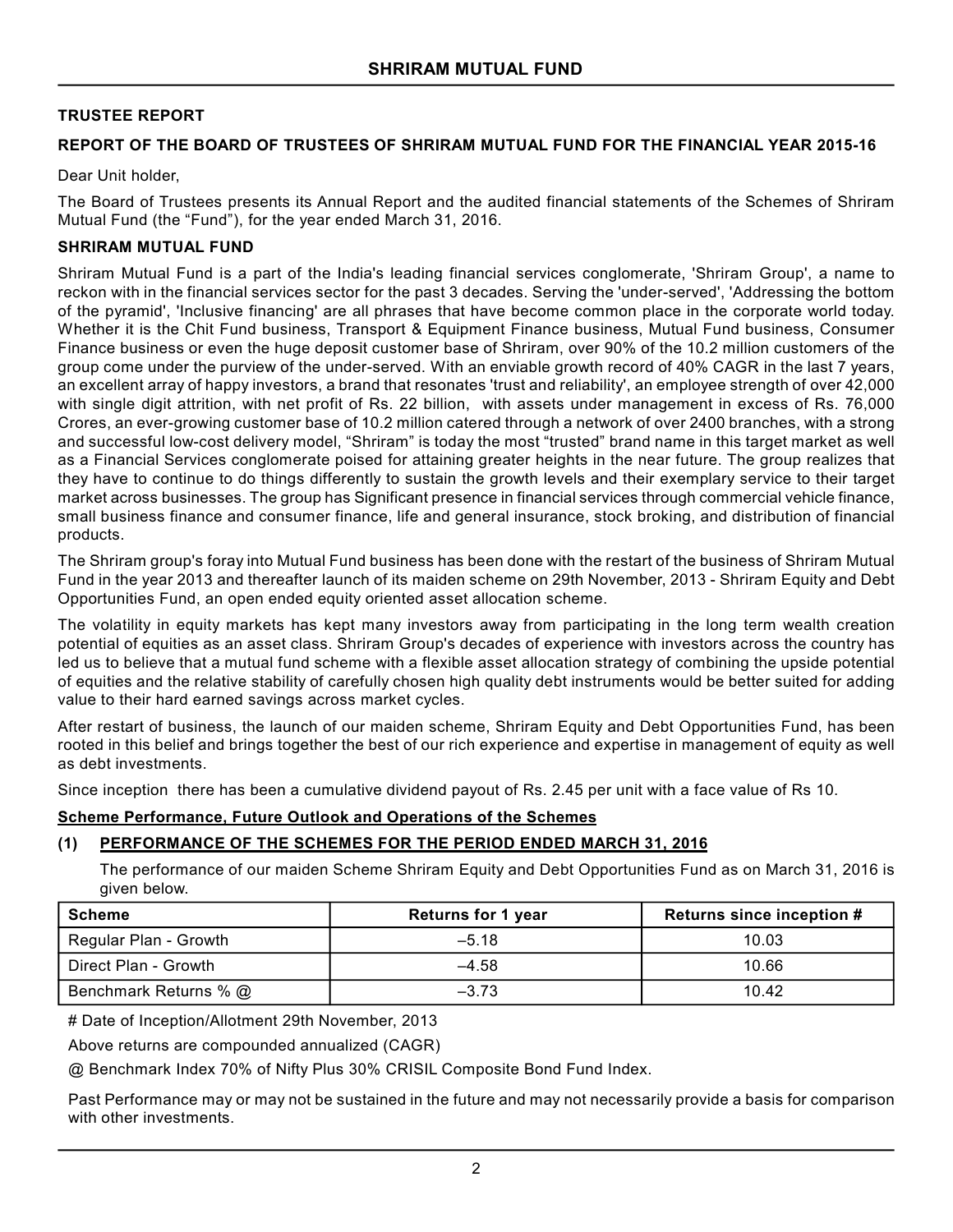## **(2) FUTURE OUTLOOK OF THE FUND**

Shriram Equity & Debt Opportunities Fund, launched in November 2013, delivered return of 10.66% (at the end of March 2016 on an annualized basis) since inception, marginally ahead of its benchmark by 0.22% given the recent market volatility. Backed by our prudent and moderately conservative investment strategy the fund was able to declare dividend of Rs.1.15 per unit (face value of Rs 10) in FY 2016 (Rs 0.25 in FY14 and Rs 1.05 in FY15) and supports the fund objective of longer term durable superior risk adjusted returns.

Market remained down coupled with volatility during FY2015-16 amidst turmoil in global economy and plunging crude prices. Consequently both the benchmark indices – BSE Sensex and Nifty eroded approximately 9% of capital value of investor wealth during this period. Almost all the sectors were in the negative territory, the worst being PSU Banks (down 28%) followed by Realty (down 27.5%), Metals (18%), and Finance (13%). Early and necessary recognition of bad loans, higher provisioning to meet stricter RBI guidelines as spelt out in their Asset Quality Review, low credit growth continued to adversely affect the banking sector, especially PSU banks. Pharma sector, touted to be defensive sector lost 14% during FY16 (against 43% gain in FY15) as facility inspection by the USFDA resulting in adverse observations remained a major overhang of the sector. Almost all the big names such as Dr Reddy's, Sun Pharma, Lupin have their facilities under scrutiny.

Several factors adversely affected the markets – pessimism about growth in the global economy especially after sharp fall in Chinese markets (including Yuan devaluation) resulted in concerns related to emerging market economies. This was further spooked by the Fed raising interest rates and negative interest rates policy in Sweden, Switzerland, Eurozone and Japan to counter deflationary pressures. Moreover with oil touching its lowest level in a decade (~\$30 per barrel), allocation of sovereign funds from the oil-rich countries went down leading to FPIs (Foreign Portfolio Investors) withdrawing funds from India. However, crude prices have recovered from their lows and are hovering in the range of \$40 per barrel at present.

During FY16, FPIs withdrew Rs 141.72 bln (over USD 2.5 bln) from Indian equity markets after remaining net buyers for the last six years (from FY10-FY15). On the contrary, domestic institutional investors (Mutual Funds and Domestic Insurance companies) purchased shares worth Rs 805 bln during the period under review aided by rise in mutual fund inflows from retail investors who pumped in funds to the tune of INR 700 bln as net investments. Better penetration into smaller towns and falling interest rate in bank FDs attracted more investors to mutual funds as a result of which AUMs of mutual funds rose 14% to Rs.13.53 lakh crores in FY16. Given the flight of funds from international FPIs, domestic currency depreciated almost 6% during FY16 (\$/Re rate 66.3329 March 2016 end) though recovered sharply from low of 68.78 in February.

Retail Inflation remained more or less stable during the year in the region of 5% and was within the comfort zone of RBI although Producer Prices inflation (WPI) has been in the negative territory owing to lower oil and commodity prices Indicating sharp erosion of pricing power for the manufacturers due to fatigue from demand. Consequently, the Central Bank reduced repo rate in three tranches to bring it down to 6.5% in April 2016 (7.5% in April 2015).

In this backdrop Shriram Equity and Debt Opportunities Scheme has endeavoured to earn the trust and goodwill of its investors through a pragmatic and long term approach, in accordance with the Shriram Group's philosophy of consistency, durability and security. Stock selection has been done based on impeccable fundamentals in the form of low financial leverage, strong and capable managements, and businesses that were anchored in strong brands in growing developed and regulated markets And largely from the large cap basket to maintain the quality criteria and strong liquidity.

We believe that equity investors with a five to seven year horizon should not be perturbed with the recent volatility as stable and improving macros (moderate inflation, lower current account deficit, a controlled fiscal deficit and India being one of the largest growing big economies), a very low market cap to GDP ratio that has been constantly falling over the last 7 years, almost reasonable to fair valuations is likely to result in handsome return on equities in the long term. Thus, retail investors would do well to maintain their exposure to large liquid and high quality stocks notwithstanding the slight sacrifice on returns and act through regular small investments for sustainable growth that will outpace inflation.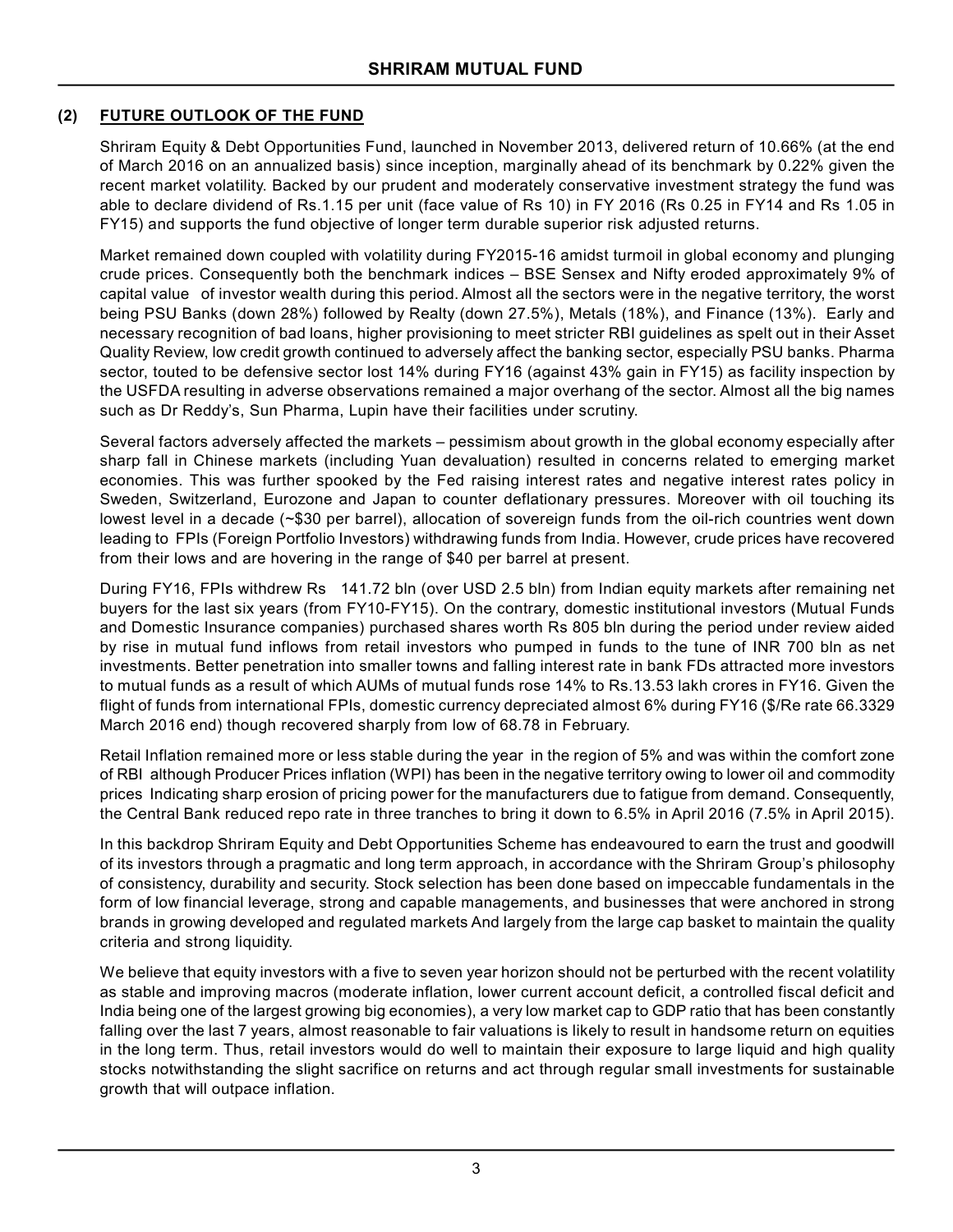#### **(3) OPERATIONS OF THE SCHEMES**

A brief commentary on the operations and performance of open ended scheme is as follows,

#### **Shriram Equity and Debt Opportunities Fund**

The year that has gone by leaves us with mixed emotions. On one count, its been a tumultuous year for the investors and for the economy and therefore, there is a sense of relief that the year is behind us.

In its worst show in four fiscals, Sensex lost by 9.36 % in the FY 2015-16. Heavy crash in commodity prices, first rate hike by the US Federal Reserve in nearly a decade, global slowdown, especially in China, and slower pace of key domestic reforms pulled Sensex by 2,615.63 points or 9.36 per cent during the year, its worst performance in a fiscal since 2011-12. NSE's NIFTY also plunged by 9.72% in the FY 2015-16. All these factors among others have resulted in a marginal decline of our scheme retuns as compared to the benchmark returns. However, the markets and economy remain optimistic about the future. Thus good investment opportunities are available for those who look forward to benefit from long-investment.

Further, it has always been our endeavour to stay invested in quality stocks with an all weather business model which are steered by capable and professional management.

#### **(4) BACKGROUND OF TRUST, SPONSORS, BOARD OF TRUSTEES and AMC :**

#### **A. Shriram Mutual Fund :**

Shriram Mutual Fund ("the Mutual Fund" or "the Fund" or "the MF") had been constituted as a Trust in accordance with the provisions of the Indian Trusts Act, 1882 (2 of 1882) vide a Trust Deed dated May 27,1994 as amended from time to time. The said Trust deed has been duly registered under the Indian Registration Act, 1908. The Fund was registered with SEBI vide registration number MF/017/94/4 dated November 21, 1994. The Trust has been formed for the purpose of pooling of capital from the public for collective investment in securities / any other property for the purpose of providing facilities for participation by persons as beneficiaries in such properties/ investments and in the profits / income arising there from.

#### **B. Sponsor :**

Shriram Mutual Fund is sponsored by Shriram Credit Company Ltd (SCCL), a Shriram Group Company, Chennai.The sponsor is the settler of the Mutual Fund Trust. The sponsor has entrusted a sum of Rs. 1 Lakh to the Trustees as its contribution towards the corpus of the Mutual Fund. Shriram Credit Company Ltd (SCCL) formerly known as Swastik Credit Company Limited is a Non deposit Non-Banking Finance Company registered with Reserve Bank of India. The company was incorporated in 1980. It is engaged in both investment and lending activities.

Shriram Credit Company Limited operates as a subsidiary of Shriram Capital Limited. It has a substantial investment by US-based LeapFrog Investments (world's first and largest investor in companies that insure under-served people in Africa and Asia)

Currently, the Company is engaged in the following activities in addition to acting as the Sponsor of SAMCL :

- To lend money on securities, movable or immovable properties.
- To make strategic investments and to act as the holding company of the broking, distribution, wealth and asset management companies.

#### **C. Board of Trustees :**

Shriram Board of Trustees ("the Trustee") shall discharge its obligations as Trustees of the Shriram Mutual Fund. The Trustee ensures that the transactions entered into by Shriram Asset Management Company Limited (AMC), are in accordance with the SEBI (Mutual Fund) Regulations, 1996. ("Regulations") and will also review the activities carried on by the AMC.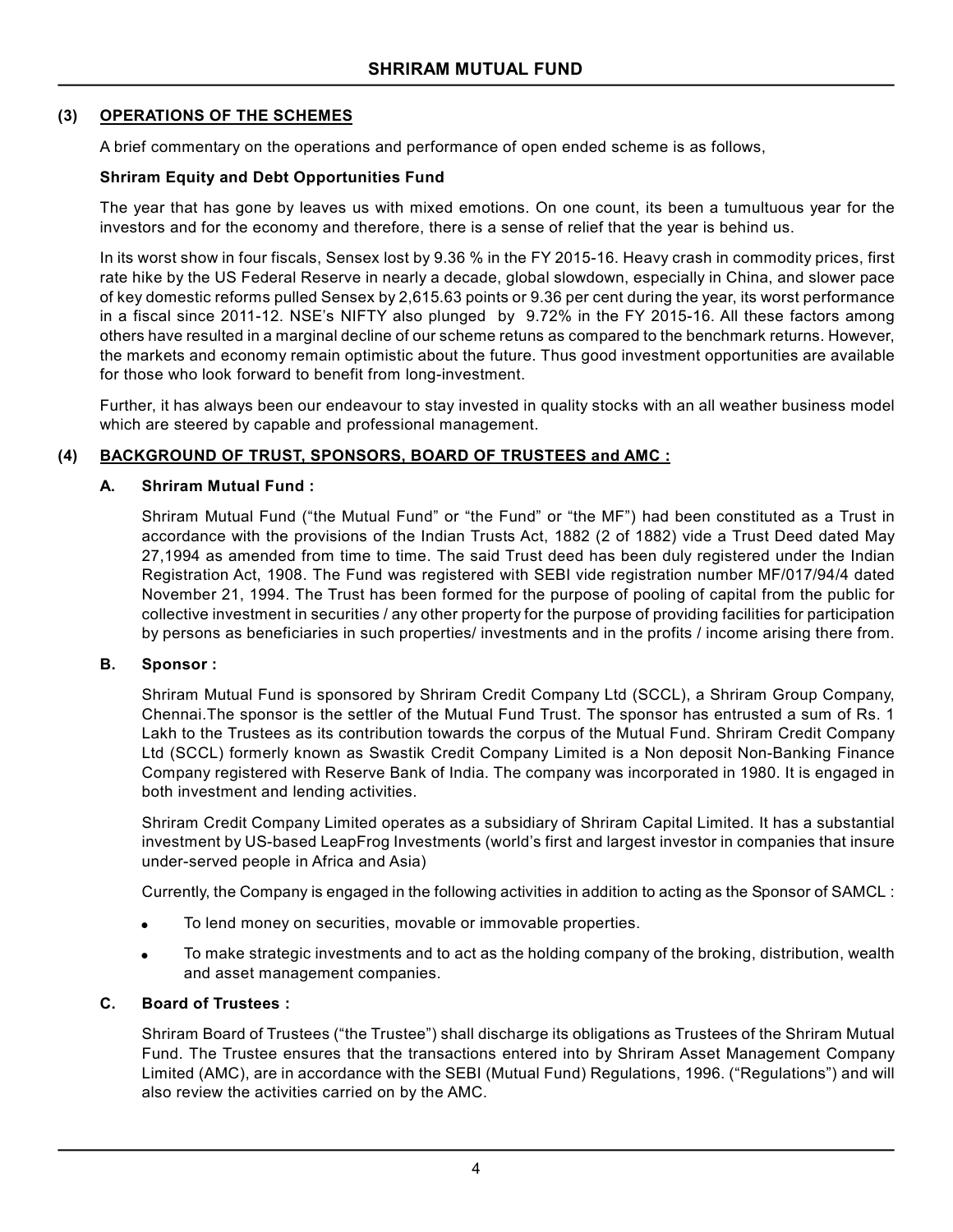# **Details of the Trustees on the Board of Trustees :**

| <b>Name</b>                                          | Age      | Qualification                                                          | <b>Brief Experience</b>                                                                                                                                                                                                                                                                                                                                                                                                                                                                                                                                                                                                                                                         |
|------------------------------------------------------|----------|------------------------------------------------------------------------|---------------------------------------------------------------------------------------------------------------------------------------------------------------------------------------------------------------------------------------------------------------------------------------------------------------------------------------------------------------------------------------------------------------------------------------------------------------------------------------------------------------------------------------------------------------------------------------------------------------------------------------------------------------------------------|
| Mr. S. Krishnamurthy<br>Chairman - Board of Trustees | 77 Years | B.A., MLS, CAIIB,<br>P.G., Diploma in<br>P/M & IR, BGL                 | Mr. S. Krishnamurthy is a Senior Banker with<br>extensive experience of over four decades with<br>the Reserve Bank of India and Commercial<br>Banks. He served as General Manager (Vigilance<br>& Inspection/Audit) in Indian Overseas Bank,<br>Chennai for five years. He was also the Chairman<br>and CEO of Tamilnad Mercantile Bank Ltd.<br>Tuticorin, for over five years. He had held the post<br>of Banking Ombudsman about two years.<br>He is presently on the Board of other corporate<br>companies as Director.                                                                                                                                                      |
| Mr. S. M. Prabakaran<br>(Independent)                | 77 Years | B.Com (Hons)                                                           | Mr. S. M. Prabakaran has 30 years of experience<br>in the Banking Industry. He worked as General<br>Manager, Branch Manager, and Chief Executive<br>Officer of various branches of SBI.                                                                                                                                                                                                                                                                                                                                                                                                                                                                                         |
| Mr. V. N. Shiva Shankar<br>(Independent)             | 46 Years | B.Com., B.L.,<br>A.C.S, AICWA                                          | Mr. V. N. Shiva Shankar is a Legal & Secretarial<br>Consultant for Corporates. He was Head of Legal,<br>Secretarial & Business Process outsourcing for<br>7 years. He is a member on the Boards of other<br>companies as Director.                                                                                                                                                                                                                                                                                                                                                                                                                                              |
| Dr. Qudsia Gandhi<br>(Independent)                   | 64 Years | M.A. (Madras<br>University) and<br>M.A. (Manchester<br>University, UK) | Dr. Qudsia Gandhi is a retired IAS Officer. Dr.<br>Gandhi has worked in senior positions with<br>various organizations like Tamil Nadu Power<br>Finance Corporation, Tamil Nadu Overseas<br>Manpower Corporation as Chairman, Managing<br>Director and as Addl. Chief Secretary/CMD<br>respectively. She was awarded the Best Woman<br>IAS officer for the year 2009-10. Adjudged,<br>International Woman of the year in the field of<br>education by the International Women's<br>Organization. She holds an Honorary Doctorate<br>in Divinity by Gurukul University for her<br>contribution to betterment of Society. She is on<br>the Boards of other companies as Director. |
| Dr. Mani Sridhar                                     | 55 Years | M.Com. (Madras<br>University)                                          | Mr. Mani Sridhar is an M.Com. from Madras<br>University. He has an overall experience of 25<br>years in finance and financial services field. Mr.<br>Sridhar was associated with Madras Stock<br>Exchange Limited as a registered member and<br>performed various financial activities viz. stock<br>broking, investment advisory services etc.<br>Presently, Mr. Sridhar is on the Board of Turnbulls<br>Investment Consultancy (P) Ltd. and has been<br>handling various key functions like investment<br>advisory services to Corporate, High Networth<br>individuals, Private placement of unlisted and<br>start-up companies, Loan syndication etc.                        |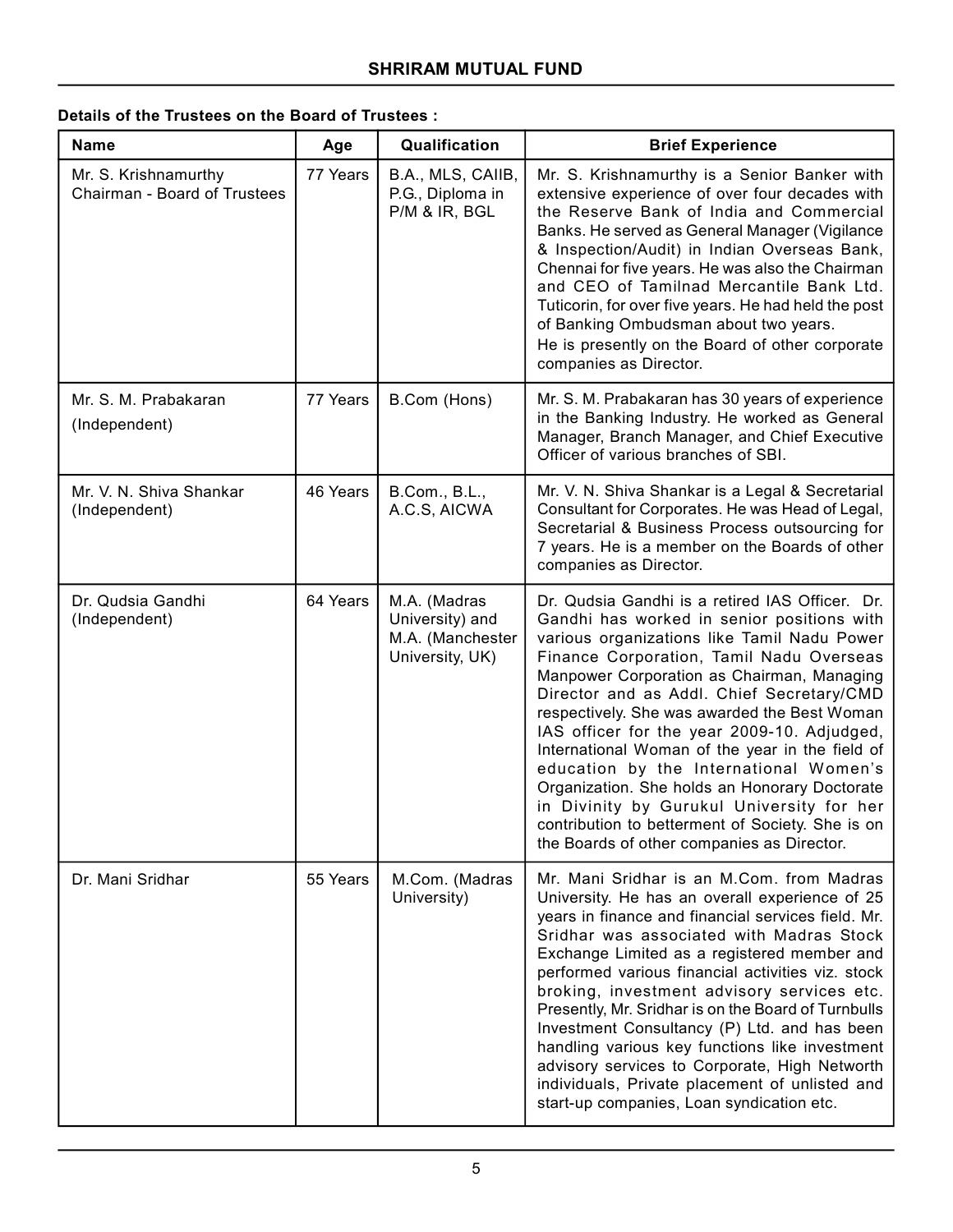#### **D. Asset Management Company**

Shriram Asset Management Company Limited, a company incorporated under the Companies Act, 1956 on July 27 1994, having its Registered Office at Wockhardt Towers, 2nd Floor, East Wing, C-2, G Block, Bandra Kurla Complex, Bandra (East), Mumbai - 400 051 is the Asset Management Company of Shriram Mutual Fund. It had been appointed as the Investment Managers of the Mutual Fund vide an Investment Management Agreement, dated –September 16, 1994 and as amended from time to time and executed between the Shriram Board of Trustees and Shriram Asset Management Company.

The Investment Manager was approved by SEBI to act as the AMC for the Fund vide letter No. IIMARP/ 2336/94 dated November 21, 1994.

#### **Change in Composition of Board Members :**

During the year under review, there has been no change in the composition of the Board of Directors of the AMC :

As required under the provisions of the Securities and Exchange Board of India (Mutual Funds) Regulations, 1996, 50% of the Directors on the Board of the AMC are independent Directors who are not an associate of, or associated in any manner with the sponsor or any of its subsidiaries or the Board of Trustees.

Investors may note that the Full Annual Report of the scheme shall be disclosed on the website (www.shriramamc.com) and shall also be available for inspection at the Head Office of the Mutual Fund. On written request, present and prospective unit holders / investors can obtain a copy of the Trust Deed, the said Annual Report on payment of nominal fees and the text of the relevant Scheme.

Further, the annual report of the AMC, Shriram Asset Management Company Limited, shall also be disclosed on the website (www.shriramamc.com) and the unit holders, if they so desire, may also request for a copy of the said annual report of AMC at a price.

The Balance Sheet as at 31st March, 2016 and the Revenue Account for the year ended 31st March, 2016 for the various scheme/s are annexed to this Report.

## **(5) INVESTMENT OBJECTIVE OF THE LIVE SCHEME :**

Shriram Equity and Debt Opportunities Fund (An open-ended Equity Oriented Asset Allocation Scheme) :

The investment objective of the Scheme would be to generate long term Capital appreciation and current income with reduced volatility by investing in a judicious mix of a diversified portfolio of equity and equity related investments, debt and money market instruments.

#### **This product is suitable for investors who are seeking\* :**

- Long term capital appreciation and current income
- Investment in equity and equity related securities as well as fixed income securities (debt and money market securities)
- Moderately High risk

\*Investor should consult their Financial Advisers if in doubt about whether the product is suitable for them.

Note : Risk is represented as :

- i. Low Principal at low risk
- ii. Moderately Low Principal at moderately low risk
- iii. Moderate Principal at moderate risk
- iv. Moderately High Principal at moderately high risk
- iii. High Principal at high risk

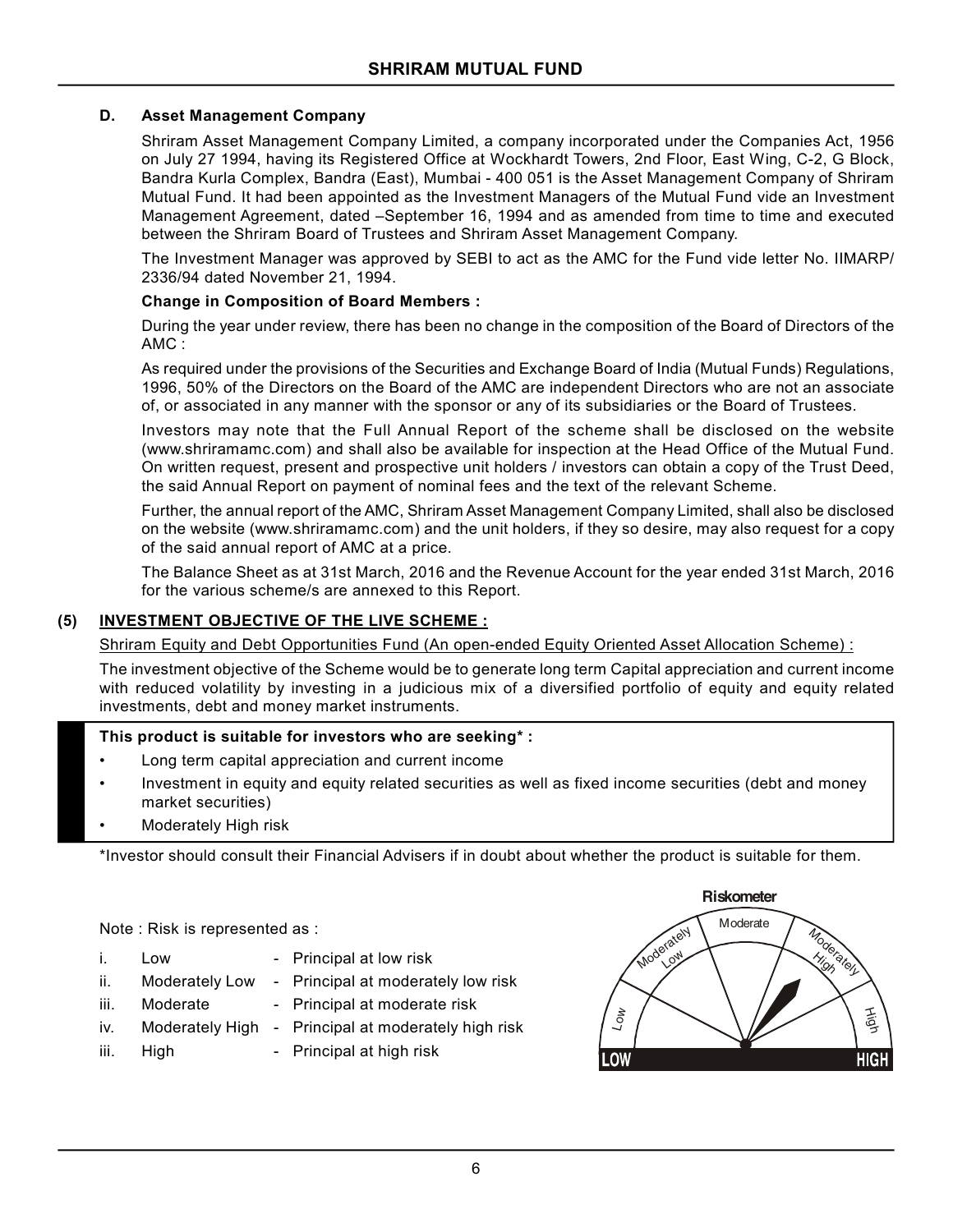## **(6) SIGNIFICANT ACCOUNTING POLICIES :**

The Significant Accounting Policies form part of the Notes to the Accounts annexed to the Balance Sheet of the Schemes. The Accounting Policies are in accordance with Securities and Exchange Board of India (Mutual Funds) Regulations, 1996.

## **(7) UNCLAIMED REDEMPTIONS & DIVIDENDS :**

Shriram Mutual Fund had launched 5 Close ended/ Interval schemes during the years 1994, 1995, 1996 and 1997 and all these Schemes have been wound up during 2000 & 2001. The trustees of Shriram Mutual Fund had also duly submitted their report on winding up to SEBI earlier. The AMC had attended to redemption payments in time. AMC had made immediate arrangements for payment of redemption amount to the concerned unit holders following the decision to wind up the schemes. In fact, excepting a very small percentage, who has not claimed their redemption amounts so far, all other unit holders under the respective Schemes have been duly paid the redemption amount. Even with regard to this very small percentage of outstanding unit holders, regular follow up is being made to locate them and to effect the payments.

| Name of the Scheme                         | <b>Unclaimed Redemptions</b> |                     | <b>Unclaimed Dividends</b> |                     |
|--------------------------------------------|------------------------------|---------------------|----------------------------|---------------------|
|                                            | Amount<br>(₹)                | No. of<br>Investors | Amount<br>(₹)              | No. of<br>Investors |
| Risk Guardian 95                           | 24,087                       | 9                   | <b>NIL</b>                 | <b>NIL</b>          |
| Tax Guardian 95                            | 178,200                      | 166                 | NIL                        | <b>NIL</b>          |
| Tax Guardian 96                            | 131,500                      | 79                  | <b>NIL</b>                 | <b>NIL</b>          |
| Tax Guardian 97                            | 18,780                       | 9                   | NIL                        | <b>NIL</b>          |
| Interval Fund 97                           | 17,346                       | 14                  | NIL                        | <b>NIL</b>          |
| Shriram Equity and Debt Opportunities Fund | <b>NIL</b>                   | <b>NIL</b>          | 11306.33                   | 4                   |

Summary of No. of Investors & Corresponding amount as at March 31, 2016 :

# **(8) STATUTORY INFORMATION :**

- (a) The Sponsors are not responsible or liable for any loss resulting from the operation of the Schemes of the Fund beyond their initial contribution (to the extent contributed) of Rs.1 Lakh for setting up the Fund, and such other accretions / additions to the same.
- (b) The price and redemption value of the units, and income from them, can go up as well as down with fluctuations in the market value of its underlying investments.
- (c) Full Annual Report is available on the website (www.shriramamc.com) and shall be available for inspection at the Head Office of the mutual fund. Present and prospective unit holder can obtain copy of the trust deed, the full Annual Report of the Fund / AMC at a price.

## **(9) INVESTOR SERVICES :**

In order to improve and enhance investor services Shriram Mutual Fund provides communication through various modes (email service, phone call etc.) for the investor to directly contact the relationship officer for quick resolution of their queries. Investors can subscribe units of the scheme/s electronically through the Stock exchange (BSE) offered BSE STAR Platform and hold them in the Demat account in a seamless fashion. They can also download the application form from the website www.shriramamc.com and submit directly to the RTA office or Administrative for new subscriptions. These facilities are for assuring best of services to existing investors who have already invested and those prospective investors who are keen to invest in the mutual fund scheme.

**Details of Investor Complaints :** The Fund is prompt in redressing all complaints / requests received from the investors. The Statement on Status of Redressal of Complaints received against Shriram Mutual Fund during the financial year 2015-16 is annexed and forms part of the Trustee Report as **Annexure II.**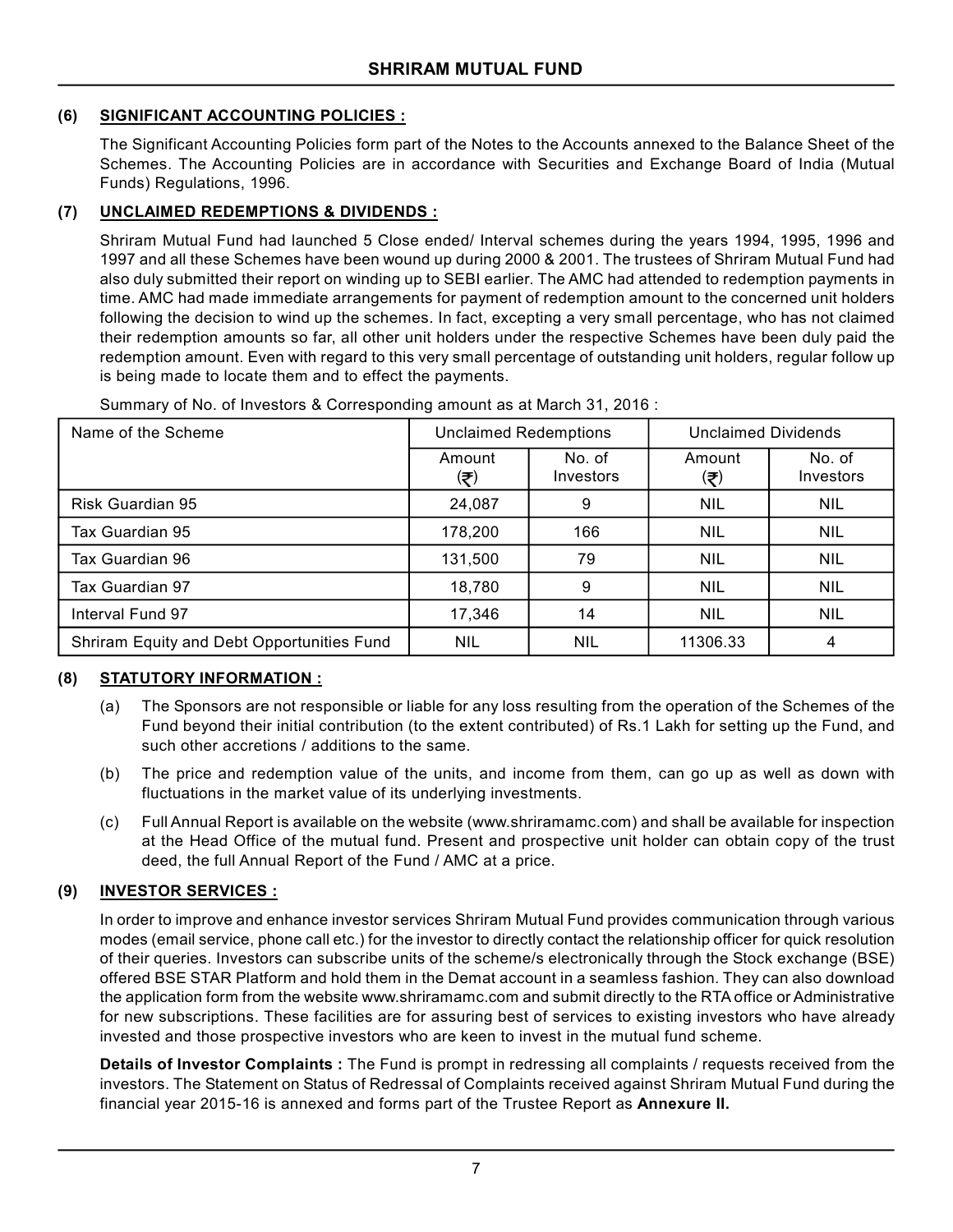The NAV particulars of the scheme as on 31st March, 2016 as well as the details of dividends declared during the period under review are as under :-

## **Shriram Equity and Debt Opportunities Fund :**

Plan / Option wise per unit Net Asset Values (NAV) as on March 31, 2016 and Dividend details for the year ended March 31, 2016 are as follows :

| <b>Scheme Description</b> | NAV per unit March 31, 2016 (Rs.) | Dividend Per Unit (Rs.) |
|---------------------------|-----------------------------------|-------------------------|
| Regular Growth Plan       | 12.5041                           | ΝA                      |
| Regular Dividend Plan     | 9.9962                            | 1.15                    |
| Direct Growth Plan        | 12.6706                           | ΝA                      |
| Direct Dividend Plan      | 10.1081                           | 1.15                    |

NA - Dividend option not applicable for scheme / plan / option Past performance may or may not be sustained in future.

For, **SHRIRAM MUTUAL FUND**

Chairman Date : 28th April, 2016 Place : Chennai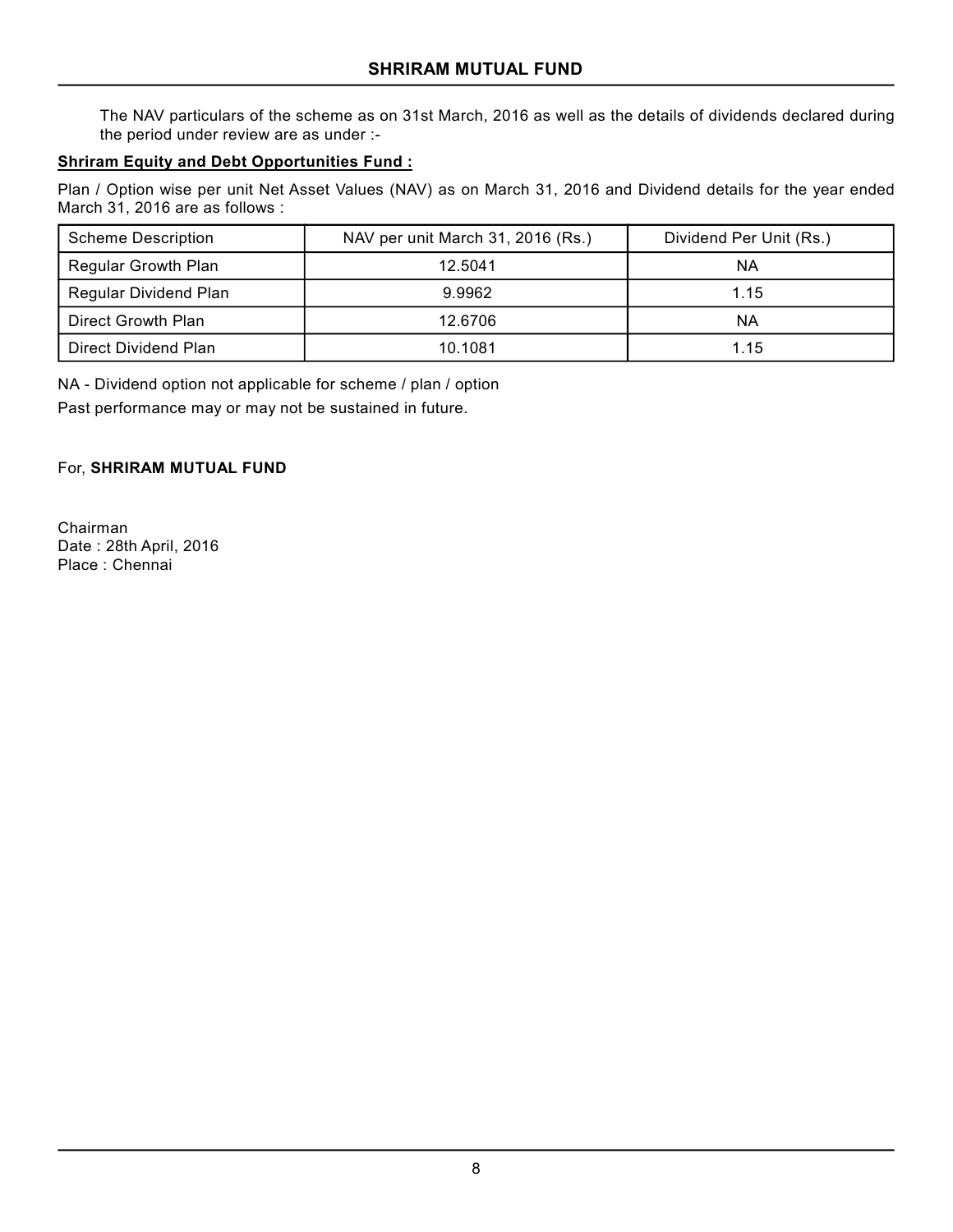## **VOTING POLICY OF SHRIRAM MUTUAL FUND**

## **Background**

We, Shriram Asset Management Company Limited, act as an asset management company (**"Investment Manager"**) to the schemes of Shriram Mutual Fund (**"Fund"**). As an Investment Manager we have a fiduciary responsibility to act in the best interest of the unit holders of the Fund. This responsibility includes exercising voting rights attached to the securities of the companies in which the schemes of the Fund invest (**"Investee Company"**) at the general meetings of the Investee Companies in the best interest of the unit holders. In terms of the Securities and Exchange Board of India ("SEBI") circular no. SEBI/ IMD/ CIR No. 18 / 198647/ 2010 dated March 15, 2010, we have framed the general voting policy and procedures for exercising the voting rights ("Voting Policy"). This Voting Policy shall be applicable to all equity holdings across all our mutual fund schemes.

## **Philosophy of Voting Policy**

The Investment guidelines for the schemes of the Fund inter-alia are generally to invest in companies which have acceptable standards of effective management, follow corporate governance norms and have sound fundamentals. Accordingly, as the decision to invest is generally an endorsement of sound management practices of the Investee Companies, the Investment Manager may generally attend and/or vote with the management of the Investee Company on routine matters. However, when the Investment Manager believes that the interest of the shareholders of an Investee Company will be prejudiced by any proposal, then the Investment Manager will attend and/or vote against such proposal.

The fund managers shall review all voting proposals routine as well as non routine items but shall ensure that non routine items like change in the state of incorporation, merger and other corporate restructuring, changes in capital structure, stock options, appointment and removal of directors, etc are identified and voted in the manner designed to maximize the value of the unit holders. Exceptionally, for such matters, the Investment Manager may also decide to abstain from voting where it has insufficient information or there is a conflict of interest or the Investment Manager does not have a clear stance on the proposal.

Although the Investment Manager will generally vote in accordance with the Voting Policy, but may act differently if the relevant facts and circumstances so warrant. Hence, the Investment Manager may deviate from the Voting Policy guidelines when it determines that the deviation is necessary to protect the interests of the unit holders.

Investment Manager is an affiliate of a large, diverse financial services organization with many affiliates, which may lead to situation creating conflicts of interest. Conflicts of interest may arise in certain situations, where :

- The Investee Company is a client of Investment Manager and/or its affiliates;
- In certain cases, wherein any affiliates of the Investment Manager are lender to the Investee Company;

The Investee Company is a seller whose products or services are important to the business of Investment Manager and/or its affiliates;

 The Investee Company is an entity participating in the distribution of investment products advised or administered by the Investment Manager and/or any of its affiliates.

However, the Investment Manager will make its best efforts to avoid such conflicts and ensure that any conflicts of interest are resolved in the best interests of unit holders.

In cases where investments are in group companies of the Investment Manager or where the Investee Companies have substantial investments in the Schemes of the Fund, the Investment Manager shall specifically review all voting proposals routine as well as non routine and take decisions with respect to voting on such proposals in the best interest of the unit holders. The Investment Manager may also decide to abstain from such voting, if it deems fit to do so in the best interest of the unit holders or if there is a conflict of interest.

#### **Voting Guidelines**

Corporate governance issues are diverse and continually evolving. Whilst it is difficult to provide an exhaustive list of such issues, the following guidelines/policies reflect what Investment Manager believes to be good corporate governance measures and the stance it may generally take with respect to the below matters :

(i) Corporate Governance Matters : Investment Manager supports resolutions like change in state of incorporation, merger and other corporate restructuring, which are in the interest of the unit holders of the Fund. Investment manager will analyze various economic and strategic factors in making the final decision on a merger, acquisition or any other corporate restructuring proposals. However, Investment Manager will vote against resolutions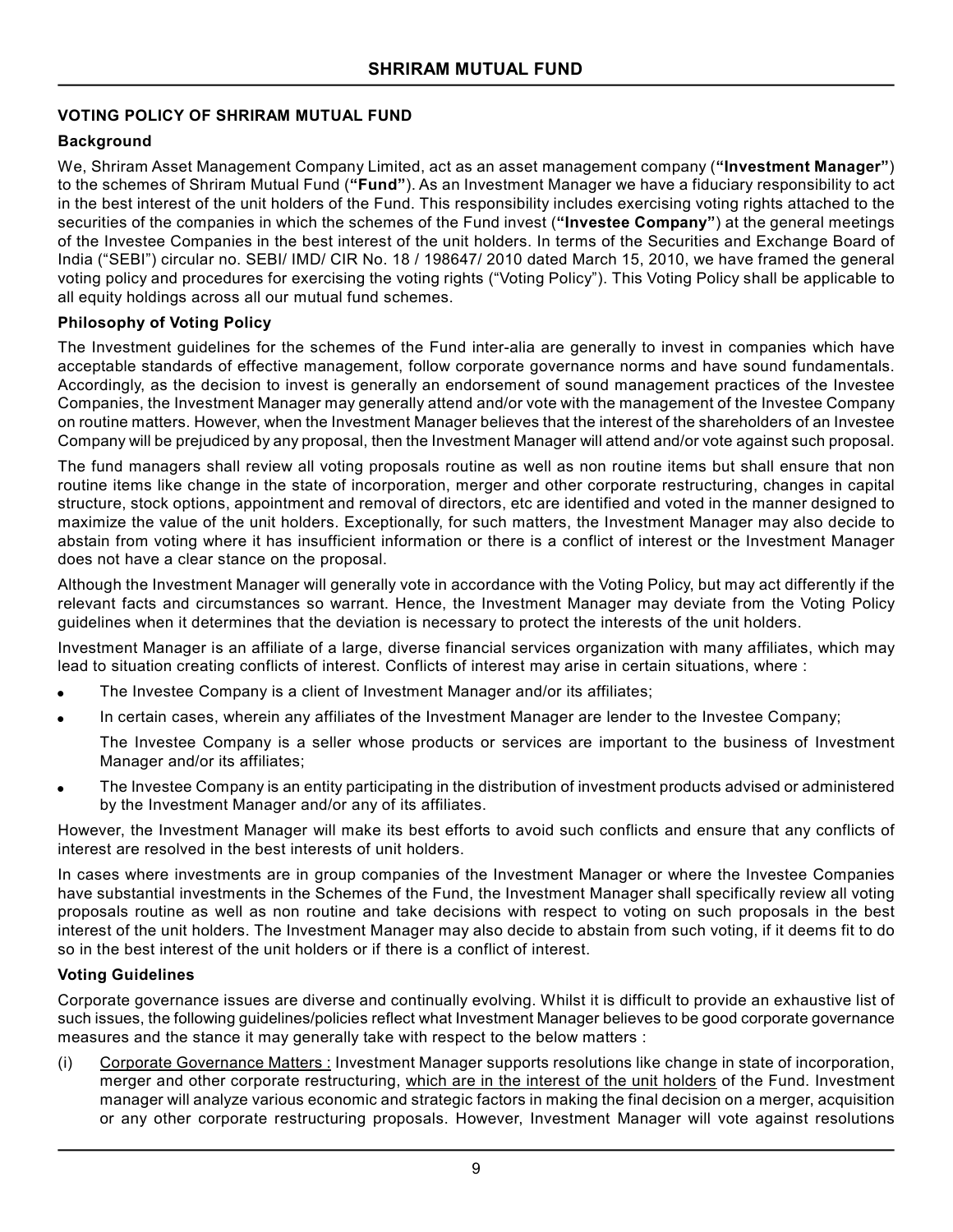- pertaining to takeover by an acquirer, etc. which are against the interest of the unit holders. Investment Manager will consider, on a case to case basis, proposals to rotate auditors, and will vote against the ratification of auditors when there is convincing evidence of accounting irregularities or negligence.
- (ii) Changes to Capital Structure : Changes in capitalization will generally be supported where a reasonable need for the change is demonstrated. Investment Manager will review on a case to case basis, proposals by companies to increase authorized shares and the purpose for the increase. Investment Manager believes that a company's decisions pertaining to financing has a material impact on its shareholders, in particular when they involve the issuance of additional shares or the assumption of additional debt. However changes resulting in excessive dilution of existing shareholder value will not be supported.
- (iii) Stock option plans and other proposals pertaining to management compensation : The Investment Manager would support such remuneration proposals, which are tied to achieving long-term performance and enhancing shareholder value. Stock option plans that are excessively generous or dilute other shareholders' value will not be supported.
- (iv) Social and Corporate responsibility : In light of the increasing need for fair disclosures, a growing need for social and corporate responsibility, the Investment Manager's responsibility increases. Investment Manager shall vote in favor of such matters which are believed to have significant socio-economic benefits.
- (v) Board of Directors : The Investment Manager believes in philosophy of having an independent board of directors as the same is a key to complying with good corporate governance norms. Investment Manager would support an independent board of directors, and the key committees such as audit, IPO and remuneration committees etc. to be comprised of independent members.

#### **Review and control**

The voting guidelines and the actual exercise of proxy voting by the Investment Manager will be reviewed periodically by the management either through a committee or otherwise. The management will review the proxy voting required as per the voting policy and actual exercise of proxy votes. Further, Management will also review the process of exercise of proxy votes and governance.

## **Disclosure of Voting Policy and Exercise of Proxy Votes**

This Voting Policy is accessible on our website www.shriramamc.com and would also be available in our annual report from the financial year 2013-14 onwards.

Disclosure of exercise of proxy votes in equity holdings across all schemes of the Fund (in the prescribed format) shall be accessible on our website. The same would also be disclosed in the annual report from the financial year 2013-14 onwards.

The above Voting Policy of Shriram Mutual Fund was approved by the Board of Trustees of Shriram Mutual Fund in their meeting held on 7th August, 2012.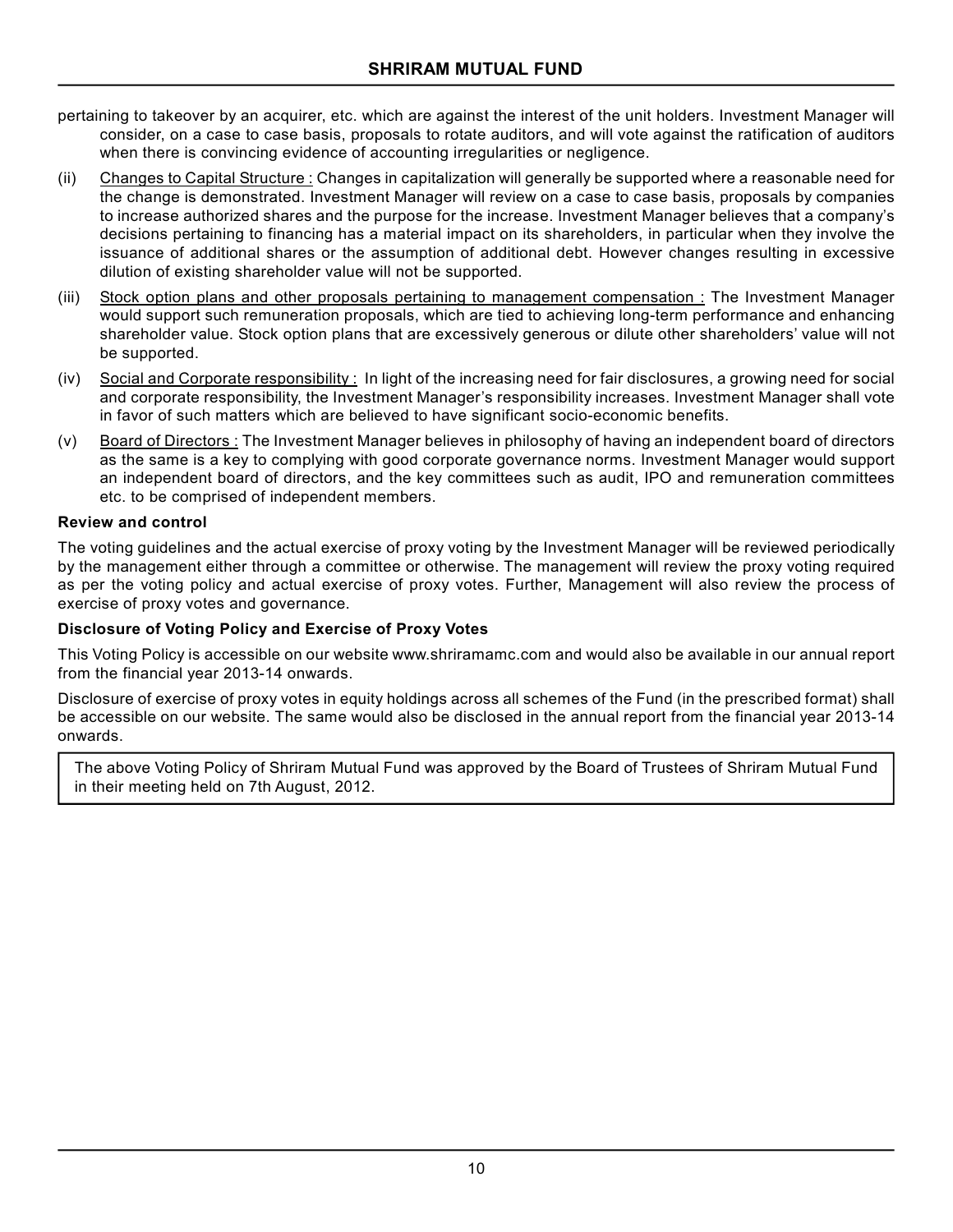| Reason supporting<br>the vote decision<br>Against/<br>Abstain)<br>Vote<br>(For) | 'Favour'. But abstained<br>as proxy could not be<br>View of fund manager-<br>appointed<br>Abstain<br>đ | Favourable business<br>Decision.<br>For                                                                                                                                                                                                                                                                                                                                                                                                                           | Favourable business<br>Decision.<br>For                                                                                                                                                                                                                                                                                                                                                                                                                                                                                                                   | Favourable business<br>Decision.<br>For                                                                                                                                                                                                                                                                         | Favourable business<br>Decision.<br>For                                                                                                                                                     | Favourable business<br>Decision<br>$\mathsf{F}\mathsf{or}$   | Normal course of<br>business<br>For                                              | Favourable corporate<br>action<br>For                         | integrate and house<br>product<br>business<br>decision of company to<br>software product assets<br>subsidiary<br>a<br>as<br>integrated<br>Strategic<br>company<br>the<br>dionb<br>$\equiv$<br>For | business<br>decision of company to<br>integrate and house<br>software product assets<br>subsidiary<br>Strategic<br>the<br>ءِ.<br>For |
|---------------------------------------------------------------------------------|--------------------------------------------------------------------------------------------------------|-------------------------------------------------------------------------------------------------------------------------------------------------------------------------------------------------------------------------------------------------------------------------------------------------------------------------------------------------------------------------------------------------------------------------------------------------------------------|-----------------------------------------------------------------------------------------------------------------------------------------------------------------------------------------------------------------------------------------------------------------------------------------------------------------------------------------------------------------------------------------------------------------------------------------------------------------------------------------------------------------------------------------------------------|-----------------------------------------------------------------------------------------------------------------------------------------------------------------------------------------------------------------------------------------------------------------------------------------------------------------|---------------------------------------------------------------------------------------------------------------------------------------------------------------------------------------------|--------------------------------------------------------------|----------------------------------------------------------------------------------|---------------------------------------------------------------|---------------------------------------------------------------------------------------------------------------------------------------------------------------------------------------------------|--------------------------------------------------------------------------------------------------------------------------------------|
| Management<br>Recommen-<br>company's<br>Investee<br>dation                      | the proposal<br>In favour                                                                              | In favour of<br>the proposal                                                                                                                                                                                                                                                                                                                                                                                                                                      | In favour of<br>the proposal                                                                                                                                                                                                                                                                                                                                                                                                                                                                                                                              | In favour of<br>the proposal                                                                                                                                                                                                                                                                                    | In favour of<br>the proposal                                                                                                                                                                | In favour of<br>the proposal                                 | In favour of<br>the proposal<br>đ                                                | In favour of<br>the proposal                                  | In favour of<br>the proposal                                                                                                                                                                      | In favour of<br>the proposal                                                                                                         |
| Proposal's description                                                          | Scheme of Arrangement among DPC Limited and IDFC Bank.                                                 | To raise fund in INR or any other acceptable foreign currency as permitted<br>by RBI upto Rs.13,000 Crore, from domestic / external sources through<br>redeemable, taxable / tax-free Bonds under Private Placement during<br>the Financial Year 2015-16, in upto eight tranches / offers and each<br>tranche / offer shall be upto Rs.2000 Crore of Bonds with / without Green<br>issue of secured / unsecured, non-convertible, non-cumulative,<br>Shoe Option. | To provide any security(ies) / guarantee(s) in connection with loan(s) and/<br>or any form of debt including ECBs and/or provide inter corporate loan(s)<br>upto an amount of Rs.1,400 Crore (Rupees One Thousand Four Hundred<br>Crore Only) to Project SPVs acquired / to be acquired by POWERGRID<br>under Tariff based competitive bidding viz., Vindhyachal Jabalpur<br>Transmission Limited, Gadarwara (A) Transco Limited and Gadarwara<br>on cost to cost basis and back to back servicing, or a combination thereof<br>(B) Transmission Limited. | To render all inputs and services as may be required on cost to cost<br>basis to the Project SPVs acquired / to be acquired by POWERGRID<br>under Tariff based competitive bidding viz., Vindhyachal Jabalpur<br>Transmission Limited, Gadarwara (A) Transco Limited and Gadarwara<br>(B) Transmission Limited. | For approving the Scheme of Amalgamation of CMC Limited with Tata<br>Consultancy Services Limited and their respective shareholders under<br>Section 391 to 394 of the Companies Act, 1956. | Ordinary Resolution for Increase in Authorized Share Capital | Special Resolution for alteration of Capital Clause of Memorandum<br>Association | Special Resolution for approval for the issue of Bonus Shares | Special resolution to Transfer Business of Finacle to Edgeverve Systems<br>Limited.                                                                                                               | Special resolution to Transfer Business of Edge Services to Edgeverve<br>Systems Limited.                                            |
| igement<br>Shareholder<br>Proposal by<br>ŏ<br>Mana                              | Management                                                                                             | Management                                                                                                                                                                                                                                                                                                                                                                                                                                                        | Management                                                                                                                                                                                                                                                                                                                                                                                                                                                                                                                                                | Management                                                                                                                                                                                                                                                                                                      | Management                                                                                                                                                                                  | agement<br>Mana                                              | igement<br>Mana                                                                  | igement<br>Mana                                               | Management                                                                                                                                                                                        | Management                                                                                                                           |
| meetings<br>(AGM/EGM)<br>Type of                                                | CCM                                                                                                    | Postal<br>Ballot                                                                                                                                                                                                                                                                                                                                                                                                                                                  |                                                                                                                                                                                                                                                                                                                                                                                                                                                                                                                                                           |                                                                                                                                                                                                                                                                                                                 | CCM                                                                                                                                                                                         | Postal<br>Ballot                                             |                                                                                  |                                                               |                                                                                                                                                                                                   |                                                                                                                                      |
| Company<br>Name                                                                 | IDFC                                                                                                   | Power Grid<br>Corp. India<br><u>Lid</u>                                                                                                                                                                                                                                                                                                                                                                                                                           |                                                                                                                                                                                                                                                                                                                                                                                                                                                                                                                                                           |                                                                                                                                                                                                                                                                                                                 | TCS                                                                                                                                                                                         | Infosys Ltd                                                  |                                                                                  |                                                               |                                                                                                                                                                                                   |                                                                                                                                      |
| Meeting<br>Date                                                                 | 09.04.15                                                                                               | 15.05.15                                                                                                                                                                                                                                                                                                                                                                                                                                                          |                                                                                                                                                                                                                                                                                                                                                                                                                                                                                                                                                           |                                                                                                                                                                                                                                                                                                                 | 28.04.15                                                                                                                                                                                    | 03.06.15                                                     |                                                                                  |                                                               |                                                                                                                                                                                                   |                                                                                                                                      |
| Quarter                                                                         | Apr-Jun<br>2015                                                                                        | Apr-Jun<br>2015                                                                                                                                                                                                                                                                                                                                                                                                                                                   |                                                                                                                                                                                                                                                                                                                                                                                                                                                                                                                                                           |                                                                                                                                                                                                                                                                                                                 | Apr-Jun<br>2015                                                                                                                                                                             | Apr-Jun<br>2015                                              |                                                                                  |                                                               |                                                                                                                                                                                                   |                                                                                                                                      |

# Details of Votes cast during the Financial year 2015-2016 **Details of Votes cast during the Financial year 2015-2016**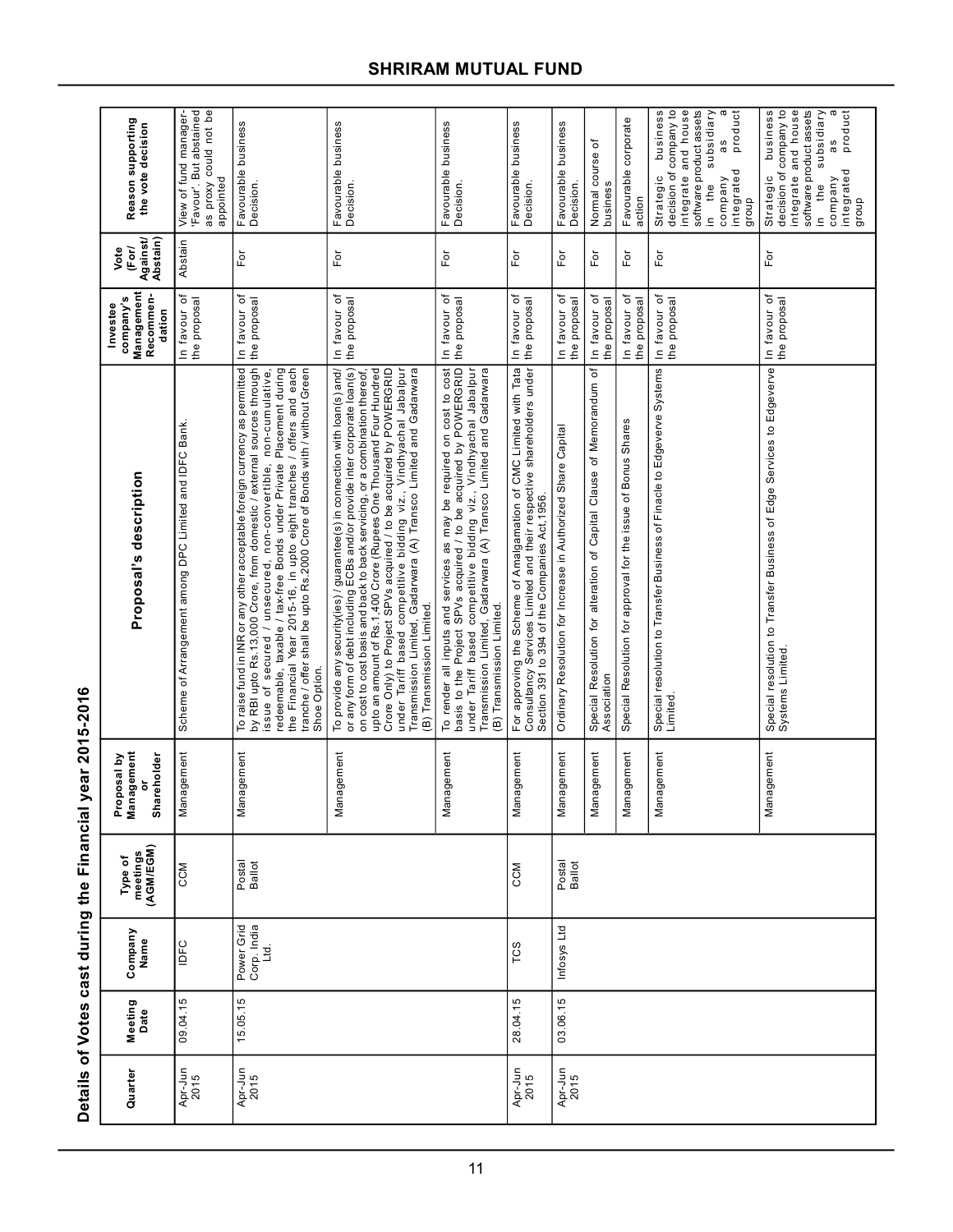| <b>Business</b><br>Favourable<br>Decision                                                                                      | Normal course of<br>business                                           | <b>Business</b><br>Favourable<br>Decision | 'Favour'. But abstained<br>as proxy could not be<br>View of fund manager-<br>appointed | 'Favour'. But abstained<br>as proxy could not be<br>View of fund manager-<br>appointed    | ৳<br>requirement as part<br>Normal regulatory<br>ordinary business                                                                                    | requirement as part of<br>Normal regulatory<br>ordinary business | business decision as<br>Would be favourable<br>company since long<br>associated with the | business decision as<br>Would be favourable<br>company since long<br>associated with the | ৳<br>requirement as part<br>Normal regulatory<br>ordinary business | qualification to help in<br>Posseses requisite<br>business growth.   | business decision as<br>Would be favourable<br>company since long<br>associated with the                                        | No material impact on<br>a<br>investment decision<br>information to take<br>and no known<br>decisive call | Help in business<br>growth.                                                                        | 'ত<br>requirement as part<br>Normal regulatory<br>ordinary business                                                                                      | requirement as part of<br>Normal regulatory<br>ordinary business                                                                   | business decision as<br>Would be favourable<br>company since long.<br>associated with the                                    |
|--------------------------------------------------------------------------------------------------------------------------------|------------------------------------------------------------------------|-------------------------------------------|----------------------------------------------------------------------------------------|-------------------------------------------------------------------------------------------|-------------------------------------------------------------------------------------------------------------------------------------------------------|------------------------------------------------------------------|------------------------------------------------------------------------------------------|------------------------------------------------------------------------------------------|--------------------------------------------------------------------|----------------------------------------------------------------------|---------------------------------------------------------------------------------------------------------------------------------|-----------------------------------------------------------------------------------------------------------|----------------------------------------------------------------------------------------------------|----------------------------------------------------------------------------------------------------------------------------------------------------------|------------------------------------------------------------------------------------------------------------------------------------|------------------------------------------------------------------------------------------------------------------------------|
| For                                                                                                                            | For                                                                    | For                                       | Abstain                                                                                | Abstain                                                                                   | For                                                                                                                                                   | For                                                              | For                                                                                      | For                                                                                      | For                                                                | For                                                                  | For                                                                                                                             | Abstain                                                                                                   | For                                                                                                | For                                                                                                                                                      | For                                                                                                                                | For                                                                                                                          |
| In favour of<br>the proposal                                                                                                   | In favour o<br>the proposal                                            | In favour o<br>the proposal               | In favour o<br>the proposal                                                            | In favour of<br>the proposal                                                              | ō<br>the proposal<br>In favour                                                                                                                        | $\overline{\circ}$<br>the proposal<br>In favour                  | $\overline{\circ}$<br>In favour o<br>the proposal                                        | $\circ$<br>In favour of<br>the proposal                                                  | $\overline{O}$<br>the proposal<br>In favour                        | $\overline{\circ}$<br>the proposal<br>In favour                      | In favour of<br>the proposal                                                                                                    | In favour o<br>the proposal                                                                               | $\overline{\circ}$<br>the proposal<br>In favour                                                    | In favour o<br>the proposal                                                                                                                              | $\circ$<br>the proposal<br>In favour                                                                                               | In favour of<br>the proposal                                                                                                 |
| Increase in the Authorized Share Capital and alteration of the Capital<br>Clause of the Memorandum of Association of the Bank. | Bank.<br>Alteration of Article 4 of the Articles of Association of the | Augmentation of Share Capital             | Scheme of Arrangement between Ultratech Cement Ltd. And Jaiprakash<br>Associates Ltd.  | Scheme of amalgamation between Sunpharma Global and Sun<br>Pharmaceutical Industries Ltd. | Consider and adopt: a) Audited Financial Statement, Reports of the<br>Board of Directors and Auditors; b) Audited Consolidated Financial<br>Statement | Declaration of Dividend on Equity Shares                         | Re-appointment of Shri Hital R. Meswani who retires by rotation                          | Re-appointment of Shri P.M.S. Prasad who retires by rotation                             | Appointment of Auditors and fixing their remuneration              | Appointment of Shri Raminder Singh Gujral as an Independent Director | æ<br>Approval of continuation of employment of Shri Pawan Kumar Kapil<br>a Whole-time Director designated as Executive Director | Approval of the remuneration of the Cost Auditors                                                         | Approval of offer or invitation to subscribe to Non-Convertible<br>Debentures on private placement | Adoption of Balance Sheet, Statement of Profit and Loss, Report of the<br>Board of Directors and Auditors for the financial year ended March 31,<br>2015 | Approval of final dividend for the financial year ended March 31, 2015<br>and to confirm the interim dividend paid in October 2014 | Appointment of a director in place of U. B. Pravin Rao, who retires by<br>rotation and being eligible, seeks re-appointment. |
| nagement<br>Man                                                                                                                | Shareholder                                                            | nagement<br>Man                           | agement<br>Man                                                                         | nagement<br>Nan                                                                           | agement<br>Man                                                                                                                                        | lagement<br>Man                                                  | lagement<br>Man                                                                          | lagement<br>Man                                                                          | lagement<br>Man                                                    | Shareholder                                                          | agement<br>Man                                                                                                                  | lagement<br>Man                                                                                           | lagement<br>Man                                                                                    | agement<br>Man                                                                                                                                           | agement<br>Man                                                                                                                     | Management                                                                                                                   |
| Postal<br>Ballot                                                                                                               |                                                                        |                                           | CCM                                                                                    | CCM                                                                                       | AGM                                                                                                                                                   |                                                                  |                                                                                          |                                                                                          |                                                                    |                                                                      |                                                                                                                                 |                                                                                                           |                                                                                                    | AGM                                                                                                                                                      |                                                                                                                                    |                                                                                                                              |
| Indusind<br>Bank Ltd.                                                                                                          |                                                                        |                                           | Ultratech<br>Cement Ltd.                                                               | Sun Pharm<br>aceutical<br>Industries<br>Ltd.                                              | Reliance<br>Industries                                                                                                                                |                                                                  |                                                                                          |                                                                                          |                                                                    |                                                                      |                                                                                                                                 |                                                                                                           |                                                                                                    | Infosys Ltd.                                                                                                                                             |                                                                                                                                    |                                                                                                                              |
| 06.05.15                                                                                                                       |                                                                        |                                           | 08.06.15                                                                               | 03.06.15                                                                                  | 12.06.15                                                                                                                                              |                                                                  |                                                                                          |                                                                                          |                                                                    |                                                                      |                                                                                                                                 |                                                                                                           |                                                                                                    | 22.06.15                                                                                                                                                 |                                                                                                                                    |                                                                                                                              |
| Apr-Jun<br>2015                                                                                                                |                                                                        |                                           | Apr-Jun<br>2015                                                                        | Apr-Jun<br>2015                                                                           | Apr-Jun<br>2015                                                                                                                                       |                                                                  |                                                                                          |                                                                                          |                                                                    |                                                                      |                                                                                                                                 |                                                                                                           |                                                                                                    | Apr-Jun<br>2015                                                                                                                                          |                                                                                                                                    |                                                                                                                              |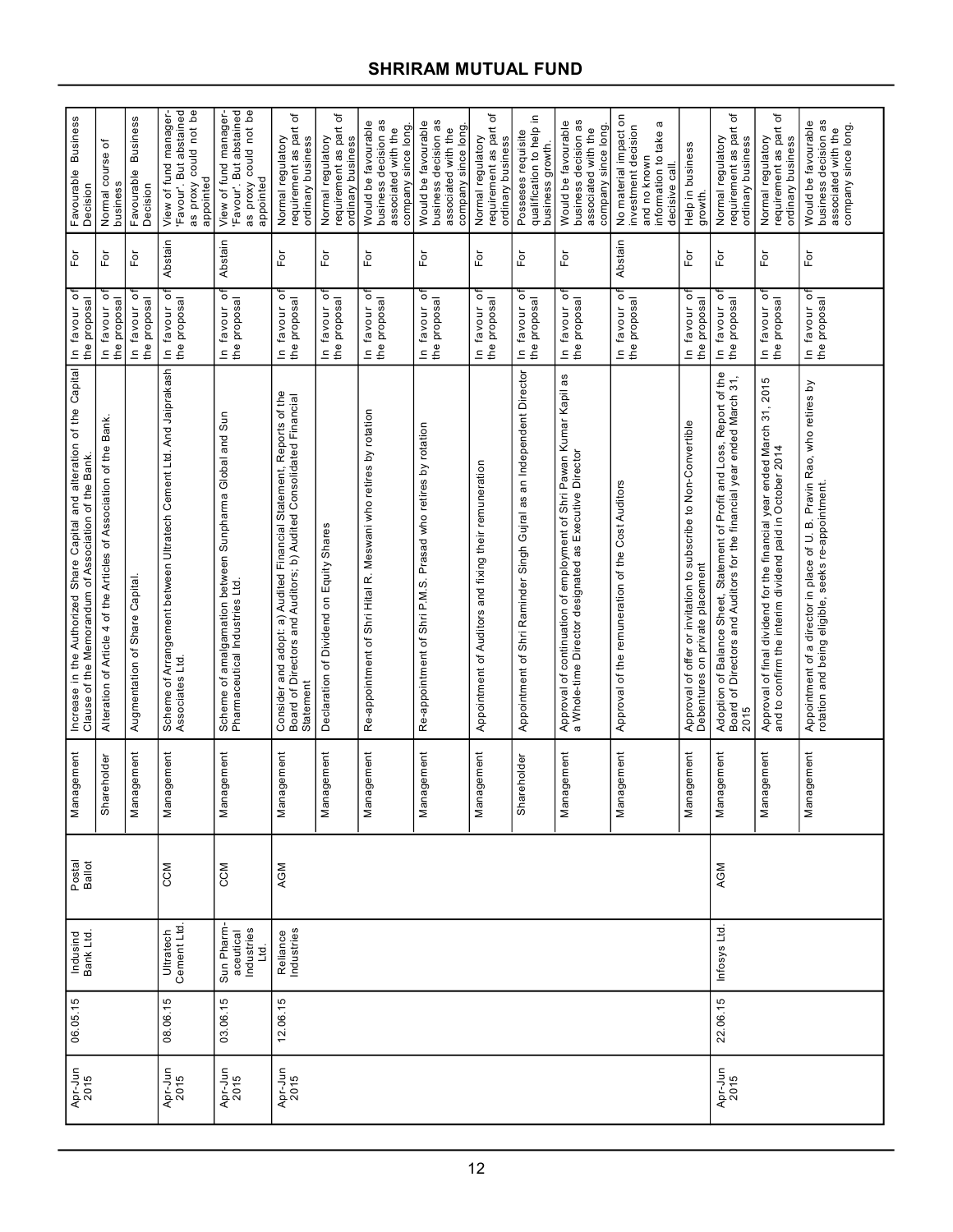| ৳<br>requirement as part<br>Normal regulatory<br>ordinary business | 으.<br>qualification to help<br>Posseses requisite<br>business growth.                       | requirement as part of<br>Normal regulatory<br>ordinary business | Favourable Business<br>Decision.                                       | ৳<br>requirement as part<br>Normal regulatory<br>ordinary business                      | requirement as part of<br>Normal regulatory<br>ordinary business                                                                     | Favourable Business<br>Decision.                                                                              | ৳<br>requirement as part<br>Normal regulatory<br>ordinary business                  | Inline with new<br>regulations.                                                     | Inline with new<br>regulations                                                           | Favourable Business<br>Decision                                               | Favourable Business<br>Decision.                                                      | Inline with existing<br>companies act          | Inline with new<br>regulations                                               | requirement as part of<br>Normal regulatory<br>ordinary business                                                                                                                                                                                                                                                                             | ৳<br>requirement as part<br>Normal regulatory<br>ordinary business                                                                            | Favourable Business<br>Decision.                                                                                                                                              | Favourable Business<br>Decision.                                                                                                                       | Support strategy of the<br>company to enhance<br>business synergies<br>with merger of WoS,<br>Natco Organics. | practice for employee<br>benefit<br>As per industry                                      |
|--------------------------------------------------------------------|---------------------------------------------------------------------------------------------|------------------------------------------------------------------|------------------------------------------------------------------------|-----------------------------------------------------------------------------------------|--------------------------------------------------------------------------------------------------------------------------------------|---------------------------------------------------------------------------------------------------------------|-------------------------------------------------------------------------------------|-------------------------------------------------------------------------------------|------------------------------------------------------------------------------------------|-------------------------------------------------------------------------------|---------------------------------------------------------------------------------------|------------------------------------------------|------------------------------------------------------------------------------|----------------------------------------------------------------------------------------------------------------------------------------------------------------------------------------------------------------------------------------------------------------------------------------------------------------------------------------------|-----------------------------------------------------------------------------------------------------------------------------------------------|-------------------------------------------------------------------------------------------------------------------------------------------------------------------------------|--------------------------------------------------------------------------------------------------------------------------------------------------------|---------------------------------------------------------------------------------------------------------------|------------------------------------------------------------------------------------------|
| For                                                                | For                                                                                         | $\overline{P}$                                                   | For                                                                    | For                                                                                     | For                                                                                                                                  | For                                                                                                           | For                                                                                 | For                                                                                 | For                                                                                      | For                                                                           | $\mathsf{F}\mathsf{or}$                                                               | $F$ or                                         | For                                                                          | For                                                                                                                                                                                                                                                                                                                                          | For                                                                                                                                           | For                                                                                                                                                                           | For                                                                                                                                                    | For                                                                                                           | For                                                                                      |
| In favour of<br>the proposal                                       | the proposal<br>In favour of                                                                | In favour of<br>the proposal                                     | the proposal<br>In favour of                                           | the proposal<br>In favour of                                                            | the proposal<br>In favour of                                                                                                         | the proposal<br>In favour of                                                                                  | the proposal<br>In favour of                                                        | the proposal<br>In favour of                                                        | the proposal<br>In favour of                                                             | the proposal<br>In favour of                                                  | the proposal<br>In favour of                                                          | the proposal<br>In favour of                   | the proposal<br>In favour of                                                 | the proposal<br>In favour of                                                                                                                                                                                                                                                                                                                 | the proposal<br>In favour of                                                                                                                  | the proposal<br>In favour of                                                                                                                                                  | the proposal<br>In favour of                                                                                                                           | the proposal<br>In favour of                                                                                  | In favour of<br>the proposal                                                             |
| R Co. LLP as the auditor of the company<br>Appointment of B S      | of Roopa Kudva as an Independent Director up to<br>2020<br>Appointment of<br>February 03, 2 | Payment of commission to non-executive directors                 | Purchase of the healthcare business from Infosys Public Services, Inc. | Adoption of Financial Statements and Reports thereof for the financial<br>year 2014-15. | ٩,<br>and<br>Approval of first interim dividend, second interim dividend<br>declare a final dividend for the financial year 2014-15. | a<br>as<br>Re-appointment of Executive Director Mr. Rostow Ravanan,<br>director liable to retire by rotation. | æ<br>To appoint M/s. Deloitte, Haskins and Sells, Chartered Accountants<br>Auditors | To 'alter' the term of office of Prof. Pankaj Chandra as an Independent<br>Director | an<br>To 'alter' the term of office of Mr. Ramesh Ramanathan as<br>Independent Director. | To 'alter' the term of office of Mr. Subroto Bagchi as Executive<br>Chairman. | ৳<br>To re-appoint Mr. Rostow Ravanan as Executive Director for a term<br>five years. | To maintain the register of members at Mumbai. | amend the Mindtree Restricted Employee Stock Purchase Plan,<br>To ar<br>2012 | March, 2015, the report of the Board of Directors on the working and<br>activities of the Bank for the period covered by the accounts and the<br>To discuss, approve and adopt the Balance Sheet of the Bank as at<br>31st March 2015, Profit and Loss Account for the year ended 31st<br>Auditor's Report on the Balance Sheet and Accounts | đ<br>To declare Dividend for the year 2014-15 @ Rs.3.20 per equity share<br>the face value of Rs.2/- each on the paid-up capital of the Bank. | Approval of increase of equity investment percentage in the company<br>up to 49 Percent to Foreign Institutional Investors (FIIs) /Foreign<br>Portfolio Investors (FPIs) etc. | Approval of further issue of shares or convertible securities to Foreign<br>Institutional Investors (FIIs)/ Qualified Institutional Buyers (QIBs) etc. | Approval of Merger of Natco Organics Limited (100 Percent WOS)into<br>the Company.                            | Approval of ESOP scheme under SEBI (Share Based Employee<br>Benefits) Regulations, 2014. |
| Management                                                         | Shareholder                                                                                 | nagement<br>Nar                                                  | Management                                                             | nagement<br>Mar                                                                         | Management                                                                                                                           | iagement<br>Mar                                                                                               | Management                                                                          | Management                                                                          | agement<br>Nar                                                                           | nagement<br>Mar                                                               | lagement<br>Nar                                                                       | Management                                     | nagement<br>Nar                                                              | Management                                                                                                                                                                                                                                                                                                                                   | Management                                                                                                                                    | Management                                                                                                                                                                    | Management                                                                                                                                             | nagement<br>Nar                                                                                               | Management                                                                               |
|                                                                    |                                                                                             |                                                                  |                                                                        | AGM                                                                                     |                                                                                                                                      |                                                                                                               |                                                                                     |                                                                                     |                                                                                          |                                                                               |                                                                                       |                                                |                                                                              | AGM                                                                                                                                                                                                                                                                                                                                          |                                                                                                                                               | EGM                                                                                                                                                                           |                                                                                                                                                        |                                                                                                               |                                                                                          |
|                                                                    |                                                                                             |                                                                  |                                                                        | Mindtree<br>Ltd.                                                                        |                                                                                                                                      |                                                                                                               |                                                                                     |                                                                                     |                                                                                          |                                                                               |                                                                                       |                                                |                                                                              | Bank of<br>Baroda                                                                                                                                                                                                                                                                                                                            |                                                                                                                                               | Natco<br>Pharma                                                                                                                                                               |                                                                                                                                                        |                                                                                                               |                                                                                          |
|                                                                    |                                                                                             |                                                                  |                                                                        | 22.06.15                                                                                |                                                                                                                                      |                                                                                                               |                                                                                     |                                                                                     |                                                                                          |                                                                               |                                                                                       |                                                |                                                                              | 24.06.15                                                                                                                                                                                                                                                                                                                                     |                                                                                                                                               | 27.06.15                                                                                                                                                                      |                                                                                                                                                        |                                                                                                               |                                                                                          |
|                                                                    |                                                                                             |                                                                  |                                                                        | Apr-Jun<br>2015                                                                         |                                                                                                                                      |                                                                                                               |                                                                                     |                                                                                     |                                                                                          |                                                                               |                                                                                       |                                                |                                                                              | Apr-Jun<br>2015                                                                                                                                                                                                                                                                                                                              |                                                                                                                                               | Apr-Jun<br>2015                                                                                                                                                               |                                                                                                                                                        |                                                                                                               |                                                                                          |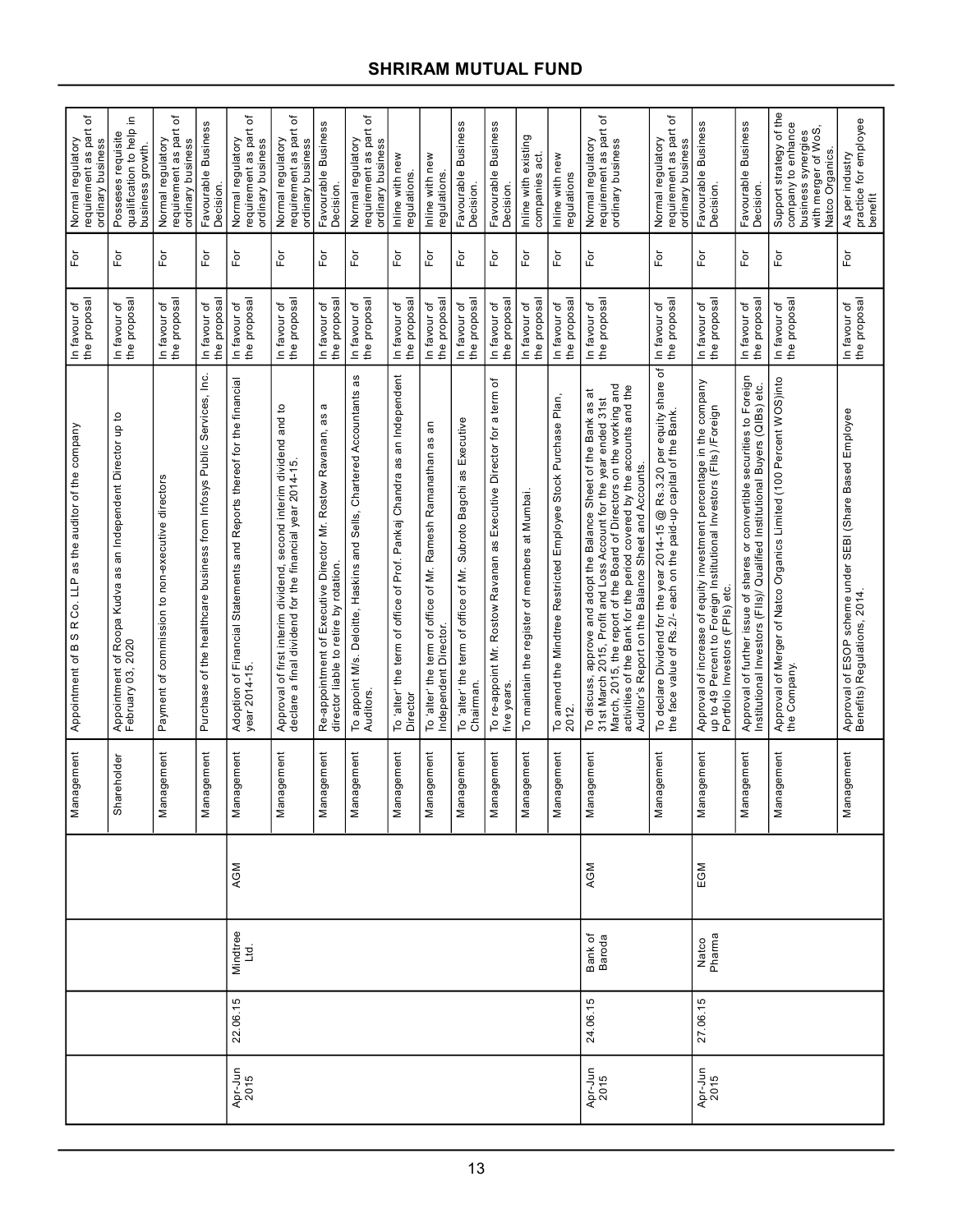|                                                                                                                                                                                                                                                                                                                                                                                                                                                                                                     | Re-appointment of Mr. N.S. Kannan who retires by rotation and, being<br>eligible, offers himself for re-appointment         |                                                                                 |                                                                                                                   |   | In favour of<br>In favour of<br>In favour of<br>In favour of<br>In favour of<br>In favour of<br>In favour of<br>In favour of<br>In favour of<br>In favour of<br>In favour of | the proposal<br>the proposal<br>the proposa<br>the proposa<br>the proposal<br>the proposal<br>In favour of<br>the proposal<br>the proposa<br>the proposal<br>the proposa<br>the proposa<br>the proposal<br>the proposal<br>the proposal<br>In favour of<br>In favour of<br>Ξ<br>đ                                                      | the proposal<br>In favour of                                  |
|-----------------------------------------------------------------------------------------------------------------------------------------------------------------------------------------------------------------------------------------------------------------------------------------------------------------------------------------------------------------------------------------------------------------------------------------------------------------------------------------------------|-----------------------------------------------------------------------------------------------------------------------------|---------------------------------------------------------------------------------|-------------------------------------------------------------------------------------------------------------------|---|------------------------------------------------------------------------------------------------------------------------------------------------------------------------------|----------------------------------------------------------------------------------------------------------------------------------------------------------------------------------------------------------------------------------------------------------------------------------------------------------------------------------------|---------------------------------------------------------------|
| Adoption of the financial statements of the Bank for the year ended 31st<br>March 2015 and the Reports of the Directors and the Auditors thereon<br>Declaration of dividend on equity shares for the year ended March 31<br>2015<br>Special Resolution for Private Placement of securities under Section<br>42 of the Companies Act 2013<br>Reappointment of Dr. Shankar Acharya (DIN: 00033242), who retires<br>by rotation<br>Appointment of Statutory Auditors<br>Appointment of Branch Auditors | auditor of the Bank<br>as<br>& Co., LLP<br><b>Batliboi</b><br>Appointment of M/s. S. R. Ba<br>and fixing their remuneration | Appointment of Mr. Mark Edwin Newman (DIN: 03518417) as Director<br>of the Bank | Reappointment of Dr. Shankar Acharya (DIN:00033242) as Chairman<br>and approval of payment of remuneration to him | ą |                                                                                                                                                                              | Substitution of clause V of the Memorandum of Association of the Bank<br>Approval to borrow in excess of the paid up capital and free reserves<br>but not exceeding Rs.50000 crore.<br>Capitalisation of profits and issue of bonus shares in the ratio<br>Increase in the Authorised share capital of the Bank<br>Rs.1500,00,00,000/- | Approve the alteration of Articles of Association of the Bank |
|                                                                                                                                                                                                                                                                                                                                                                                                                                                                                                     |                                                                                                                             |                                                                                 |                                                                                                                   |   |                                                                                                                                                                              |                                                                                                                                                                                                                                                                                                                                        |                                                               |
|                                                                                                                                                                                                                                                                                                                                                                                                                                                                                                     |                                                                                                                             |                                                                                 |                                                                                                                   |   |                                                                                                                                                                              |                                                                                                                                                                                                                                                                                                                                        |                                                               |
|                                                                                                                                                                                                                                                                                                                                                                                                                                                                                                     |                                                                                                                             |                                                                                 |                                                                                                                   |   |                                                                                                                                                                              |                                                                                                                                                                                                                                                                                                                                        |                                                               |
|                                                                                                                                                                                                                                                                                                                                                                                                                                                                                                     |                                                                                                                             |                                                                                 |                                                                                                                   |   |                                                                                                                                                                              |                                                                                                                                                                                                                                                                                                                                        |                                                               |
|                                                                                                                                                                                                                                                                                                                                                                                                                                                                                                     |                                                                                                                             |                                                                                 |                                                                                                                   |   |                                                                                                                                                                              |                                                                                                                                                                                                                                                                                                                                        |                                                               |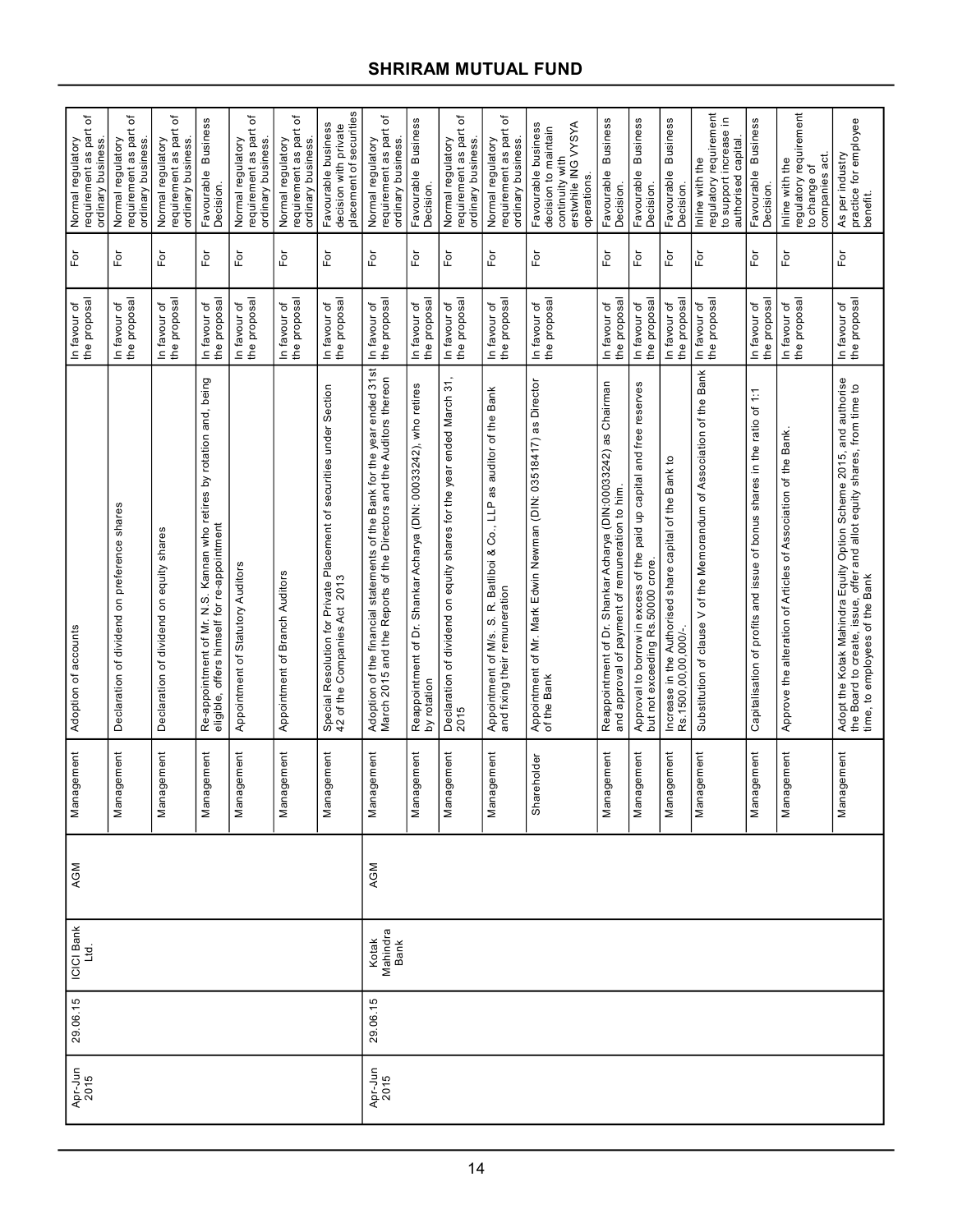|                 |          |                 |     | Management            | Adopt the Kotak Mahindra Equity Option Scheme 2015, and authorise<br>the Board to create, issue, offer and allot equity shares, from time to<br>time, to employees of the subsidiaries or associate companies of the<br><b>Bank</b>                                         | the proposa<br>In favour of  | For                        | practice for employee<br>benefit.<br>As per industry                                                 |  |
|-----------------|----------|-----------------|-----|-----------------------|-----------------------------------------------------------------------------------------------------------------------------------------------------------------------------------------------------------------------------------------------------------------------------|------------------------------|----------------------------|------------------------------------------------------------------------------------------------------|--|
|                 |          |                 |     | Management            | be paid as cash incentive in the form of Appreciation, to employees of<br>Adopt the Kotak Mahindra Stock Appreciation Rights Scheme 2015,<br>and authorise the Board to grant Stock Appreciation Rights (SARs) to<br>the Bank                                               | the proposal<br>In favour of | For                        | As per industry<br>practice for employee<br>benefit.                                                 |  |
|                 |          |                 |     | nagement<br>Δã        | Adopt the Kotak Mahindra Stock Appreciation Rights Scheme 2015, and<br>authorise the Board to grant Stock Appreciation Rights (SARs) to be paid<br>cash incentive in the form of Appreciation, to employees of the<br>subsidiaries or associate companies of the Bank<br>8g | the proposa<br>In favour of  | $F\sigma$                  | practice for employee<br>As per industry<br>benefit.                                                 |  |
| Apr-Jun<br>2015 | 29.06.15 | Federal<br>Bank | AGM | Management            | Adoption of audited financial statements of the Bank including<br>audited Balance Sheet and Profit & Loss account for the year ended<br>March 31, 2015<br>କ                                                                                                                 | the proposa<br>In favour of  | $\overline{\rm F}$ or      | ৳<br>Normal regulatory<br>requirement as part<br>ordinary business.                                  |  |
|                 |          |                 |     | Management            | Bank<br>Loss<br>Adoption of audited consolidated financial statements of the<br>including audited consolidated Balance Sheet and Profit &<br>account for the year ended March 31, 2015<br>$\widehat{\mathsf{d}}$                                                            | the proposa<br>In favour of  | $\mathsf{F}\mathsf{or}$    | ٥ť<br>requirement as part<br>Normal regulatory<br>ordinary business                                  |  |
|                 |          |                 |     | nagement<br>$\bar{z}$ | Declaration of Dividend                                                                                                                                                                                                                                                     | the proposal<br>In favour of | $\mathsf{F}\mathsf{or}$    | ৳<br>requirement as part<br>ordinary business<br>Normal regulatory                                   |  |
|                 |          |                 |     | nagement<br>Nar       | Re-appointment of Retiring Director, Shri. Shyam Srinivasan                                                                                                                                                                                                                 | the proposal<br>In favour of | For                        | <b>Business</b><br>Favourable<br>Decision                                                            |  |
|                 |          |                 |     | nagement<br>Σã        | Appointment of Joint Central Statutory Auditors, M/s. Deloitte Haskins &<br>Sells, Chennai, together with M/s M. P. Chitale & Co, Mumbai., Chartered<br>Chartered<br>Accountants as Auditors and fixation of remuneration thereof                                           | the proposal<br>In favour of | $\bar{\rm e}$              | ٥ť<br>requirement as part<br>ordinary business.<br>Normal regulatory                                 |  |
|                 |          |                 |     | nagement<br>Δã        | Appoint and to fix the remuneration of branch auditors in consultation<br>with the Central Statutory Auditors for the purpose                                                                                                                                               | the proposal<br>In favour of | For                        | đ<br>requirement as part<br>ordinary business.<br>Normal regulatory                                  |  |
|                 |          |                 |     | Management            | đ<br>Taking on record the approval accorded by RBI for grant of options<br>under ESOS for the year 2014 to Mr. Shyam Srinivasan, MD &CEO<br>the Bank                                                                                                                        | In favour of<br>the proposal | For                        | ivising performance<br>of chief manager at<br>In line with industry<br>practice for incent-<br>helm. |  |
|                 |          |                 |     | Management            | Approval of issue of bonus shares                                                                                                                                                                                                                                           | the proposa<br>In favour of  | $\overline{\rm F}$         | <b>Business</b><br>Favourable<br>Decision                                                            |  |
| Apr-Jun<br>2015 | 30.06.15 | TCS             | AGM | agement<br>Nai        | Financial Statements of the Company together<br>with Report of Board of Directors and Auditors for the year ended<br>Adoption of Audited<br>March 31, 2015.<br>$\sigma$                                                                                                     | the proposal<br>In favour of | For                        | ٔб<br>requirement as part<br>ordinary business.<br>Normal regulatory                                 |  |
|                 |          |                 |     | Management            | Adoption of Audited Consolidated Financial Statements of the<br>Company for the year ended March 31, 2015, together with the<br>Report of the Auditors<br>.<br>م                                                                                                            | In favour of<br>the proposal | For                        | đ<br>requirement as part<br>ordinary business.<br>Normal regulatory                                  |  |
|                 |          |                 |     | nagement<br>Δã        | Interim Dividends (including a special<br>Final Dividend on equity shares for the<br>$\rm \breve{\sigma}$<br>ٔ ځ<br>Confirmation of payment<br>dividend) and declaration<br>declaration<br>financial year 2014-15                                                           | the proposal<br>In favour of | For                        | đ<br>requirement as part<br>ordinary business.<br>Normal regulatory                                  |  |
|                 |          |                 |     | nagement<br>Δã        | a Director.<br>æ<br>Re-appointment of Mr. Cyrus Mistry                                                                                                                                                                                                                      | the proposa<br>In favour of  | $\overline{\mathsf{F}}$ or | <b>Business</b><br>Favourable<br>Decision.                                                           |  |
|                 |          |                 |     | nagement<br>Σã        | Appointment of M/s Deloitte Haskins & Sells LLP, Chartered Accountants<br>as Auditors.                                                                                                                                                                                      | the proposa<br>In favour of  | For                        | requirement as part of<br>ordinary business.<br>Normal regulatory                                    |  |
|                 |          |                 |     | nagement<br>Δã        | as Chief Executive Officer<br>Re-appointment of Mr. N. Chandrasekaran<br>and Managing Director of the Company.                                                                                                                                                              | the proposa<br>In favour of  | For                        | <b>Business</b><br>Favourable<br>Decision                                                            |  |
|                 |          |                 |     | Shareholder           | Appointment of Ms. Aarthi Subramanian as a Director of the Company.                                                                                                                                                                                                         | the proposal<br>In favour of | For                        | business decision as<br>Would be favourable<br>company since long.<br>associated with the            |  |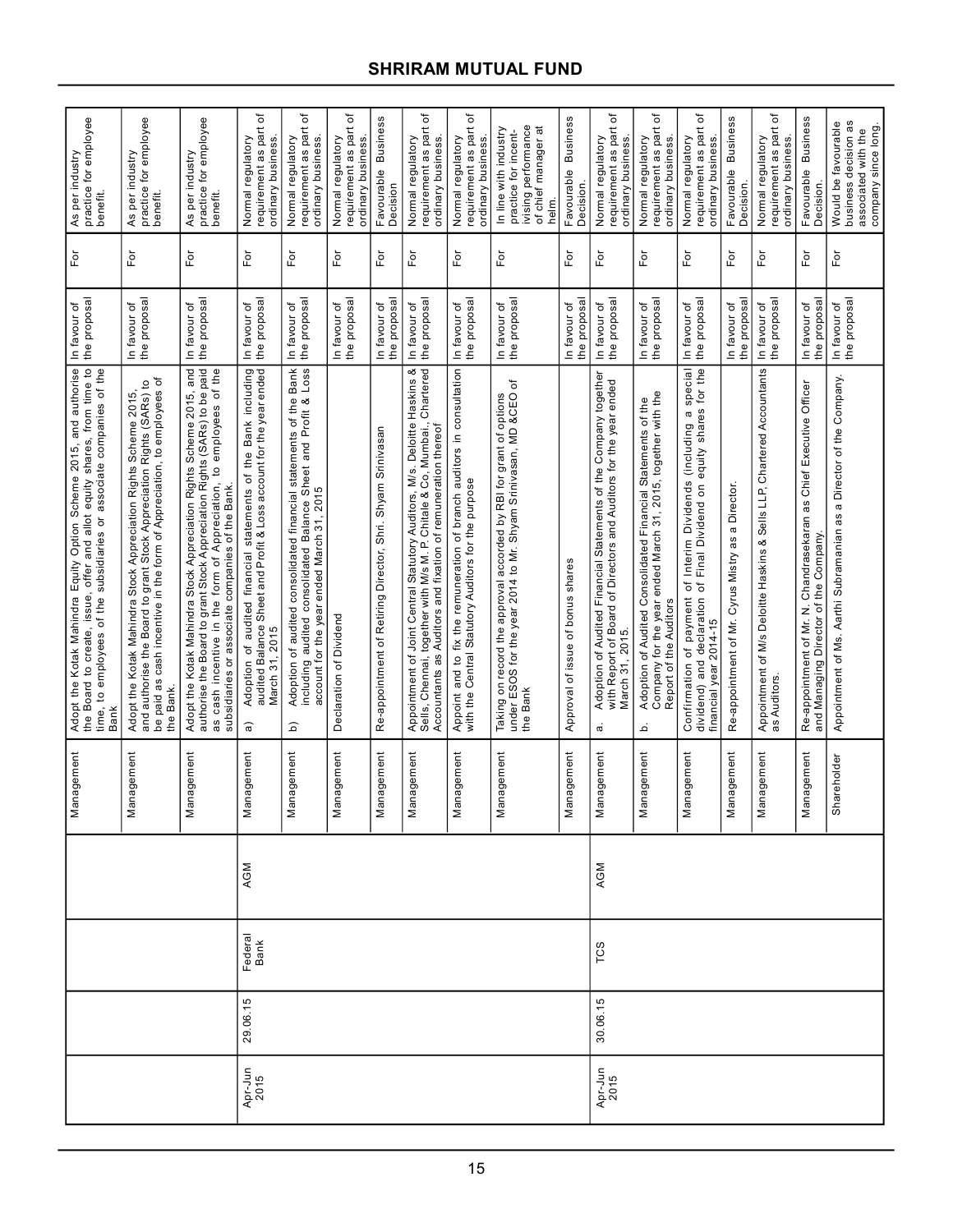| business decision as<br>Would be favourable<br>company since long<br>associated with the | ᡃ᠋ᡠ<br>requirement as part<br>ordinary business.<br>Normal regulatory | đ<br>requirement as part<br>ordinary business.<br>Normal regulatory                                                                                                                                                                             | đ<br>requirement as part<br>ordinary business.<br>Normal regulatory | Favourable Business<br>Decision.                                                                                                                               | <b>Business</b><br>Favourable<br>Decision.                                                                                                                   | ৳<br>requirement as part<br>ordinary business.<br>Normal regulatory                                                                                                                                                                                                                  | business decision as<br>Would be favourable<br>company since long<br>associated with the       | Normal course of<br>business                                                                                                                                            | Favourable Business<br>Decision.                                                                                                                                          | regulatory requirment<br>act.<br>Inline with the<br>to change of<br>companies | Favourable Business<br>Decision. | đ<br>requirment as part<br>ordinary business.<br>Normal regulatory                                                                                                                   | ৳<br>requirment as part<br>Normal regulatory<br>ordinary business | Favourable Business<br><b>Decision</b>                                                                                                      | Favourable Business<br>Decision                                                                                                                | ৳<br>requirment as part<br>Normal regulatory<br>ordinary business     | 크.<br>qualification to help<br>business growth.<br>Posseses requisite |
|------------------------------------------------------------------------------------------|-----------------------------------------------------------------------|-------------------------------------------------------------------------------------------------------------------------------------------------------------------------------------------------------------------------------------------------|---------------------------------------------------------------------|----------------------------------------------------------------------------------------------------------------------------------------------------------------|--------------------------------------------------------------------------------------------------------------------------------------------------------------|--------------------------------------------------------------------------------------------------------------------------------------------------------------------------------------------------------------------------------------------------------------------------------------|------------------------------------------------------------------------------------------------|-------------------------------------------------------------------------------------------------------------------------------------------------------------------------|---------------------------------------------------------------------------------------------------------------------------------------------------------------------------|-------------------------------------------------------------------------------|----------------------------------|--------------------------------------------------------------------------------------------------------------------------------------------------------------------------------------|-------------------------------------------------------------------|---------------------------------------------------------------------------------------------------------------------------------------------|------------------------------------------------------------------------------------------------------------------------------------------------|-----------------------------------------------------------------------|-----------------------------------------------------------------------|
| Γō                                                                                       | For                                                                   | For                                                                                                                                                                                                                                             | For                                                                 | For                                                                                                                                                            | For                                                                                                                                                          | For                                                                                                                                                                                                                                                                                  | $\overline{\rm E}$                                                                             | For                                                                                                                                                                     | For                                                                                                                                                                       | $\overline{P}$                                                                | $\mathsf{For}$                   | For                                                                                                                                                                                  | For                                                               | For                                                                                                                                         | $\mathsf{For}$                                                                                                                                 | For                                                                   | $\overline{P}$                                                        |
| In favour of<br>the proposal                                                             | the proposal<br>In favour of                                          | the proposal<br>In favour of                                                                                                                                                                                                                    | the proposal<br>In favour of                                        | In favour of<br>the proposal                                                                                                                                   | the proposal<br>In favour of                                                                                                                                 | the proposa<br>In favour of                                                                                                                                                                                                                                                          | the proposal<br>In favour of                                                                   | the proposal<br>In favour of                                                                                                                                            | the proposal<br>In favour of                                                                                                                                              | the proposal<br>In favour of                                                  | the proposa<br>In favour of      | the proposal<br>In favour of                                                                                                                                                         | the proposal<br>In favour of                                      | the proposa<br>In favour of                                                                                                                 | the proposa<br>In favour of                                                                                                                    | the proposal<br>In favour of                                          | In favour of<br>the proposal                                          |
| Appointment of Ms. Aarthi Subramanian as an Executive Director of the<br>Company.        | Appointment of Branch Auditors                                        | Adoption of the audited financial statements including audited<br>consolidated financial statement of the Company for the financial year<br>ended 31st March, 2015 together with the reports of the Board of Directors<br>and Auditors thereon. | Declaration of final dividend on equity shares                      | 00000005), who retires by rotation and being eligible, offers himself for<br>Appointment of a Director in place of Shri Ashwin Choksi (DIN:<br>re-appointment. | Appointment of a Director in place of Shri Ashwin Dani (DIN:<br>00009126), who retires by rotation and being eligible, offers himself for<br>re-appointment. | the conclusion of this Annual General Meeting till the conclusion of the<br>Appointment of M/s B S R & Co. LLP, Chartered Accountants (FRN No.<br>the Company to hold office from<br>next Annual General Meeting and fixing their remuneration<br>101248W/W - 100022) as Auditors of | Appointment of Shri Abhay Vakil (DIN: 00009151) as a Non-Executive<br>Director of the Company. | Ratification of remuneration payable to M/s. RA & Co., Cost<br>Accountants (FRN:000242) Cost Auditors of the Company for the<br>financial year ending 31st March, 2016. | International Holdings Ltd. (IIHL) and its subsidiary viz., IndusInd Ltd.<br>Allotment of equity shares on preferential basis to IndusInd<br>(IL), Promoters of the Bank. | Adoption of Articles of Association                                           | ssue of Bonus Shares             | of the<br>Adoption of the audited Financial Statements (Standalone and<br>Consolidated) for the year ended March 31, 2015 and the reports<br>Board of Directors and Auditors thereon | Declaration of Dividend on equity shares                          | Appointment of Director in place of Mr. Paresh Sukthankar who retires<br>by rotation and being eligible, offers himself for re-appointment. | Appointment of Director in place of Mr. Kaizad Bharucha who retires by<br>re-appointment<br>and being eligible, offers himself for<br>rotation | Re-Appointment of Statutory Auditors and fixing of their remuneration | Appointment of Mr. Malay Patel as Independent Director of the Bank.   |
| Management                                                                               | Management                                                            | nagement<br>ē⊠                                                                                                                                                                                                                                  | nagement<br>ē⊠                                                      | nagement<br>ēΜ                                                                                                                                                 | nagement<br>lai                                                                                                                                              | nagement<br>ēΜ                                                                                                                                                                                                                                                                       | Shareholder                                                                                    | Management                                                                                                                                                              | Management                                                                                                                                                                | nagement<br>la                                                                | nagement<br>Σã                   | Management                                                                                                                                                                           | Management                                                        | Management                                                                                                                                  | nagement<br>ē⊠                                                                                                                                 | agement<br>ēΜ                                                         | Shareholder                                                           |
|                                                                                          |                                                                       | AGM                                                                                                                                                                                                                                             |                                                                     |                                                                                                                                                                |                                                                                                                                                              |                                                                                                                                                                                                                                                                                      |                                                                                                |                                                                                                                                                                         | Postal Ballot                                                                                                                                                             | EGM                                                                           |                                  | General<br>Meeting                                                                                                                                                                   |                                                                   |                                                                                                                                             |                                                                                                                                                |                                                                       |                                                                       |
|                                                                                          |                                                                       | Asian Paints<br>$\overline{B}$                                                                                                                                                                                                                  |                                                                     |                                                                                                                                                                |                                                                                                                                                              |                                                                                                                                                                                                                                                                                      |                                                                                                |                                                                                                                                                                         | Indusind<br>Bank Ltd.                                                                                                                                                     | Aurobindo<br>Pharma                                                           |                                  | <b>HDFC Bank</b><br>Ltd.                                                                                                                                                             |                                                                   |                                                                                                                                             |                                                                                                                                                |                                                                       |                                                                       |
|                                                                                          |                                                                       | 03.07.15                                                                                                                                                                                                                                        |                                                                     |                                                                                                                                                                |                                                                                                                                                              |                                                                                                                                                                                                                                                                                      |                                                                                                |                                                                                                                                                                         | 29.07.15                                                                                                                                                                  | 09.07.15                                                                      |                                  | 21.07.15                                                                                                                                                                             |                                                                   |                                                                                                                                             |                                                                                                                                                |                                                                       |                                                                       |
|                                                                                          |                                                                       | Jul-Sep<br>2015                                                                                                                                                                                                                                 |                                                                     |                                                                                                                                                                |                                                                                                                                                              |                                                                                                                                                                                                                                                                                      |                                                                                                |                                                                                                                                                                         | Jul-Sep<br>2015                                                                                                                                                           | Jul-Sep<br>2015                                                               |                                  | Jul-Sep<br>2015                                                                                                                                                                      |                                                                   |                                                                                                                                             |                                                                                                                                                |                                                                       |                                                                       |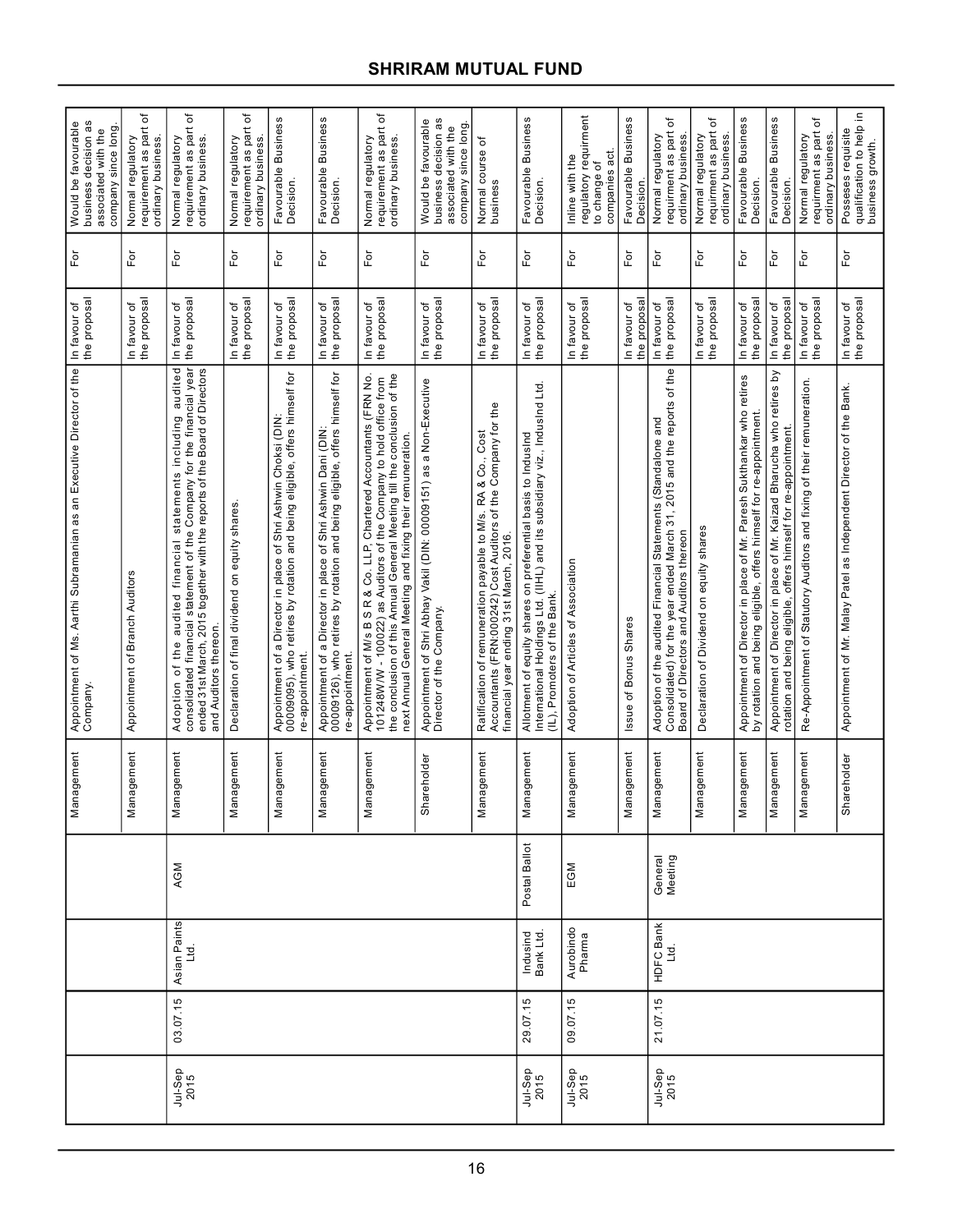| Favourable Business<br>Decision.<br>For                                                                                                   | In continuation of the<br>part of business<br>arrangement existing<br>between Hdfc Bank<br>and HDFC<br>$\bar{\rm e}$ | Favourable Business<br><b>Decision</b><br>For                       | mentioned by board<br>Inline with industry<br>of directors.<br>practice as<br>For                            | In continuation of the<br>arrangement existing<br>between Hdfc Bank<br>and HDB Financial<br>part of business<br>Services Ltd<br>$F$ or | requirement as part of<br>ordinary business.<br>Normal regulatory<br>For                                                                                                                                                                                         | ٔб<br>Normal regulatory<br>requirement as part<br>ordinary business.<br>For                                                                                                                                                               | requirement as part of<br>ordinary business.<br>Normal regulatory<br>For               | Favourable Business<br>Decision.<br>For                                                                                               | requirement as part of<br>ordinary business.<br>Normal regulatory<br>$\overline{F}$                                                                                                                                                                                                        | Favourable Business<br>Decision.<br>For                                                                                                                            | Favourable Business<br>Decision.<br>$\mathsf{F}\mathsf{or}$                                                                                                   | Favourable Business<br>Decision.<br>For                                                                                                                                                              | Continuation of the<br>earlier resolution to<br>period of five years<br>directorsfor further<br>appoint same<br>For                                                                                                                     | Continuation of the<br>$C$ - $\frac{1}{2}$ $\cdots$ resolution to<br>For                                                                                                                                                  |
|-------------------------------------------------------------------------------------------------------------------------------------------|----------------------------------------------------------------------------------------------------------------------|---------------------------------------------------------------------|--------------------------------------------------------------------------------------------------------------|----------------------------------------------------------------------------------------------------------------------------------------|------------------------------------------------------------------------------------------------------------------------------------------------------------------------------------------------------------------------------------------------------------------|-------------------------------------------------------------------------------------------------------------------------------------------------------------------------------------------------------------------------------------------|----------------------------------------------------------------------------------------|---------------------------------------------------------------------------------------------------------------------------------------|--------------------------------------------------------------------------------------------------------------------------------------------------------------------------------------------------------------------------------------------------------------------------------------------|--------------------------------------------------------------------------------------------------------------------------------------------------------------------|---------------------------------------------------------------------------------------------------------------------------------------------------------------|------------------------------------------------------------------------------------------------------------------------------------------------------------------------------------------------------|-----------------------------------------------------------------------------------------------------------------------------------------------------------------------------------------------------------------------------------------|---------------------------------------------------------------------------------------------------------------------------------------------------------------------------------------------------------------------------|
| the proposal<br>In favour of                                                                                                              | the proposal<br>In favour of<br>đ                                                                                    | the proposal<br>In favour of                                        | the proposal<br>In favour of                                                                                 | In favour of<br>the proposal                                                                                                           | the proposal<br>In favour of                                                                                                                                                                                                                                     | the proposal<br>In favour of                                                                                                                                                                                                              | the proposal<br>In favour of                                                           | the proposa<br>In favour of                                                                                                           | the proposal<br>In favour of                                                                                                                                                                                                                                                               | the proposal<br>In favour of                                                                                                                                       | In favour of<br>the proposal                                                                                                                                  | the proposal<br>In favour of                                                                                                                                                                         | the proposal<br>In favour of                                                                                                                                                                                                            | In favour of<br>the proposal                                                                                                                                                                                              |
| Increase in the borrowing powers of the Bank pursuant to the Section<br>2013 and other applicable provisions.<br>180(1) of Companies Act, | Related party transactions with HDFC Limited pursuant to Clause 49<br>the Listing Agreement.                         | Re-appointment of Mr. Aditya Puri as Managing Director of the Bank. | æ<br>appointment of Mr. Kaizad Bharucha<br>Revision in the terms of appoir<br>Executive Director of the Bank | Approval of related party transactions with HDB Financial Services<br>Limited.                                                         | To adopt the Standalone audited financial statements including Balance<br>Sheet as at March 31, 2015, Statement of Profit and Loss and Cash Flow<br>Statement for the year ended on that date and the reports of the Board of<br>Directors and Auditors thereon. | To adopt the Consolidated audited financial statements including Balance<br>Sheet as at March 31, 2015, Statement of Profit and Loss and Cash Flow<br>Statement for the year ended on that date and the report of the Auditors<br>thereon | To declare dividend at Rs. 7.50 per equity share for the year ended<br>March 31, 2015. | To appoint a director in place of Ms. Vinita Gupta, who retires by rotation<br>and being eligible, offers herself, for re-appointment | To ratify the appointment of Deloitte Haskins & Sells LLP, Chartered<br>Accountants, Statutory Auditors to hold office from the conclusion of the<br>Thirty-Third Annual General Meeting till the conclusion of the Thirty-Fourth<br>Annual General Meeting and to fix their remuneration. | To re-appoint Dr. Desh Bandhu Gupta as Executive Chairman of the<br>Company, for a period of five years w.e.f. January 1, 2016 and the payment<br>of remuneration. | To re-appoint Dr. Kamal K. Sharma as Vice Chairman of the Company,<br>for a period of two years w.e.f. September 29, 2015 and the payment of<br>remuneration. | re-appoint Mrs. M. D. Gupta as Executive Director of the Company,<br>a period of five years w.e.f. January 1, 2016 and the payment of<br>To re-appoint Mrs. M. D.<br>remuneration.<br>$\overline{5}$ | To appoint Dr. Vijay Kelkar as an Independent Director of the Company<br>for a term of five years from the conclusion of the Thirty-Third Annual<br>General Meeting till the conclusion of the Thirty-Eighth Annual General<br>Meeting. | General Meeting till the conclusion of the Thirty-Eighth Annual General<br>To appoint Mr. R. A. Shah as an Independent Director of the Company<br>for a term of five years from the conclusion of the Thirty-Third Annual |
| Management                                                                                                                                | Management                                                                                                           | lagement<br>Man                                                     | Management                                                                                                   | Management                                                                                                                             | agement<br>Man                                                                                                                                                                                                                                                   | agement<br>Man                                                                                                                                                                                                                            | lagement<br>Man                                                                        | agement<br>Man                                                                                                                        | agement<br>Man                                                                                                                                                                                                                                                                             | Management                                                                                                                                                         | nagement<br>Man                                                                                                                                               | lagement<br>Man                                                                                                                                                                                      | re Holder<br>Sha                                                                                                                                                                                                                        | re Holder<br>Sha                                                                                                                                                                                                          |
|                                                                                                                                           |                                                                                                                      |                                                                     |                                                                                                              |                                                                                                                                        | AGM                                                                                                                                                                                                                                                              |                                                                                                                                                                                                                                           |                                                                                        |                                                                                                                                       |                                                                                                                                                                                                                                                                                            |                                                                                                                                                                    |                                                                                                                                                               |                                                                                                                                                                                                      |                                                                                                                                                                                                                                         |                                                                                                                                                                                                                           |
|                                                                                                                                           |                                                                                                                      |                                                                     |                                                                                                              |                                                                                                                                        | Lupin Ltd.                                                                                                                                                                                                                                                       |                                                                                                                                                                                                                                           |                                                                                        |                                                                                                                                       |                                                                                                                                                                                                                                                                                            |                                                                                                                                                                    |                                                                                                                                                               |                                                                                                                                                                                                      |                                                                                                                                                                                                                                         |                                                                                                                                                                                                                           |
|                                                                                                                                           |                                                                                                                      |                                                                     |                                                                                                              |                                                                                                                                        | 23.07.15                                                                                                                                                                                                                                                         |                                                                                                                                                                                                                                           |                                                                                        |                                                                                                                                       |                                                                                                                                                                                                                                                                                            |                                                                                                                                                                    |                                                                                                                                                               |                                                                                                                                                                                                      |                                                                                                                                                                                                                                         |                                                                                                                                                                                                                           |
|                                                                                                                                           |                                                                                                                      |                                                                     |                                                                                                              |                                                                                                                                        | Jul-Sep<br>2015                                                                                                                                                                                                                                                  |                                                                                                                                                                                                                                           |                                                                                        |                                                                                                                                       |                                                                                                                                                                                                                                                                                            |                                                                                                                                                                    |                                                                                                                                                               |                                                                                                                                                                                                      |                                                                                                                                                                                                                                         |                                                                                                                                                                                                                           |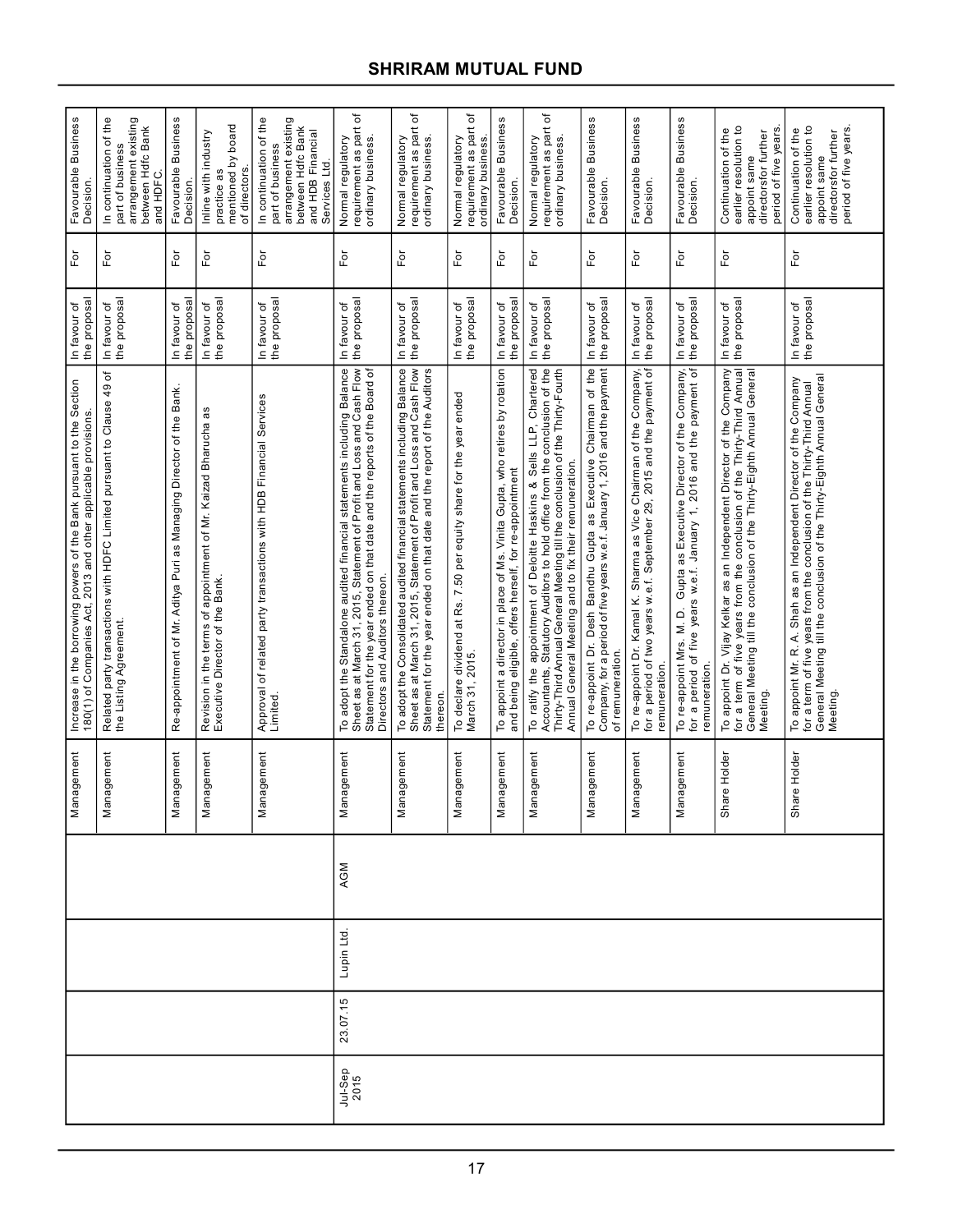| Continuation of the<br>earlier resolution to<br>period of five years<br>directorsfor further<br>appoint same                                                                                                                           | earlier resolution to<br>period of five years<br>Continuation of the<br>directorsfor further<br>appoint same                                                                                                                          | earlier resolution to<br>period of five years<br>Continuation of the<br>directorsfor further<br>appoint same                                                                                                                                 | corporate practice.<br>Inline with current                                                                                      | ৳<br>requirment as part<br>Normal regulatory<br>ordinary business.                                                                     | <b>Business</b><br>Favourable<br>Decision.                                                                                                                                                                | Favourable Business<br>Decision.                                                                      | ৳<br>requirment as part<br>Normal regulatory<br>ordinary business                                                      | đ<br>requirment as part<br>Normal regulatory<br>ordinary business | <b>Business</b><br>Favourable<br>Decision.               | Favourable Business<br>Decision.                       | đ<br>requirment as part<br>Normal regulatory<br>ordinary business                                                              | ≘<br>qualification to help<br>Posseses requisite<br>business growth. | Favourable Business<br>Decision.                                        | Favourable Business<br>Decision.                                                | Favourable Business<br>Decision.                                                | ৳<br>requirment as part<br>ordinary business.<br>Normal regulatory                                                                                                                                                                                                                                                                                                              | ৳<br>requirment as part<br>ordinary business.<br>Normal regulatory |
|----------------------------------------------------------------------------------------------------------------------------------------------------------------------------------------------------------------------------------------|---------------------------------------------------------------------------------------------------------------------------------------------------------------------------------------------------------------------------------------|----------------------------------------------------------------------------------------------------------------------------------------------------------------------------------------------------------------------------------------------|---------------------------------------------------------------------------------------------------------------------------------|----------------------------------------------------------------------------------------------------------------------------------------|-----------------------------------------------------------------------------------------------------------------------------------------------------------------------------------------------------------|-------------------------------------------------------------------------------------------------------|------------------------------------------------------------------------------------------------------------------------|-------------------------------------------------------------------|----------------------------------------------------------|--------------------------------------------------------|--------------------------------------------------------------------------------------------------------------------------------|----------------------------------------------------------------------|-------------------------------------------------------------------------|---------------------------------------------------------------------------------|---------------------------------------------------------------------------------|---------------------------------------------------------------------------------------------------------------------------------------------------------------------------------------------------------------------------------------------------------------------------------------------------------------------------------------------------------------------------------|--------------------------------------------------------------------|
| Γō                                                                                                                                                                                                                                     | For                                                                                                                                                                                                                                   | For                                                                                                                                                                                                                                          | $\overline{\mathsf{F}}$ or                                                                                                      | For                                                                                                                                    | $\mathsf{F}\mathsf{or}$                                                                                                                                                                                   | For                                                                                                   | $\bar{\rm E}$                                                                                                          | $\bar{\rm E}$                                                     | For                                                      | Ĕŏ                                                     | $\overline{P}$                                                                                                                 | For                                                                  | For                                                                     | $\overline{p}$                                                                  | For                                                                             | $F$ or                                                                                                                                                                                                                                                                                                                                                                          | For                                                                |
| the proposal<br>In favour of                                                                                                                                                                                                           | the proposal<br>In favour of                                                                                                                                                                                                          | the proposa<br>In favour of                                                                                                                                                                                                                  | the proposa<br>In favour of                                                                                                     | the proposa<br>In favour of                                                                                                            | the proposal<br>In favour of                                                                                                                                                                              | the proposal<br>In favour of                                                                          | the proposa<br>In favour of                                                                                            | the proposa<br>In favour of                                       | the proposa<br>In favour of                              | the proposal<br>In favour of                           | the proposal<br>In favour of                                                                                                   | the proposa<br>In favour of                                          | the proposa<br>In favour of                                             | the proposal<br>In favour of                                                    | the proposa<br>In favour of                                                     | In favour of<br>the proposal                                                                                                                                                                                                                                                                                                                                                    | the proposal<br>In favour of                                       |
| To appoint Mr. Richard Zahn as an Independent Director of the Company<br>for a term of five years from the conclusion of the Thirty-Third Annual<br>General Meeting till the conclusion of the Thirty-Eighth Annual General<br>Meeting | appoint Dr. K. U. Mada as an Independent Director of the Company for<br>a term of five years from the conclusion of the Thirty-Third Annual General<br>Meeting till the conclusion of the Thirty-Eighth Annual General Meeting.<br>م∟ | Third Annual General Meeting till the conclusion of the Thirty-Eighth<br>Company for a term of five years from the conclusion of the Thirty-<br>To appoint Mr. Dileep C. Choksi as an Independent Director of the<br>Annual General Meeting. | For payment of commission to the Non-Executive Directors of the<br>Company for a period of five years commencing April 1, 2015. | To ratify the remuneration payable to Mr. S. D. Shenoy, Cost Auditor,<br>for conducting cost audit for the year ending March 31, 2016. | an amount not exceeding Rs 75000 million through issue of Securities<br>authorize the Board of Directors of the Company to raise funds for<br>Equity shares, GDRs, ADRs, convertible bonds etc.<br>ڹ<br>م | To increase the Authorised Share Capital of the Company from Rs.<br>1000 million to Rs. 2000 million. | Adoption of Financial statements for the year ended 31 March 2015<br>and the Directors' and Auditors' Reports thereon. | To declare dividend                                               | Re-appointment of Shekhar Bajaj, who retires by rotation | Re-appointment of Niraj Bajaj, who retires by rotation | as<br>Ratification of appointment of Dalal & Shah, Chartered Accountants,<br>Statutory Auditors and fixing their remuneration. | Appointment of Dr. Gita Piramal as an Independent Director           | 5 years.<br>as the Chairman for a term of<br>Appointment of Rahul Bajaj | ъ<br>a term of<br>Appointment of Madhur Bajaj as the Vice Chairman for<br>years | Ю<br>Appointment of Rajiv Bajaj as the Managing Director for a term of<br>years | To receive, consider and adopt : (a) the audited financial statements of<br>the Bank for the financial year ended 31st March, 2015 and the Reports<br>of the Board of Directors and the Auditors thereon; and (b) the audited<br>consolidated financial statements of the Bank for the financial year ended<br>thereon<br>2015 and the Report of the Auditors<br>March.<br>31st | Declaration of dividend on Equity Shares of the Bank               |
| Share Holder                                                                                                                                                                                                                           | re Holder<br>Sha                                                                                                                                                                                                                      | Share Holder                                                                                                                                                                                                                                 | nagement<br>Mai                                                                                                                 | nagement<br>Σã                                                                                                                         | nagement<br>Mai                                                                                                                                                                                           | nagement<br>$\overline{\mathbf{z}}$                                                                   | nagement<br>$\overline{\mathsf{a}}$                                                                                    | nagement<br>Μai                                                   | nagement<br>Σã                                           | nagement<br>Σã                                         | nagement<br>ga                                                                                                                 | Shareholder                                                          | nagement<br>Σã                                                          | nagement<br>Σã                                                                  | nagement<br>Δã                                                                  | Management                                                                                                                                                                                                                                                                                                                                                                      | Management                                                         |
|                                                                                                                                                                                                                                        |                                                                                                                                                                                                                                       |                                                                                                                                                                                                                                              |                                                                                                                                 |                                                                                                                                        |                                                                                                                                                                                                           |                                                                                                       | AGM                                                                                                                    |                                                                   |                                                          |                                                        |                                                                                                                                |                                                                      |                                                                         |                                                                                 |                                                                                 | AGM                                                                                                                                                                                                                                                                                                                                                                             |                                                                    |
|                                                                                                                                                                                                                                        |                                                                                                                                                                                                                                       |                                                                                                                                                                                                                                              |                                                                                                                                 |                                                                                                                                        |                                                                                                                                                                                                           |                                                                                                       | Bajaj Auto<br>Ltd.                                                                                                     |                                                                   |                                                          |                                                        |                                                                                                                                |                                                                      |                                                                         |                                                                                 |                                                                                 | Axis Bank<br>Ltd.                                                                                                                                                                                                                                                                                                                                                               |                                                                    |
|                                                                                                                                                                                                                                        |                                                                                                                                                                                                                                       |                                                                                                                                                                                                                                              |                                                                                                                                 |                                                                                                                                        |                                                                                                                                                                                                           |                                                                                                       | 23.07.15                                                                                                               |                                                                   |                                                          |                                                        |                                                                                                                                |                                                                      |                                                                         |                                                                                 |                                                                                 | 24.07.15                                                                                                                                                                                                                                                                                                                                                                        |                                                                    |
|                                                                                                                                                                                                                                        |                                                                                                                                                                                                                                       |                                                                                                                                                                                                                                              |                                                                                                                                 |                                                                                                                                        |                                                                                                                                                                                                           |                                                                                                       | Jul-Sep<br>2015                                                                                                        |                                                                   |                                                          |                                                        |                                                                                                                                |                                                                      |                                                                         |                                                                                 |                                                                                 | Jul-Sep<br>2015                                                                                                                                                                                                                                                                                                                                                                 |                                                                    |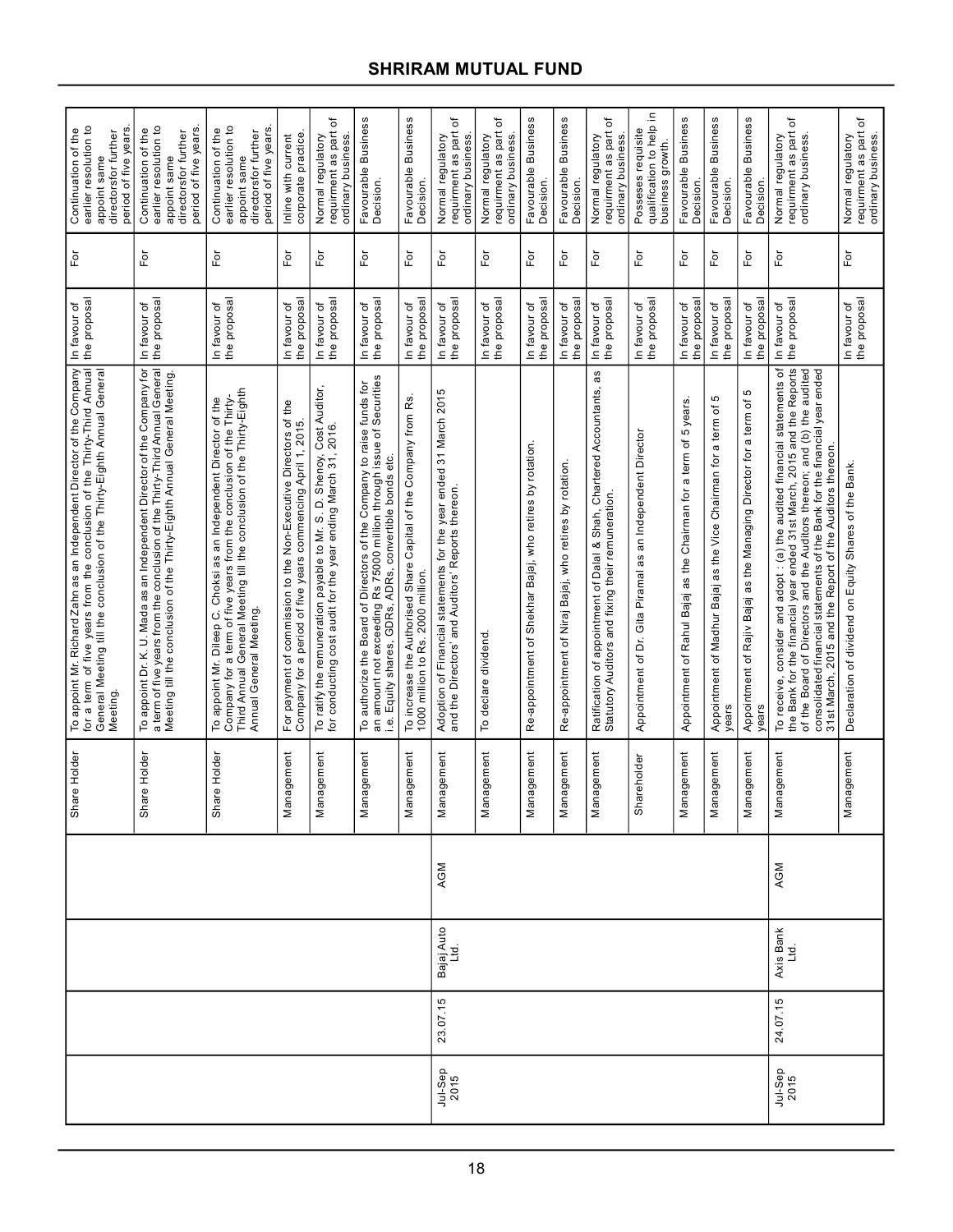|                             |                               |     | Management      | Appointment of a Director in place of Smt Usha Sangwan (DIN 02609263),<br>who retires by rotation and, being eligible, offers herself for<br>re-appointment.                                                                                                                                                                                                                   | the proposal<br>In favour of   | For            | Favourable Business<br>Decision.                                   |
|-----------------------------|-------------------------------|-----|-----------------|--------------------------------------------------------------------------------------------------------------------------------------------------------------------------------------------------------------------------------------------------------------------------------------------------------------------------------------------------------------------------------|--------------------------------|----------------|--------------------------------------------------------------------|
|                             |                               |     | agement<br>Nar  | Appointment of S. R. Batlibol & Co LLP, Chartered Accountants, Mumbai,<br>having registration number 301003E issued by the Institute of Chartered<br>Accountants of India as the Statutory Auditors of the Bank to hold office<br>as such from the conclusion of this Annual General Meeting until the<br>conclusion of next Annual General Meeting and fix their remuneration | the proposal<br>৳<br>In favour | For            | đ<br>requirment as part<br>Normal regulatory<br>ordinary business. |
|                             |                               |     | Shareholder     | Appointment of Shri S. Vishvanathan (DIN 02255828) as an Independent<br>Director of the Bank.                                                                                                                                                                                                                                                                                  | the proposal<br>In favour of   | For            | qualification to help in<br>Posseses requisite<br>business growth  |
|                             |                               |     | lagement<br>Nar | Revision in the remuneration payable to Dr. Sanjiv Misra (DIN 03075797)<br>Chairman of the Bank.                                                                                                                                                                                                                                                                               | the proposal<br>In favour of   | Εŏ             | corporate practice<br>Inline with current                          |
|                             |                               |     | lagement<br>Nar | Re-appointment of Smt Shikha Sharma (DIN 00043265) as the Managing<br>Director & CEO of the Bank, for a period of 3 years, w.e.f. 1st June, 2015.                                                                                                                                                                                                                              | the proposal<br>In favour of   | For            | Favourable Business<br>Decision.                                   |
|                             |                               |     | lagement<br>Nar | Revision in the remuneration payable to Shri V Srinivasan (DIN 00033882)<br>Whole-time Director designated as "Executive Director & Head (Corporate<br>Banking)' of the Bank, w.e.f.1st June,2015.                                                                                                                                                                             | the proposal<br>In favour of   | Ĕō             | corporate practice<br>Inline with current                          |
|                             |                               |     | Shareholder     | Appointment of Shri Sanjeev Kumar Gupta (DIN 00237353) as a Director<br>of the Bank                                                                                                                                                                                                                                                                                            | the proposa<br>In favour of    | Γō             | Favourable Business<br>Decision                                    |
|                             |                               |     | Management      | Appointment of Shri Sanjeev Kumar Gupta (DIN 00237353) as the Whole-<br>Time Director designated as 'Executive Director (Corporate Centre) &<br>Chief Financial Officer' of the Bank, for a period of 3 years, w.e.f. 4th<br>September 2014.                                                                                                                                   | the proposal<br>In favour of   | For            | Favourable Business<br>Decision.                                   |
|                             |                               |     | lagement<br>Nar | 00237353), as the Whole-Time Director designated as 'Executive Director<br>(Corporate/Centre) & Chief Financial Officer' of the Bank, for a period of<br>Revision in the remuneration payable to Shri Sanjeev Kumar Gupta (DIN<br>3 years w.e.f. 4th September 2014                                                                                                            | the proposal<br>In favour of   | For            | corporate practice.<br>Inline with current                         |
|                             |                               |     | nagement<br>lar | Increase in Borrowing limits of the Bank upto Rs 1,50,000 crores under<br>Section 180 (1)(c) of the Companies Act, 2013.                                                                                                                                                                                                                                                       | the proposal<br>In favour of   | Ēδ             | Favourable Business<br>Decision.                                   |
|                             |                               |     | agement<br>Mar  | Borrowing/Raising funds in Indian Currency/Foreign Currency by issue<br>of debt Instruments including but not limited to bonds and non-convertible<br>debentures for an amount up to Rs 35,000 crores, in domestic and/ or<br>overseas market.                                                                                                                                 | the proposal<br>In favour of   | For            | Favourable Business<br>Decision.                                   |
|                             |                               |     | nagement<br>Mar | Acquiring and holding equity shares of the Bank, by the Foreign<br>Institutional Investors (FIIs) / Foreign Portfolio Investors (FPIs) / Non-<br>resident Indians (NRIs), Foreign Direct Investment covering ADRs / GDRs<br>and indirect foreign investment in any combination thereof, up to 74% of<br>the paid up equity share capital of the Bank.                          | the proposal<br>In favour of   | For            | Favourable Business<br>Decision.                                   |
| 24.07.15<br>Jul-Sep<br>2015 | Persistent<br>Systems<br>Ltd. | AGM | Management      | To receive, consider and adopt; (a), Audited Financial Statements, Reports<br>of the Board of Directors and the Auditors thereon, and (b.) Audited<br>Consolidated Financial Statements                                                                                                                                                                                        | the proposal<br>In favour of   | For            | ৳<br>requirment as part<br>Normal regulatory<br>ordinary business  |
|                             |                               |     | lagement<br>Nar | To declare a Final Dividend of Rs. 5.00 per share (Final Dividend of Rs.<br>2.50 per share and Special Silver Jubilee Dividend of Rs. 2.50 per share)<br>for the financial year ended March 31, 2015.                                                                                                                                                                          | the proposal<br>In favour of   | For            | ৳<br>requirment as part<br>Normal regulatory<br>ordinary business. |
|                             |                               |     | iagement<br>Nar | Accountants (Firm Registration No. 117365W/W-100018) as the Joint<br>Statutory Auditors of the Company to hold office up to the conclusion of<br>To ratify the appointment of M/s. Deloitte Haskins & Sells LLP, Chartered<br>the 29th Annual General Meeting to be held in the calendar year 2019                                                                             | the proposal<br>In favour of   | ă              | ৳<br>requirment as part<br>Normal regulatory<br>ordinary business. |
|                             |                               |     | agement<br>Nar  | To ratify the appointment of M/s. Joshi Apte & Co., Chartered Accountants<br>(Firm Registration No. 104370W) Pune as the Joint Statutory Auditors of<br>the Company to hold office up to the conclusion of the 27th Annual General<br>Meeting to be held in the calendar year 2017.                                                                                            | the proposal<br>In favour of   | For            | ৳<br>Normal regulatory<br>requirment as part<br>ordinary business. |
|                             |                               |     | nagement<br>Mar | To consider and approve an increase in the Authorised Share Capital of<br>the Company from Rs. 1,12,00,00,000 divided into 11,20,00,000 Equity<br>Shares of Rs. 10 each to Rs. 2,00,00,00,000 divided into 20,00,00,000<br>Equity Share                                                                                                                                        | the proposal<br>In favour of   | $\overline{P}$ | Favourable Business<br>Decision.                                   |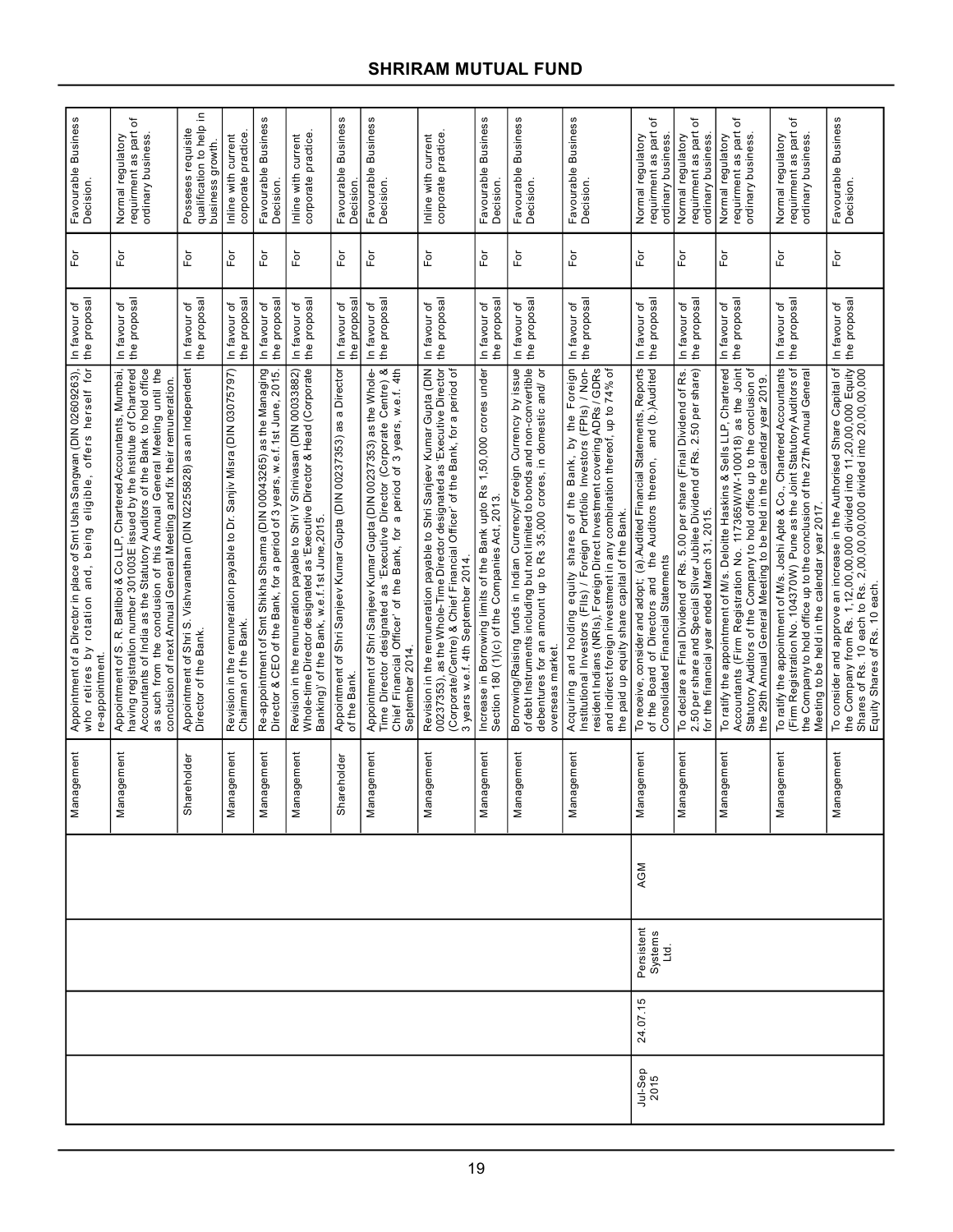|                 |          |                                        |     | Management      | To consider and approve the alteration of Article No. 160 of the Articles of<br>Association of the Company to include the General Reserve Account in<br>addition to the Securities Premium Account and the Capital Redemption<br>Reserve Account to apply in paying up of unissued shares to be issued | the proposa<br>In favour of  | $\overline{F}$          | Inline with the regu-<br>latory requirement to<br>change of companies<br>ಕ್ಷ                        |
|-----------------|----------|----------------------------------------|-----|-----------------|--------------------------------------------------------------------------------------------------------------------------------------------------------------------------------------------------------------------------------------------------------------------------------------------------------|------------------------------|-------------------------|-----------------------------------------------------------------------------------------------------|
|                 |          |                                        |     | nagement<br>Σg  | To consider and approve the re-appointment of Dr. Anand Deshpande<br>(DIN: 00005721), Chairman and Managing Director of the Company as<br>the Managing Director of the Company for the next term.                                                                                                      | the proposa<br>In favour of  | For                     | Business<br>Favourable<br>Decision.                                                                 |
| Jul-Sep<br>2015 | 28.07.15 | Development<br>Finance Ltd.<br>Housing | AGM | nagement<br>Σã  | Corporation for the<br>financial year ended March 31, 2015 together with the reports of the<br>Adoption of the audited financial statements of the<br>Board of Directors and auditors thereon                                                                                                          | the proposa<br>In favour of  | For                     | ৳<br>requirment as part<br>Normal regulatory<br>ordinary business                                   |
|                 |          |                                        |     | nagement<br>Σã  | financial year ended March 31, 2015 together with the report of the<br>Adoption of the audited consolidated financial statements for the<br>auditors thereon.                                                                                                                                          | the proposa<br>In favour of  | For                     | đ<br>requirment as part<br>Normal regulatory<br>ordinary business                                   |
|                 |          |                                        |     | nagement<br>Σã  | Declaration of final dividend on equity shares of the Corporation                                                                                                                                                                                                                                      | the proposal<br>In favour of | $\mathsf{F}\mathsf{or}$ | ৳<br>as part<br>Normal regulatory<br>ordinary business<br>requirment                                |
|                 |          |                                        |     | nagement<br>ΣÑ  | Appointment of Mr. Deepak S. Parekh, who retires by rotation and,<br>being eligible, offers himself for re-appointment.                                                                                                                                                                                | the proposal<br>In favour of | For                     | Favourable Business<br>Decision.                                                                    |
|                 |          |                                        |     | nagement<br>Σã  | Ratification of the appointment of Messrs Deloitte Haskins & Sells LLP,<br>Chartered Accountants as the auditors of the Corporation and fixing<br>their remuneration                                                                                                                                   | the proposa<br>In favour of  | For                     | ৳<br>requirment as part<br>Normal regulatory<br>ordinary business                                   |
|                 |          |                                        |     | nagement<br>Σã  | Ratification of the appointment of Messrs PKF, Chartered Accountants<br>as the auditor of the Corporation's office at Dubai.                                                                                                                                                                           | the proposa<br>In favour of  | $\overline{\rm F}$ or   | ৳<br>requirment as part<br>Normal regulatory<br>ordinary business                                   |
|                 |          |                                        |     | nagement<br>Σg  | Approval to issue Redeemable Non-Convertible Debentures on a private<br>placement basis, up to an amount not exceeding Rs.85,000 crore.                                                                                                                                                                | the proposa<br>In favour of  | For                     | Favourable Business<br><b>Decision</b>                                                              |
|                 |          |                                        |     | nagement<br>Σã  | Approval of related party transactions with HDFC Bank Limited                                                                                                                                                                                                                                          | the proposal<br>In favour of | For                     | arrangement existing<br>between HDFC Bank<br>In continuation of the<br>part of business<br>and HDFC |
|                 |          |                                        |     | nagement<br>Σã  | Approval to issue of Secured Redeemable Non-Convertible Debentures<br>simultaneously with Warrants to Qualified Institutional Buyers in<br>accordance with Chapter VIII of the SEBI (Issue of Capital and<br>Disclosure Requirements) Regulations, 2009, as amended                                    | the proposal<br>In favour of | $F$ or                  | <b>Business</b><br>Favourable I<br>Decision.                                                        |
|                 |          |                                        |     | nagement<br>Μai | Increase in the Authorised Share Capital of the Corporation from Rs.<br>325 crore to Rs. 340 crore                                                                                                                                                                                                     | the proposa<br>In favour of  | For                     | Favourable Business<br>Decision                                                                     |
|                 |          |                                        |     | nagement<br>Nai | Alteration in the Capital Clause of the Memorandum of Association of<br>the Corporation                                                                                                                                                                                                                | the proposa<br>In favour of  | $\bar{\rm E}$           | As per regulatory<br>requirement                                                                    |
|                 |          |                                        |     | nagement<br>Σã  | Alteration of Article 3 of the Articles of Association of the Corporation.                                                                                                                                                                                                                             | the proposa<br>In favour of  | $\overline{F}$          | As per regulatory<br>requirement                                                                    |
| Jul-Sep<br>2015 | 28.07.15 | Mahindra<br>Tech<br>르                  | AGM | nagement<br>Σã  | Adoption of Financial Statements of the Company and Reports of the Board<br>of Directors and Auditors thereon for the year ended 31st March 2015.                                                                                                                                                      | the proposa<br>In favour of  | $\overline{5}$          | ٔб<br>requirment as part<br>Normal regulatory<br>ordinary business.                                 |
|                 |          |                                        |     | nagement<br>Σg  | and<br>Adoption of Consolidated Financial Statements of the Company<br>Reports of the Auditors thereon for the year ended 31st March 2015                                                                                                                                                              | the proposa<br>In favour of  | For                     | ৳<br>requirment as part<br>Normal regulatory<br>ordinary business                                   |
|                 |          |                                        |     | nagement<br>Σã  | Declaration of dividend for the Financial Year ended 31st March 2015                                                                                                                                                                                                                                   | the proposa<br>In favour of  | $\bar{\rm F}$ or        | ৳<br>requirment as part<br>Normal regulatory<br>ordinary business                                   |
|                 |          |                                        |     | nagement<br>Μa  | Resolve not to appoint a Director in place of Mr. Bharat N. Doshi<br>(DIN : 00012541), who retires by rotation and does not offer himself for<br>re-appointment.                                                                                                                                       | the proposal<br>In favour of | For                     | Directors retirement<br>đ<br>is normal course<br>business.                                          |
|                 |          |                                        |     | Management      | Appointment of M/s. Deloitte Haskins & Sells LLP, Chartered Accountants,<br>[ICAI Registration No. 117366W/W-100018] as Auditors of the Company.                                                                                                                                                       | the proposal<br>In favour of | Abstain                 | No material impact on<br>investment decision.                                                       |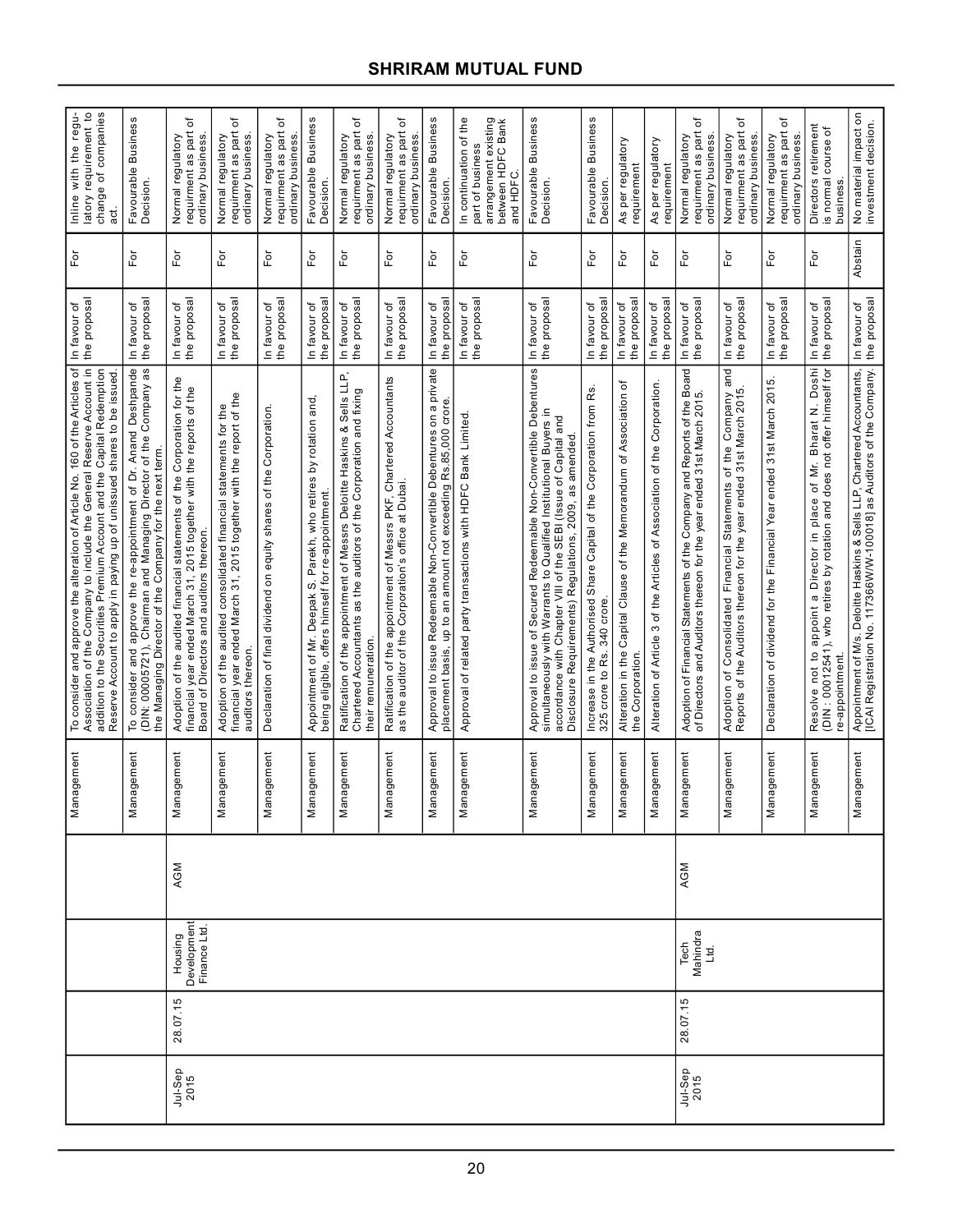| requirment as part of<br>ordinary business.<br>Normal regulatory                                                                                                                                                                                                                                                                                                                                                                                                                 | Favourable Business<br>Decision.                                                                                                                                                                                                                                    | requirment as part of<br>ordinary business.<br>Normal regulatory                                                                                                                                                                                                                                                                                                                                                                                                                                                                                                                                                                                                                                                                                                                                                                                                                                                                                        | Normal course of<br>business                                                                                                                                                                                                                                                                                                                                                                                                                                                                                                                                                                                                                                                                                                                                           | Favourable Business<br>Decision.                                                                                                                                                                                                                                                                                                                                                                                                                                                                                                                                                                                                                                                                                                                                                                                | Favourable Business<br>Decision.                                                                                                                                                                                                                                                                                                                                                                                                                                                                                                                                                                                                                                                                                                                                                                                                                                                                                                             |
|----------------------------------------------------------------------------------------------------------------------------------------------------------------------------------------------------------------------------------------------------------------------------------------------------------------------------------------------------------------------------------------------------------------------------------------------------------------------------------|---------------------------------------------------------------------------------------------------------------------------------------------------------------------------------------------------------------------------------------------------------------------|---------------------------------------------------------------------------------------------------------------------------------------------------------------------------------------------------------------------------------------------------------------------------------------------------------------------------------------------------------------------------------------------------------------------------------------------------------------------------------------------------------------------------------------------------------------------------------------------------------------------------------------------------------------------------------------------------------------------------------------------------------------------------------------------------------------------------------------------------------------------------------------------------------------------------------------------------------|------------------------------------------------------------------------------------------------------------------------------------------------------------------------------------------------------------------------------------------------------------------------------------------------------------------------------------------------------------------------------------------------------------------------------------------------------------------------------------------------------------------------------------------------------------------------------------------------------------------------------------------------------------------------------------------------------------------------------------------------------------------------|-----------------------------------------------------------------------------------------------------------------------------------------------------------------------------------------------------------------------------------------------------------------------------------------------------------------------------------------------------------------------------------------------------------------------------------------------------------------------------------------------------------------------------------------------------------------------------------------------------------------------------------------------------------------------------------------------------------------------------------------------------------------------------------------------------------------|----------------------------------------------------------------------------------------------------------------------------------------------------------------------------------------------------------------------------------------------------------------------------------------------------------------------------------------------------------------------------------------------------------------------------------------------------------------------------------------------------------------------------------------------------------------------------------------------------------------------------------------------------------------------------------------------------------------------------------------------------------------------------------------------------------------------------------------------------------------------------------------------------------------------------------------------|
| òΞ                                                                                                                                                                                                                                                                                                                                                                                                                                                                               | $\overline{P}$                                                                                                                                                                                                                                                      | $\overline{F}$                                                                                                                                                                                                                                                                                                                                                                                                                                                                                                                                                                                                                                                                                                                                                                                                                                                                                                                                          | For                                                                                                                                                                                                                                                                                                                                                                                                                                                                                                                                                                                                                                                                                                                                                                    | For                                                                                                                                                                                                                                                                                                                                                                                                                                                                                                                                                                                                                                                                                                                                                                                                             | $\overline{P}$                                                                                                                                                                                                                                                                                                                                                                                                                                                                                                                                                                                                                                                                                                                                                                                                                                                                                                                               |
| the proposal<br>In favour of                                                                                                                                                                                                                                                                                                                                                                                                                                                     | the proposal<br>In favour of                                                                                                                                                                                                                                        | the proposal<br>In favour of                                                                                                                                                                                                                                                                                                                                                                                                                                                                                                                                                                                                                                                                                                                                                                                                                                                                                                                            | the proposal<br>In favour of                                                                                                                                                                                                                                                                                                                                                                                                                                                                                                                                                                                                                                                                                                                                           | the proposal<br>In favour of                                                                                                                                                                                                                                                                                                                                                                                                                                                                                                                                                                                                                                                                                                                                                                                    | the proposal<br>In favour of                                                                                                                                                                                                                                                                                                                                                                                                                                                                                                                                                                                                                                                                                                                                                                                                                                                                                                                 |
| Ordinary Business - Ordinary Resolution: "RESOLVED THAT the audited<br>balance sheet as at 31st March, 2015, the statement of profit and loss,<br>notes forming part thereof, the cash flow statement for the year ended on<br>that date and the consolidated financial statements, together with the<br>report and the auditors' report thereon as circulated to the<br>members and presented to the meeting be and the same are hereby<br>approved and adopted."<br>directors' | Sudarshan Venu (holding DIN 03601690), director, who retires by rotation<br>Ordinary Resolution: "RESOLVED THAT Mr<br>and being eligible, offers himself for re-appointment, be and is hereby<br>re-appointed as a director of the Company."<br>Ordinary Business - | Ordinary Business - Ordinary Resolution: "RESOLVED THAT the<br>re-appointment of M/s V Sankar Aiyar & Co., Chartered Accountants,<br>Mumbai, having Firm Registration No. 109208W allotted by The Institute<br>to hold office, from the conclusion of this annual general meeting till the<br>conclusion of the next annual general meeting, for the third year in the<br>of Chartered Accountants of India, as statutory auditors of the Company<br>first term of five years as recommended by the audit committee and<br>approved by the board of directors of the Company, in terms of Section<br>139 of the Companies Act, 2013 read with the Companies (Audit and<br>Auditors) Rules, 2014 on such remuneration, as may be mutually agreed<br>upon between the board of directors of the Company and the Statutory<br>Auditors in addition to reimbursement of service tax, travelling and out-<br>of-pocket expenses, be and is hereby ratified." | Special Business - Ordinary Resolution : "RESOLVED THAT pursuant to<br>Section 148 of the Companies Act, 2013 read with the Companies (Audit<br>enactment(s) thereof for the time being in force, the remuneration of Rs.5<br>holding Membership No. 5359, allotted by The Institute of Cost<br>Accountants of India, who was appointed as cost auditor of the Company<br>for the year 2015-16 by the board of directors of the Company, as<br>lakhs, in addition to reimbursement of service tax, travelling and out-of-<br>recommended by the audit committee of directors, be and is hereby<br>and Auditors) Rules, 2014 (including any statutory modification(s) or re-<br><br>pocket expenses, payable to Mr A N Raman, practising cost accountant,<br>ratified." | Special Business - Ordinary Resolution: "RESOLVED THAT subject to<br>the provisions of Sections 196, 197, 198 and 203 read with Schedule V<br>and other applicable provisions, if any, of the Companies Act, 2013 (the<br>Act 2013), read with the Companies (Appointment and remuneration of<br>Managerial Personnel) Rules, 2014,(including any statutory<br>modification(s) thereof, for the time being in force), approval of the<br>Company be and is hereby accorded for re-appointment of Mr Venu<br>Srinivasan (holding DIN 00051523) as chairman and managing director<br>of the Company for a further period of 5 years from 24/04/2015 on a<br>remuneration payable by way of a commission and other perquisites. For<br>more details please refer the notice to the shareholders attached herewith. | Special Business - Ordinary Resolution: "RESOLVED THAT, subject to<br>the provisions of Sections 196, 197, 198 and 203 read with Schedule V<br>to the Companies Act, 2013 (the Act 2013) read with the Companies<br>of Mr Sudarshan Venu,(ĥolding DIN 03601690) Whole Time Director as<br>Joint Managing Director (JMD) in the rank of MD of the Company effective<br>10/09/2014, for the remaining period of his tenure upto 31/01/2018, without<br>approval of the Company be and is hereby accorded to the appointment<br>any change in other terms of appointment and remuneration, as approved<br>by the shareholders on 18/03/2013 through postal ballot and at AGM held<br>on 14/07/2014. For more details, please refer the notice to the<br>(including any statutory modification(s) thereof for the time being in force)<br>(Appointment and remuneration of Managerial Personnel) Rules, 2014,<br>shareholders attached herewith. |
| Management                                                                                                                                                                                                                                                                                                                                                                                                                                                                       | Management                                                                                                                                                                                                                                                          | Management                                                                                                                                                                                                                                                                                                                                                                                                                                                                                                                                                                                                                                                                                                                                                                                                                                                                                                                                              | Management                                                                                                                                                                                                                                                                                                                                                                                                                                                                                                                                                                                                                                                                                                                                                             | Management                                                                                                                                                                                                                                                                                                                                                                                                                                                                                                                                                                                                                                                                                                                                                                                                      | Management                                                                                                                                                                                                                                                                                                                                                                                                                                                                                                                                                                                                                                                                                                                                                                                                                                                                                                                                   |
| AGM                                                                                                                                                                                                                                                                                                                                                                                                                                                                              |                                                                                                                                                                                                                                                                     |                                                                                                                                                                                                                                                                                                                                                                                                                                                                                                                                                                                                                                                                                                                                                                                                                                                                                                                                                         |                                                                                                                                                                                                                                                                                                                                                                                                                                                                                                                                                                                                                                                                                                                                                                        |                                                                                                                                                                                                                                                                                                                                                                                                                                                                                                                                                                                                                                                                                                                                                                                                                 |                                                                                                                                                                                                                                                                                                                                                                                                                                                                                                                                                                                                                                                                                                                                                                                                                                                                                                                                              |
| TVS Motor<br>Company<br>Ltd.                                                                                                                                                                                                                                                                                                                                                                                                                                                     |                                                                                                                                                                                                                                                                     |                                                                                                                                                                                                                                                                                                                                                                                                                                                                                                                                                                                                                                                                                                                                                                                                                                                                                                                                                         |                                                                                                                                                                                                                                                                                                                                                                                                                                                                                                                                                                                                                                                                                                                                                                        |                                                                                                                                                                                                                                                                                                                                                                                                                                                                                                                                                                                                                                                                                                                                                                                                                 |                                                                                                                                                                                                                                                                                                                                                                                                                                                                                                                                                                                                                                                                                                                                                                                                                                                                                                                                              |
| 29.07.15                                                                                                                                                                                                                                                                                                                                                                                                                                                                         |                                                                                                                                                                                                                                                                     |                                                                                                                                                                                                                                                                                                                                                                                                                                                                                                                                                                                                                                                                                                                                                                                                                                                                                                                                                         |                                                                                                                                                                                                                                                                                                                                                                                                                                                                                                                                                                                                                                                                                                                                                                        |                                                                                                                                                                                                                                                                                                                                                                                                                                                                                                                                                                                                                                                                                                                                                                                                                 |                                                                                                                                                                                                                                                                                                                                                                                                                                                                                                                                                                                                                                                                                                                                                                                                                                                                                                                                              |
| Jul-Sep<br>2015                                                                                                                                                                                                                                                                                                                                                                                                                                                                  |                                                                                                                                                                                                                                                                     |                                                                                                                                                                                                                                                                                                                                                                                                                                                                                                                                                                                                                                                                                                                                                                                                                                                                                                                                                         |                                                                                                                                                                                                                                                                                                                                                                                                                                                                                                                                                                                                                                                                                                                                                                        |                                                                                                                                                                                                                                                                                                                                                                                                                                                                                                                                                                                                                                                                                                                                                                                                                 |                                                                                                                                                                                                                                                                                                                                                                                                                                                                                                                                                                                                                                                                                                                                                                                                                                                                                                                                              |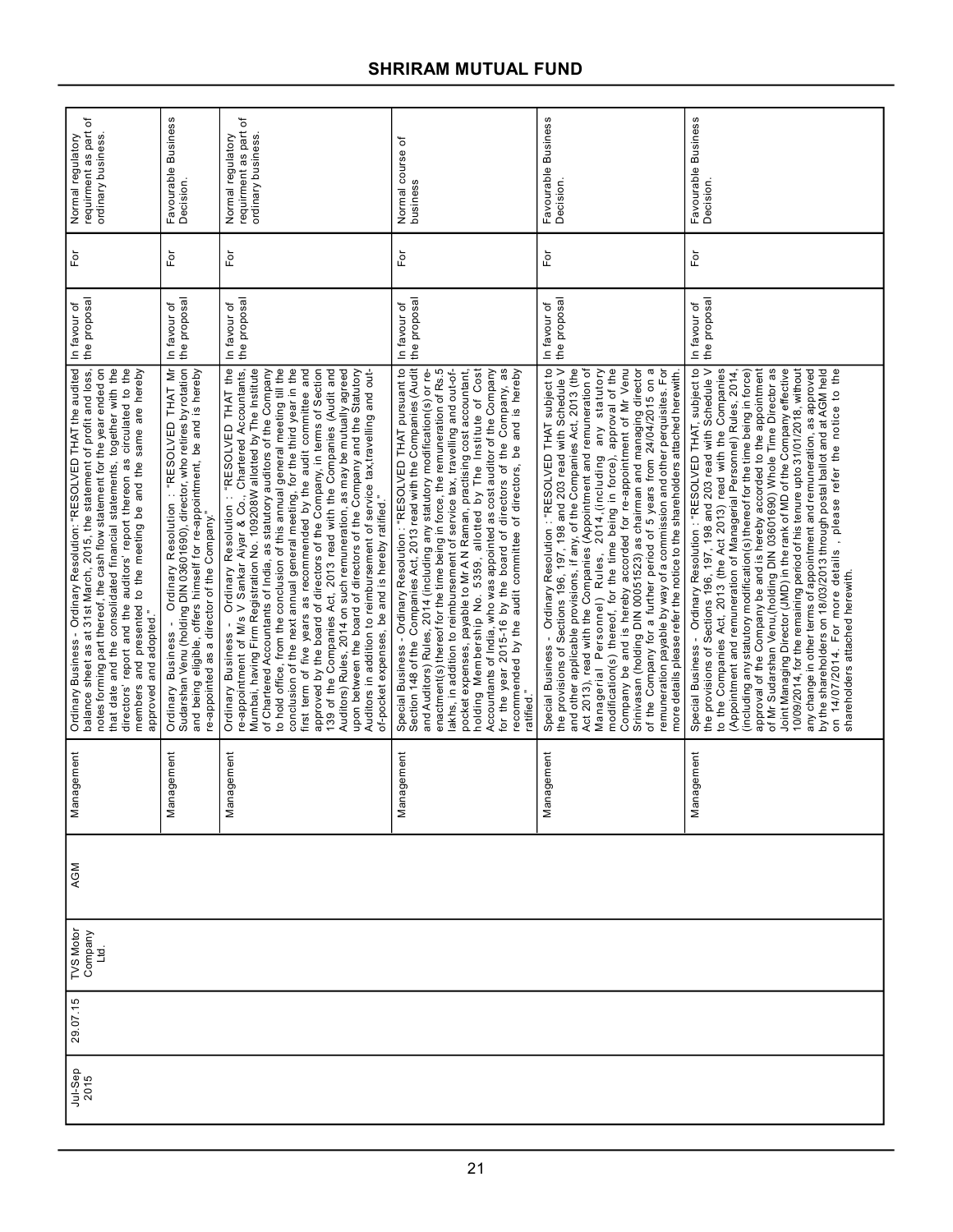| Special Business -  Ordinary Resolution : "RESOLVED THAT Dr Lakshmi<br>Venu (holding DIN 02702020), who was appointed as an additional director<br>To appoint a Director in place of Mr. Joseph Dominic Silva (DIN: 06388807),<br>Rules, 2014, be and is hereby appointed as a non-executive and<br>and who holds office up to the date of this annual general meeting, in<br>read with the Companies (Appointment and Qualification of Directors)<br>terms of Section 161 read with Section 149 of the Companies Act, 2013<br>who retires by rotation and being eligible, offers himself for re-appointment.<br>To receive, consider and adopt the audited financial statements of the<br>Company for the financial year ended March 31, 2015, together with<br>nonindependent director of the Company, liable to retire by rotation.<br>Appointment of Mr. Vinod Rai (DIN: 01119922) as an Independent<br>Director.<br>the Reports of the Board of Directors and the Auditors thereon.<br>To appoint Auditors and to fix their remuneration.<br>To declare dividend on equity shares. |
|-----------------------------------------------------------------------------------------------------------------------------------------------------------------------------------------------------------------------------------------------------------------------------------------------------------------------------------------------------------------------------------------------------------------------------------------------------------------------------------------------------------------------------------------------------------------------------------------------------------------------------------------------------------------------------------------------------------------------------------------------------------------------------------------------------------------------------------------------------------------------------------------------------------------------------------------------------------------------------------------------------------------------------------------------------------------------------------------|
| Offer and Issue Non-Convertible Securities under Private Placement.                                                                                                                                                                                                                                                                                                                                                                                                                                                                                                                                                                                                                                                                                                                                                                                                                                                                                                                                                                                                                     |
| Adoption of the Audited Standalone and Consolidated Financial<br>Statements of the Company for the financial year ended on 31st March,                                                                                                                                                                                                                                                                                                                                                                                                                                                                                                                                                                                                                                                                                                                                                                                                                                                                                                                                                  |
| Approval of dividend on equity shares for the financial year ended 31st<br>March, 2015.                                                                                                                                                                                                                                                                                                                                                                                                                                                                                                                                                                                                                                                                                                                                                                                                                                                                                                                                                                                                 |
| Re-appointment of Mr. Vikram Rajnikant Shroff, who retires by rotation.                                                                                                                                                                                                                                                                                                                                                                                                                                                                                                                                                                                                                                                                                                                                                                                                                                                                                                                                                                                                                 |
| Re-appointment of Mr. Arun Chandrasen Ashar, who retires by rotation.                                                                                                                                                                                                                                                                                                                                                                                                                                                                                                                                                                                                                                                                                                                                                                                                                                                                                                                                                                                                                   |
| Appointment of M/s. S R B C & CO LLP,<br>Auditors and fixing their remuneration.                                                                                                                                                                                                                                                                                                                                                                                                                                                                                                                                                                                                                                                                                                                                                                                                                                                                                                                                                                                                        |
| Appointment of Mr. Hardeep Singh as an Independent Director.                                                                                                                                                                                                                                                                                                                                                                                                                                                                                                                                                                                                                                                                                                                                                                                                                                                                                                                                                                                                                            |
| Ratification of remuneration of the Cost Auditors for the financial year<br>ending March 31, 2016.                                                                                                                                                                                                                                                                                                                                                                                                                                                                                                                                                                                                                                                                                                                                                                                                                                                                                                                                                                                      |
| To approve the commission payable to Non-Executive Directors                                                                                                                                                                                                                                                                                                                                                                                                                                                                                                                                                                                                                                                                                                                                                                                                                                                                                                                                                                                                                            |
| Company containing regulations in conformity with the Companies Act,<br>Special Resolution - To adopt new Articles of Association of the                                                                                                                                                                                                                                                                                                                                                                                                                                                                                                                                                                                                                                                                                                                                                                                                                                                                                                                                                |
| Special Resolution -Private placement of Non-Convertible Debentures                                                                                                                                                                                                                                                                                                                                                                                                                                                                                                                                                                                                                                                                                                                                                                                                                                                                                                                                                                                                                     |
| Adoption of the Financial Statements for the financial year ended 31st<br>March, 2015, the Consolidated Financial Statements for the said financial<br>year and the Reports of the Board of Directors and the Auditors.                                                                                                                                                                                                                                                                                                                                                                                                                                                                                                                                                                                                                                                                                                                                                                                                                                                                 |
| Declaration of Dividend for the financial year ended 31st March, 2015.                                                                                                                                                                                                                                                                                                                                                                                                                                                                                                                                                                                                                                                                                                                                                                                                                                                                                                                                                                                                                  |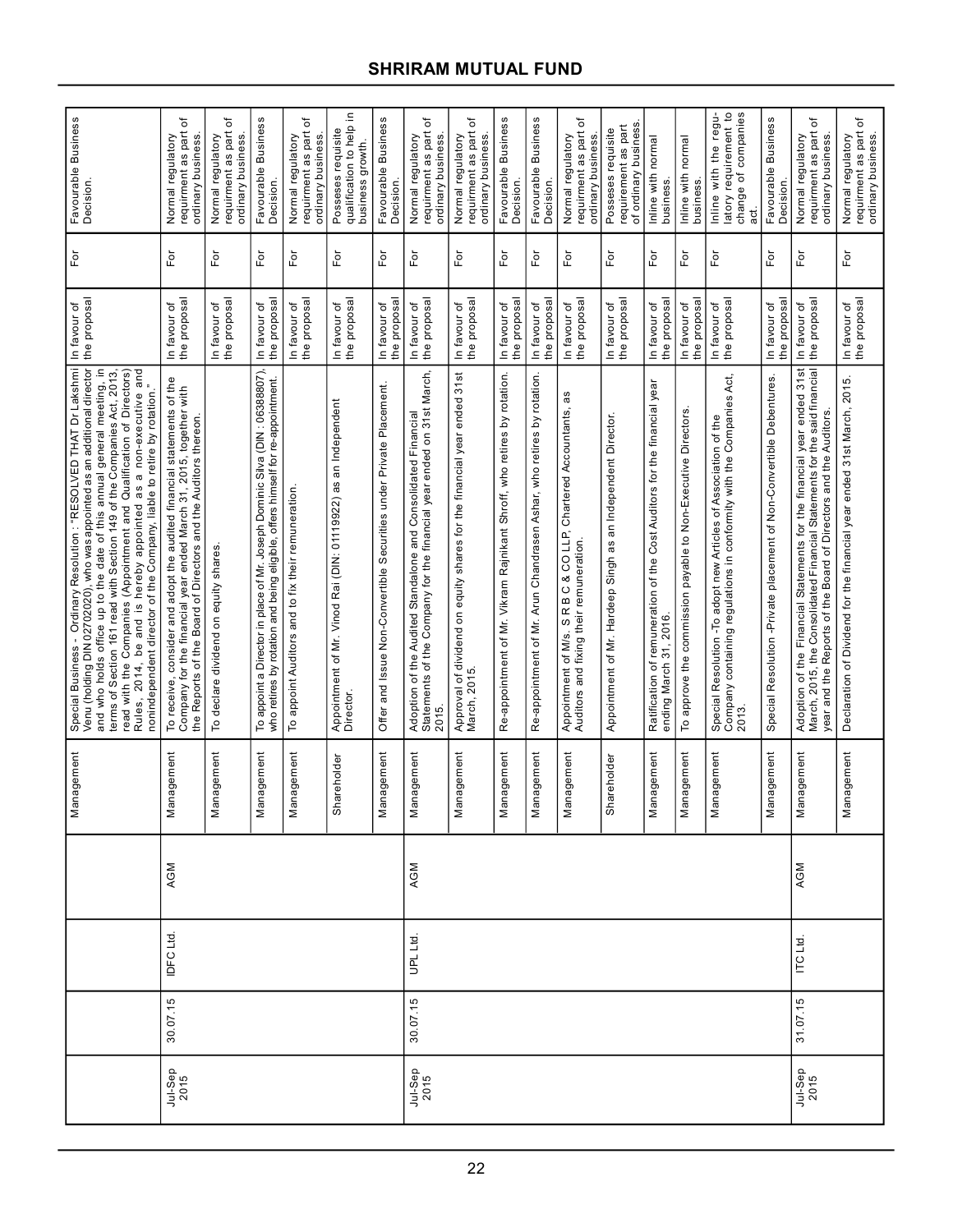|                 |          |                                    |     | Management      | Appointment of Mr. K. N. Grant who retires by rotation and offers<br>himself for re-election.                                                                                                                                                                                                                                                                                                   | the proposal<br>In favour of | For               | Favourable Business<br>Decision                                     |
|-----------------|----------|------------------------------------|-----|-----------------|-------------------------------------------------------------------------------------------------------------------------------------------------------------------------------------------------------------------------------------------------------------------------------------------------------------------------------------------------------------------------------------------------|------------------------------|-------------------|---------------------------------------------------------------------|
|                 |          |                                    |     | Management      | Appointment of Mr. K. Vaidyanath who retires by rotation and offers<br>himself for re-election.                                                                                                                                                                                                                                                                                                 | the proposal<br>In favour of | For               | Favourable Business<br>Decision                                     |
|                 |          |                                    |     | Management      | Ratification of the appointment of Messrs. Deloitte Haskins & Sells,<br>Chartered Accountants, as Auditors, from the conclusion of this AGM<br>till the conclusion of the 105th AGM and approval of their remuneration<br>for the financial year 2015-16.                                                                                                                                       | the proposal<br>In favour of | $\overline{F}$ or | ৳<br>requirment as part<br>Normal regulatory<br>ordinary business   |
|                 |          |                                    |     | iagement<br>Mar | Ratification of the remuneration of Messrs. Shome & Banerjee, Cost<br>Accountants, as the Cost Auditors to conduct audit of Cost Records<br>maintained by the Company in respect of oyabean Oiland ace<br>Washproducts, for the financial year 2014-15<br>$\widehat{a}$                                                                                                                         | the proposal<br>In favour of | For               | ৳<br>requirment as part<br>Normal regulatory<br>ordinary business   |
|                 |          |                                    |     | Management      | as the Cost Auditor to conduct audit of Cost Records maintained by<br>Ratification of the remuneration of Mr. P. Raju Iyer, Cost Accountant,<br>the Company in respect of aper and Paperboardproducts, for the<br>financial year 2015-16.<br>ê                                                                                                                                                  | the proposal<br>In favour of | For               | ৳<br>requirment as part<br>Normal regulatory<br>ordinary business.  |
|                 |          |                                    |     | nagement<br>Nar | as<br>applicable products of the Company, other than Paper and<br>Paperboard for the financial year 2015-16.<br>the Cost Auditors to conduct audit of Cost Records in respect of<br>Banerjee,<br>Ratification of the remuneration of Messrs. Shome &<br>$\widehat{\circ}$                                                                                                                       | the proposal<br>In favour of | $\overline{P}$    | ᡃᡠ<br>Normal regulatory<br>requirment as part<br>ordinary business  |
| Jul-Sep<br>2015 | 31.07.15 | Laboratories<br>Ltd.<br>Dr. Reddys | AGM | Management      | Adoption of the financial statements of the Company for the year ended<br>31 March 2015 including audited Balance Sheet as at 31 March 2015<br>and the Statement of Profit and Loss of the Company for the year ended<br>on that date a<br>thereon (Ordinary resolution)                                                                                                                        | the proposal<br>In favour of | For               | ৳<br>requirment as part<br>Normal regulatory<br>ordinary business   |
|                 |          |                                    |     | nagement<br>Mar | Declaration of Dividend (Ordinary resolution)                                                                                                                                                                                                                                                                                                                                                   | the proposal<br>In favour of | For               | ৳<br>requirment as part<br>ordinary business.<br>Normal regulatory  |
|                 |          |                                    |     | Management      | Re-appointment of Mr. G V Prasad (DIN: 00057433), retiring by rotation,<br>and being eligible offers himself for re-appointment (Ordinary resolution)                                                                                                                                                                                                                                           | the proposal<br>In favour of | $\bar{\rm e}$     | Favourable Business<br>Decision.                                    |
|                 |          |                                    |     | Management      | Appointment of M/s. B S R & Co. LLP, Chartered Accountants (ICAI Firm<br>Registration No. 101248W/W-100022) as Statutory Auditors to hold office<br>from the conclusion of the 31st Annual General Meeting up to the<br>conclusion of the 32nd Annual General Meeting of the Company, at a<br>remuneration as may be decided by the Board of Directors of the<br>Company. (Ordinary resolution) | the proposal<br>In favour of | For               | ৳<br>Normal regulatory<br>requirment as part<br>ordinary business.  |
|                 |          |                                    |     | agement<br>Nar  | Sagar &<br>Associates for the financial year 2015-16 (Ordinary resolution)<br>M/s.<br>Approval of remuneration payable to Cost Auditors,                                                                                                                                                                                                                                                        | the proposa<br>In favour of  | For               | Inline with normal<br>business.                                     |
| Jul-Sep<br>2015 | 04.08.15 | Industries<br>Ltd.<br>Britannia    | AGM | agemen<br>Mar   | Adoption of Audited Statement of Profit and Loss for the Financial Year<br>ended 31 March 2015 and the Balance Sheet as on that date and the<br>Reports of the Directors and the Auditors thereon                                                                                                                                                                                               | the proposa<br>In favour of  | $\bar{\rm E}$     | ৳<br>requirment as part<br>Normal regulatory<br>ordinary business   |
|                 |          |                                    |     | lagement<br>Nar | Declaration of Dividend for the Financial Year ended 31 March 2015                                                                                                                                                                                                                                                                                                                              | the proposal<br>In favour of | For               | ٔб<br>requirment as part<br>Normal regulatory<br>ordinary business  |
|                 |          |                                    |     | iagement<br>Nar | Appoint a Director in place of Mr. Ness N Wadia (holding DIN: 00036049),<br>who retires by rotation and being eligible, offers himself for re-appointment.                                                                                                                                                                                                                                      | the proposal<br>In favour of | For               | Favourable Business<br>Decision.                                    |
|                 |          |                                    |     | nagement<br>Nar | Appoint M/s. BSR & Co. LLP., Chartered Accountants, as Statuary<br>Auditors of the Company.                                                                                                                                                                                                                                                                                                     | the proposal<br>In favour of | $\overline{P}$    | ৳<br>requirment as part<br>Normal regulatory<br>ordinary business   |
| Jul-Sep<br>2015 | 03.08.15 | Bharat<br>Forge Ltd.               | AGM | hagement<br>Mar | Audited financial statement for the year ended March 31, 2015 and<br>gue<br>the reports of the Board of Directors and Auditors thereon;<br>consider and adopt:<br>٩<br>$\dot{\sigma}$                                                                                                                                                                                                           | the proposal<br>In favour of | For               | ৳<br>requirment as part<br>Normal regulatory<br>ordinary business   |
|                 |          |                                    |     | Management      | Audited consolidated financial statement for the year ended March<br>31, 2015.<br>.<br>م                                                                                                                                                                                                                                                                                                        | the proposal<br>In favour of | For               | ٔб<br>requirment as part<br>ordinary business.<br>Normal regulatory |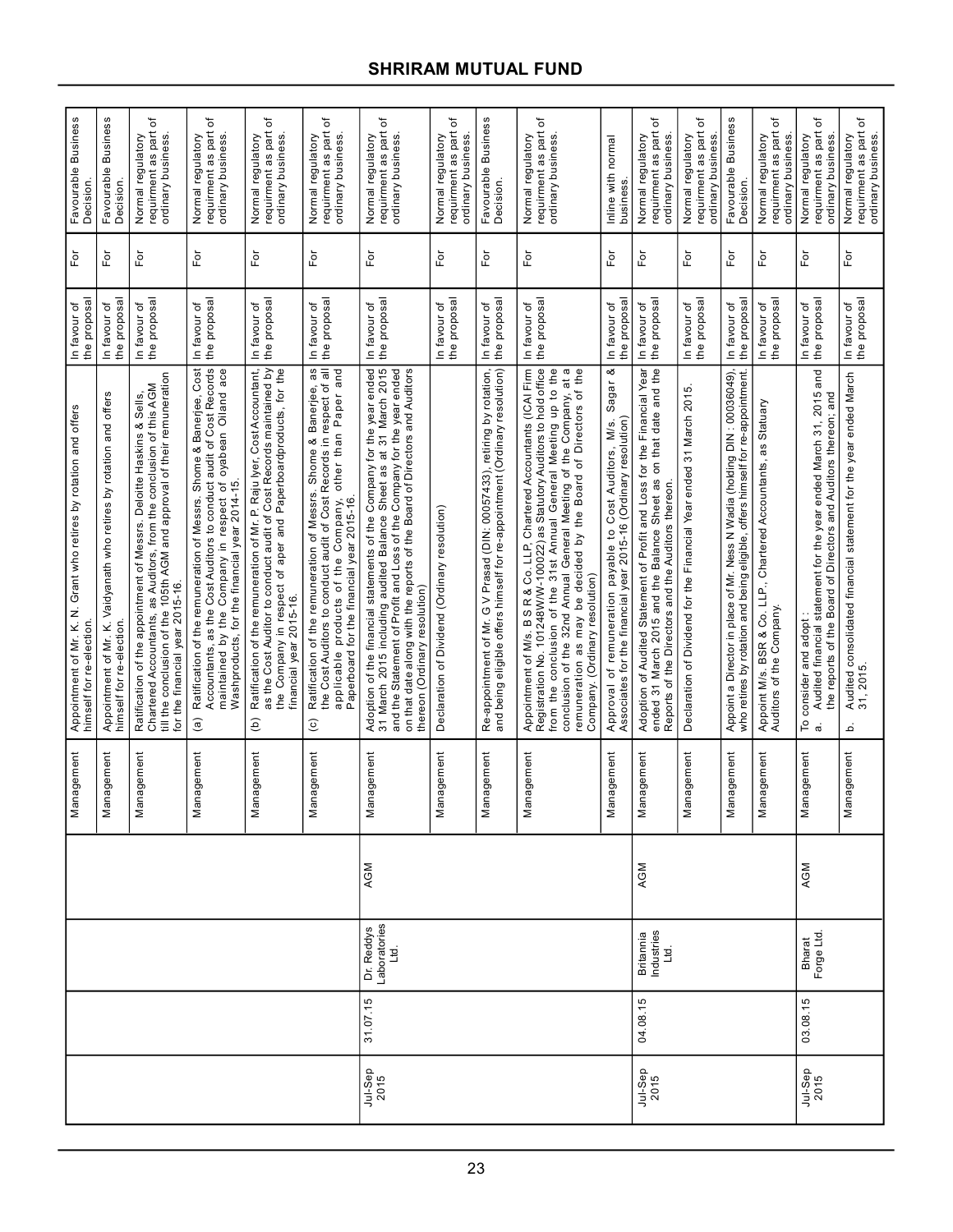| ٔб<br>requirment as part<br>Normal regulatory<br>ordinary business                                                               | Favourable Business<br>Decision.                                                                                                                                                                     | Favourable Business<br>Decision.                                                                                                                                                              | đ<br>Normal regulatory<br>requirment as part<br>ordinary business.                                                                                                                                                                                                                                                                                                                                          | Favourable Business<br>Decision                                                                                                | Favourable Business<br>Decision.                                                                                                                                                                                                                                                                                                                                             | ৳<br>requirment as part<br>ordinary business.<br>Normal regulatory                                                                                                                                                                                                                  | change of companies<br>latory requirement to<br>Inline with the regu-<br>ಕ್ಷ                                                     | ъ<br>requirment as part<br>Normal regulatory<br>ordinary business.                                                                                                                                                                                            | ৳<br>requirment as part<br>Normal regulatory<br>ordinary business        | Favourable Business<br>Decision.                                                                                                                          | ৳<br>requirment as part<br>Normal regulatory<br>ordinary business | 으.<br>qualification to help<br>Posseses requisite<br>business growth. | 으.<br>qualification to help<br>Posseses requisite<br>business growth.        | corporate practise<br>Inline with current                                           | Favourable corporate<br>improve liquidity of<br>shareholders and<br>action to reward<br>the shares. |
|----------------------------------------------------------------------------------------------------------------------------------|------------------------------------------------------------------------------------------------------------------------------------------------------------------------------------------------------|-----------------------------------------------------------------------------------------------------------------------------------------------------------------------------------------------|-------------------------------------------------------------------------------------------------------------------------------------------------------------------------------------------------------------------------------------------------------------------------------------------------------------------------------------------------------------------------------------------------------------|--------------------------------------------------------------------------------------------------------------------------------|------------------------------------------------------------------------------------------------------------------------------------------------------------------------------------------------------------------------------------------------------------------------------------------------------------------------------------------------------------------------------|-------------------------------------------------------------------------------------------------------------------------------------------------------------------------------------------------------------------------------------------------------------------------------------|----------------------------------------------------------------------------------------------------------------------------------|---------------------------------------------------------------------------------------------------------------------------------------------------------------------------------------------------------------------------------------------------------------|--------------------------------------------------------------------------|-----------------------------------------------------------------------------------------------------------------------------------------------------------|-------------------------------------------------------------------|-----------------------------------------------------------------------|------------------------------------------------------------------------------|-------------------------------------------------------------------------------------|-----------------------------------------------------------------------------------------------------|
| $\overline{F}$                                                                                                                   | $\overline{F}$                                                                                                                                                                                       | $\overline{5}$                                                                                                                                                                                | For                                                                                                                                                                                                                                                                                                                                                                                                         | For                                                                                                                            | For                                                                                                                                                                                                                                                                                                                                                                          | For                                                                                                                                                                                                                                                                                 | For                                                                                                                              | $\overline{F}$                                                                                                                                                                                                                                                | For                                                                      | For                                                                                                                                                       | For                                                               | ρF                                                                    | For                                                                          | For                                                                                 | $F$ or                                                                                              |
| the proposal<br>In favour of                                                                                                     | In favour of<br>the proposal                                                                                                                                                                         | In favour of<br>the proposal                                                                                                                                                                  | In favour of<br>the proposal                                                                                                                                                                                                                                                                                                                                                                                | the proposa<br>In favour of                                                                                                    | the proposal<br>In favour of                                                                                                                                                                                                                                                                                                                                                 | the proposal<br>In favour of                                                                                                                                                                                                                                                        | the proposal<br>In favour of                                                                                                     | the proposal<br>In favour of                                                                                                                                                                                                                                  | the proposal<br>In favour of                                             | the proposal<br>In favour of                                                                                                                              | the proposal<br>In favour of                                      | the proposa<br>In favour of                                           | the proposal<br>In favour of                                                 | the proposa<br>In favour of                                                         | the proposal<br>In favour of                                                                        |
| To confirm the payment of an interim dividend and to declare a final<br>divided on Equity Shares for the Financial Year 2014-15. | <u>ک</u><br>rotation and being eligible for reappointment, be and is hereby re-<br>who retires<br>Tandale (DIN: 00266833),<br>appointed as Director of the Company.<br>щі<br>THAT Mr. S.<br>RESOLVED | who retires by<br>RESOLVED THAT Mr. G. K. Agarwal (DIN: 00037678), who retires<br>rotation and being eligible for reappointment, be and is hereby re-<br>appointed as Director of the Company | Approval for ratification of appointment of M/s. S R B C & Co LLP [Firm<br>Registration No. 324982E] as Statutory Auditors of the Company at<br>reimbursement of out of pocket and travelling expenses, etc as may be<br>mutually agreed between the Board of Directors of the Company and<br>such remuneration plus Service Tax at the applicable rate and<br>the Auditors for the Financial Year 2015-16. | as<br>Approval for appointment of Mr. K. M. Saletore [DIN: 01705850]<br>Director of the Company, liable to retire by rotation. | Approval for appointment of Mr. K. M. Saletore [DIN: 01705850] as<br>Executive Director and Chief Financial Officer of the Company for a period<br>liable to retire by rotation on the terms and conditions including<br>of five (5) years with effect from February 2, 2015 upto February 1, 2020,<br>remuneration as specified in the Notice of the Annual General Meeting | Lacs only) plus Service Tax at the applicable rates and reimbursement<br>of out of pocket expenses to Cost Auditors - M/s. Dhananjay V. Joshi &<br>Approval for payment of remuneration of Rs. 9,00,000 (Rupees Nine<br>Associates, Cost Accountants, Pune [Registration No.00030]. | Approval for adoption of new set of Articles of Association of the<br>Company pursuant to provisions of the Companies Act, 2013. | To receive, consider and adopt the Balance Sheet of the Company as on<br>March 31, 2015, the Statement of Profit and Loss for the fifteen month<br>period ended on that date, Notes to Financial Statements, Auditors' Report<br>and Directors Report thereon | To declare a dividend for the fifteen month period ended March 31, 2015. | To appoint a Director in place of Mr. Jack G. N. Clemons (DIN: 02640369),<br>who retires by rotation and being eligible offers himself for re-appointment | To re-appointment Auditors and fix their remuneration             | Appointment of Mr. Ravindra Dhariwal as independent director          | Appointment of Mr. Shaibal Sinha as a Director, liable to retire by rotation | Approval for payment of  Commision on Net Profits to the Non-Executive<br>directors | Approval to sub-division of share capital of Company.                                               |
| Management                                                                                                                       | nagement<br>Δã                                                                                                                                                                                       | nagement<br>Σã                                                                                                                                                                                | nagement<br>Σã                                                                                                                                                                                                                                                                                                                                                                                              | Share Holder                                                                                                                   | Management                                                                                                                                                                                                                                                                                                                                                                   | Management                                                                                                                                                                                                                                                                          | Management                                                                                                                       | nagement<br>Δã                                                                                                                                                                                                                                                | nagement<br>Mai                                                          | nagement<br>Σã                                                                                                                                            | nagement<br>Σã                                                    | nagement<br>Σã                                                        | nagement<br>Σã                                                               | nagement<br>Μai                                                                     | Management                                                                                          |
|                                                                                                                                  |                                                                                                                                                                                                      |                                                                                                                                                                                               |                                                                                                                                                                                                                                                                                                                                                                                                             |                                                                                                                                |                                                                                                                                                                                                                                                                                                                                                                              |                                                                                                                                                                                                                                                                                     |                                                                                                                                  | AGM                                                                                                                                                                                                                                                           |                                                                          |                                                                                                                                                           |                                                                   |                                                                       |                                                                              |                                                                                     |                                                                                                     |
|                                                                                                                                  |                                                                                                                                                                                                      |                                                                                                                                                                                               |                                                                                                                                                                                                                                                                                                                                                                                                             |                                                                                                                                |                                                                                                                                                                                                                                                                                                                                                                              |                                                                                                                                                                                                                                                                                     |                                                                                                                                  | Bata India<br>Ltd.                                                                                                                                                                                                                                            |                                                                          |                                                                                                                                                           |                                                                   |                                                                       |                                                                              |                                                                                     |                                                                                                     |
|                                                                                                                                  |                                                                                                                                                                                                      |                                                                                                                                                                                               |                                                                                                                                                                                                                                                                                                                                                                                                             |                                                                                                                                |                                                                                                                                                                                                                                                                                                                                                                              |                                                                                                                                                                                                                                                                                     |                                                                                                                                  | 05.08.15                                                                                                                                                                                                                                                      |                                                                          |                                                                                                                                                           |                                                                   |                                                                       |                                                                              |                                                                                     |                                                                                                     |
|                                                                                                                                  |                                                                                                                                                                                                      |                                                                                                                                                                                               |                                                                                                                                                                                                                                                                                                                                                                                                             |                                                                                                                                |                                                                                                                                                                                                                                                                                                                                                                              |                                                                                                                                                                                                                                                                                     |                                                                                                                                  | Jul-Sep<br>2015                                                                                                                                                                                                                                               |                                                                          |                                                                                                                                                           |                                                                   |                                                                       |                                                                              |                                                                                     |                                                                                                     |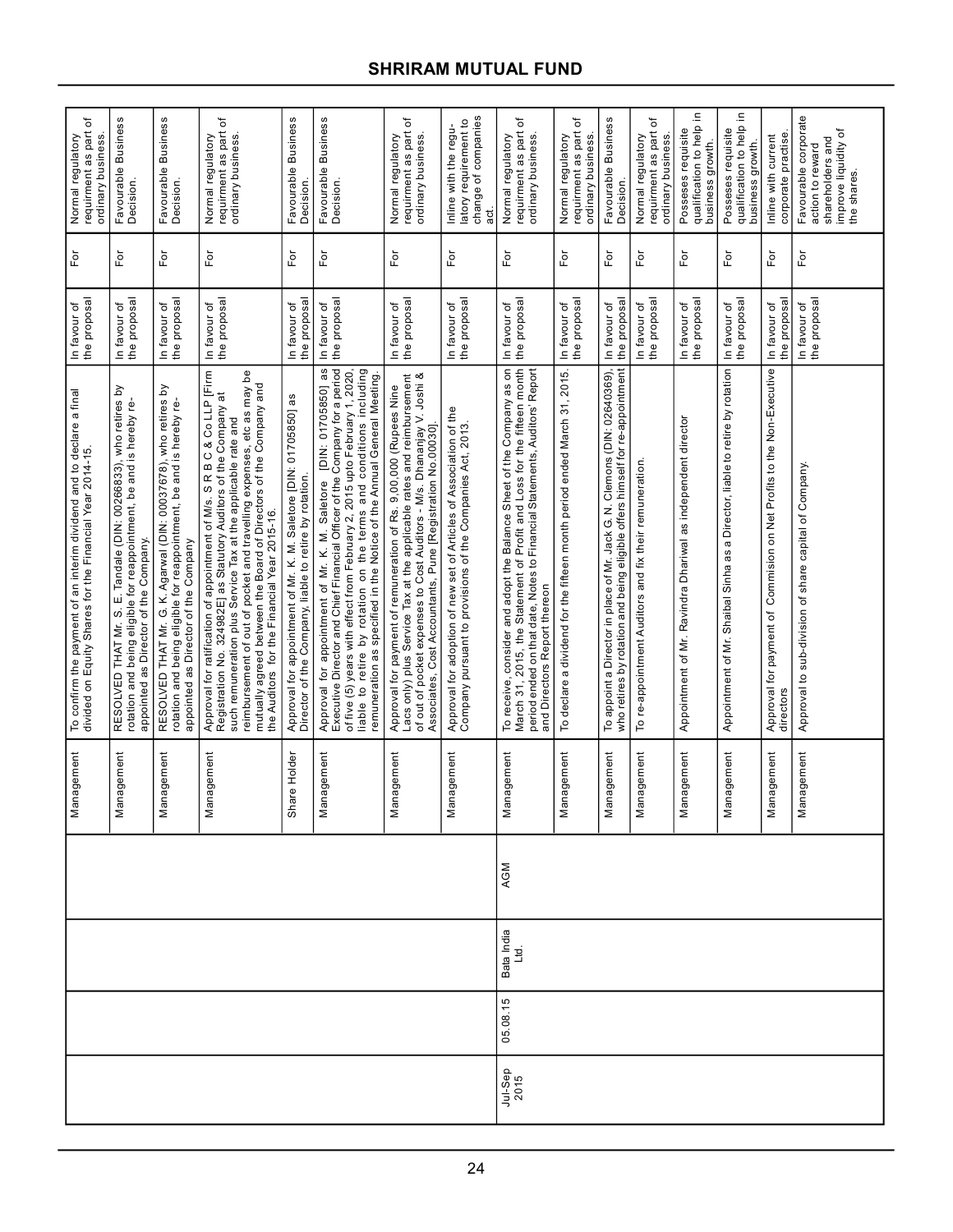| Σ<br>07.08.15 |                    |     |                 | Approval to alteration of Capital Clause in the Memoramdum of<br>Association                                                                                                                                                                                                                                                                               | the proposal                 |                    | Normal course of<br>business                                        |
|---------------|--------------------|-----|-----------------|------------------------------------------------------------------------------------------------------------------------------------------------------------------------------------------------------------------------------------------------------------------------------------------------------------------------------------------------------------|------------------------------|--------------------|---------------------------------------------------------------------|
|               |                    |     | nagement<br>Nar | Approval for adoption of new set of Articles of Association of the<br>Company.                                                                                                                                                                                                                                                                             | the proposal<br>In favour of | For                | Inline with the change<br>of companies act.                         |
|               | Σ<br>∞             | AGM | Management      | Audited Financial Statements of the Company for the Financial Year<br>ended 31st March, 2015 including the Audited Balance Sheet as at<br>ended on that date and the Reports of the Board of Directors and<br>31st March, 2015 and the Statement of Profit and Loss for the year<br>Auditors thereon; and<br>To consider and adopt<br>a. Audited Financial | the proposal<br>In favour of | For                | ٔб<br>requirment as part<br>ordinary business.<br>Normal regulatory |
|               |                    |     | Management      | Financial Year ended 31st March, 2015 including the Audited<br>Audited Consolidated Financial Statements of the Company for the<br>2015 and the<br>Consolidated Statement of Profit and Loss for the year ended on<br>Consolidated Balance Sheet as at 31st March,<br>that date and the Report of the Auditors thereon.<br>.<br>م                          | the proposa<br>In favour of  | For                | đ<br>requirment as part<br>Normal regulatory<br>ordinary business.  |
|               |                    |     | Management      | Declaration of Dividend on Ordinary (Equity) Shares.                                                                                                                                                                                                                                                                                                       | the proposa<br>In favour of  | $\overline{\rm E}$ | đ<br>requirment as part<br>Normal regulatory<br>ordinary business   |
|               |                    |     | nagement<br>Σã  | Re-appointment of Mr. Anand G. Mahindra (DIN: 00004695) as a Director,<br>who retires by rotation and, being eligible, offers himself for re-appointment                                                                                                                                                                                                   | the proposal<br>In favour of | For                | Favourable Business<br>Decision.                                    |
|               |                    |     | Management      | Accountants, (ICAI Firm Registration Number 117364W) as Auditors of<br>Ratification of appointment of Messrs Deloitte Haskins & Sells, Chartered<br>the Company until the conclusion of the Seventy-First AGM of the<br>Company to be held in the year 2017 and approve their remuneration.                                                                | the proposal<br>In favour of | For                | ৳<br>requirment as part<br>ordinary business.<br>Normal regulatory  |
|               |                    |     | nagement<br>Mai | Approval of the Remuneration payable to Messrs N. I. Mehta & Co., Cost<br>Accountants, the Cost Auditors of the Company.                                                                                                                                                                                                                                   | the proposa<br>In favour of  | For                | ৳<br>requirment as part<br>Normal regulatory<br>ordinary business.  |
|               |                    |     | nagement<br>Δã  | Borrow by way of securities including but not limited to secured/ unsecured<br>redeemable Non-Convertible Debentures and/or Commercial Paper to<br>be issued under Private Placement basis upto Rs.5,000 crores.                                                                                                                                           | the proposal<br>In favour of | For                | Favourable Business<br>Decision.                                    |
|               |                    |     | agement<br>Δã   | Approval under section 180(1)(a) for creation of mortgage, charge and<br>hypothecation on all or any of the movable and/or immovable properties,<br>both present and future, of the Company upto Rs.5,000 crores, for<br>securing loan(s), debentures, bonds, or any other type of borrowing                                                               | the proposa<br>In favour of  | $\overline{P}$     | Favourable Business<br>Decision.                                    |
|               |                    |     | nagement<br>Σã  | Approval and Adoption of new Articles of Association of the Company.                                                                                                                                                                                                                                                                                       | the proposal<br>In favour of | For                | Inline with change of<br>companies act                              |
|               |                    |     | iagement<br>ēΝ  | Payment of commission to Non-Executive Directors of the Company.                                                                                                                                                                                                                                                                                           | the proposa<br>In favour of  | For                | Inline with corporate<br>practice.                                  |
| 12.08.15      | Tata Steel<br>Ltd. | AGM | nagement<br>Nai | Audited Standalone Financial Statements for the financial year ended<br>31 March, 2015 and the Reports of the Board of Directors and Auditors<br>To consider and adopt<br>a) Audited Standalone<br>thereor                                                                                                                                                 | the proposa<br>In favour of  | For                | ৳<br>requirment as part<br>Normal regulatory<br>ordinary business   |
|               |                    |     | nagement<br>Σã  | year<br>Audited Consolidated Financial Statements for the financial<br>ended 31 March, 2015 and the Report of the Auditors thereon<br><u>ଚ</u>                                                                                                                                                                                                             | the proposa<br>In favour of  | For                | đ<br>requirment as part<br>ordinary business.<br>Normal regulatory  |
|               |                    |     | nagement<br>ēΜ  | Declaration of dividend on Ordinary (equity) Shares for financial year<br>2014-15                                                                                                                                                                                                                                                                          | the proposa<br>In favour of  | ρř                 | ٔб<br>requirment as part<br>Normal regulatory<br>ordinary business. |
|               |                    |     | nagement<br>ēΜ  | Appointment of Director in place of Dr. Karl-Ulrich Koehler, (DIN:<br>03319129) who retires by rotation and being eligible, seeks re-<br>appointment                                                                                                                                                                                                       | the proposa<br>In favour of  | For                | Favourable Business<br>Decision.                                    |
|               |                    |     | Management      | 00142711) who retires by rotation and being eligible, seeks re-<br>Appointment of Director in place of Mr. D. K. Mehrotra, (DIN:<br>appointment                                                                                                                                                                                                            | the proposa<br>In favour of  | For                | Favourable Business<br>Decision.                                    |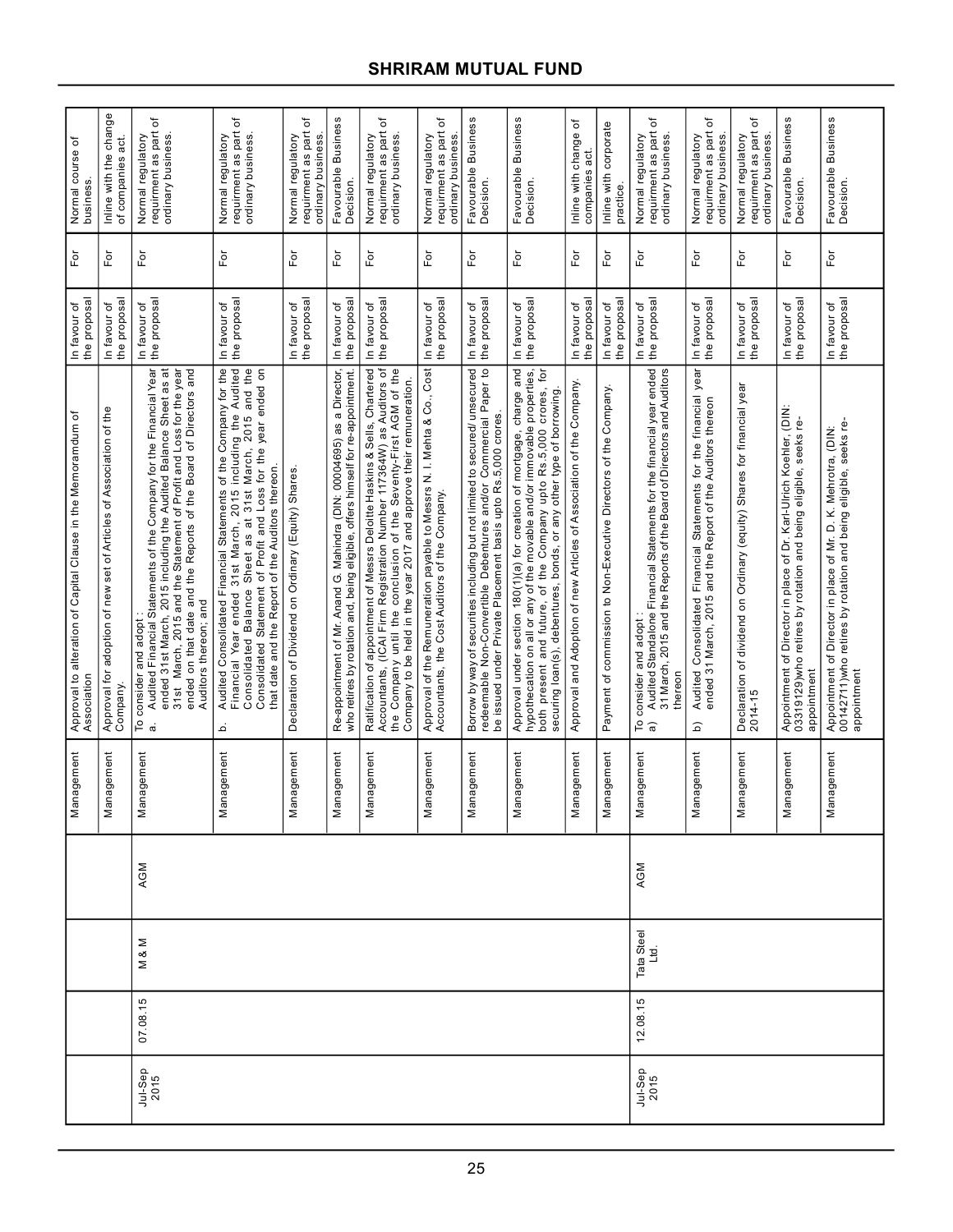| ৳<br>requirment as part<br>Normal regulatory<br>ordinary business                                                          | 으.<br>Posseses requisite<br>qualification to help<br>business growth. | ω<br>take<br>information to<br>decisive call.<br>No sufficient                                                | ω<br>take<br>information to<br>decisive call<br>No sufficient                                                                    | Inline with corporate<br>practice                               | ৳<br>Normal course<br><b>business</b>      | Favourable Business<br>Decision.                             | đ<br>requirment as part<br>Normal regulatory<br>ordinary business                                                                | đ<br>requirment as part<br>Normal regulatory<br>ordinary business                          | Favourable Business<br>Decision.                                                                                                         | ৳<br>requirment as part<br>Normal regulatory<br>ordinary business.                                                      | Favourable Business<br>Decision                                                                     | Favourable Business<br>Decision                                                                 | Favourable Business<br>Decision                                                                 | ৳<br>Normal course<br>business                                                                 | đ<br>requirment as part<br>Normal regulatory<br>ordinary business.                                                                                                                                                                | ৳<br>requirment as part<br>Normal regulatory<br>ordinary business                                                            | ৳<br>requirment as part<br>Normal regulatory<br>ordinary business | Favourable Business<br><b>Decision</b>                                                                                                                | ৳<br>requirment as part<br>Normal regulatory<br>ordinary business    | Normal course of<br>business.                                                                |
|----------------------------------------------------------------------------------------------------------------------------|-----------------------------------------------------------------------|---------------------------------------------------------------------------------------------------------------|----------------------------------------------------------------------------------------------------------------------------------|-----------------------------------------------------------------|--------------------------------------------|--------------------------------------------------------------|----------------------------------------------------------------------------------------------------------------------------------|--------------------------------------------------------------------------------------------|------------------------------------------------------------------------------------------------------------------------------------------|-------------------------------------------------------------------------------------------------------------------------|-----------------------------------------------------------------------------------------------------|-------------------------------------------------------------------------------------------------|-------------------------------------------------------------------------------------------------|------------------------------------------------------------------------------------------------|-----------------------------------------------------------------------------------------------------------------------------------------------------------------------------------------------------------------------------------|------------------------------------------------------------------------------------------------------------------------------|-------------------------------------------------------------------|-------------------------------------------------------------------------------------------------------------------------------------------------------|----------------------------------------------------------------------|----------------------------------------------------------------------------------------------|
| For                                                                                                                        | $F$ or                                                                | Abstain                                                                                                       | Abstain                                                                                                                          | $\mathsf{F}\mathsf{or}$                                         | For                                        | For                                                          | $F$ or                                                                                                                           | Εŏ                                                                                         | For                                                                                                                                      | For                                                                                                                     | For                                                                                                 | $\bar{\mathsf{F}}$ or                                                                           | For                                                                                             | For                                                                                            | For                                                                                                                                                                                                                               | Ĕō                                                                                                                           | Ēō                                                                | For                                                                                                                                                   | For                                                                  | For                                                                                          |
| the proposal<br>In favour of                                                                                               | the proposal<br>In favour of                                          | In favour of<br>the proposal                                                                                  | the proposal<br>In favour of                                                                                                     | the proposal<br>In favour of                                    | the proposal<br>In favour of               | the proposa<br>In favour of                                  | the proposal<br>In favour of                                                                                                     | the proposal<br>In favour of                                                               | the proposal<br>In favour of                                                                                                             | the proposal<br>In favour of                                                                                            | the proposal<br>In favour of                                                                        | the proposal<br>In favour of                                                                    | the proposal<br>In favour of                                                                    | the proposa<br>In favour of                                                                    | the proposal<br>In favour of                                                                                                                                                                                                      | In favour of<br>the proposal                                                                                                 | the proposal<br>In favour of                                      | the proposal<br>In favour of                                                                                                                          | the proposal<br>In favour of                                         | In favour of<br>the proposal                                                                 |
| Ratification of appointment of Deloitte Haskins & Sells LLP, Chartered<br>Accountants as Statutory Auditors of the Company | an Independent Director<br>as<br>Appointment of Mr. Andrew Robb       | terms of remuneration of Mr. T. V. Narendran, Managing<br>Revision in terms of rem<br>Director of the Company | Group<br>Revision in terms of remuneration of Mr. Koushik Chatterjee,<br>Executive Director (Finance & Corporate) of the Company | Payment of commission to non-executive directors of the Company | Ratification of Cost Auditors remuneration | Further issuance of securities not exceeding Rs.10,000 crore | ∞<br>consolidated) for the financial year ended 31st March 2015.<br>standalone<br>Adoption of audited financial statements (both | declare a dividend on equity shares for the financial year ended<br>31st March 2015.<br>ΡÓ | ă<br>To appoint a Director in place of Smt.Preetha Reddy, who retires<br>rotation and being eligible, offers herself for re-appointment. | S. Viswanathan, Chartered Accountants as the<br>To re-appoint M/s. S. Viswanathar<br>Statutory Auditors of the Company. | Approval for re-appointment of Smt. Preetha Reddy as Executive Vice-<br>Chairperson of the Company. | as Managing<br>Suneeta Reddy<br>Approval for re-appointment of Smt.<br>Director of the Company. | Approval for re-appointment of Smt. Sangita Reddy as Joint Managing<br>Director of the Company. | ending<br>Cost Auditor for the year<br>Approval of the remuneration of the<br>31st March 2016. | year ended March 31, 2015, the reports of the Board of Directors<br>financial<br>statement of the Company for the<br>and<br>and Auditors thereon;<br>The audited financial<br>consider and adopt<br>$\overline{P}$ $\overline{a}$ | The audited consolidated financial statement of the Company for<br>the financial year ended March 31, 2015.<br>$\widehat{e}$ | declare dividend on equity shares<br>P                            | To appoint a Director in place of Mr. Sunam Sarkar (DIN 00058859), who<br>retires by rotation, and being eligible, offers himself for re-appointment. | To ratify the appointment of the Auditors and fix their remuneration | To ratify the payment of remuneration to the Cost Auditor for the<br>financial year 2015-16. |
| Management                                                                                                                 | areholder<br>قع<br>5                                                  | Management                                                                                                    | Management                                                                                                                       | Management                                                      | Management                                 | Management                                                   | Management                                                                                                                       | Management                                                                                 | Management                                                                                                                               | Management                                                                                                              | Management                                                                                          | Management                                                                                      | Management                                                                                      | Management                                                                                     | Management                                                                                                                                                                                                                        | Management                                                                                                                   | Management                                                        | Management                                                                                                                                            | Management                                                           | Management                                                                                   |
|                                                                                                                            |                                                                       |                                                                                                               |                                                                                                                                  |                                                                 |                                            |                                                              | AGM                                                                                                                              |                                                                                            |                                                                                                                                          |                                                                                                                         |                                                                                                     |                                                                                                 |                                                                                                 |                                                                                                | AGM                                                                                                                                                                                                                               |                                                                                                                              |                                                                   |                                                                                                                                                       |                                                                      |                                                                                              |
|                                                                                                                            |                                                                       |                                                                                                               |                                                                                                                                  |                                                                 |                                            |                                                              | Hospitals<br>Enterprise<br>Ltd.<br>Apollo                                                                                        |                                                                                            |                                                                                                                                          |                                                                                                                         |                                                                                                     |                                                                                                 |                                                                                                 |                                                                                                | Apollo Tyres<br>Ltd.                                                                                                                                                                                                              |                                                                                                                              |                                                                   |                                                                                                                                                       |                                                                      |                                                                                              |
|                                                                                                                            |                                                                       |                                                                                                               |                                                                                                                                  |                                                                 |                                            |                                                              | 11.08.15                                                                                                                         |                                                                                            |                                                                                                                                          |                                                                                                                         |                                                                                                     |                                                                                                 |                                                                                                 |                                                                                                | 11.08.15                                                                                                                                                                                                                          |                                                                                                                              |                                                                   |                                                                                                                                                       |                                                                      |                                                                                              |
|                                                                                                                            |                                                                       |                                                                                                               |                                                                                                                                  |                                                                 |                                            |                                                              | Jul-Sep<br>2015                                                                                                                  |                                                                                            |                                                                                                                                          |                                                                                                                         |                                                                                                     |                                                                                                 |                                                                                                 |                                                                                                | Jul-Sep<br>2015                                                                                                                                                                                                                   |                                                                                                                              |                                                                   |                                                                                                                                                       |                                                                      |                                                                                              |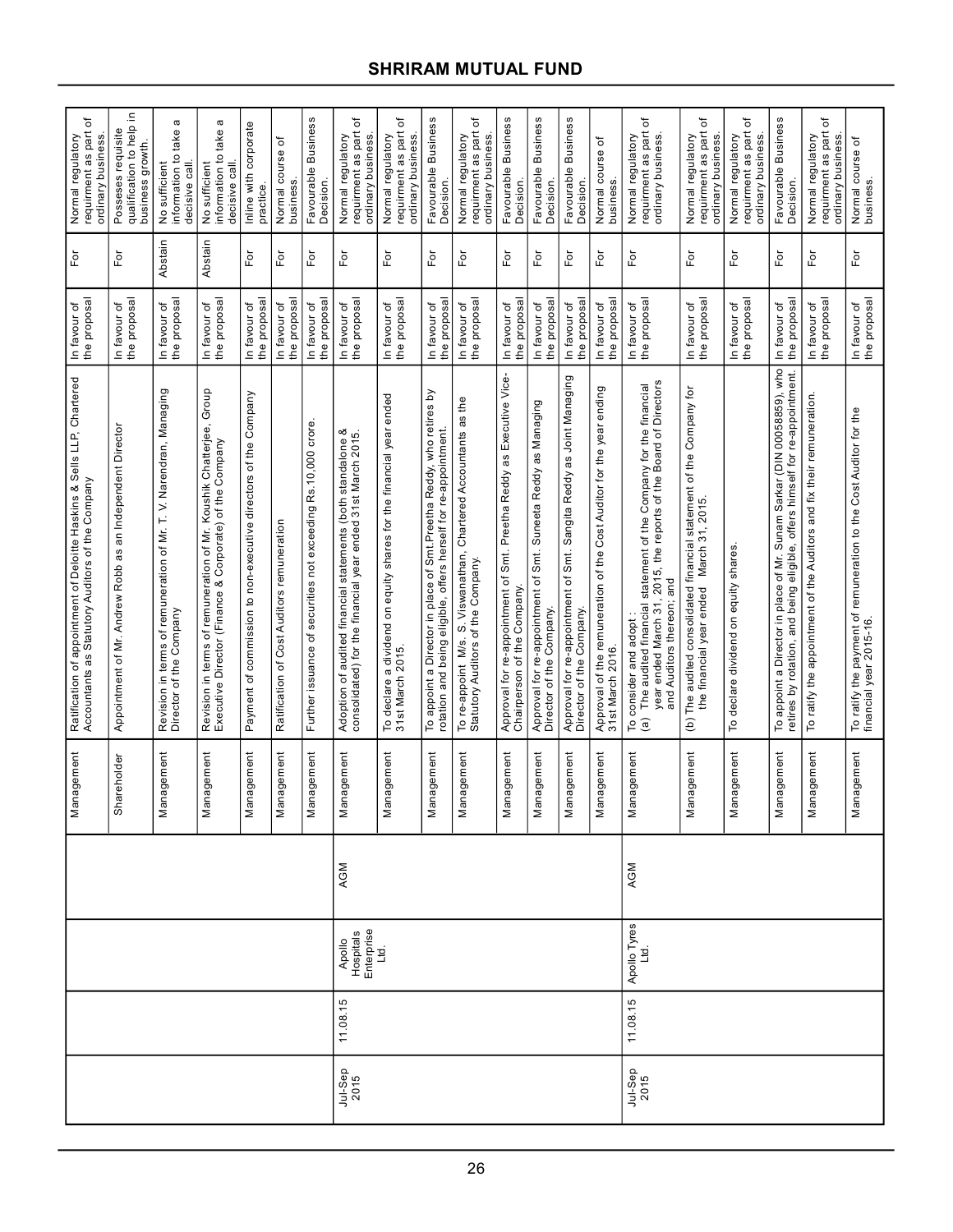| corporate practice<br>Inline with current        | ৳<br>requirment as part<br>ordinary business.<br>Normal regulatory                                                                                                                                                                          | ٥ť<br>Normal regulatory<br>requirment as part<br>ordinary business.                                              | Favourable Business<br>Decision.                                                                                                                          | ৳<br>requirment as part<br>Normal regulatory<br>ordinary business | Normal course of<br>business                | Favourable Business<br>Decision.                                                                | ᡃᡠ<br>requirment as part<br>Normal regulatory<br>ordinary business                                                                                                         | ৳<br>requirment as part<br>Normal regulatory<br>ordinary business                                                                                                                       | Favourable Business<br>Decision.                                                                                                                                        | Favourable Business<br>Decision                                                                                                                           | ৳<br>requirment as part<br>Normal regulatory<br>ordinary business                                                                                                                                       | 으.<br>qualification to help<br>Posseses requisite<br>business growth.                                         | 으.<br>qualification to help<br>Posseses requisite<br>business growth                             | Normal course of<br>business.                                                                                                                   | ৳<br>requirment as part<br>Normal regulatory<br>ordinary business                                                                                                         | ৳<br>requirment as part<br>Normal regulatory<br>ordinary business        | đ<br>requirment as part<br>Normal regulatory<br>ordinary business | Favourable Business<br>Decision                                          | 으.<br>qualification to help<br>Posseses requisite<br>business growth.                                                                     |
|--------------------------------------------------|---------------------------------------------------------------------------------------------------------------------------------------------------------------------------------------------------------------------------------------------|------------------------------------------------------------------------------------------------------------------|-----------------------------------------------------------------------------------------------------------------------------------------------------------|-------------------------------------------------------------------|---------------------------------------------|-------------------------------------------------------------------------------------------------|----------------------------------------------------------------------------------------------------------------------------------------------------------------------------|-----------------------------------------------------------------------------------------------------------------------------------------------------------------------------------------|-------------------------------------------------------------------------------------------------------------------------------------------------------------------------|-----------------------------------------------------------------------------------------------------------------------------------------------------------|---------------------------------------------------------------------------------------------------------------------------------------------------------------------------------------------------------|---------------------------------------------------------------------------------------------------------------|--------------------------------------------------------------------------------------------------|-------------------------------------------------------------------------------------------------------------------------------------------------|---------------------------------------------------------------------------------------------------------------------------------------------------------------------------|--------------------------------------------------------------------------|-------------------------------------------------------------------|--------------------------------------------------------------------------|-------------------------------------------------------------------------------------------------------------------------------------------|
| For                                              | $F$ or                                                                                                                                                                                                                                      | For                                                                                                              | $\bar{\rm E}$                                                                                                                                             | For                                                               | For                                         | For                                                                                             | For                                                                                                                                                                        | For                                                                                                                                                                                     | For                                                                                                                                                                     | For                                                                                                                                                       | Ĕō                                                                                                                                                                                                      | $F$ or                                                                                                        | Εŏ                                                                                               | $\overline{5}$                                                                                                                                  | $\mathsf{F}\mathsf{or}$                                                                                                                                                   | For                                                                      | For                                                               | For                                                                      | For                                                                                                                                       |
| the proposal<br>In favour of                     | the proposal<br>In favour of                                                                                                                                                                                                                | the proposal<br>In favour of                                                                                     | the proposal<br>In favour of                                                                                                                              | the proposal<br>In favour of                                      | the proposal<br>In favour of                | the proposa<br>In favour of                                                                     | the proposal<br>In favour of                                                                                                                                               | the proposal<br>In favour of                                                                                                                                                            | the proposal<br>In favour of                                                                                                                                            | the proposal<br>In favour of                                                                                                                              | the proposa<br>In favour of                                                                                                                                                                             | the proposal<br>In favour of                                                                                  | the proposal<br>In favour of                                                                     | the proposal<br>In favour of                                                                                                                    | the proposal<br>In favour of                                                                                                                                              | the proposal<br>In favour of                                             | the proposal<br>In favour of                                      | the proposal<br>In favour of                                             | the proposal<br>In favour of                                                                                                              |
| To pay commission to the Non-Executive Directors | Financial<br>year ended March 31, 2015 together with the Reports of the Directors<br>Company for the<br>the Audited Financial Statement of the<br>receive, consider and adopt<br>and the Auditors thereon.<br>Ρ<br>$\widehat{\mathfrak{a}}$ | the Audited Consolidated Financial Statement of the Company for<br>the Financial year ended March 31, 2015.<br>ଢ | To appoint a Director in place of Mr. Satish Borwankar (DIN : 01793948),<br>who retires by rotation and being eligible, offers himself for re-appointment | Ratification of Auditors Appointment                              | Payment of Remuneration to the Cost Auditor | on private<br>Offer or invite for Subscription of Non-Convertible Debentures<br>placement basis | To receive, consider and adopt the audited financial statement for the<br>31stMarch, 2015, the reports of the Board of Directors and<br>the Auditors thereon<br>year ended | To declare a final dividend of Rs.20 per share and to confirm interim<br>dividends of Rs.52 per share, already paid for the year ended 31st March<br>a final dividend of Rs.20<br>2015. | [DIN:00863237] who retires by rotation and being eligible, offers himself<br>of Mr. Timothy Ralph Wheeler<br>a Director in the place<br>for reappointment<br>To appoint | To appoint a Director in the place of Mr. Sunder Genomal [DIN: 00109720]<br>who retires by rotation and being eligible, offers himself for reappointment. | Co., LLP Chartered Accountants (Registration<br>To appoint Haribhakti & Co., LLP Chartered Accountants (Registration<br>No.103523W), as Statutory Auditors of the Company and fix their<br>remuneration | an<br>as<br>01568787]<br>Maini [DIN:<br>Sandeep Kumar<br>of Mr.<br>Appointment of Mr.<br>Independent Director | Ξ<br>as<br>Shah [DIN: 00119565]<br>Vikram Gamanlal<br>Appointment of Mr.<br>Independent Director | 2013.<br>Remuneration payable to Directors other than Managing Directors<br>Wholetime Directors under Section 197(1) of the Companies Act, 2013 | Adoption of the audited financial statements for the financial year<br>ended March 31, 2015 together with the reports of the Board of<br>Directors' and Auditors' thereon | Declaration of dividend on equity shares for the financial year 2014-15. | Appointment of the statutory auditors of the Company.             | Appointment of Mr. Bruce Arden Ronning Jr. as Director of the<br>Company | an Independent Director of<br>Bhairavi Tushar Jani as<br>Appointment of Ms. Bhairavi Tushar Ja<br>the Company for a period of five years. |
| Management                                       | nagement<br>Mar                                                                                                                                                                                                                             | lagement<br>Nar                                                                                                  | iagement<br>Nar                                                                                                                                           | nagement<br>Nar                                                   | Management                                  | agement<br>Nar                                                                                  | nagement<br>Nar                                                                                                                                                            | Management                                                                                                                                                                              | Management                                                                                                                                                              | Management                                                                                                                                                | agement<br>Mar                                                                                                                                                                                          | Management                                                                                                    | Management                                                                                       | Management                                                                                                                                      | Management                                                                                                                                                                | Management                                                               | Management                                                        | Shareholder                                                              | Shareholder                                                                                                                               |
|                                                  | AGM                                                                                                                                                                                                                                         |                                                                                                                  |                                                                                                                                                           |                                                                   |                                             |                                                                                                 | AGM                                                                                                                                                                        |                                                                                                                                                                                         |                                                                                                                                                                         |                                                                                                                                                           |                                                                                                                                                                                                         |                                                                                                               |                                                                                                  |                                                                                                                                                 | AGM                                                                                                                                                                       |                                                                          |                                                                   |                                                                          |                                                                                                                                           |
|                                                  | Tata Motors<br>Ltd.                                                                                                                                                                                                                         |                                                                                                                  |                                                                                                                                                           |                                                                   |                                             |                                                                                                 | Page<br>Industries<br>Ltd.                                                                                                                                                 |                                                                                                                                                                                         |                                                                                                                                                                         |                                                                                                                                                           |                                                                                                                                                                                                         |                                                                                                               |                                                                                                  |                                                                                                                                                 | Amara Raja<br>Batteries<br>Ltd.                                                                                                                                           |                                                                          |                                                                   |                                                                          |                                                                                                                                           |
|                                                  | 13.08.15                                                                                                                                                                                                                                    |                                                                                                                  |                                                                                                                                                           |                                                                   |                                             |                                                                                                 | 13.08.15                                                                                                                                                                   |                                                                                                                                                                                         |                                                                                                                                                                         |                                                                                                                                                           |                                                                                                                                                                                                         |                                                                                                               |                                                                                                  |                                                                                                                                                 | 14.08.15                                                                                                                                                                  |                                                                          |                                                                   |                                                                          |                                                                                                                                           |
|                                                  | Jul-Sep<br>2015                                                                                                                                                                                                                             |                                                                                                                  |                                                                                                                                                           |                                                                   |                                             |                                                                                                 | Jul-Sep<br>2015                                                                                                                                                            |                                                                                                                                                                                         |                                                                                                                                                                         |                                                                                                                                                           |                                                                                                                                                                                                         |                                                                                                               |                                                                                                  |                                                                                                                                                 | Jul-Sep<br>2015                                                                                                                                                           |                                                                          |                                                                   |                                                                          |                                                                                                                                           |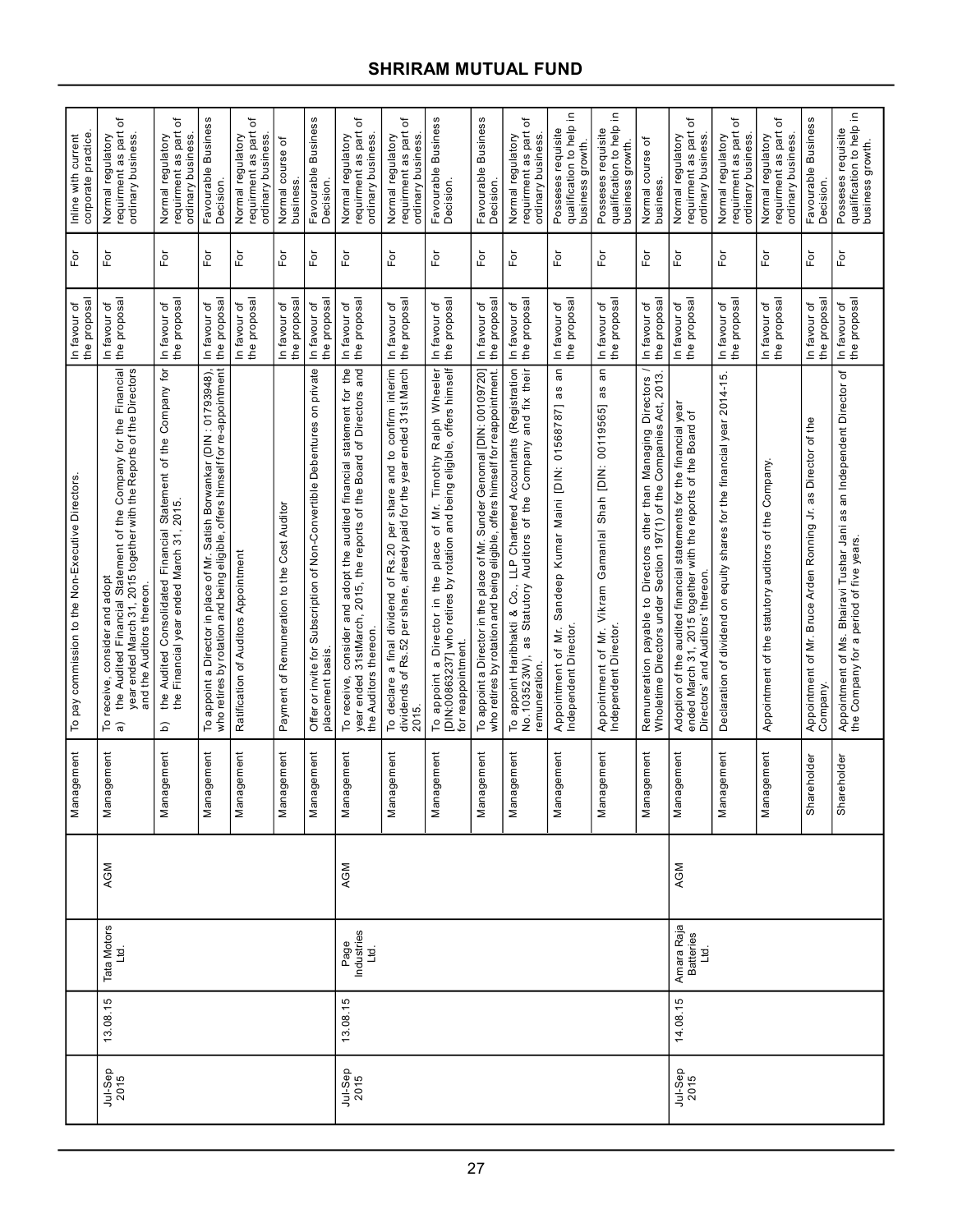| Inline with the earlier<br>resolution approved<br>at the AGM on July<br>29,2010.                          | corporate practice<br>Inline with current                                                    | Normal course of<br>business                                                                                                | Favourable Business<br><b>Decision</b>                                        | Favourable Business<br>Decision                                                                                                     | Amara Raja Batteries<br>arrangement existing<br>In continuation of the<br>part of business<br>between MIL and<br>Ltd.                                        | ৳<br>requirment as part<br>Normal regulatory<br>ordinary business.                                                                                                                                          | ৳<br>requirment as part<br>Normal regulatory<br>ordinary business. | ৳<br>requirment as part<br>Normal regulatory<br>ordinary business. | earlier resolution to<br>directors for further<br>period of two years.<br>Continuation of the<br>appoint same | Favourable Business<br>Decision.                                                       | Continuation of the<br>earlier resolution to<br>directors for further<br>period of two years<br>appoint same   | earlier resolution to<br>directors for further<br>Continuation of the<br>period of two years<br>appoint same | As per regulatory<br>requirement.                                                               | Continuation of the<br>earlier resolution to<br>directors for further<br>period of two years<br>appoint same | Continuation of the<br>earlier resolution to<br>appoint same<br>directors.               |
|-----------------------------------------------------------------------------------------------------------|----------------------------------------------------------------------------------------------|-----------------------------------------------------------------------------------------------------------------------------|-------------------------------------------------------------------------------|-------------------------------------------------------------------------------------------------------------------------------------|--------------------------------------------------------------------------------------------------------------------------------------------------------------|-------------------------------------------------------------------------------------------------------------------------------------------------------------------------------------------------------------|--------------------------------------------------------------------|--------------------------------------------------------------------|---------------------------------------------------------------------------------------------------------------|----------------------------------------------------------------------------------------|----------------------------------------------------------------------------------------------------------------|--------------------------------------------------------------------------------------------------------------|-------------------------------------------------------------------------------------------------|--------------------------------------------------------------------------------------------------------------|------------------------------------------------------------------------------------------|
| Ĕŏ                                                                                                        | For                                                                                          | For                                                                                                                         | èΞ                                                                            | For                                                                                                                                 | For                                                                                                                                                          | For                                                                                                                                                                                                         | For                                                                | For                                                                | For                                                                                                           | For                                                                                    | For                                                                                                            | For                                                                                                          | $\mathsf{For}$                                                                                  | For                                                                                                          | For                                                                                      |
| In favour of<br>the proposal                                                                              | the proposal<br>In favour of                                                                 | the proposal<br>In favour of                                                                                                | the proposal<br>In favour of                                                  | the proposal<br>In favour of                                                                                                        | the proposal<br>In favour of                                                                                                                                 | In favour of<br>the proposal                                                                                                                                                                                | In favour of<br>the proposal                                       | In favour of<br>the proposal                                       | In favour of<br>the proposal                                                                                  | the proposal<br>In favour of                                                           | the proposal<br>In favour of                                                                                   | the proposal<br>In favour of                                                                                 | the proposal<br>In favour of                                                                    | In favour of<br>the proposal                                                                                 | the proposal<br>In favour of                                                             |
| Approval for payment of Commission to Dr. Ramachandra N Galla, Non-<br>Executive Chairman of the Company. | Approval for payment of Commission to Non-Executive Independent<br>Directors of the Company. | auditors of the<br>cost<br>the<br>Ratification of the remuneration to be paid to<br>Company for the financial year 2015-16. | Approval for borrowing limits under Section 180 of the Companies Act,<br>2013 | Authorising the Board to create mortgage or charge on the properties of<br>the Company under Section 180 of the Companies Act, 2013 | Authorising the Board to enter into agreement/contract with Mangal<br>Industries Limited, a related party under Section 2(76) of the Companies<br>Act, 2013. | To receive, consider and adopt the Balance Sheet as at March 31, 2015<br>and the Profit and Loss Account for the year ended on that date together<br>with the Reports of the Directors and Auditors thereon | To declare Dividend for the year ended March 31, 2015.             | To appoint Statutory Auditors and fix their remuneration.          | Ordinary Resolution: Re-appointment of Mr. R. Seshasayee as Part-time<br>Non-executive Chairman of the Bank.  | Ordinary Resolution: Re-appointment of Mr. Romesh Sobti as Managing<br>Director & CEO. | as<br>Kanchan Chitale<br>Mrs.<br>Resolution: Re-appointment of<br>Special Resolution:<br>Independent Director. | as Independent<br>Special Resolution: Re-appointment of Mr. Vijay Vaid<br>Director                           | as<br>Anantha Narayanan<br>Ē<br>Special Resolution: Appointment of Mr.<br>Independent Director. | as<br>Ordinary Resolution: Appointment of Mr. Ranbir Singh Butola<br>Independent Director.                   | Ordinary Resolution: Appointment of Mr. Yashodhan M. Kale as Non-<br>executive Director. |
| Management                                                                                                | nagement<br>Nar                                                                              | lagement<br>Nar                                                                                                             | Management                                                                    | nagement<br>Man                                                                                                                     | Management                                                                                                                                                   | agement<br>Nar                                                                                                                                                                                              | agement<br>Nar                                                     | lagement<br>Nar                                                    | Management                                                                                                    | Management                                                                             | nagement<br>Nar                                                                                                | lagement<br>Nar                                                                                              | agement<br>Nar                                                                                  | nagement<br>Nar                                                                                              | Management                                                                               |
|                                                                                                           |                                                                                              |                                                                                                                             |                                                                               |                                                                                                                                     |                                                                                                                                                              | AGM                                                                                                                                                                                                         |                                                                    |                                                                    |                                                                                                               |                                                                                        |                                                                                                                |                                                                                                              |                                                                                                 |                                                                                                              |                                                                                          |
|                                                                                                           |                                                                                              |                                                                                                                             |                                                                               |                                                                                                                                     |                                                                                                                                                              | Indusind<br>Bank Ltd.                                                                                                                                                                                       |                                                                    |                                                                    |                                                                                                               |                                                                                        |                                                                                                                |                                                                                                              |                                                                                                 |                                                                                                              |                                                                                          |
|                                                                                                           |                                                                                              |                                                                                                                             |                                                                               |                                                                                                                                     |                                                                                                                                                              | 17.08.15                                                                                                                                                                                                    |                                                                    |                                                                    |                                                                                                               |                                                                                        |                                                                                                                |                                                                                                              |                                                                                                 |                                                                                                              |                                                                                          |
|                                                                                                           |                                                                                              |                                                                                                                             |                                                                               |                                                                                                                                     |                                                                                                                                                              | Jul-Sep<br>2015                                                                                                                                                                                             |                                                                    |                                                                    |                                                                                                               |                                                                                        |                                                                                                                |                                                                                                              |                                                                                                 |                                                                                                              |                                                                                          |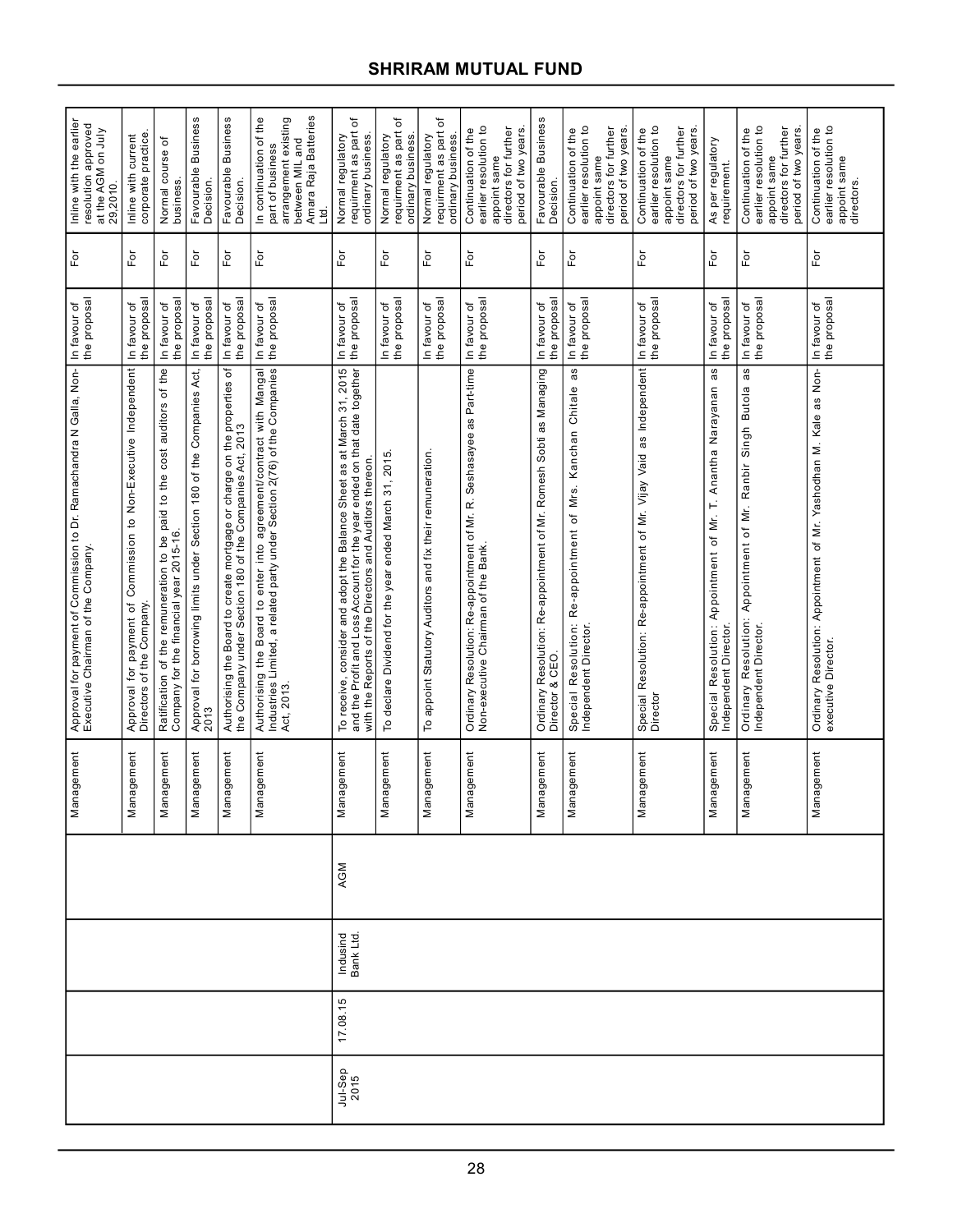|                 |          |                                    |               | Management      | Special Resolution: Increase in the Authorized Share Capital and alteration<br>of the Capital Clause of the Memorandum of Association of the Bank.                                                                                                                                                                                                                                                                                                                                                                                                                 | the proposal<br>In favour of    | $\mathsf{For}$             | Favourable Business<br>Decision.                                                            |
|-----------------|----------|------------------------------------|---------------|-----------------|--------------------------------------------------------------------------------------------------------------------------------------------------------------------------------------------------------------------------------------------------------------------------------------------------------------------------------------------------------------------------------------------------------------------------------------------------------------------------------------------------------------------------------------------------------------------|---------------------------------|----------------------------|---------------------------------------------------------------------------------------------|
|                 |          |                                    |               | Management      | Special Resolution : Alteration of Article 4 of the Articles of Association of<br>the Bank                                                                                                                                                                                                                                                                                                                                                                                                                                                                         | the proposa<br>In favour of     | For                        | As per regulatory<br>requirment                                                             |
|                 |          |                                    |               | agement<br>Man  | 180(1)(c) of<br>: Borrowing of monies pursuant to Sec.<br>the Companies Act, 2013 and other applicable provisions<br>Special Resolution                                                                                                                                                                                                                                                                                                                                                                                                                            | the proposa<br>In favour of     | For                        | Favourable Business<br>Decision                                                             |
|                 |          |                                    |               | agement<br>Man  | Special Resolution : Issue of Long Term Bonds / Non-Convertible<br>Debentures on Private Placement basis.                                                                                                                                                                                                                                                                                                                                                                                                                                                          | the proposa<br>In favour of     | For                        | Favourable Business<br>Decision.                                                            |
| Jul-Sep<br>2015 | 19.08.15 | LIC Housing<br><u>td</u>           | AGM           | agement<br>Man  | statement of the Company for the financial year ended 31st March, 2015<br>Ordinary Business: To receive, consider and adopt the audited financial<br>together with the reports of the Board of Directors and Auditors thereon                                                                                                                                                                                                                                                                                                                                      | the proposa<br>In favour of     | $\bar{\mathsf{F}}$ or      | ৳<br>requirment as part<br>Normal regulatory<br>ordinary business                           |
|                 |          |                                    |               | lagement<br>Man | audited<br>consolidated financial statement for the financial year ended 31st March,<br>consider and adopt the<br>2015 together with the report of the Auditors thereon<br>Ordinary Business : To receive,                                                                                                                                                                                                                                                                                                                                                         | the proposal<br>In favour of    | $\overline{\rm F}$ or      | ৳<br>requirment as part<br>Normal regulatory<br>ordinary business.                          |
|                 |          |                                    |               | lagement<br>Man | Ordinary Business: Declaration of dividend on the equity shares of the<br>company.                                                                                                                                                                                                                                                                                                                                                                                                                                                                                 | the proposal<br>٥ť<br>In favour | $\bar{\mathsf{F}}$ or      | đ<br>requirment as part<br>Normal regulatory<br>ordinary business                           |
|                 |          |                                    |               | iagement<br>Man | Ordinary Business : Re-appointment of Shri S. B. Mainak (DIN-2531129)<br>as a Director, who is liable to retire by rotation and, being eligible, offers<br>himself for re-appointment                                                                                                                                                                                                                                                                                                                                                                              | the proposal<br>٥ť<br>In favour | $\overline{\mathsf{F}}$ or | Favourable Business<br>Decision.                                                            |
|                 |          |                                    |               | agement<br>Man  | Chartered Accountants, Mumbai (Registration No.:101872W) and Messrs<br>from the conclusion of this Twenty Sixth Annual General Meeting until the<br>Ordinary Business : Appointment of Messrs Chokshi and Chokshi, LLP,<br>109574W) as Joint Statutory Auditors of the Company to hold the office<br>a<br>remuneration to be determined by the Board of Directors in consultation<br>Shah Gupta and Co., Chartered Accountants, Mumbai (Registration No.<br>conclusion of the Twenty Seventh Annual General Meeting on<br>with them (plus applicable service tax). | the proposal<br>In favour of    | For                        | ৳<br>requirment as part<br>ordinary business.<br>Normal regulatory                          |
|                 |          |                                    |               | agement<br>Man  | Special Business : Entering into an agreement / transaction with related<br>party / parties upto Rs. 4,000 crore (Rupees Four Thousand crore only)<br>for one year from the date of the this meeting.                                                                                                                                                                                                                                                                                                                                                              | the proposal<br>In favour of    | For                        | business arrangement<br>the part of existing<br>with related party.<br>continuation of<br>르 |
|                 |          |                                    |               | iagement<br>Man | Special Business : To issue Redeemable Non-Convertible Debentures,<br>secured or unsecured, on a private placement basis and / or any other<br>hybrid instruments which can be classified as being Tier II capital upto an<br>one or more letters of offer as may be issued by the Company, and in one<br>amount not exceeding Rs.43,000/- Crore (Rupees Forty Three Thousand<br>Crore only) under one or more shelf disclosure document and / or under<br>or more series / tranches, during a period of one year commencing from<br>the date of this Meeting.     | the proposal<br>In favour of    | For                        | Favourable Business<br>Decision.                                                            |
|                 |          |                                    |               | Shareholder     | Special Business: Appointment of Dr. Dharmendra Bhandari (DIN-<br>00041829) as an independent Director for a period of 5 (five) consecutive<br>years, with effect from 19th August, 2014.                                                                                                                                                                                                                                                                                                                                                                          | the proposa<br>In favour of     | For                        | 르.<br>qualification to help<br>business growth.<br>Posseses requisite                       |
|                 |          |                                    |               | Shareholder     | Special Business: Appointment of Shri Debabrata Sarkar (DIN-02502618)<br>as an Independent Director for a period of 5 (five) consecutive years,<br>with effect from 30th June, 2015.                                                                                                                                                                                                                                                                                                                                                                               | the proposal<br>In favour of    | For                        | 르.<br>qualification to help<br>business growth.<br>Posseses requisite                       |
|                 |          |                                    |               | Shareholder     | Special Business : Appointment of Shri V. K. Kukreja (DIN-01185834) as<br>an Independent Director for a period of 5 (five) consecutive years, with<br>effect from 30th June, 2015                                                                                                                                                                                                                                                                                                                                                                                  | In favour of<br>the proposal    | For                        | 르.<br>qualification to help<br>Posseses requisite<br>business growth.                       |
| Jul-Sep<br>2015 | 17.09.15 | Dr. Reddys<br>Laboratories<br>Ltd. | Postal Ballot | agement<br>Man  | 2013 for<br>Companies Act,<br>Special Resolution under Section 14 of the Companie<br>adoption of new Articles of Association of the Company.<br>Special Resolution under Section 14                                                                                                                                                                                                                                                                                                                                                                                | In favour of<br>the proposal    | ρF                         | regulatory requirement<br>companies act<br>Inline with the<br>to change of                  |
| Jul-Sep<br>2015 | 28.08.15 | Ultratech<br>Cement Ltd.           | AGM           | nagement<br>Man | Adoption of the Audited Financial Statements (including Audited<br>Consolidated Financial Statements) for the financial year ended 31st<br>March, 2015, the Reports of Directors and Auditors thereon.                                                                                                                                                                                                                                                                                                                                                             | the proposal<br>In favour of    | For                        | ৳<br>requirment as part<br>Normal regulatory<br>ordinary business.                          |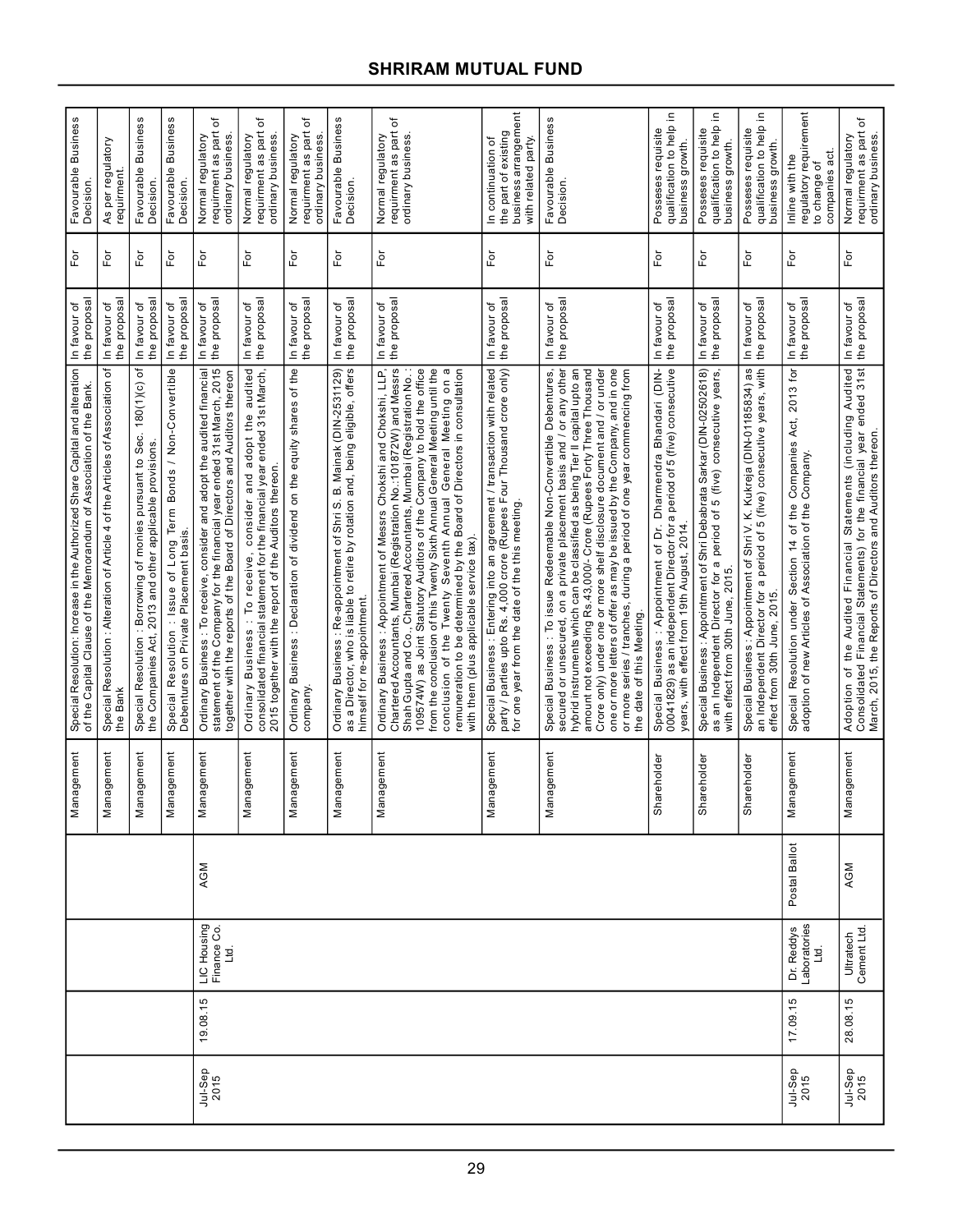|                             |                  |     | Management                             | Declaration of Dividend                                                                                                                                                                                                                  | the proposal<br>In favour of | For            | ৳<br>requirment as part<br>Normal regulatory<br>ordinary business                                                                |
|-----------------------------|------------------|-----|----------------------------------------|------------------------------------------------------------------------------------------------------------------------------------------------------------------------------------------------------------------------------------------|------------------------------|----------------|----------------------------------------------------------------------------------------------------------------------------------|
|                             |                  |     | iagement<br>Nar                        | <u>ځ</u><br>Re-appointment of Mr. Kumar Mangalam Birla, Director retiring<br>rotation.                                                                                                                                                   | the proposal<br>In favour of | For            | Favourable Business<br>Decision.                                                                                                 |
|                             |                  |     | iagement<br>$\overline{\mathsf{M}}$ ar | Appointment of BSR and Co. LLP, Chartered Accountants, Mumbai as<br>Joint Statutory Auditors of the Company.                                                                                                                             | the proposal<br>In favour of | For            | ৳<br>requirment as part<br>Normal regulatory<br>ordinary business.                                                               |
|                             |                  |     | agement<br>Mar                         | Re- appointment of M/s. G. P. Kapadia and Co., Chartered Accountants,<br>Mumbai as Joint Statutory Auditors of the Company.                                                                                                              | the proposal<br>In favour of | For            | ৳<br>requirment as part<br>Normal regulatory<br>ordinary business.                                                               |
|                             |                  |     | iagement<br>Nar                        | Ratification of the remuneration of the Cost Auditors viz. M/s. N. I. Mehta<br>& Co., Cost Accountants, Mumbai and M/s. N. D. Biria & Co., Cost<br>Accountants, Ahmedabad for the financial year ending 31st March, 2016.                | the proposal<br>In favour of | For            | Normal course of<br>business.                                                                                                    |
|                             |                  |     | Shareholder                            | Appointment of Mrs. Sukanya Kripalu as an Independent Director of the<br>Company.                                                                                                                                                        | the proposa<br>In favour of  | For            | Ξ.<br>qualification to help<br>Posseses requisite<br>business growth.                                                            |
|                             |                  |     | Shareholder                            | Appointment of Mrs. Renuka Ramnath as an Independent Director of the<br>Company.                                                                                                                                                         | the proposal<br>In favour of | For            | 으.<br>qualification to help<br>Posseses requisite<br>business growth.                                                            |
|                             |                  |     | iagement<br>Nar                        | Re-designation of Mr. O. P. Puranmalka as the Managing Director of the<br>Company.                                                                                                                                                       | the proposal<br>In favour of | For            | Favourable Business<br>Decision.                                                                                                 |
|                             |                  |     | agement<br>Nar                         | Puranmalka as the<br>Re-appointment and remuneration of Mr. O. P. Puranr<br>Managing Director of the Company upto 31st March, 2016                                                                                                       | the proposal<br>In favour of | For            | practice reappoint-<br>Inline with industry<br>ment as MD and<br>remuneration.<br>change in                                      |
|                             |                  |     | Shareholder                            | Appointment of Mr. Dilip Gaur as a Director of the Company.                                                                                                                                                                              | the proposal<br>In favour of | ρF             | Favourable Business<br>Decision.                                                                                                 |
|                             |                  |     | Management                             | as the Whole-time<br>Appointment and remuneration of Mr. Dilip Gaur as the Whole-t<br>Director (designated as Deputy Managing Director) of the Company.                                                                                  | the proposal<br>In favour of | For            | of earlier wholetime<br>Inline with industry<br>practice redesignation<br>director to Deputy MD<br>and change in<br>remuneration |
|                             |                  |     | lagement<br>Nar                        | Issue of Non-convertible Redeemable Debentures on private placement<br>basis upto an amount of Rs. 9,000 crores.                                                                                                                         | the proposal<br>In favour of | For            | Favourable Business<br>Decision.                                                                                                 |
| 31.08.15<br>Jul-Sep<br>2015 | Heromoto<br>corp | AGM | agement<br>Man                         | Year ended March 31, 2015, and the reports of the Board of Directors<br>Consolidated Financial Statements) of the Company for the Financial<br>Consider and approve the Audited Financial Statements (including<br>and Auditor's thereon | the proposal<br>In favour of | For            | ৳<br>requirment as part<br>ordinary business.<br>Normal regulatory                                                               |
|                             |                  |     | Management                             | Confirmation of Interim Dividend and Declaration of Final Dividend on<br>Equity Shares.                                                                                                                                                  | the proposal<br>In favour of | For            | đ<br>Normal regulatory<br>requirment as part<br>ordinary business                                                                |
|                             |                  |     | Management                             | Re-appointment of Mr. Suman Kant Munjal (DIN 00002803).                                                                                                                                                                                  | the proposal<br>In favour of | $\overline{P}$ | Favourable Business<br>Decision                                                                                                  |
|                             |                  |     | agement<br>Man                         | Ratify the Appointment of Statutory Auditors and fixing their<br>Remuneration.                                                                                                                                                           | the proposal<br>In favour of | For            | ৳<br>Normal course<br>business                                                                                                   |
|                             |                  |     | Shareholder                            | an<br>Appointment of Ms. Shobana Kamineni (DIN: 00003836) as<br>Independent Director                                                                                                                                                     | the proposal<br>In favour of | For            | Ξ.<br>qualification to help<br>Posseses requisite<br>business growth.                                                            |
|                             |                  |     | nagement<br>Mar                        | Amendment to Memorandum of Association of the Company.                                                                                                                                                                                   | the proposa<br>In favour of  | For            | regulatory requirement<br>Inline with normal                                                                                     |
|                             |                  |     | Management                             | Adoption of new set of Articles in accordance with Act.                                                                                                                                                                                  | the proposal<br>In favour of | $F$ or         | Inline with the change<br>of companies act.                                                                                      |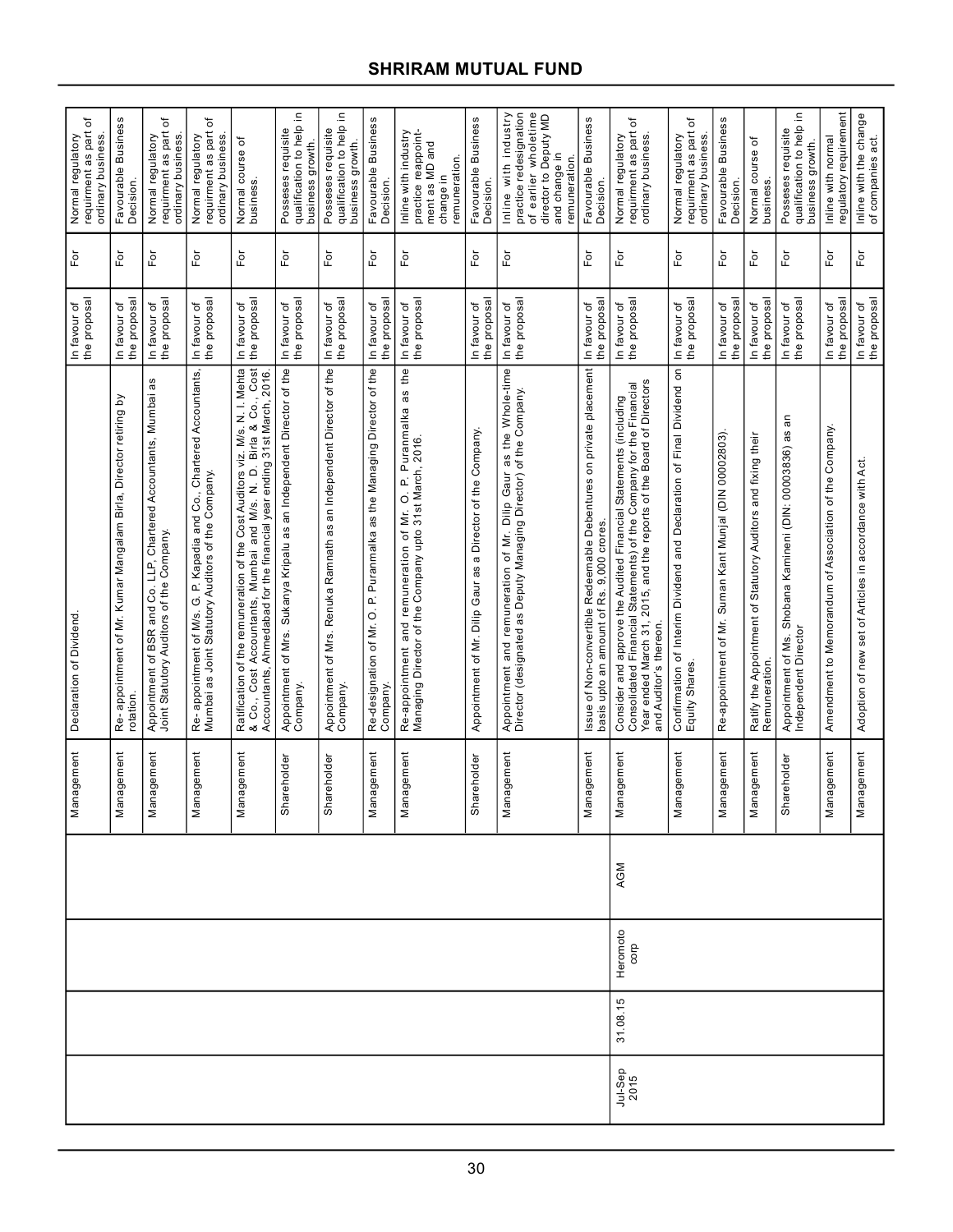| corporate practice<br>Inline with current                                       | regulatory requirement<br>to change of<br>companies act<br>Inline with the                                              | ৳<br>requirment as part<br>Normal regulatory<br>ordinary business.     | ৳<br>requirment as part<br>Normal regulatory<br>ordinary business | Favourable Business<br>Decision.                           | Favourable Business<br>Decision.                            | 으.<br>qualification to help<br>Posseses requisite<br>business growth.                            | Normal course of<br>business                                                     | Favourable Business<br><b>Decision</b>               | regulatory requirement<br>Inline with normal                          | regulatory requirement<br>Inline with normal                        | Favourable Business<br>Decision.        | đ<br>requirment as part<br>ordinary business.<br>Normal regulatory                                                                                                                                                                                                                                               | đ<br>requirment as part<br>Normal regulatory<br>ordinary business | Favourable Business<br>Decision.                                                                                                                         | Favourable Business<br>Decision.                                                                                                                   | đ<br>requirment as part<br>Normal regulatory<br>ordinary business                             | Favourable Business<br>Decision.                                 | Favourable Business<br>Decision                                       | <b>Business</b><br>Favourable<br>Decision.                                                                               | Normal course of<br>business                                       |
|---------------------------------------------------------------------------------|-------------------------------------------------------------------------------------------------------------------------|------------------------------------------------------------------------|-------------------------------------------------------------------|------------------------------------------------------------|-------------------------------------------------------------|--------------------------------------------------------------------------------------------------|----------------------------------------------------------------------------------|------------------------------------------------------|-----------------------------------------------------------------------|---------------------------------------------------------------------|-----------------------------------------|------------------------------------------------------------------------------------------------------------------------------------------------------------------------------------------------------------------------------------------------------------------------------------------------------------------|-------------------------------------------------------------------|----------------------------------------------------------------------------------------------------------------------------------------------------------|----------------------------------------------------------------------------------------------------------------------------------------------------|-----------------------------------------------------------------------------------------------|------------------------------------------------------------------|-----------------------------------------------------------------------|--------------------------------------------------------------------------------------------------------------------------|--------------------------------------------------------------------|
| For                                                                             | For                                                                                                                     | For                                                                    | For                                                               | For                                                        | For                                                         | Γō                                                                                               | $\overline{F}$                                                                   | For                                                  | For                                                                   | $\bar{\rm e}$                                                       | For                                     | For                                                                                                                                                                                                                                                                                                              | For                                                               | For                                                                                                                                                      | $\mathsf{For}$                                                                                                                                     | For                                                                                           | For                                                              | For                                                                   | $F$ or                                                                                                                   | For                                                                |
| the proposal<br>In favour of                                                    | the proposal<br>In favour of                                                                                            | In favour of<br>the proposal                                           | the proposal<br>In favour of                                      | the proposal<br>In favour of                               | the proposal<br>In favour of                                | the proposal<br>In favour of                                                                     | the proposal<br>In favour of                                                     | the proposal<br>In favour of                         | the proposal<br>In favour of                                          | the proposal<br>In favour of                                        | the proposa<br>In favour of             | the proposal<br>In favour of                                                                                                                                                                                                                                                                                     | the proposal<br>In favour of                                      | the proposal<br>In favour of                                                                                                                             | the proposal<br>In favour of                                                                                                                       | In favour of<br>the proposal                                                                  | the proposal<br>In favour of                                     | the proposal<br>In favour of                                          | the proposal<br>In favour of                                                                                             | the proposal<br>In favour of                                       |
| ৳<br>Remuneration to Non-Executive & Independent Directors by way<br>Commission | Adoption of new Articles of Association of the Company in accordance<br>with the provisions of the Companies Act, 2013. | ယ<br>Adoption of financial statements for the year ended March 31, 201 | Declaration of Dividend                                           | Acharya<br>P R<br>Re-appointment of retiring Director, Mr. | Re-appointment of retiring Director, Lt. Gen. C A Krishnan. | Appointment of Mr. J Rama krishna Rao, Joint Secretary (ES), Ministry<br>of Defence as Director. | Ratification of remuneration of Cost Auditors for the financial year<br>2015-16. | Increase in Authorised Share Capital of the Company. | Capital Clause in the Memorandum of Association.<br>Alteration of the | Capital Clause of the Articles of Association.<br>Alteration of the | Approval for the issue of Bonus Shares. | Balance Sheet as at 31st March 2015, the statement of Profit and Loss<br>Company for the year ended 31st March 2015 including the audited<br>for the year ended on that date and the reports of the Board of<br>To receive, consider and adopt the financial statements of the<br>Directors and Auditors thereon | To declare dividend on equity shares                              | To appoint a director in place of Mr. Toshiaki Hasuike (DIN 01948291), who<br>retires by rotation and being eligible, offers himself for re-appointment. | retires by rotation and being eligible, offers himself for re-appointment<br>To appoint a director in place of Mr. Kinji Saito (DIN 00049067), who | Re-appointment of M/s Price Waterhouse, Chartered Accountants, as<br>Auditors of the Company. | Appointment of Mr. Toshihiro Suzuki (DIN 06709846), as Director. | a Director.<br>Appointment of Mr. Shigetoshi Torii (DIN 06437336), as | Re-appointment of Mr. Kazuhiko Ayabe (DIN 02917011), as a Whole-<br>time Director designated as Director (Supply Chain). | Ratification of remuneration of M/s R.J. Goel & Co., Cost Auditors |
| Management                                                                      | nagement<br>Nar                                                                                                         | lagement<br>Nar                                                        | Management                                                        | nagement<br>Nai                                            | agement<br>Nar                                              | Shareholder                                                                                      | Management                                                                       | Management                                           | agement<br>Nar                                                        | agement<br>Nar                                                      | nagement<br>Mar                         | agement<br>Nar                                                                                                                                                                                                                                                                                                   | lagement<br>Mar                                                   | agement<br>Nar                                                                                                                                           | lagement<br>Mar                                                                                                                                    | agement<br>Nar                                                                                | Shareholder                                                      | Shareholder                                                           | nagement<br>Nar                                                                                                          | Management                                                         |
|                                                                                 | Postal Ballot                                                                                                           | AGM                                                                    |                                                                   |                                                            |                                                             |                                                                                                  |                                                                                  |                                                      |                                                                       |                                                                     |                                         | AGM                                                                                                                                                                                                                                                                                                              |                                                                   |                                                                                                                                                          |                                                                                                                                                    |                                                                                               |                                                                  |                                                                       |                                                                                                                          |                                                                    |
|                                                                                 | Asian Paints<br>Ltd.                                                                                                    | Bharat<br>Electronics<br><u>td</u>                                     |                                                                   |                                                            |                                                             |                                                                                                  |                                                                                  |                                                      |                                                                       |                                                                     |                                         | India Ltd<br>Maruti<br>Suzuki                                                                                                                                                                                                                                                                                    |                                                                   |                                                                                                                                                          |                                                                                                                                                    |                                                                                               |                                                                  |                                                                       |                                                                                                                          |                                                                    |
|                                                                                 | 26.09.15                                                                                                                | 03.09.15                                                               |                                                                   |                                                            |                                                             |                                                                                                  |                                                                                  |                                                      |                                                                       |                                                                     |                                         | 04.09.15                                                                                                                                                                                                                                                                                                         |                                                                   |                                                                                                                                                          |                                                                                                                                                    |                                                                                               |                                                                  |                                                                       |                                                                                                                          |                                                                    |
|                                                                                 | Jul-Sep<br>2015                                                                                                         | Jul-Sep<br>2015                                                        |                                                                   |                                                            |                                                             |                                                                                                  |                                                                                  |                                                      |                                                                       |                                                                     |                                         | Jul-Sep<br>2015                                                                                                                                                                                                                                                                                                  |                                                                   |                                                                                                                                                          |                                                                                                                                                    |                                                                                               |                                                                  |                                                                       |                                                                                                                          |                                                                    |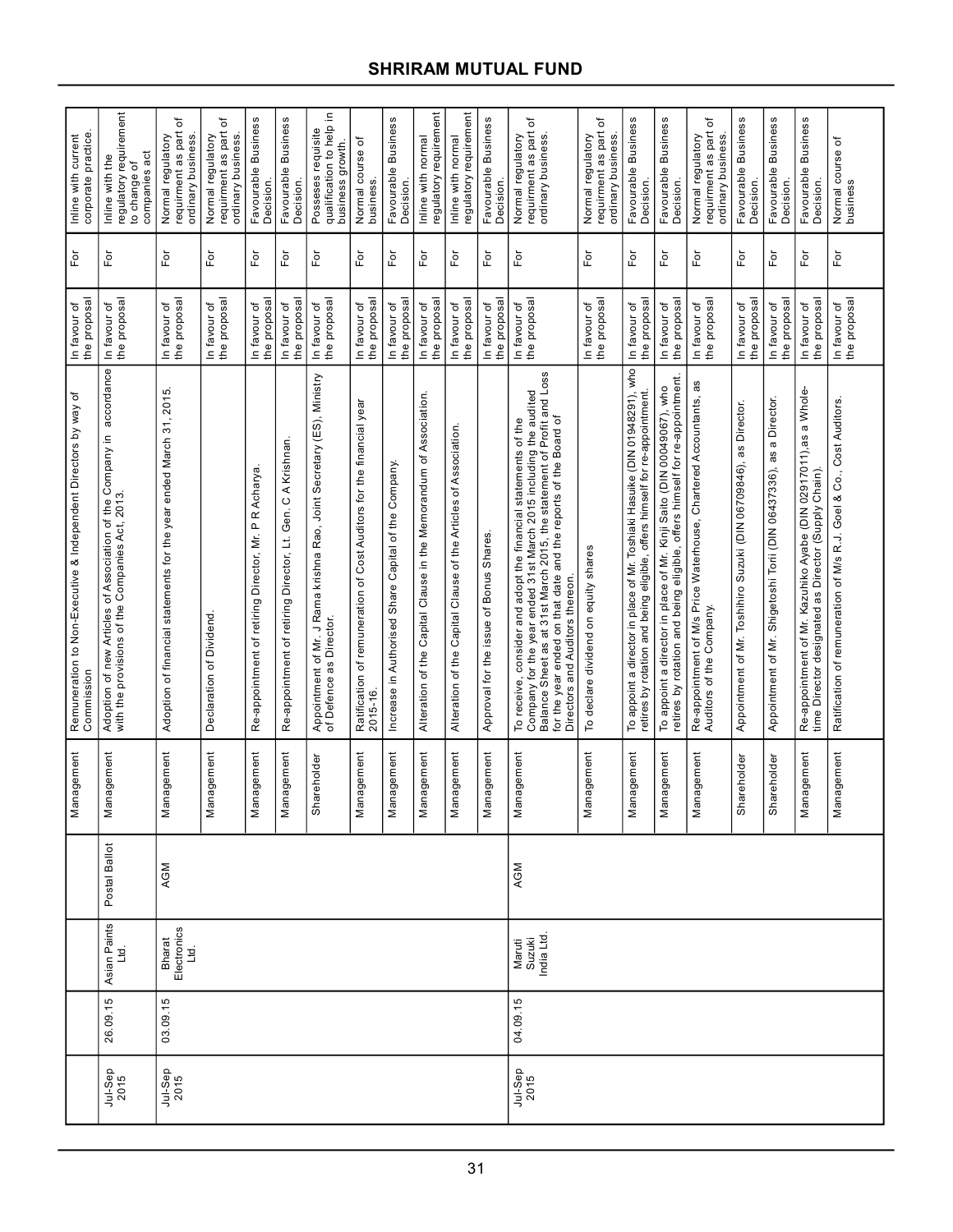| Favourable Business<br>Decision.<br>For                                                                                                                                                                                                                   | ৳<br>requirment as part<br>ordinary business.<br>Normal regulatory<br>For                                                                                                                                                                                                                                                                                                                                 | ৳<br>requirment as part<br>Normal regulatory<br>ordinary business<br>For | Favourable Business<br>Decision<br>For                                   | Favourable Business<br><b>Decision</b><br>For                                  | ৳<br>Normal course<br>business<br>For             | Favourable Business<br>Decision.<br>$\mathsf{For}$                                                 | arrangement existing<br>In contribution of the<br>between BPCL Bank<br>part of business<br>and BORL<br>For | Ξ.<br>qualification to help<br>Posseses requisite<br>business growth.<br>For | Normal course of<br>business<br>For                                              | ৳<br>requirment as part<br>Normal regulatory<br>ordinary business<br>For                                                                                                                                                            | ৳<br>Normal regulatory<br>requirment as part<br>ordinary business.<br>For | Favourable Business<br>Decision.<br>For                                                        | With the appointment<br>retirement is normal<br>of Mr. Subramanian<br>course of business<br>Sarma, the board<br>strength remains<br>intact. Directors<br>For | Favourable Business<br>Decision.<br>For                                                             | Favourable Business<br>Decision.<br>For                                                        | Ξ.<br>qualification to help<br>Posseses requisite<br>business growth.<br>For         |  |  |
|-----------------------------------------------------------------------------------------------------------------------------------------------------------------------------------------------------------------------------------------------------------|-----------------------------------------------------------------------------------------------------------------------------------------------------------------------------------------------------------------------------------------------------------------------------------------------------------------------------------------------------------------------------------------------------------|--------------------------------------------------------------------------|--------------------------------------------------------------------------|--------------------------------------------------------------------------------|---------------------------------------------------|----------------------------------------------------------------------------------------------------|------------------------------------------------------------------------------------------------------------|------------------------------------------------------------------------------|----------------------------------------------------------------------------------|-------------------------------------------------------------------------------------------------------------------------------------------------------------------------------------------------------------------------------------|---------------------------------------------------------------------------|------------------------------------------------------------------------------------------------|--------------------------------------------------------------------------------------------------------------------------------------------------------------|-----------------------------------------------------------------------------------------------------|------------------------------------------------------------------------------------------------|--------------------------------------------------------------------------------------|--|--|
|                                                                                                                                                                                                                                                           |                                                                                                                                                                                                                                                                                                                                                                                                           |                                                                          |                                                                          |                                                                                |                                                   |                                                                                                    |                                                                                                            |                                                                              |                                                                                  |                                                                                                                                                                                                                                     |                                                                           |                                                                                                |                                                                                                                                                              |                                                                                                     |                                                                                                |                                                                                      |  |  |
| the proposa<br>In favour of                                                                                                                                                                                                                               | the proposal<br>In favour of                                                                                                                                                                                                                                                                                                                                                                              | the proposal<br>In favour of                                             | the proposal<br>In favour of                                             | the proposal<br>In favour of                                                   | the proposa<br>In favour of                       | the proposal<br>In favour of                                                                       | the proposal<br>In favour of                                                                               | the proposal<br>In favour of                                                 | the proposa<br>In favour of                                                      | the proposal<br>In favour of                                                                                                                                                                                                        | the proposal<br>In favour of                                              | the proposal<br>In favour of                                                                   | the proposal<br>In favour of                                                                                                                                 | the proposal<br>In favour of                                                                        | the proposal<br>In favour of                                                                   | the proposal<br>In favour of                                                         |  |  |
| Increase in shareholding limit for Foreign Institutional Investors(FIIs),<br>Foreign Portfolio Investors (FPIs) and Qualified Foreign Investors (QFIs),<br>from 24% upto an aggregate limit of 40% of the paid-up equity share<br>capital of the Company. | To receive, consider and adopt a) the Audited Financial Statement of the<br>Company for the financial year ended 31st March, 2015 (b) the Audited<br>Consolidated Financial Statement of the Company for the financial year<br>ended 31st March, 2015; and the Reports of the Board of Directors and<br>the Statutory Auditors and the Comments of the Comptroller & Auditor<br>General of India thereon. | Declaration of Dividend.                                                 | Gupta, Director who retires by rotation.<br>Re-appointment of Shri K. K. | Datta, Director who retires by rotation<br>x<br>മ<br>Shri<br>Re-appointment of | Fixing the remuneration of the Statutory Auditors | Approval of Private Placement of Non-Convertible Bonds/Debentures<br>and/ or Other Debt Securities | Approval of Material Related Party Transactions.                                                           | as Director.<br>Appointment of Smt Sushma Taishete                           | Approval of Remuneration of the Cost Auditors for the Financial Year<br>2015-16. | Adoption of financial statements for the year ended March 31, 2015<br>and the Reports of the Board of Directors and Auditors thereon and the<br>consolidated financial statements of the Company for the year ended<br>on that date | Dividend on equity shares for the financial year 2014-15.                 | To appoint Mr. Sushobhan Sarker (DIN: 00088276) as a Director liable<br>to retire by rotation. | $\cdot$ .<br>Not to fill vacancy caused by retirement of Mr. M.V. Kotwal (DIN<br>00001744).                                                                  | To appoint Mr. Shailendra Narain Roy (DIN: 02144836) as a Director<br>liable to retire by rotation. | To appoint Mr. R. Shankar Raman (DIN: 00019798) as a Director liable<br>to retire by rotation. | To appoint Mr. Akhilesh Krishna Gupta (DIN: 00359325) as an<br>Independent Director. |  |  |
| Management                                                                                                                                                                                                                                                | nagement<br>Nar                                                                                                                                                                                                                                                                                                                                                                                           | Management                                                               | Management                                                               | agement<br>Σã                                                                  | nagement<br>Nar                                   | nagement<br>Nar                                                                                    | agement<br>Nar                                                                                             | nagement<br>Mar                                                              | lagement<br>Nai                                                                  | lagement<br>Mar                                                                                                                                                                                                                     | Management                                                                | Management                                                                                     | agement<br>Nar                                                                                                                                               | lagement<br>ēΜ                                                                                      | nagement<br>Nar                                                                                | Shareholder                                                                          |  |  |
|                                                                                                                                                                                                                                                           | AGM                                                                                                                                                                                                                                                                                                                                                                                                       |                                                                          |                                                                          |                                                                                |                                                   |                                                                                                    |                                                                                                            |                                                                              |                                                                                  |                                                                                                                                                                                                                                     | AGM                                                                       |                                                                                                |                                                                                                                                                              |                                                                                                     |                                                                                                |                                                                                      |  |  |
|                                                                                                                                                                                                                                                           | <b>BPCI</b>                                                                                                                                                                                                                                                                                                                                                                                               |                                                                          |                                                                          |                                                                                |                                                   |                                                                                                    | Larsen and<br>Toubro Ltd.                                                                                  |                                                                              |                                                                                  |                                                                                                                                                                                                                                     |                                                                           |                                                                                                |                                                                                                                                                              |                                                                                                     |                                                                                                |                                                                                      |  |  |
|                                                                                                                                                                                                                                                           | 09.09.15                                                                                                                                                                                                                                                                                                                                                                                                  |                                                                          |                                                                          |                                                                                |                                                   |                                                                                                    |                                                                                                            |                                                                              |                                                                                  | 09.09.15                                                                                                                                                                                                                            |                                                                           |                                                                                                |                                                                                                                                                              |                                                                                                     |                                                                                                |                                                                                      |  |  |
|                                                                                                                                                                                                                                                           | Jul-Sep<br>2015                                                                                                                                                                                                                                                                                                                                                                                           |                                                                          |                                                                          |                                                                                |                                                   |                                                                                                    |                                                                                                            |                                                                              |                                                                                  | Jul-Sep<br>2015                                                                                                                                                                                                                     |                                                                           |                                                                                                |                                                                                                                                                              |                                                                                                     |                                                                                                |                                                                                      |  |  |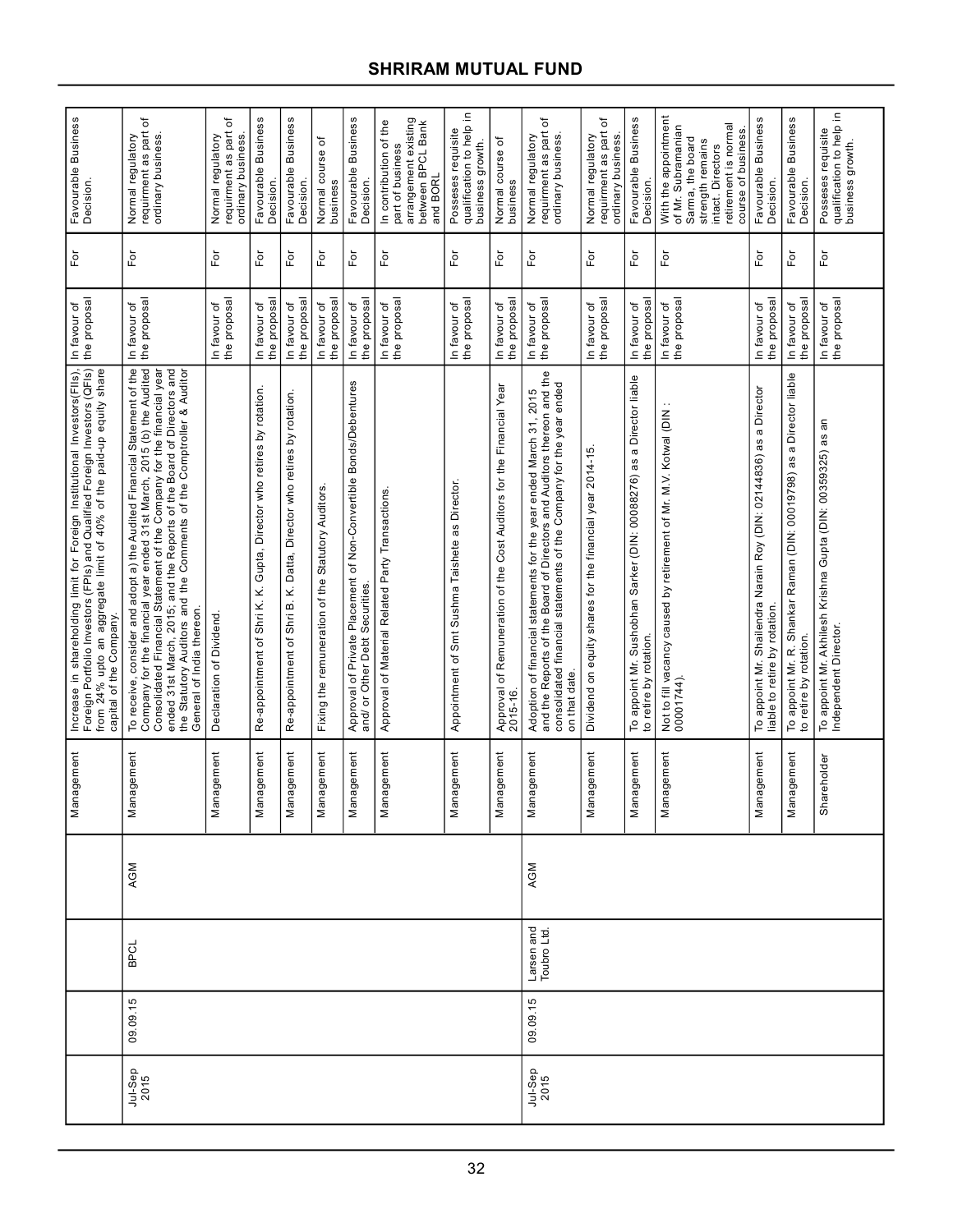|                             |                            |     | Shareholder                      | a<br>To appoint Mr. Bahram Navroz Vakil (DIN: 00283980) as<br>Independent Director.                                                                                                                                                                                                                          | In favour of<br>the proposal | For                     | Ξ.<br>Posseses requisite<br>qualification to help<br>business growth. |  |
|-----------------------------|----------------------------|-----|----------------------------------|--------------------------------------------------------------------------------------------------------------------------------------------------------------------------------------------------------------------------------------------------------------------------------------------------------------|------------------------------|-------------------------|-----------------------------------------------------------------------|--|
|                             |                            |     | reholder<br>Sha                  | as an Independent<br>To appoint Mr. Thomas Mathew T. (DIN: 00130282)<br>Director.                                                                                                                                                                                                                            | In favour of<br>the proposal | For                     | Ξ.<br>Posseses requisite<br>qualification to help<br>business growth. |  |
|                             |                            |     | reholder<br>Sha                  | To appoint Mr. Ajay Shankar (DIN: 01800443) as an Independent<br>Director.                                                                                                                                                                                                                                   | In favour of<br>the proposal | $\overline{\mathsf{P}}$ | Ξ.<br>qualification to help<br>Posseses requisite<br>business growth. |  |
|                             |                            |     | reholder<br>Sha                  | To appoint Mr. Subramanian Sarma (DIN: 00554221) as a Director<br>liable to retire by rotation.                                                                                                                                                                                                              | the proposal<br>In favour of | For                     | Favourable Business<br>Decision.                                      |  |
|                             |                            |     | agement<br>Man                   | exceeding the limit of 1% of the net profits of the Company per annum<br>Payment of commission to Non-Executive Directors of an amount not<br>in aggregate.                                                                                                                                                  | the proposal<br>In favour of | For                     | corporate practice.<br>Inline with current                            |  |
|                             |                            |     | lagement<br>Man                  | To raise funds through issue of convertible bonds and/or equity shares<br>Institutional Placement (QIP), to Qualified Institutional Buyers (QIB) for<br>an amount not exceeding Rs. 3600 crore or US \$600 million,<br>through depository receipts and including by way of Qualified<br>whichever is higher. | the proposal<br>In favour of | $F$ or                  | Favourable Business<br>Decision.                                      |  |
|                             |                            |     | agement<br>$\sum_{n=1}^{\infty}$ | 음<br>debentures, in one or more series/tranches/currencies, aggregating<br>To issue secured/unsecured redeemable non-convertible/perpetual<br>to Rs. 6000 crore.                                                                                                                                             | the proposal<br>In favour of | $\mathsf{F}\mathsf{or}$ | Favourable Business<br>Decision.                                      |  |
|                             |                            |     | agement<br>Man                   | Statutory Auditors of the<br>Sharp & Tannan as<br>Appointment of M/s.<br>Company.                                                                                                                                                                                                                            | the proposal<br>In favour of | For                     | đ<br>Normal regulatory<br>requirment as part<br>ordinary business.    |  |
|                             |                            |     | agement<br>Man                   | Appointment of M/s. Deloitte Haskins & Sells LLP as Statutory Auditors<br>of the Company.                                                                                                                                                                                                                    | the proposal<br>In favour of | $\mathsf{F}\mathsf{or}$ | ٔб<br>requirment as part<br>Normal regulatory<br>ordinary business    |  |
|                             |                            |     | agement<br>Man                   | Cost<br>Ratification of remuneration payable to M/s R. Nanabhoy & Co.<br>Accountants (Regn. No. 00010) for the financial year 2014-15.                                                                                                                                                                       | the proposa<br>In favour of  | For                     | Normal course of<br>business.                                         |  |
|                             |                            |     | agement<br>Man                   | Cost<br>Ratification of remuneration payable to M/s R. Nanabhoy & Co.<br>Accountants (Regn. No. 00010) for the financial year 2015-16.                                                                                                                                                                       | the proposal<br>In favour of | For                     | Normal course of<br>business.                                         |  |
| 12.09.15<br>Jul-Sep<br>2015 | Repco Home<br>Finance Ltd. | AGM | lagement<br>Man                  | Consideration and adoption of audited financial statements for the year<br>ended March 31, 2015 together with the Reports of Directors and<br>Auditors                                                                                                                                                       | the proposal<br>In favour of | $\mathsf{F}\mathsf{or}$ | ৳<br>requirment as part<br>Normal regulatory<br>ordinary business     |  |
|                             |                            |     | lagement<br>Man                  | Declaration of dividend for the year ended March 31, 2015                                                                                                                                                                                                                                                    | the proposal<br>In favour of | For                     | ٔ ځ<br>requirment as part<br>Normal regulatory<br>ordinary business.  |  |
|                             |                            |     | agement<br>Man                   | Re-appointment of Shri. B.Anand, I.A.S., Director retiring by rotation                                                                                                                                                                                                                                       | the proposa<br>In favour of  | For                     | Favourable Business<br><b>Decision</b>                                |  |
|                             |                            |     | agement<br>Man                   | Appointment of Auditors                                                                                                                                                                                                                                                                                      | the proposal<br>In favour of | For                     | Normal course of<br>business                                          |  |
|                             |                            |     | reholder<br>Sha                  | ٩,<br>Appointment of Smt. Sanjeevanee Kutty, I.A.S. as a Director, liable<br>retire by rotation                                                                                                                                                                                                              | the proposa<br>In favour of  | $\bar{\mathsf{F}}$ or   | Favourable Business<br>Decision                                       |  |
|                             |                            |     | reholder<br>Sha                  | Appointment of Shri. L.Munishwar Ganesan as a Director, liable to<br>retire by rotation                                                                                                                                                                                                                      | the proposal<br>In favour of | Fōr                     | Favourable Business<br>Decision.                                      |  |
|                             |                            |     | ireholder<br>Sha                 | ă<br>Appointment of Shri. Dilip Kumar, I.A.S. as a Director, liable to retire<br>rotation                                                                                                                                                                                                                    | the proposal<br>In favour of | For                     | Favourable Business<br>Decision                                       |  |
|                             |                            |     | agement<br>Man                   | all or any of the assets of the Company and further issue covenants for<br>5<br>create charge<br>Directors to mortgage,<br>Authorisation to the Board of<br>negative pledges/lien etc                                                                                                                        | the proposal<br>In favour of | $\bar{\rm F}$ or        | <b>Business</b><br>Favourable I<br>Decision.                          |  |
|                             |                            |     | iagement<br>Man                  | Offer or invite subscription for Non-Convertible Debentures (NCD) and<br>Commercial Paper aggregating to Rs.1,500 Crore and Rs.500 Crore<br>respectively on private placement.                                                                                                                               | In favour of<br>the proposal | For                     | Favourable Business<br>Decision.                                      |  |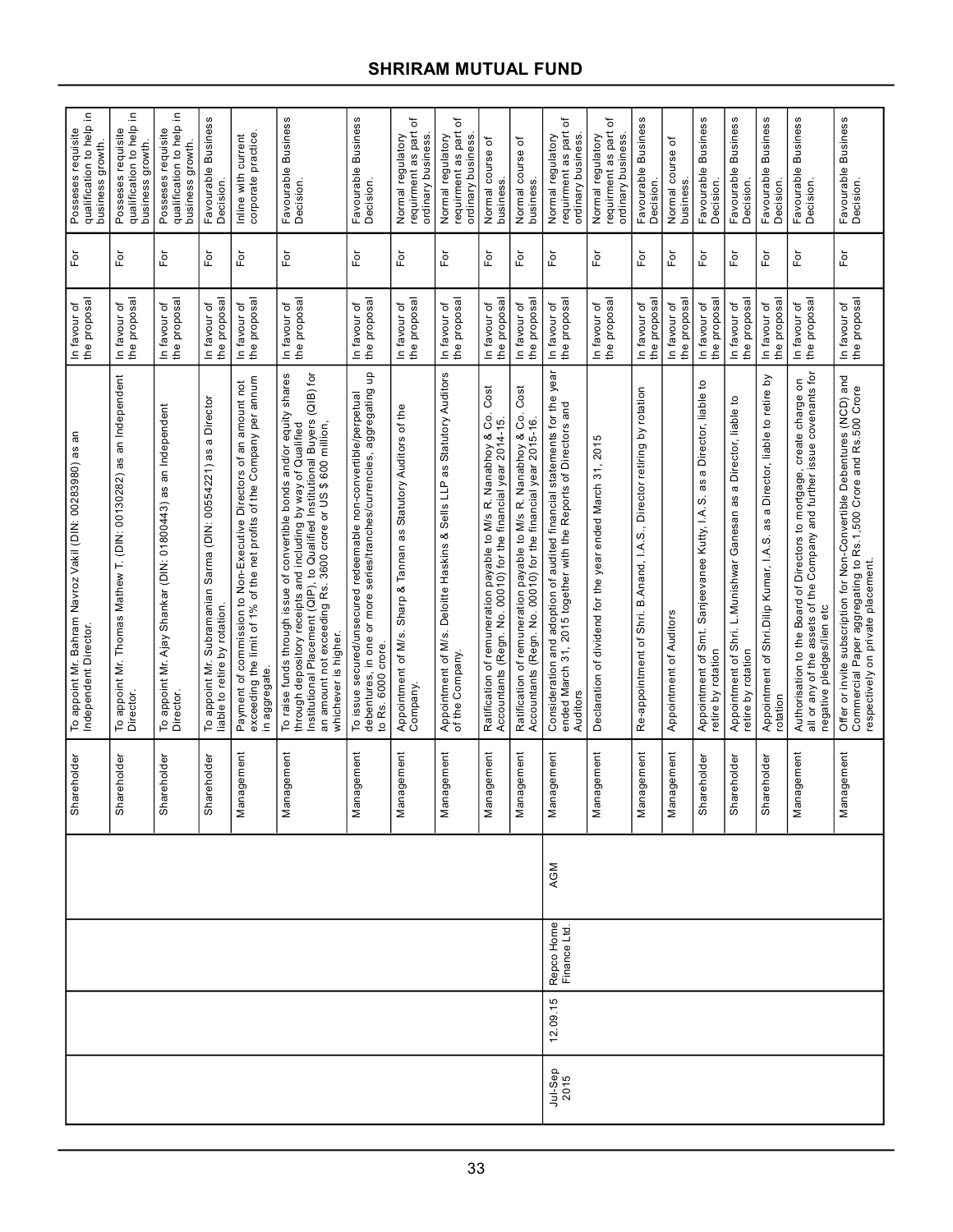| In continuation of the<br>arrangement existing<br>Home Finance and<br>part of business<br>between Repco<br>Repco Bank. | ৳<br>requirment as part<br>Normal regulatory<br>ordinary business                                                                                                                                | ৳<br>requirment as part<br>Normal regulatory<br>ordinary business.                                                                                         | Favourable Business<br>Decision.                                                                                           | Favourable Business<br>Decision.                                                                                            | Normal course of<br>business                                                                        | Favourable Business<br>Decision.                                                                       | Normal course of<br>business                                                                                                                  | In continuation of the<br>part of business                                     | arrangement existing<br>between GAIL Bank<br>and Petronet LNG. | Favourable Business<br>Decision.              | ৳<br>requirment as part<br>Normal regulatory<br>ordinary business.                                                                                                                                                                                                                                                                                     | ৳<br>requirment as part<br>Normal regulatory<br>ordinary business                                                    | Favourable Business<br>Decision.                                                                                                                       | Normal course of<br>business.                                                                                                                                                                                                                                  | Favourable Business<br>Decision                                        | Favourable Business<br>Decision.                                           | Favourable Business<br>Decision.                                       | <b>Business</b><br>Favourable<br>Decision.                                                                         | Normal course of<br>business                                                                       |
|------------------------------------------------------------------------------------------------------------------------|--------------------------------------------------------------------------------------------------------------------------------------------------------------------------------------------------|------------------------------------------------------------------------------------------------------------------------------------------------------------|----------------------------------------------------------------------------------------------------------------------------|-----------------------------------------------------------------------------------------------------------------------------|-----------------------------------------------------------------------------------------------------|--------------------------------------------------------------------------------------------------------|-----------------------------------------------------------------------------------------------------------------------------------------------|--------------------------------------------------------------------------------|----------------------------------------------------------------|-----------------------------------------------|--------------------------------------------------------------------------------------------------------------------------------------------------------------------------------------------------------------------------------------------------------------------------------------------------------------------------------------------------------|----------------------------------------------------------------------------------------------------------------------|--------------------------------------------------------------------------------------------------------------------------------------------------------|----------------------------------------------------------------------------------------------------------------------------------------------------------------------------------------------------------------------------------------------------------------|------------------------------------------------------------------------|----------------------------------------------------------------------------|------------------------------------------------------------------------|--------------------------------------------------------------------------------------------------------------------|----------------------------------------------------------------------------------------------------|
| Ĕŏ                                                                                                                     | For                                                                                                                                                                                              | $\overline{F}$                                                                                                                                             | For                                                                                                                        | Ēδ                                                                                                                          | $\overline{P}$                                                                                      | For                                                                                                    | For                                                                                                                                           | $\overline{F}$                                                                 |                                                                | $\bar{\rm F}$ or                              | For                                                                                                                                                                                                                                                                                                                                                    | $\overline{5}$                                                                                                       | $\overline{\rm F}$ or                                                                                                                                  | For                                                                                                                                                                                                                                                            | For                                                                    | $\overline{F}$                                                             | $\mathsf{For}$                                                         | $\bar{\rm e}$                                                                                                      | For                                                                                                |
| In favour of<br>the proposal                                                                                           | the proposal<br>In favour of                                                                                                                                                                     | the proposal<br>In favour of                                                                                                                               | the proposa<br>In favour of                                                                                                | the proposal<br>In favour of                                                                                                | the proposal<br>In favour of                                                                        | the proposa<br>In favour of                                                                            | the proposal<br>In favour of                                                                                                                  | In favour of                                                                   | the proposal                                                   | the proposal<br>In favour of                  | the proposal<br>In favour of                                                                                                                                                                                                                                                                                                                           | the proposal<br>In favour of                                                                                         | the proposal<br>In favour of                                                                                                                           | the proposal<br>In favour of                                                                                                                                                                                                                                   | the proposa<br>In favour of                                            | the proposal<br>In favour of                                               | the proposal<br>In favour of                                           | the proposal<br>In favour of                                                                                       | the proposal<br>In favour of                                                                       |
| Approval for Related Party Transactions                                                                                | Adoption of audited Financial Statement and audited consolidated<br>financial statement of the Company for the year ended 31st March, 2015<br>and Report of the Board of Directors and Auditors. | Approval of Final Dividend for the financial year ended 31st March, 2015<br>and to confirm the payment of Interim Dividend already paid in March,<br>2015. | Appoint a Director in place of Shri M. Ravindran, who retires by rotation,<br>eligible, seeks re-appointment.<br>and being | Appoint a Director in place of Dr. Ashutosh Karnatak, who retires by<br>rotation, and being eligible, seeks re-appointment. | Authorization to the Board of Directors to fix the remuneration of the Joint<br>Statutory Auditors. | Appointment of Shri Subir Purkayastha as a Director (Finance) and CFO,<br>liable to retire by rotation | Approval of the remuneration of the Cost Auditors and authorization to<br>the Board of Directors to fix the remuneration of the Cost Auditors | Approval for Material Related Party Transactions with Petronet LNG<br>Limited. |                                                                | Approval for Private Placement of Securities. | To receive, consider and adopt the Audited Financial Statement including<br>consolidated Financial Statements of the Company as at 31st March,<br>2015, together with the Board's Report, the Report of the Auditors' thereon<br>and comments of the Comptroller & Auditor General of India, in terms of<br>Section 143(6) of the Companies Act, 2013. | To confirm the payment of two interim dividends and declare final dividend<br>on equity shares for the year 2014-15. | To appoint a Director in place of Shri Shashi Shanker (DIN-06447938) who<br>retires by rotation and being eligible, offers himself for re-appointment. | To authorise Board of Directors of the Company to fix the remuneration<br>of the Joint Statutory Auditors of the Company for the Financial Year 2015-<br>16, in terms of the provisions of section 139(5) read with section 142 of<br>the Companies Act, 2013. | To appoint Shri U. P. Singh (DIN-00354985) as Director of the Company. | appoint Shri A. K. Dwivedi (DIN-07048874) as Director of the Company.<br>P | To appoint Smt. Atreyee Das (DIN-07194189) as Director of the Company. | Director of the<br>) as<br>07208090<br>Mahawar (DIN-<br>$\mathbf{a}^{\cdot}$<br>Shri V.<br>appoint<br>Company<br>P | To ratify the remuneration of the Cost Auditors for the financial year ending<br>31st March, 2016. |
| Management                                                                                                             | nagement<br>Man                                                                                                                                                                                  | lagement<br>Mar                                                                                                                                            | lagement<br>Man                                                                                                            | nagement<br>Mar                                                                                                             | lagement<br>Man                                                                                     | agement<br>Mar                                                                                         | Management                                                                                                                                    | nagement<br>Nar                                                                |                                                                | agement<br>Mar                                | Management                                                                                                                                                                                                                                                                                                                                             | Management                                                                                                           | Management                                                                                                                                             | agement<br>Nar                                                                                                                                                                                                                                                 | Shareholder                                                            | Shareholder                                                                | Shareholder                                                            | Shareholder                                                                                                        | Management                                                                                         |
|                                                                                                                        | AGM                                                                                                                                                                                              |                                                                                                                                                            |                                                                                                                            |                                                                                                                             |                                                                                                     |                                                                                                        |                                                                                                                                               |                                                                                |                                                                |                                               | AGM                                                                                                                                                                                                                                                                                                                                                    |                                                                                                                      |                                                                                                                                                        |                                                                                                                                                                                                                                                                |                                                                        |                                                                            |                                                                        |                                                                                                                    |                                                                                                    |
|                                                                                                                        | Gail India<br>Ltd.                                                                                                                                                                               |                                                                                                                                                            |                                                                                                                            |                                                                                                                             |                                                                                                     |                                                                                                        |                                                                                                                                               |                                                                                |                                                                |                                               | ONGC                                                                                                                                                                                                                                                                                                                                                   |                                                                                                                      |                                                                                                                                                        |                                                                                                                                                                                                                                                                |                                                                        |                                                                            |                                                                        |                                                                                                                    |                                                                                                    |
|                                                                                                                        | 16.09.15                                                                                                                                                                                         |                                                                                                                                                            |                                                                                                                            |                                                                                                                             |                                                                                                     |                                                                                                        |                                                                                                                                               |                                                                                |                                                                |                                               | 15.09.15                                                                                                                                                                                                                                                                                                                                               |                                                                                                                      |                                                                                                                                                        |                                                                                                                                                                                                                                                                |                                                                        |                                                                            |                                                                        |                                                                                                                    |                                                                                                    |
|                                                                                                                        | Jul-Sep<br>2015                                                                                                                                                                                  |                                                                                                                                                            |                                                                                                                            |                                                                                                                             |                                                                                                     |                                                                                                        |                                                                                                                                               |                                                                                |                                                                |                                               | Jul-Sep<br>2015                                                                                                                                                                                                                                                                                                                                        |                                                                                                                      |                                                                                                                                                        |                                                                                                                                                                                                                                                                |                                                                        |                                                                            |                                                                        |                                                                                                                    |                                                                                                    |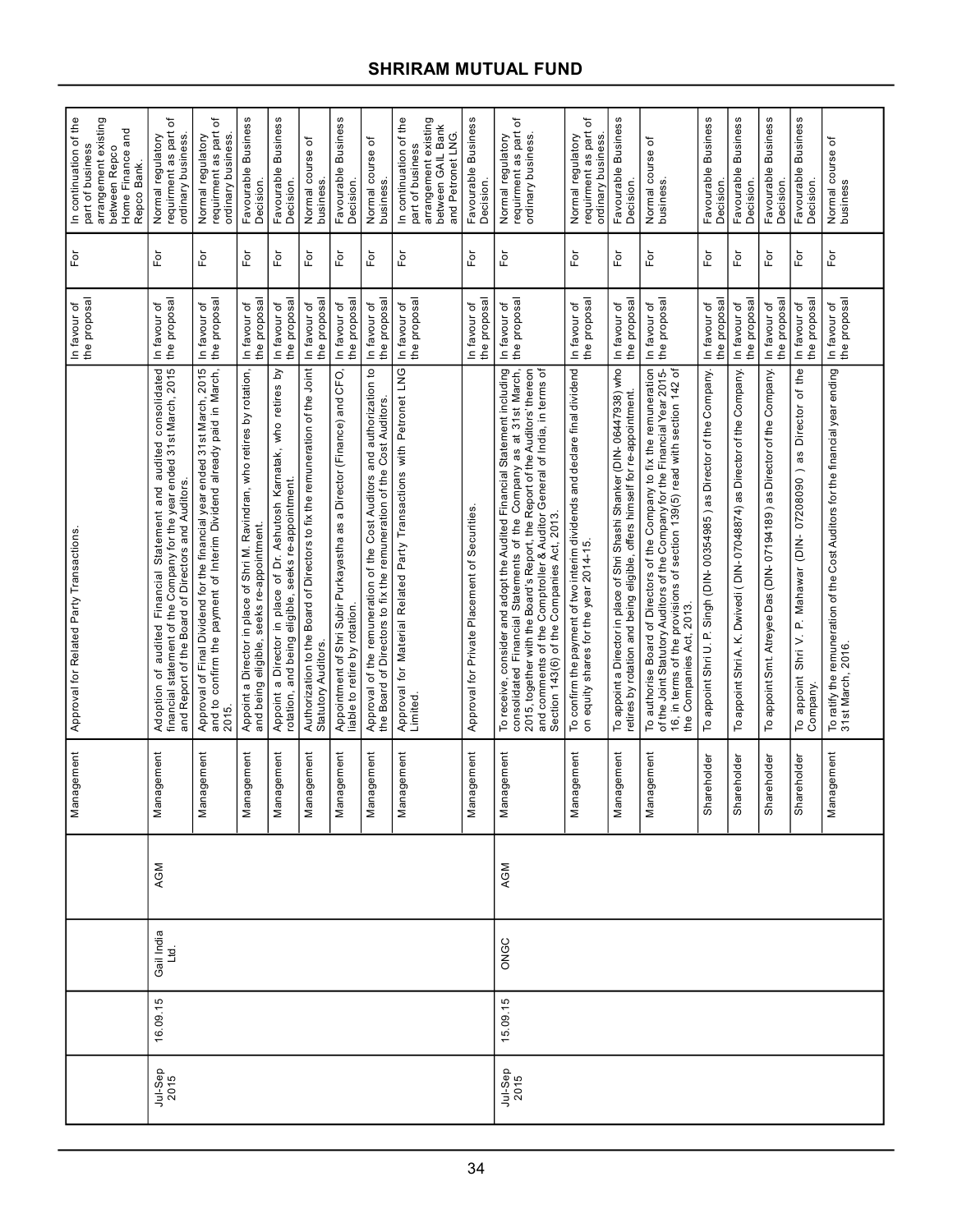| ъ<br>Normal regulatory<br>requirment as part<br>ordinary business                                                                                                                                                                         | ৳<br>Normal regulatory<br>requirment as part<br>ordinary business.                                    | Favourable Business<br>Decision                                                                                                                         | Favourable Business<br>Decision                                                                                                                        | Normal course of<br>business                                                            | Normal course of<br>business                                                            | <b>Business</b><br>Favourable<br>Decision.                                      | Favourable Business<br>Decision.                                                                                                                                                                                                                                                                                                                                                                                                                                                                                                                            | decision, but could not<br>vote due to system<br>In favour of the<br>related issues | decision, but could not<br>vote due to system<br>In favour of the<br>related issues | not<br>vote due to system<br>decision, but could<br>In favour of the<br>related issues | not<br>vote due to system<br>decision, but could<br>In favour of the<br>related issues | decision, but could not<br>vote due to system<br>In favour of the<br>related issues          | decision, but could not<br>vote due to system<br>In favour of the<br>related issues        | decision, but could not<br>vote due to system<br>In favour of the<br>related issues | not<br>vote due to system<br>decision, but could<br>In favour of the<br>related issues |
|-------------------------------------------------------------------------------------------------------------------------------------------------------------------------------------------------------------------------------------------|-------------------------------------------------------------------------------------------------------|---------------------------------------------------------------------------------------------------------------------------------------------------------|--------------------------------------------------------------------------------------------------------------------------------------------------------|-----------------------------------------------------------------------------------------|-----------------------------------------------------------------------------------------|---------------------------------------------------------------------------------|-------------------------------------------------------------------------------------------------------------------------------------------------------------------------------------------------------------------------------------------------------------------------------------------------------------------------------------------------------------------------------------------------------------------------------------------------------------------------------------------------------------------------------------------------------------|-------------------------------------------------------------------------------------|-------------------------------------------------------------------------------------|----------------------------------------------------------------------------------------|----------------------------------------------------------------------------------------|----------------------------------------------------------------------------------------------|--------------------------------------------------------------------------------------------|-------------------------------------------------------------------------------------|----------------------------------------------------------------------------------------|
| $F$ or                                                                                                                                                                                                                                    | $\mathsf{F}\mathsf{or}$                                                                               | For                                                                                                                                                     | $\overline{F}$                                                                                                                                         | For                                                                                     | $\mathsf{For}$                                                                          | For                                                                             | For                                                                                                                                                                                                                                                                                                                                                                                                                                                                                                                                                         | Abstain                                                                             | Abstain                                                                             | Abstain                                                                                | Abstain                                                                                | Abstain                                                                                      | Abstain                                                                                    | Abstain                                                                             | Abstain                                                                                |
| the proposal<br>In favour of                                                                                                                                                                                                              | the proposal<br>In favour of                                                                          | the proposal<br>In favour of                                                                                                                            | the proposal<br>In favour of                                                                                                                           | the proposal<br>In favour of                                                            | the proposal<br>In favour of                                                            | the proposal<br>In favour of                                                    | the proposal<br>In favour of                                                                                                                                                                                                                                                                                                                                                                                                                                                                                                                                | the proposal<br>In favour of                                                        | the proposal<br>In favour of                                                        | the proposal<br>In favour of                                                           | the proposal<br>In favour of                                                           | the proposal<br>In favour of                                                                 | the proposal<br>In favour of                                                               | the proposal<br>In favour of                                                        | the proposal<br>In favour of                                                           |
| To consider and adopt the Audited Financial Statements (including<br>consolidated financial statements) of the Company for the financial year<br>31st March, 2015, the Reports of the Board of Directors and<br>Auditors thereon<br>ended | To note the payment of interim dividend and declare final dividend for the<br>Financial Year 2014-15. | To appoint a Director in place of Shri Ravi P. Singh (DIN: 05240974), who<br>retires by rotation and being eligible, offers himself for re-appointment. | To appoint a Director in place of Shri R. P. Sasmal (DIN: 02319702), who<br>retires by rotation and being eligible, offers himself for re-appointment. | To fix the remuneration of the Statutory Auditors for the Financial Year<br>$2015 - 16$ | Financial Year<br>Ratification of remuneration of the Cost Auditors for the<br>2015-16. | Enhancement of Borrowing Limits from Rs.1,30,000 Crore to Rs.1,50,000<br>Crore. | To raise funds in INR or any other acceptable foreign currency as permitted<br>by Reserve Bank of India (RBI) up to Rs.14,000 Crore, from domestic /<br>convertible, non-cumulative, redeemable, taxable / tax-free, Rupee<br>Linked, Bonds under Private Placement during the Financial year 2016-<br>17 in up to eight tranches/offers with/without Green Shoe Option and<br>each tranche/offer shall be of up to Rs.2,000 Crore of Bonds, exclusive<br>External / Overseas sources through issue of secured / unsecured, non-<br>Green Shoe Option.<br>৳ | ended 31st March, 2015.<br>Adoption of Financial Statements for the year            | Declaration of Dividend for the Financial Year 2014-15.                             | Re-appointment of Mr. Yashwant M. Patel, Whole-time Director retires by<br>rotation.   | Re-Appointment of Statutory Auditors.                                                  | a Director liable to retire<br>Appointment of Mrs. Khushali Samip Solanki as<br>by rotation. | Appointment of Mrs. Bhumika Shyamal Shodhan as a Director liable to<br>retire by rotation. | Appointment of Mr. Rajan Ramkrishna Harivallabhdas as an Independent<br>Director.   | Approval of Related Party Transactions.                                                |
| Management                                                                                                                                                                                                                                | lagement<br>Mar                                                                                       | iagement<br>Nar                                                                                                                                         | nagement<br>Nar                                                                                                                                        | Management                                                                              | lagement<br>Nar                                                                         | agement<br>Nar                                                                  | nagement<br>Nar                                                                                                                                                                                                                                                                                                                                                                                                                                                                                                                                             | Management                                                                          | iagement<br>Nar                                                                     | nagement<br>Nar                                                                        | lagement<br>Mar                                                                        | Shareholder                                                                                  | Shareholder                                                                                | Shareholder                                                                         | Management                                                                             |
| AGM                                                                                                                                                                                                                                       |                                                                                                       |                                                                                                                                                         |                                                                                                                                                        |                                                                                         |                                                                                         |                                                                                 |                                                                                                                                                                                                                                                                                                                                                                                                                                                                                                                                                             | AGM                                                                                 |                                                                                     |                                                                                        |                                                                                        |                                                                                              |                                                                                            |                                                                                     |                                                                                        |
| Power Grid<br>Corporation                                                                                                                                                                                                                 |                                                                                                       |                                                                                                                                                         |                                                                                                                                                        |                                                                                         |                                                                                         |                                                                                 |                                                                                                                                                                                                                                                                                                                                                                                                                                                                                                                                                             | Engineering<br>Limted<br>$\overline{AB}$                                            |                                                                                     |                                                                                        |                                                                                        |                                                                                              |                                                                                            |                                                                                     |                                                                                        |
| 15.09.15<br>24.09.15                                                                                                                                                                                                                      |                                                                                                       |                                                                                                                                                         |                                                                                                                                                        |                                                                                         |                                                                                         |                                                                                 |                                                                                                                                                                                                                                                                                                                                                                                                                                                                                                                                                             |                                                                                     |                                                                                     |                                                                                        |                                                                                        |                                                                                              |                                                                                            |                                                                                     |                                                                                        |
| Jul-Sep<br>2015                                                                                                                                                                                                                           |                                                                                                       |                                                                                                                                                         |                                                                                                                                                        |                                                                                         |                                                                                         |                                                                                 |                                                                                                                                                                                                                                                                                                                                                                                                                                                                                                                                                             | Jul-Sep<br>2015                                                                     |                                                                                     |                                                                                        |                                                                                        |                                                                                              |                                                                                            |                                                                                     |                                                                                        |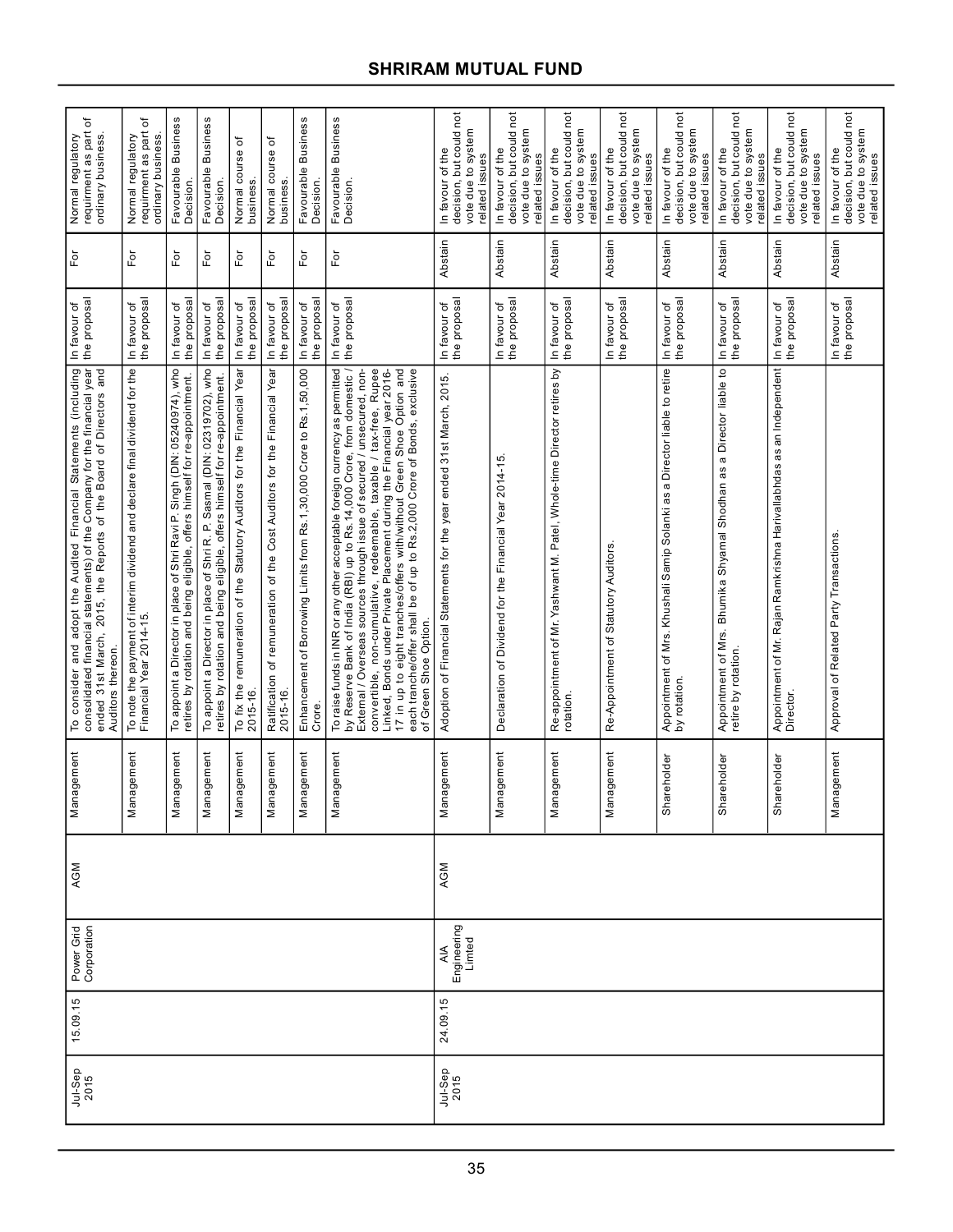|                 |          |                            |     | agement<br>Man          | Ratification of Remuneration to Cost Auditors                                                                                                                  | In favour of<br>the proposal | Abstain | decision, but could not<br>vote due to system<br>In favour of the<br>related issues |
|-----------------|----------|----------------------------|-----|-------------------------|----------------------------------------------------------------------------------------------------------------------------------------------------------------|------------------------------|---------|-------------------------------------------------------------------------------------|
|                 |          |                            |     | agement<br>Man          | Holding of Office or place of Profit by Mr. Yashwant M. Patel                                                                                                  | In favour of<br>the proposal | Abstain | decision, but could not<br>vote due to system<br>In favour of the<br>related issues |
| Jul-Sep<br>2015 | 26.09.15 | NATCO<br>Pharma<br>Limited | AGM | agement<br>Man          | Consider and adopt the Standalone and Consolidated Balance Sheet<br>as at 31st March, 2015, Statement of Profit & Loss for the year ended<br>31st March, 2015. | In favour of<br>the proposal | Abstain | decision, but could not<br>vote due to system<br>In favour of the<br>related issues |
|                 |          |                            |     | agement<br>Man          | Confirm the already paid interim Dividend on equity shares for the year<br>2014-2015 as final dividend.                                                        | In favour of<br>the proposal | Abstain | In favour of the<br>decision, but could not<br>vote due to system<br>related issues |
|                 |          |                            |     | agement<br>Man          | a<br>Re-appointment of Sri Vivek Chhachhi (Din No. 00496620) as<br>Director liable to retire by rotation                                                       | In favour of<br>the proposal | Abstain | decision, but could not<br>vote due to system<br>In favour of the<br>related issues |
|                 |          |                            |     | agement<br>Man          | Appointment of Auditors for the Financial Year 2015-16                                                                                                         | In favour of<br>the proposal | Abstain | decision, but could not<br>vote due to system<br>In favour of the<br>related issues |
|                 |          |                            |     | agement<br>Man          | Nannapaneni as Chairman and Managing<br>Reappointment of Sri V.C.<br>Director of the Company.                                                                  | In favour of<br>the proposal | Abstain | decision, but could not<br>vote due to system<br>In favour of the<br>related issues |
|                 |          |                            |     | agement<br>Man          | Reappointment of Sri Rajeev Nannapaneni as Vice Chairman and<br>Chief Executive Offi cer of the Company.                                                       | In favour of<br>the proposal | Abstain | decision, but could not<br>vote due to system<br>In favour of the<br>related issues |
|                 |          |                            |     | agement<br>Man          | S. Bhujanga Rao, President<br>Increase of Remuneration to Dr. A. K.<br>(R&D and Tech.)                                                                         | the proposal<br>In favour of | Abstain | decision, but could not<br>vote due to system<br>In favour of the<br>related issues |
|                 |          |                            |     | Shareholder             | Appointment of Sri P.S.R.K Prasad as a Director and designating him<br>as Director and Executive Vice President (Corporate Engineering<br>Services)            | In favour of<br>the proposal | Abstain | decision, but could not<br>vote due to system<br>In favour of the<br>related issues |
|                 |          |                            |     | <b>ureholder</b><br>Sha | Appointment of Dr. D. Linga Rao as a Director and designating him as<br>President (Technical Affairs)                                                          | In favour of<br>the proposal | Abstain | decision, but could not<br>vote due to system<br>In favour of the<br>related issues |
|                 |          |                            |     | ireholder<br>Sha        | Appointment of Dr. M.U.R.Naidu as Independent Director.                                                                                                        | In favour of<br>the proposal | Abstain | decision, but could not<br>vote due to system<br>related issues<br>In favour of the |
|                 |          |                            |     | agement<br>Man          | Ratification of Remuneration of Cost Auditors                                                                                                                  | In favour of<br>the proposal | Abstain | decision, but could not<br>vote due to system<br>In favour of the<br>related issues |
|                 |          |                            |     | agement<br>Man          | Sub-Division of 1 (One) Equity Share of face value of Rs.10/- each into<br>5 (Five) Equity Shares of Rs. 2/- Each.                                             | In favour of<br>the proposal | Abstain | decision, but could not<br>vote due to system<br>In favour of the<br>related issues |
|                 |          |                            |     |                         |                                                                                                                                                                |                              |         |                                                                                     |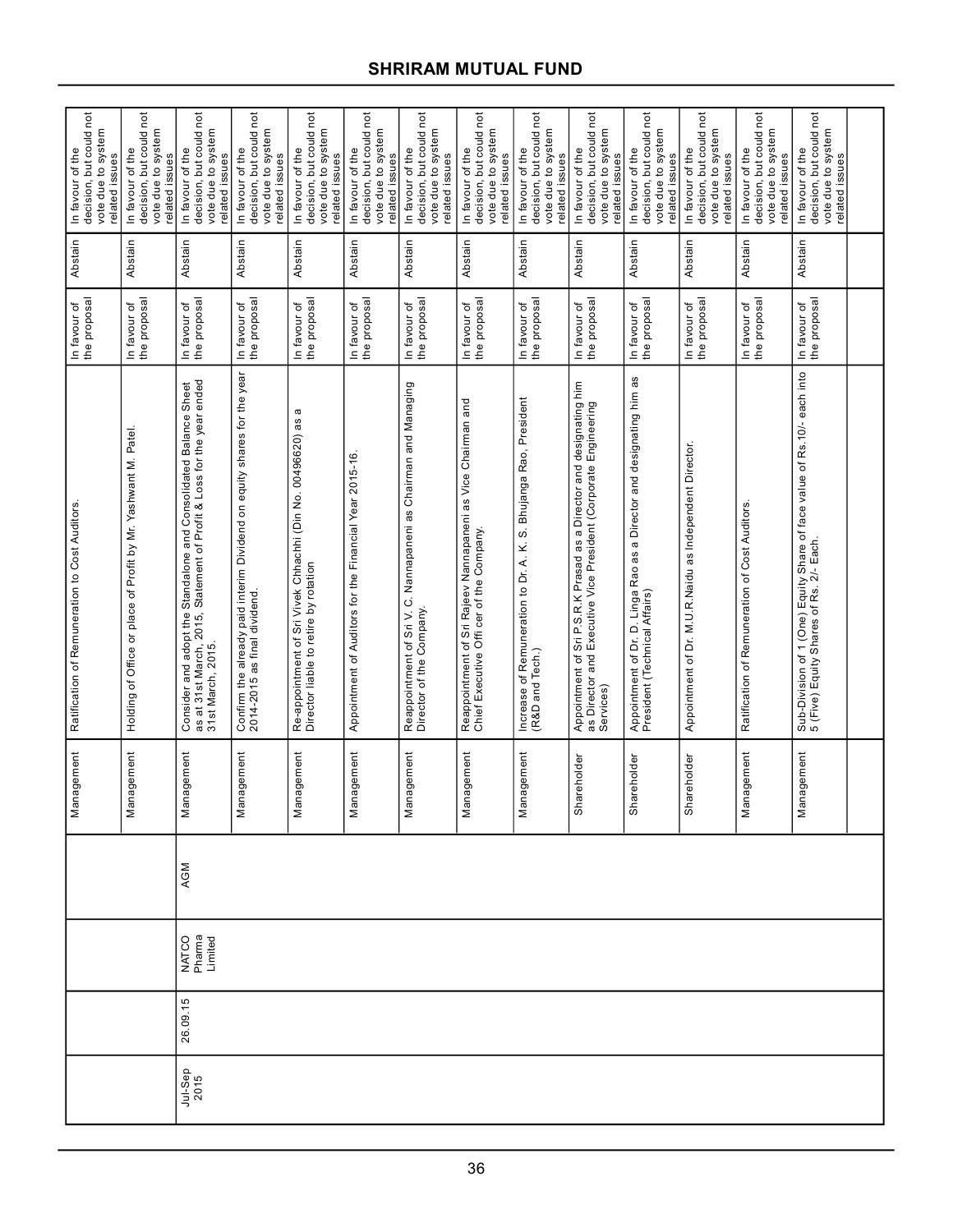| decision, but could not<br>vote due to system<br>In favour of the<br>related issues | decision, but could not<br>vote due to system<br>In favour of the<br>related issues | decision, but could not<br>vote due to system<br>In favour of the<br>related issues                 | Favourable Business<br>Decision.                                  | acquisitions in the<br>past. We expect the<br>proposed acquision, if<br>any, would be revenue<br>and EPS accretive<br>given the companies<br>Sunpharma has made<br>successful<br>track record.<br>and EPS<br>several                                                                                                                                                                                                                                                                                                                                                                                                                                                            | Favourable Business<br>Decision.                                                                                                                                                                                                                                                                                                                                                                                                                                                                                                                                                                                                                                                                                                                                                                                                                                                                      | of ordinary business<br>requirement as part<br>Normal regulatory                                                           | of ordinary business<br>requirement as part<br>Normal regulatory | Favourable Business<br>Decision.                                                                                                          | of ordinary business<br>requirement as part<br>Normal regulatory | of ordinary business<br>requirement as part<br>Normal regulatory                            | of ordinary business<br>requirement as part<br>Normal regulatory                | requirement as part<br>of ordinary business<br>Normal regulatory                                     |
|-------------------------------------------------------------------------------------|-------------------------------------------------------------------------------------|-----------------------------------------------------------------------------------------------------|-------------------------------------------------------------------|---------------------------------------------------------------------------------------------------------------------------------------------------------------------------------------------------------------------------------------------------------------------------------------------------------------------------------------------------------------------------------------------------------------------------------------------------------------------------------------------------------------------------------------------------------------------------------------------------------------------------------------------------------------------------------|-------------------------------------------------------------------------------------------------------------------------------------------------------------------------------------------------------------------------------------------------------------------------------------------------------------------------------------------------------------------------------------------------------------------------------------------------------------------------------------------------------------------------------------------------------------------------------------------------------------------------------------------------------------------------------------------------------------------------------------------------------------------------------------------------------------------------------------------------------------------------------------------------------|----------------------------------------------------------------------------------------------------------------------------|------------------------------------------------------------------|-------------------------------------------------------------------------------------------------------------------------------------------|------------------------------------------------------------------|---------------------------------------------------------------------------------------------|---------------------------------------------------------------------------------|------------------------------------------------------------------------------------------------------|
| Abstain                                                                             | Abstain                                                                             | Abstain                                                                                             | For                                                               | For                                                                                                                                                                                                                                                                                                                                                                                                                                                                                                                                                                                                                                                                             | $\mathsf{For}$                                                                                                                                                                                                                                                                                                                                                                                                                                                                                                                                                                                                                                                                                                                                                                                                                                                                                        | For                                                                                                                        | For                                                              | For                                                                                                                                       | $F$ or                                                           | For                                                                                         | Ĕō                                                                              | For                                                                                                  |
| the proposal<br>In favour of                                                        | the proposal<br>In favour of                                                        | the proposal<br>In favour of                                                                        | the proposal<br>In favour of                                      | the proposal<br>In favour of                                                                                                                                                                                                                                                                                                                                                                                                                                                                                                                                                                                                                                                    | the proposal<br>In favour of                                                                                                                                                                                                                                                                                                                                                                                                                                                                                                                                                                                                                                                                                                                                                                                                                                                                          | the proposal<br>In favour of                                                                                               | the proposal<br>In favour of                                     | the proposal<br>In favour of                                                                                                              | the proposal<br>In favour of                                     | In favour of<br>the proposal                                                                | the proposal<br>In favour of                                                    | the proposal<br>In favour of                                                                         |
| Alteration of Capital Clause of Memorandum of Association                           | Enhancement of Borrowing Powers                                                     | Creation of Security/ Charge on the Properties / Assets of the Company<br>in favour of the lenders. | Authorisation for Private Placement of Non-Convertible Debentures | Special Resolution for making loan(s), and/or giving any guarantee(s)/<br>providing security(ies) and / or acquire by way of subscription, purchase<br>or otherwise, the securities of any other body corporates upto i) maximum<br>acquisitions are in excess of the limits prescribed under Section 186<br>aforesaid or ii) the maximum limits so prescribed under Section 186 (as<br>amount of Rs. 500 Billion (Rupees Five Hundred Billion only), if the<br>investments/ acquisitions, loans, guarantee, securities to be provided<br>along with Company's existing loans or guarantee/ security or investments.<br>may be amended from time to time), whichever is higher. | APPROVAL OF MERGER OF NATCO ORGANICS LIMITED (NOL) A WOS<br>INTO THE COMPANY. To consider and, if thought fit, to pass the following<br>Honble High Court of Judicature at Madras, the Natco Organics Limited<br>a wholly owned subsidiary of the Company be amalgamated with the<br>applicable laws, regulations, listing agreements, and guidelines issued<br>by regulatory authorities and subject to the approval of the creditors,<br>bankers and financial institutions and subject to the orders issued by the<br>Circulars. RESOLVED THAT pursuant to Sections 391 to 394 and other<br>company with effect from 01-04-2015 or such other date as approved by<br>resolution as special resolution with requisite majority as per the SEBI<br>applicable provisions, if any, of the Companies Act, 1956 and all other<br>the Honble High Court of Judicature at Madras being the Appointed Date | Adoption of audited financial statements of the Company and the reports<br>of the Board of Directors and Auditors thereon. | Declaration of dividend on Equity Shares                         | Sudhir Valia, who retires by rotation and being<br>Re-appointment of Mr. Sudhir Valia, who<br>eligible offers himself for re-appointment. | Ratification of Appointment of Statutory Auditors.               | Ratification of Increase in Remuneration of Cost Auditor for the<br>Financial Year 2014-15. | Ratification of Remuneration of Cost Auditor for the Financial Year<br>2015-16. | Special Resolution for deletion of Article 135(bb) of the Articles of<br>Association of the Company. |
| Management                                                                          | Management                                                                          | Management                                                                                          | Management                                                        | Management                                                                                                                                                                                                                                                                                                                                                                                                                                                                                                                                                                                                                                                                      | Management                                                                                                                                                                                                                                                                                                                                                                                                                                                                                                                                                                                                                                                                                                                                                                                                                                                                                            | Management                                                                                                                 | Management                                                       | Management                                                                                                                                | Management                                                       | Management                                                                                  | Management                                                                      | Management                                                                                           |
|                                                                                     |                                                                                     |                                                                                                     | Postal Ballot                                                     | Postal Ballot                                                                                                                                                                                                                                                                                                                                                                                                                                                                                                                                                                                                                                                                   | Postal Ballot                                                                                                                                                                                                                                                                                                                                                                                                                                                                                                                                                                                                                                                                                                                                                                                                                                                                                         | AGM                                                                                                                        |                                                                  |                                                                                                                                           |                                                                  |                                                                                             |                                                                                 |                                                                                                      |
|                                                                                     |                                                                                     |                                                                                                     | Apollo Tyres                                                      | Sun Pharma-<br>Industries<br>Ltd.<br>ceutical                                                                                                                                                                                                                                                                                                                                                                                                                                                                                                                                                                                                                                   | NATCO<br>Pharma<br>Limited                                                                                                                                                                                                                                                                                                                                                                                                                                                                                                                                                                                                                                                                                                                                                                                                                                                                            | Sun Pharma-<br>Industries<br>Ltd.<br>ceutical                                                                              |                                                                  |                                                                                                                                           |                                                                  |                                                                                             |                                                                                 |                                                                                                      |
|                                                                                     |                                                                                     |                                                                                                     | 20.10.15                                                          | 04.11.15                                                                                                                                                                                                                                                                                                                                                                                                                                                                                                                                                                                                                                                                        | 28.11.15                                                                                                                                                                                                                                                                                                                                                                                                                                                                                                                                                                                                                                                                                                                                                                                                                                                                                              | 31.10.15                                                                                                                   |                                                                  |                                                                                                                                           |                                                                  |                                                                                             |                                                                                 |                                                                                                      |
|                                                                                     |                                                                                     |                                                                                                     | Oct-Dec<br>2015                                                   | Oct-Dec<br>2015                                                                                                                                                                                                                                                                                                                                                                                                                                                                                                                                                                                                                                                                 | Oct-Dec<br>2015                                                                                                                                                                                                                                                                                                                                                                                                                                                                                                                                                                                                                                                                                                                                                                                                                                                                                       | Oct-Dec<br>2015                                                                                                            |                                                                  |                                                                                                                                           |                                                                  |                                                                                             |                                                                                 |                                                                                                      |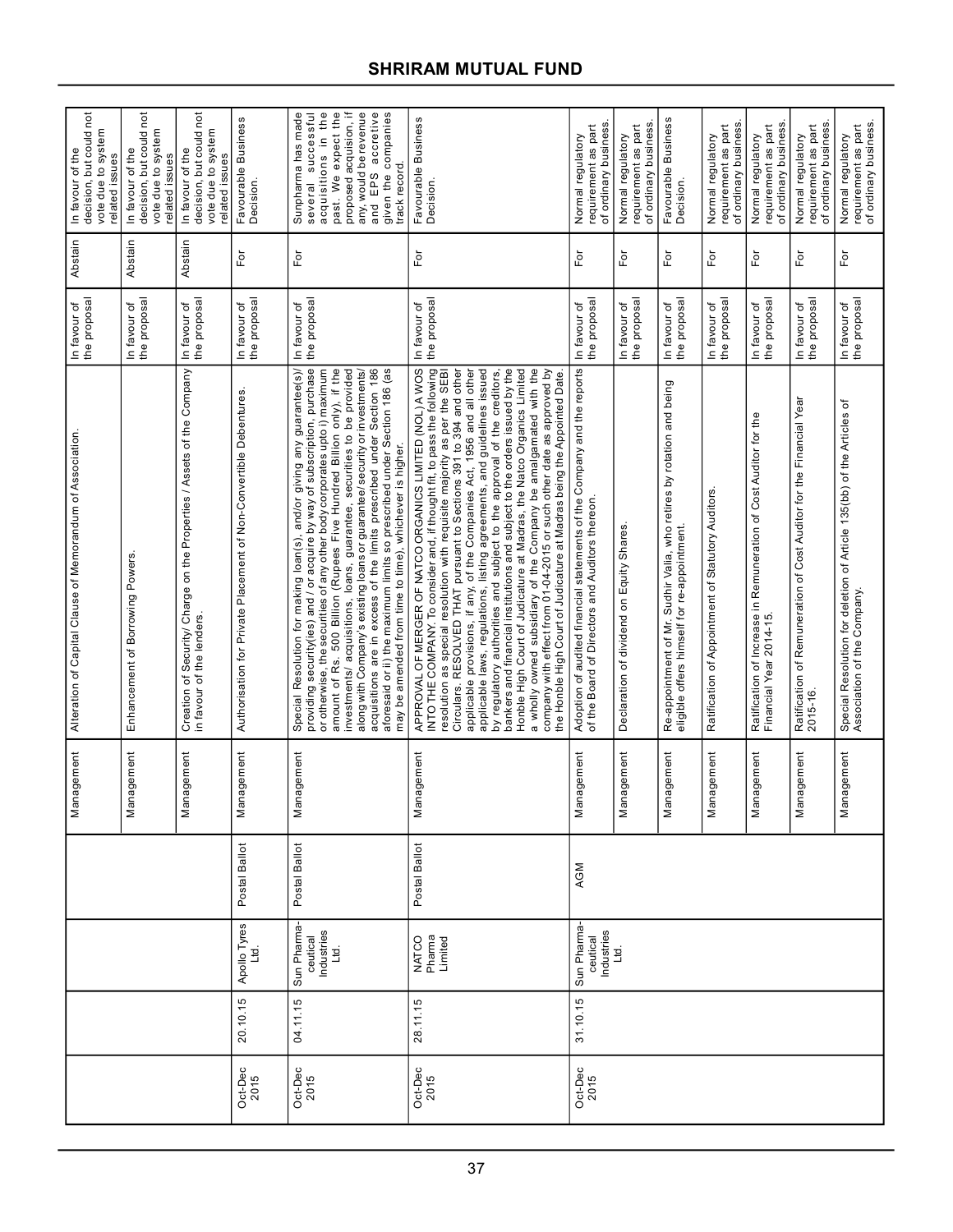| ≔<br>Sunpharma has made<br>successful<br>the<br>past. We expect the<br>any, would be revenue<br>accretive<br>given the companies<br>track record.<br>proposed acquision,<br>acquisitions in<br>and EPS<br>several  | ৳<br>requirment as part<br>Normal regulatory<br>ordinary business.                                                                                                       | ৳<br>requirment as part<br>ordinary business.<br>Normal regulatory | đ<br>requirment as part<br>Normal regulatory<br>ordinary business. | <b>Business</b><br>Favourable<br>Decision.                                       | Normal course of<br>business                                                                                            | <b>Business</b><br>Favourable<br>Decision.                                                                                         | Normal course of<br>business.                                                                                                                            | Favourable Business<br>Decision.                                                                                                                                                                                                                           | strategy for India<br>Global business<br>Inline with SMC            | Favourable Business<br>Decision.                                                                                                                              | <b>Business</b><br>Favourable I<br>Decision.                                                                                                                                                                      | Favourable Business<br>Decision.                                                                                                                                               | In continuation of the<br>arrangement existing<br>Home Finance and<br>part of business<br>between Repco<br>Repco Bank. | Banking on the strong<br>brand value, likely to<br>benefit the company<br>in long run. | Inline with regulatory<br>requirements.                                               |
|--------------------------------------------------------------------------------------------------------------------------------------------------------------------------------------------------------------------|--------------------------------------------------------------------------------------------------------------------------------------------------------------------------|--------------------------------------------------------------------|--------------------------------------------------------------------|----------------------------------------------------------------------------------|-------------------------------------------------------------------------------------------------------------------------|------------------------------------------------------------------------------------------------------------------------------------|----------------------------------------------------------------------------------------------------------------------------------------------------------|------------------------------------------------------------------------------------------------------------------------------------------------------------------------------------------------------------------------------------------------------------|---------------------------------------------------------------------|---------------------------------------------------------------------------------------------------------------------------------------------------------------|-------------------------------------------------------------------------------------------------------------------------------------------------------------------------------------------------------------------|--------------------------------------------------------------------------------------------------------------------------------------------------------------------------------|------------------------------------------------------------------------------------------------------------------------|----------------------------------------------------------------------------------------|---------------------------------------------------------------------------------------|
| For                                                                                                                                                                                                                | $F$ or                                                                                                                                                                   | For                                                                | $\overline{\rm F}$ or                                              | For                                                                              | For                                                                                                                     | For                                                                                                                                | $\bar{\rm e}$                                                                                                                                            | For                                                                                                                                                                                                                                                        | $\bar{\rm e}$                                                       | For                                                                                                                                                           | $\overline{\rm e}$                                                                                                                                                                                                | $F$ or                                                                                                                                                                         | For                                                                                                                    | For                                                                                    | For                                                                                   |
| In favour of<br>the proposal                                                                                                                                                                                       | the proposal<br>In favour of                                                                                                                                             | the proposal<br>In favour of                                       | the proposal<br>In favour of                                       | the proposa<br>In favour of                                                      | the proposa<br>In favour of                                                                                             | the proposa<br>In favour of                                                                                                        | the proposal<br>In favour of                                                                                                                             | the proposal<br>In favour of                                                                                                                                                                                                                               | In favour of<br>the proposal                                        | In favour of<br>the proposal                                                                                                                                  | the proposal<br>In favour of                                                                                                                                                                                      | In favour of<br>the proposal                                                                                                                                                   | In favour of<br>the proposal                                                                                           | In favour of<br>the proposal                                                           | In favour of<br>the proposal                                                          |
| Special Resolution under Section 41, 42, 62, 71 and other applicable<br>provisions of the Companies Act, 2013 as an enabling resolution to offer<br>and allot Convertible Bonds, Debentures and/or Securities etc. | Adoption of Audited financial statements of the Company for the financial<br>year ended 30th June, 2015, the reports of the Board of Directors' and<br>Auditors thereon. | Confirmation of payment of Interim Dividend on equity shares.      | Declaration of final dividend on equity shares                     | Re-appointment of Shri H. M. Bangur, Managing Director, retiring by<br>rotation. | Appointment of M/s. B.R. Maheswari & Company, Chartered Accountants,<br>New Delhi as Statutory Auditors of the Company. | Appointment of Shri Sanjiv Krishnaji Shelgikar as an Independent Director<br>of the Company for five years w.e.f. 5th August, 2015 | Approval of the remuneration of the M/s K.G. Goyal and Associates<br>Cost Accountants as Cost Auditors of the Company for the financial<br>year 2015-16. | Authorization to Board of Directors for issue of Non-convertible<br>Debentures (NCDs) through Private Placement pursuant to Section 42 &<br>71 of the Companies Act, 2013 read with the Companies (Prospectus<br>and Allotment of Securities) Rules, 2014. | Related Party Transaction with Suzuki Motor Gujarat Private Limited | Re-Appointment of Shri Prasad R. Menon (DIN00005078) as an<br>Independent Director of the Bank, with effect from 23rd January 2016<br>up to 8th October 2018. | Resolution pursuant to the provisions of Sections 23, 41, 42, 62, 71<br>and other applicable provisions, if any, of the Companies Act, 2013 and<br>all other applicable laws and regulations to issue securities. | Authorisation to the Board of Directors to mortgage, create charge on<br>all or any of the assets of the Company and further issue covenants for<br>negative pledges/lien etc. | Approval for Related Party Transactions.                                                                               | Alteration of the Objects Clause of the Memorandum of Association of<br>the Company.   | Alteration of the Liability Clause of the Memorandum of Association of<br>the Company |
| Management                                                                                                                                                                                                         | Management                                                                                                                                                               | Management                                                         | Management                                                         | nagement<br>Μai                                                                  | nagement<br>Σã                                                                                                          | nagement<br>$\overline{\mathbf{z}}$                                                                                                | Management                                                                                                                                               | Management                                                                                                                                                                                                                                                 | Management                                                          | Management                                                                                                                                                    | Management                                                                                                                                                                                                        | Management                                                                                                                                                                     | Management                                                                                                             | Management                                                                             | Management                                                                            |
|                                                                                                                                                                                                                    | AGM                                                                                                                                                                      |                                                                    |                                                                    |                                                                                  |                                                                                                                         |                                                                                                                                    |                                                                                                                                                          |                                                                                                                                                                                                                                                            | Postal Ballot                                                       | Postal Ballot                                                                                                                                                 | Postal Ballot                                                                                                                                                                                                     | Postal Ballot                                                                                                                                                                  |                                                                                                                        | Postal Ballot                                                                          |                                                                                       |
|                                                                                                                                                                                                                    | Shree<br>Cement<br>Ltd.                                                                                                                                                  |                                                                    |                                                                    |                                                                                  |                                                                                                                         |                                                                                                                                    |                                                                                                                                                          |                                                                                                                                                                                                                                                            | Maruti Suzuki<br>India Ltd.                                         | Axis Bank<br>Ltd.                                                                                                                                             | Aurobindo<br>Pharma Ltd.                                                                                                                                                                                          | Repco Home                                                                                                                                                                     |                                                                                                                        | Eicher<br>Motor                                                                        |                                                                                       |
|                                                                                                                                                                                                                    | 14.11.15                                                                                                                                                                 |                                                                    |                                                                    |                                                                                  |                                                                                                                         |                                                                                                                                    |                                                                                                                                                          |                                                                                                                                                                                                                                                            | 15.12.15                                                            | 18.12.15                                                                                                                                                      | 22.12.15                                                                                                                                                                                                          | 26.12.15                                                                                                                                                                       |                                                                                                                        | 27.12.15                                                                               |                                                                                       |
|                                                                                                                                                                                                                    | Oct-Dec<br>2015                                                                                                                                                          |                                                                    |                                                                    |                                                                                  |                                                                                                                         |                                                                                                                                    |                                                                                                                                                          |                                                                                                                                                                                                                                                            | Oct-Dec<br>2015                                                     | Oct-Dec<br>2015                                                                                                                                               | Oct-Dec<br>2015                                                                                                                                                                                                   | Oct-Dec<br>2015                                                                                                                                                                |                                                                                                                        | Oct-Dec<br>2015                                                                        |                                                                                       |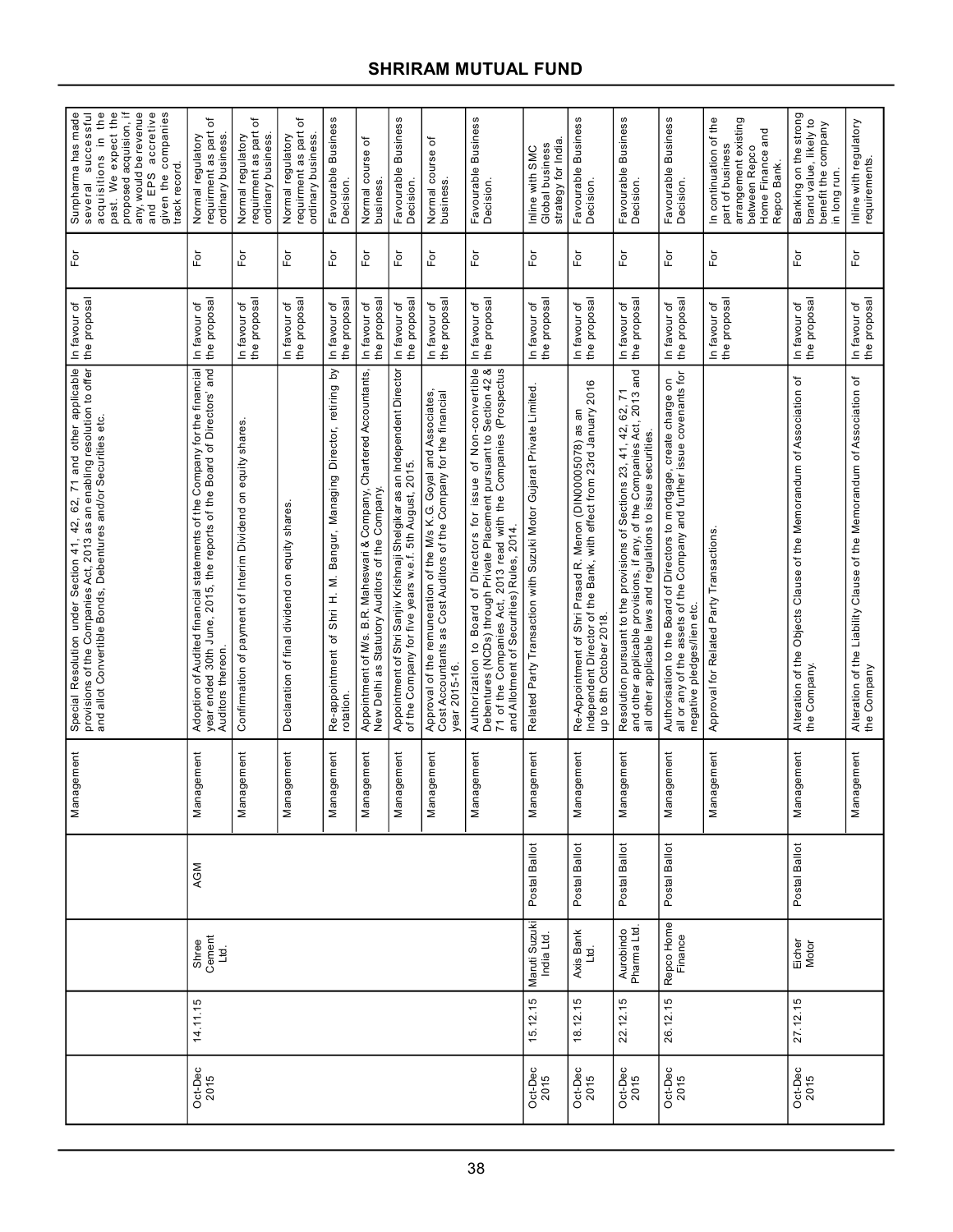| Ξ.<br>qualification to help<br>Posseses requisite<br>business growth. | ৳<br>requirment as part<br>Normal regulatory<br>ordinary business | Favourable Business<br>Decision.                           | đ<br>requirment as part<br>Normal regulatory<br>ordinary business | 으<br>qualification to help<br>Posseses requisite<br>business growth.              | practice for employee<br>As per industry<br>benefit                                    | For management and<br>administration of<br>ESOP plan                                  | Favourable Business<br><b>Decision</b>        | Favourable Business<br>Decision.                                                                                                          | Favourable Business<br>Decision.                                                                           | regulatory requirement<br>companies act<br>Inline with the<br>to change of                                                                                                                                            | transparent business<br>structure with great<br>individual business<br>For simplified &<br>performance of<br>visibility in        | practice for employee<br>As per industry<br>benefit                                      | practice for employee<br>As per industry<br>benefit                                                                        | practice for employee<br>As per industry<br>benefit                                                                                                                                                       | In continuation of the<br>part of business<br>arrangement existing<br>Home Finance and<br>between Repco<br>Repco Bank | Business<br>Decision. Combined entity to<br>presence and better cross<br>have greater geographical<br>selling opportunities and<br>Favourable<br>cost savings       |
|-----------------------------------------------------------------------|-------------------------------------------------------------------|------------------------------------------------------------|-------------------------------------------------------------------|-----------------------------------------------------------------------------------|----------------------------------------------------------------------------------------|---------------------------------------------------------------------------------------|-----------------------------------------------|-------------------------------------------------------------------------------------------------------------------------------------------|------------------------------------------------------------------------------------------------------------|-----------------------------------------------------------------------------------------------------------------------------------------------------------------------------------------------------------------------|-----------------------------------------------------------------------------------------------------------------------------------|------------------------------------------------------------------------------------------|----------------------------------------------------------------------------------------------------------------------------|-----------------------------------------------------------------------------------------------------------------------------------------------------------------------------------------------------------|-----------------------------------------------------------------------------------------------------------------------|---------------------------------------------------------------------------------------------------------------------------------------------------------------------|
| For                                                                   | Ĕ                                                                 | $\overline{F}$ or                                          | $\mathsf{F}\mathsf{or}$                                           | $\bar{F}$ or                                                                      | For                                                                                    | For                                                                                   | $\overline{\mathsf{F}}$ or                    | Ēδr                                                                                                                                       | $\overline{F}$                                                                                             | Ĕō                                                                                                                                                                                                                    | For                                                                                                                               | Γō                                                                                       | For                                                                                                                        | For                                                                                                                                                                                                       | For                                                                                                                   | For                                                                                                                                                                 |
| the proposal<br>In favour of                                          | In favour of<br>the proposal                                      | the proposal<br>In favour of                               | In favour of<br>the proposal                                      | the proposal<br>In favour of                                                      | the proposal<br>In favour of                                                           | the proposal<br>In favour of                                                          | the proposal<br>In favour of                  | the proposa<br>In favour of                                                                                                               | the proposal<br>In favour of                                                                               | the proposal<br>In favour of                                                                                                                                                                                          | the proposal<br>In favour of                                                                                                      | the proposal<br>In favour of                                                             | the proposal<br>đ<br>In favour                                                                                             | the proposal<br>đ<br>In favour                                                                                                                                                                            | In favour of<br>the proposal                                                                                          | the proposal<br>In favour of                                                                                                                                        |
| Appointment of Mr. Pradeep Jaipuria as Independent Director           | Adoption of accounts                                              | Re-appointment of Mr. Sudhindar Krishan Khanna as Director | Ratification of the appointment of Statutory Auditors.            | an Independent Director of the<br>Appointment of Mr. Thomas Sieber as<br>Company. | Implementation of the 2004 Stock Option Plan ('ESOP Plan') through trust<br>mechanism. | shares under 2004 Stock Option<br>Authorization for secondary acquisition of<br>Plan. | Special Resolution for issue of Bonus Shares. | NIQ)<br>Ravanan<br>Rostow<br>ŏ<br>for the appointment<br>Ordinary Resolution for the appointmen<br>00144557) as CEO and Managing Director | Ordinary Resolution for the appointment of Krishnakumar Natarajan (DIN<br>00147772) as Executive Chairman. | Special Resolution: To consider and adopt new set of Articles of<br>Association in substitution, and to the entire exclusion, of the regulations<br>contained in the existing Articles of Association of the Company. | Scheme of Arrangement between HCL Technologies limited and HCL<br>Comnet Limited and their respective Shareholders and Creditors. | Approval of Persistent Systems Limited Employee Stock Option Plan 2016<br>('ESOP 2016'). | Approval of grant of options to the Employees / Directors of the Company<br>and its Subsidiary Company/ies under ESOP 2016 | Approval of use of the trust route for the implementation of Persistent<br>Systems Limited Employee Stock Option Plan 2016 ('ESOP 2016') and<br>Secondary acquisition of the Company shares by the trust. | Related Party Transaction.                                                                                            | Approval to the Scheme of Amalgamation of Advanta Limited and UPL<br>Limited and their respective Shareholders and creditors and the matters<br>incidental thereto. |
| Shareholder                                                           | lagement<br>Nar                                                   | lagement<br>Nar                                            | nagement<br>Nar                                                   | Shareholder                                                                       | Management                                                                             | Management                                                                            | Management                                    | lagement<br>Mar                                                                                                                           | agement<br>Nar                                                                                             | lagement<br>Man                                                                                                                                                                                                       | lagement<br>Nar                                                                                                                   | Management                                                                               | lagement<br>Mar                                                                                                            | agement<br>Nar                                                                                                                                                                                            | agement<br>Nar                                                                                                        | nagement<br>$\overline{\mathsf{M}}$ ar                                                                                                                              |
| Postal Ballot                                                         | AGM                                                               |                                                            |                                                                   |                                                                                   |                                                                                        |                                                                                       | Postal Ballot                                 |                                                                                                                                           |                                                                                                            | Postal Ballot                                                                                                                                                                                                         | Convened<br>Meeting<br>Court                                                                                                      | Postal Ballot                                                                            |                                                                                                                            |                                                                                                                                                                                                           | Postal Ballot                                                                                                         | Convened<br>Meeting<br>Court                                                                                                                                        |
| Industries<br>Ltd.<br>Page                                            | Technologies<br>로                                                 |                                                            |                                                                   |                                                                                   |                                                                                        |                                                                                       | Mindtree<br>Limited EQ                        |                                                                                                                                           |                                                                                                            | LIC Housing<br>Finance Ltd.                                                                                                                                                                                           | Technologies<br>덮                                                                                                                 | Persistent<br>Systems<br>Limited                                                         |                                                                                                                            |                                                                                                                                                                                                           | Repco<br>Home<br>Finance                                                                                              | UPL<br>Limited                                                                                                                                                      |
| 31.12.15                                                              | 22.12.15                                                          |                                                            |                                                                   |                                                                                   |                                                                                        |                                                                                       | 27.02.16                                      |                                                                                                                                           |                                                                                                            | 03.03.16                                                                                                                                                                                                              | 05.03.16                                                                                                                          | 15.03.16                                                                                 |                                                                                                                            |                                                                                                                                                                                                           | 21.03.16                                                                                                              | 29.03.16                                                                                                                                                            |
| Oct-Dec<br>2015                                                       | Oct-Dec<br>2015                                                   |                                                            |                                                                   |                                                                                   |                                                                                        |                                                                                       | Jan-Mar<br>2016                               |                                                                                                                                           |                                                                                                            | Jan-Mar<br>2016                                                                                                                                                                                                       | Jan-Mar<br>2016                                                                                                                   | Jan-Mar<br>2016                                                                          |                                                                                                                            |                                                                                                                                                                                                           | Jan-Mar<br>2016                                                                                                       | Jan-Mar<br>2016                                                                                                                                                     |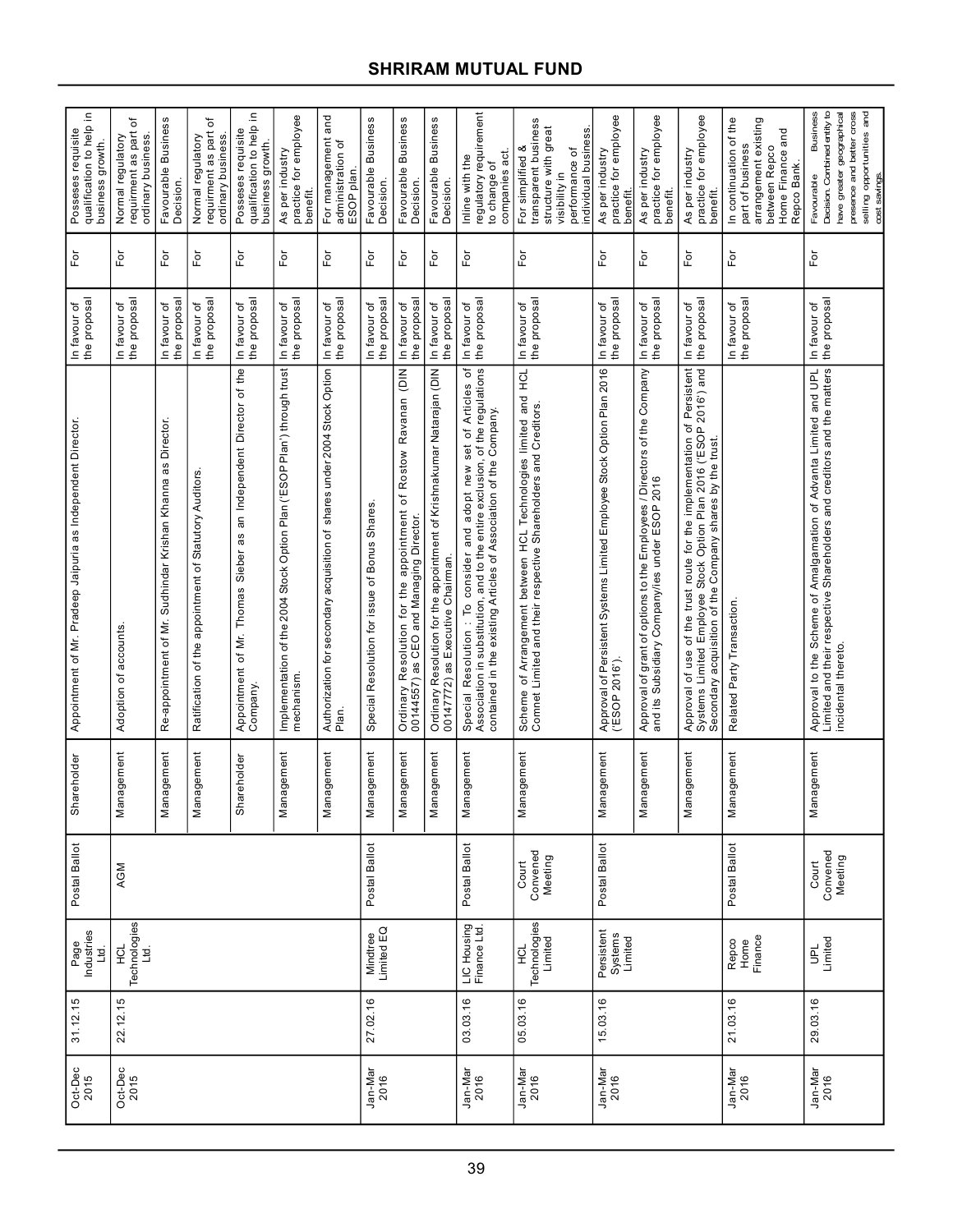| practice for employee<br>As per industry<br>benefit.                                                                                                                        | practice for employee<br>As per industry<br>benefit.                                                                                                                                          | qualification to help in<br>Posseses requisite<br>business growth.   | qualification to help in<br>Posseses requisite<br>business growth  | Favourable Business<br>Decision.                                                                   | Favourable Business<br>Decision as EPS will<br>reduced number of<br>outstanding equity<br>increase owing to<br>shares. |
|-----------------------------------------------------------------------------------------------------------------------------------------------------------------------------|-----------------------------------------------------------------------------------------------------------------------------------------------------------------------------------------------|----------------------------------------------------------------------|--------------------------------------------------------------------|----------------------------------------------------------------------------------------------------|------------------------------------------------------------------------------------------------------------------------|
| ūΕ                                                                                                                                                                          | For                                                                                                                                                                                           | For                                                                  | ūΕ                                                                 | For                                                                                                | For                                                                                                                    |
|                                                                                                                                                                             |                                                                                                                                                                                               | the proposal<br>In favour of                                         | the proposal<br>In favour of                                       | the proposal                                                                                       | the proposal                                                                                                           |
| stock incentives to the eligible employees of the company under the Plan   the proposal<br>Approval of the 2015 Stock Incentive Compensation plan and grant of In favour of | stock incentives to the eligible employees of the company's subsidiaries   the proposal<br>Approval of the 2015 Stock Incentive Compensation plan and grant of In favour of<br>under the Plan | Reappointment of Prof. Jeffrey S Lehman, as an Independent Director. | Appointment of Dr. Punita Kumar-Sinha, as an Independent Director. | Reappointment of Dr. Vishal Sikka, Chief Executive Officer and Managing   In favour of<br>Director | Special resolution to consider and approve Buyback of its Equity Shares   In favour of<br>by Dr. Reddy's Limited       |
| iagement<br>Σã                                                                                                                                                              | iagement<br>īēM                                                                                                                                                                               | Shareholder                                                          | Shareholder                                                        | Management                                                                                         | Management                                                                                                             |
| Postal Ballot                                                                                                                                                               |                                                                                                                                                                                               |                                                                      |                                                                    |                                                                                                    | Postal Ballot                                                                                                          |
| Infosys<br>Limited                                                                                                                                                          |                                                                                                                                                                                               |                                                                      |                                                                    |                                                                                                    | $01.04.16$ $Dr. Reddy's$<br>Laboratories<br>Limited                                                                    |
| 31.03.16                                                                                                                                                                    |                                                                                                                                                                                               |                                                                      |                                                                    |                                                                                                    |                                                                                                                        |
| Jan-Mar<br>2016                                                                                                                                                             |                                                                                                                                                                                               |                                                                      |                                                                    |                                                                                                    | Jan-Mar<br>2016                                                                                                        |

|          | Summary of Votes cast during the F.Y. 2015-2016 |                      |                                |                           |               |
|----------|-------------------------------------------------|----------------------|--------------------------------|---------------------------|---------------|
|          |                                                 | Total No. of         |                                | Break-up of Vote decision |               |
| بر<br>سا | Quarter                                         | resolutions          | io∃                            | Against                   | Abstained     |
|          | 2015-2016   Apr - Jun 2015                      | 86<br>8              | $\approx$                      |                           |               |
|          | Jul - Sep 2015                                  | 362                  | 334                            |                           | $\frac{8}{2}$ |
|          | Oct - Dec 2015                                  | 33                   | 33                             |                           |               |
|          | Jan - Mar 2016                                  | $\overset{\circ}{=}$ | $\overset{\circ}{\rightarrow}$ |                           |               |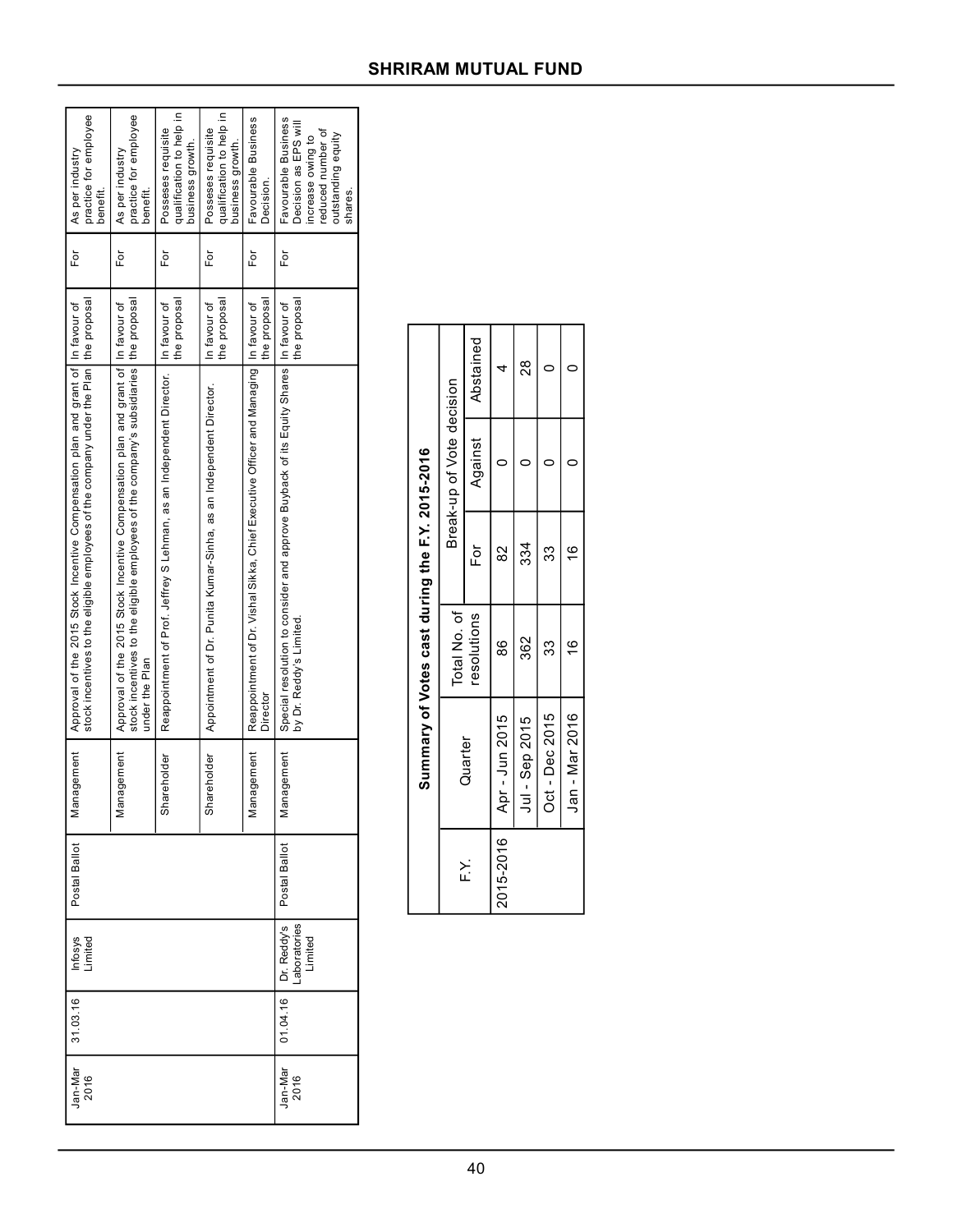Redressal of complaints received against Shriram Mutual Fund for the period : 01-04-2015 to 31-03-2016<br>Total Number of folio as on 31-03-2016 : 6361 **Redressal of complaints received against Shriram Mutual Fund for the period : 01-04-2015 to 31-03-2016 Total Number of folio as on 31-03-2016 : 6361**

|                                       |                                                                                | No. of                                                                  | No.of                                           |                               |                               |                  |                                                                      | Action on (a) and (b)         |                               |                               |                               |                               |
|---------------------------------------|--------------------------------------------------------------------------------|-------------------------------------------------------------------------|-------------------------------------------------|-------------------------------|-------------------------------|------------------|----------------------------------------------------------------------|-------------------------------|-------------------------------|-------------------------------|-------------------------------|-------------------------------|
| Compl-                                |                                                                                | plaints<br>com-                                                         | plaints<br>Com-                                 |                               |                               | Resolved         |                                                                      |                               |                               |                               | Pending                       |                               |
| Code<br>aint                          | Type of Complaint#                                                             | of the year<br>beginning<br>pending<br>at the<br>$\widehat{\mathbf{e}}$ | during the<br>received<br>year<br>$\widehat{e}$ | Within<br>30 days             | $30 - 60$<br>days             | 60-180<br>days   | 180 days<br>Beyond                                                   | Action-<br>able*<br>Non       | months<br>$0 - 3$             | months<br>$3-6$               | months<br><b>ი</b><br>ბ       | months<br>$9 - 12$            |
| $\leq$                                | Non receipt of Dividend<br>on Units                                            | $\mathbf{I}$                                                            | $\mathbf{I}$                                    | $\mathbf{I}$                  | $\mathsf{I}$                  | $\mathbf{I}$     | $\mathbf{I}$                                                         | $\mathbf{I}$                  | $\mathbf{I}$                  | $\mathbf{I}$                  | $\mathbf{I}$                  | $\mathbf{I}$                  |
| $\mathbf  m$                          | payment of Dividend<br>Interest on delayed                                     | $\mathbf{I}$                                                            | $\mathbf{I}$                                    | $\mathbf{I}$                  | $\mathbf{I}$                  | $\mathbf{I}$     | $\mathbf{I}$                                                         | $\mathbf{I}$                  | $\mathbf{I}$                  | $\mathbf{I}$                  | $\mathbf{I}$                  | $\mathbf{I}$                  |
| $\overline{C}$                        | Redemption Proceeds<br>Non receipt of                                          | $\mathbf{I}$                                                            | $\mathbf{I}$                                    | $\mathbf{I}$                  | $\mathbf{I}$                  | $\mathbf{I}$     | $\mathbf{I}$                                                         | $\mathbf{I}$                  | $\mathbf{I}$                  | $\mathbf{I}$                  | $\mathbf{I}$                  | $\mathbf{I}$                  |
| $\supseteq$                           | payment of Redemption<br>Interest on delayed                                   | $\mathbf{I}$                                                            | $\mathbf{I}$                                    | $\mathbf{I}$                  | $\mathbf{I}$                  | $\mathbf{I}$     | $\mathbf{I}$                                                         | $\mathbf{I}$                  | $\mathbf{I}$                  | $\mathbf{I}$                  | $\mathbf{I}$                  | $\mathbf{I}$                  |
| $\leq$                                | of Account/Unit Certificate<br>Non receipt of Statement                        | $\mathbf{I}$                                                            | $\mathbf{I}$                                    | $\mathbf{I}$                  | $\mathbf{I}$                  | $\mathbf{I}$     | $\mathbf{I}$                                                         | $\mathbf{I}$                  | $\mathbf{I}$                  | $\mathbf{I}$                  | $\mathbf{I}$                  | $\mathbf{I}$                  |
| $\frac{8}{11}$                        | Discrepancy in Statement<br>of Account \$\$                                    | $\mathbf{I}$                                                            | T                                               | $\mathsf{I}$                  | $\mathsf{I}$                  | $\mathbf{I}$     | $\mathbf{I}$                                                         | $\mathsf{I}$                  | T                             | $\mathbf{I}$                  | $\mathsf{I}$                  | $\mathbf{I}$                  |
| $\frac{0}{1}$                         | Data corrections in<br>Investor details \$\$                                   | J.                                                                      | $\mathbf{I}$                                    | $\mathsf{I}$                  | $\mathbf{I}$                  | $\mathbf{I}$     | $\mathbf{I}$                                                         | $\mathbf{I}$                  | $\mathbf{I}$                  | $\mathbf{I}$                  | $\mathbf{I}$                  | $\mathbf{I}$                  |
| $\frac{0}{1}$                         | Report/Abridged Summary<br>Non receipt of Annual                               | $\mathbf{I}$                                                            | $\mathbf{I}$                                    | $\mathbf{I}$                  | $\mathbf{I}$                  | $\mathbf{I}$     | $\mathbf{I}$                                                         | $\mathbf{I}$                  | $\mathbf{I}$                  | $\mathbf{I}$                  | $\mathbf{I}$                  | $\mathbf{I}$                  |
| $\stackrel{\leq}{\equiv}$             | Wrong switch between<br>Schemes                                                | $\mathbf{I}$                                                            | $\mathbf{I}$                                    | $\mathbf{I}$                  | $\mathbf{I}$                  | $\mathbf{I}$     | $\mathbf{I}$                                                         | $\mathbf{I}$                  | $\mathbf{I}$                  | $\mathbf{I}$                  | $\mathbf{I}$                  | $\mathbf{I}$                  |
| $\mathbf  \, \mathbf  \,$<br>$\equiv$ | Unauthorized switch<br>between Schemes                                         | J.                                                                      | $\mathbf{I}$                                    | J.                            | I                             | $\mathbf{I}$     | $\mathbf{I}$                                                         | $\mathbf{I}$                  | T                             | J.                            | $\mathbf{I}$                  | T                             |
| $\circ$<br>$\equiv$                   | Deviation from Scheme<br>attributes                                            | $\mathbf{I}$                                                            | $\mathbf{I}$                                    | $\mathbf{I}$                  | $\mathbf{I}$                  | $\mathbf{I}$     | $\mathbf{I}$                                                         | $\mathbf{I}$                  | $\mathbf{I}$                  | $\mathbf{I}$                  | $\mathbf{I}$                  | $\mathbf{I}$                  |
| $\supseteq$                           | Wrong or excess<br>charges/load                                                | $\mathbf{I}$                                                            | T                                               | $\mathbf{I}$                  | T                             | $\mathbf{I}$     | T                                                                    | $\mathbf{I}$                  | T                             | $\mathbf{I}$                  | $\mathbf{I}$                  | $\mathbf{I}$                  |
| Ш<br>$\equiv$                         | Non updation of changes<br>viz. address, PAN, bank<br>details, nomination, etc | $\mathbf{I}$                                                            | $\mathbf{I}$                                    | $\mathbf{I}$                  | $\mathsf{I}$                  | $\mathsf{I}$     | $\mathbf{I}$                                                         | $\mathbf{I}$                  | $\mathbf{I}$                  | T.                            | $\mathbf{I}$                  | $\mathbf{L}$                  |
| $\geq$                                | Others                                                                         | $\mathbf{L}$                                                            |                                                 |                               |                               |                  |                                                                      |                               |                               |                               |                               |                               |
|                                       | TOTAL                                                                          | $\circ$                                                                 | $\overline{1}$ $\overline{0}$                   | $\overline{1}$ $\overline{0}$ | $\overline{1}$ $\overline{0}$ | $\overline{1}$ 0 | $\overline{1}$ 0                                                     | $\overline{1}$ $\overline{0}$ | $\overline{1}$ $\overline{0}$ | $\overline{1}$ $\overline{0}$ | $\overline{1}$ $\overline{0}$ | $\overline{1}$ $\overline{0}$ |
|                                       |                                                                                |                                                                         |                                                 |                               |                               |                  | # including against its authorized persons/ distributors/ employees. | etc.                          |                               |                               |                               |                               |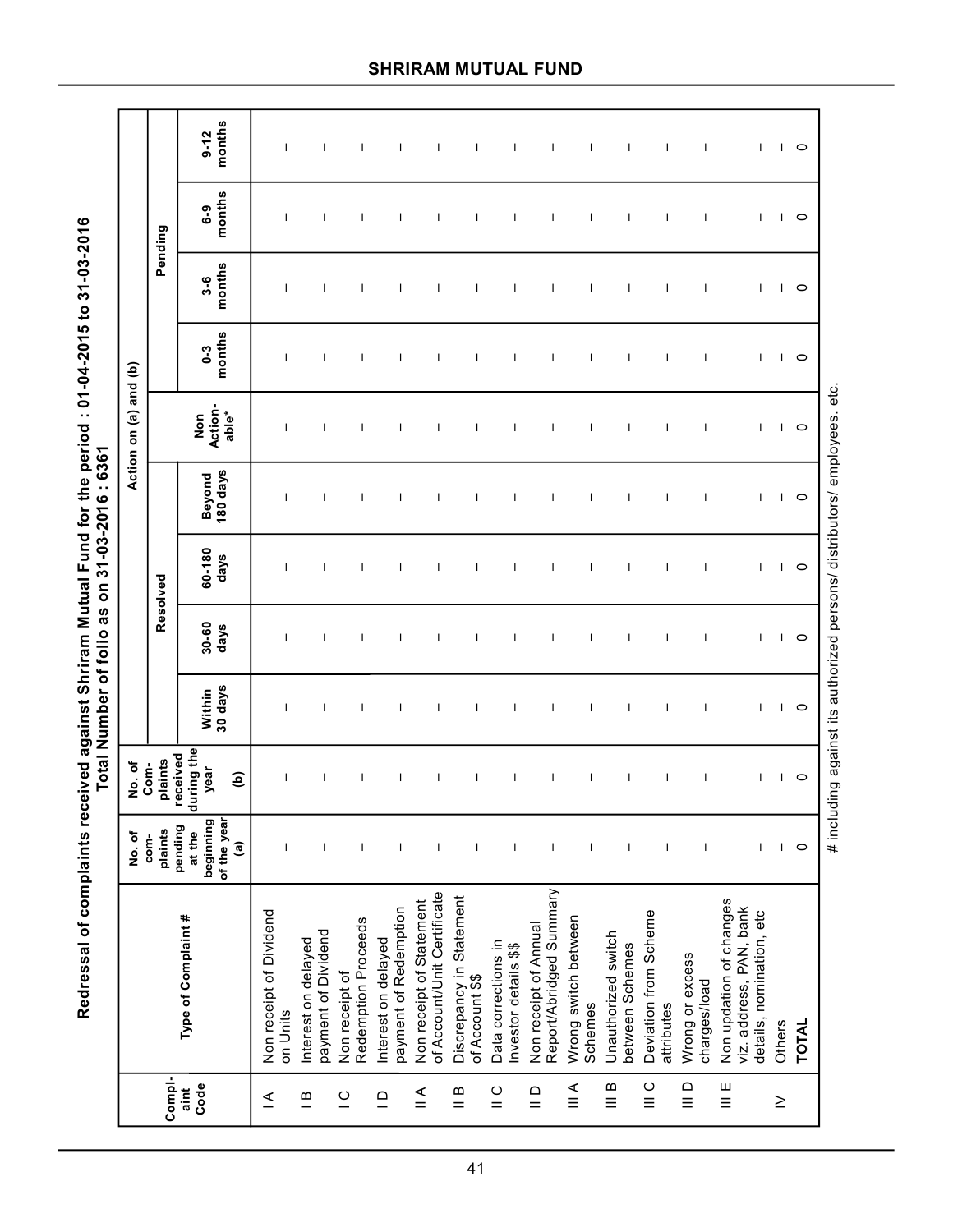# **INDEPENDENT AUDITORS' REPORT**

To, THE BOARD OF TRUSTEES **SHRIRAM MUTUAL FUND**

# **Report on the Financial Statements**

We have audited the accompanying financial statements of **SHRIRAM MUTUAL FUND – SHRIRAM EQUITY AND DEBT OPPORTUNITIES FUND** ("the Scheme"), which comprise the Balance Sheet as at March 31, 2016, and the Revenue Account for the period from April 1, 2015 to March 31 2016, and a summary of significant accounting policies and other explanatory information.

# **Management's Responsibility for the Financial Statements**

Management is responsible for the preparation of these financial statements that give a true and fair view of the financial position and financial performance of the Schemes in accordance with accounting principles generally accepted in India, including the accounting policies and standards specified in the Ninth Schedule to the Securities and Exchange Board of India (Mutual Funds) Regulations, 1996 ('the SEBI Regulations"). This responsibility includes the design, implementation and maintenance of internal control relevant to the preparation and presentation of the financial statements that give a true and fair view and are free from material misstatement, whether due to fraud or error.

# **Auditor's Responsibility**

Our responsibility is to express an opinion on these financial statements based on our audit. We conducted our audit in accordance with the Standards on Auditing issued by the Institute of Chartered Accountants of India. Those Standards require that we comply with ethical requirements and plan and perform the audit to obtain reasonable assurance about whether the financial statements are free from material misstatement.

An audit involves performing procedures to obtain audit evidence about the amounts and disclosures in the financial statements. The procedures selected depend on the auditor's judgment, including the assessment of the risks of material misstatement of the financial statements, whether due to fraud or error. In making those risk assessments, the auditor considers internal control relevant to the Scheme's preparation and fair presentation of the financial statements in order to design audit procedures that are appropriate in the circumstances. An audit also includes evaluating the appropriateness of accounting policies used and the reasonableness of the accounting estimates made by management, as well as evaluating the overall presentation of the financial statements.

We believe that the audit evidence we have obtained is sufficient and appropriate to provide a basis for our audit opinion.

# **Opinion**

In our opinion and to the best of our information and according to the explanations given to us, the financial statements give the information required by the SEBI Regulations in the manner so required and give a true and fair view in conformity with the accounting principles generally accepted in India :

- a) In case of Balance Sheet, of the state of affairs of the Schemes as at March 31, 2016.
- b) In case of Revenue Account, of the Surplus of the Scheme for the period from April 1, 2015 to March 31, 2016.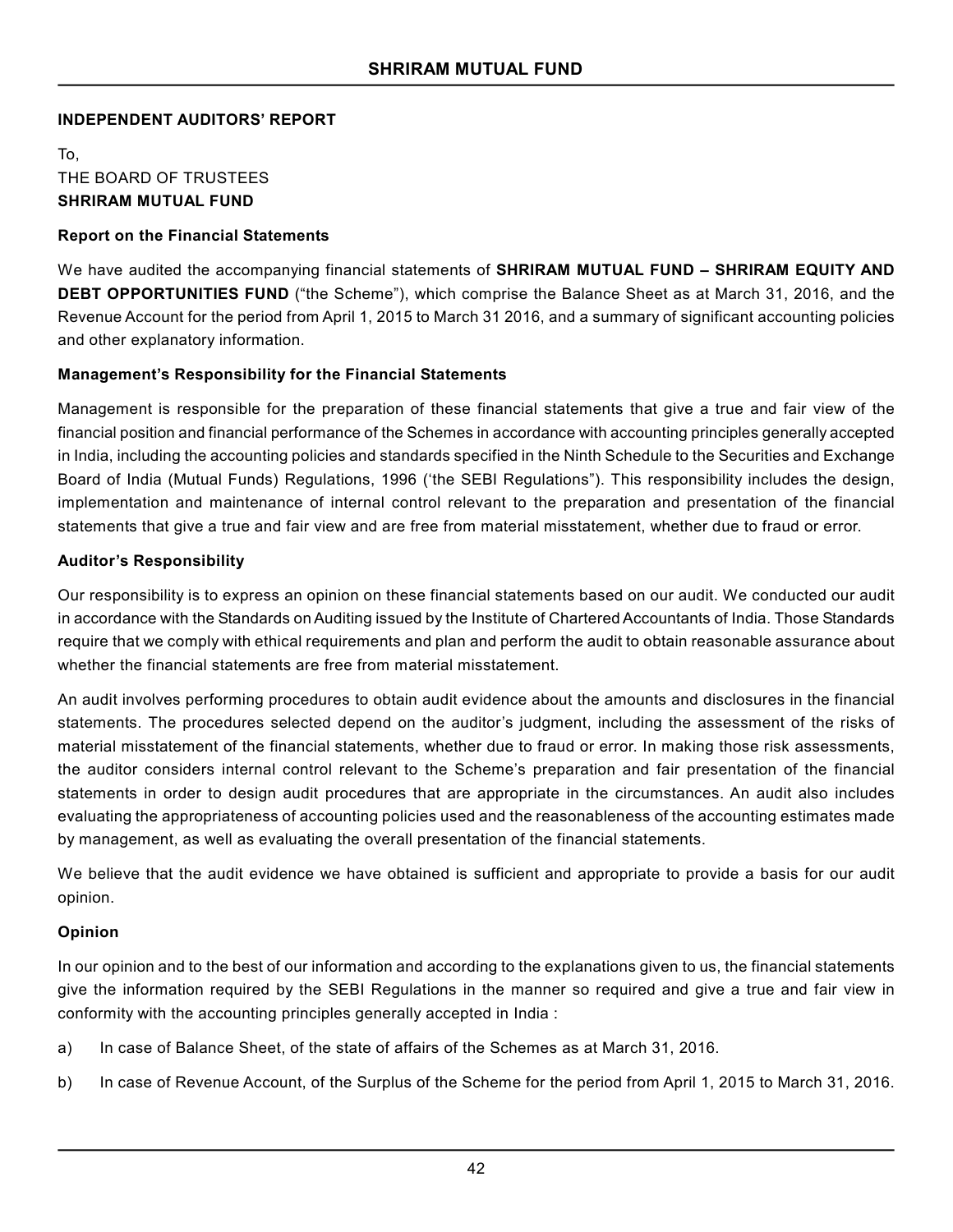# **Report on Other Legal and Regulatory Requirements**

- 1. We have obtained all the information and explanations, which to the best of our knowledge and belief were necessary for the purposes of our audit.
- 2. The balance sheet and revenue account dealt with by this report are in agreement with the books of account.
- 3. In our opinion, the balance sheet and revenue account dealt with by this report have been prepared in conformity with the accounting policies and standards specified in the Ninth Schedule to the SEBI Regulations.
- 4. In our opinion and on the basis of information and explanations given to us, the methods used to value non traded securities as at March 31, 2016 are in accordance with the SEBI Regulations and other guidelines issued by the Securities and Exchange Board of India, as applicable, and approved by the Board of Trustees, and fair and reasonable.

For **Chokshi & Chokshi LLP** Chartered Accountants (FRN - 101872W/W100045)

**Nilesh Joshi** Place : Mumbai Partner Date : 28th April, 2016 **(Membership No. 114749)**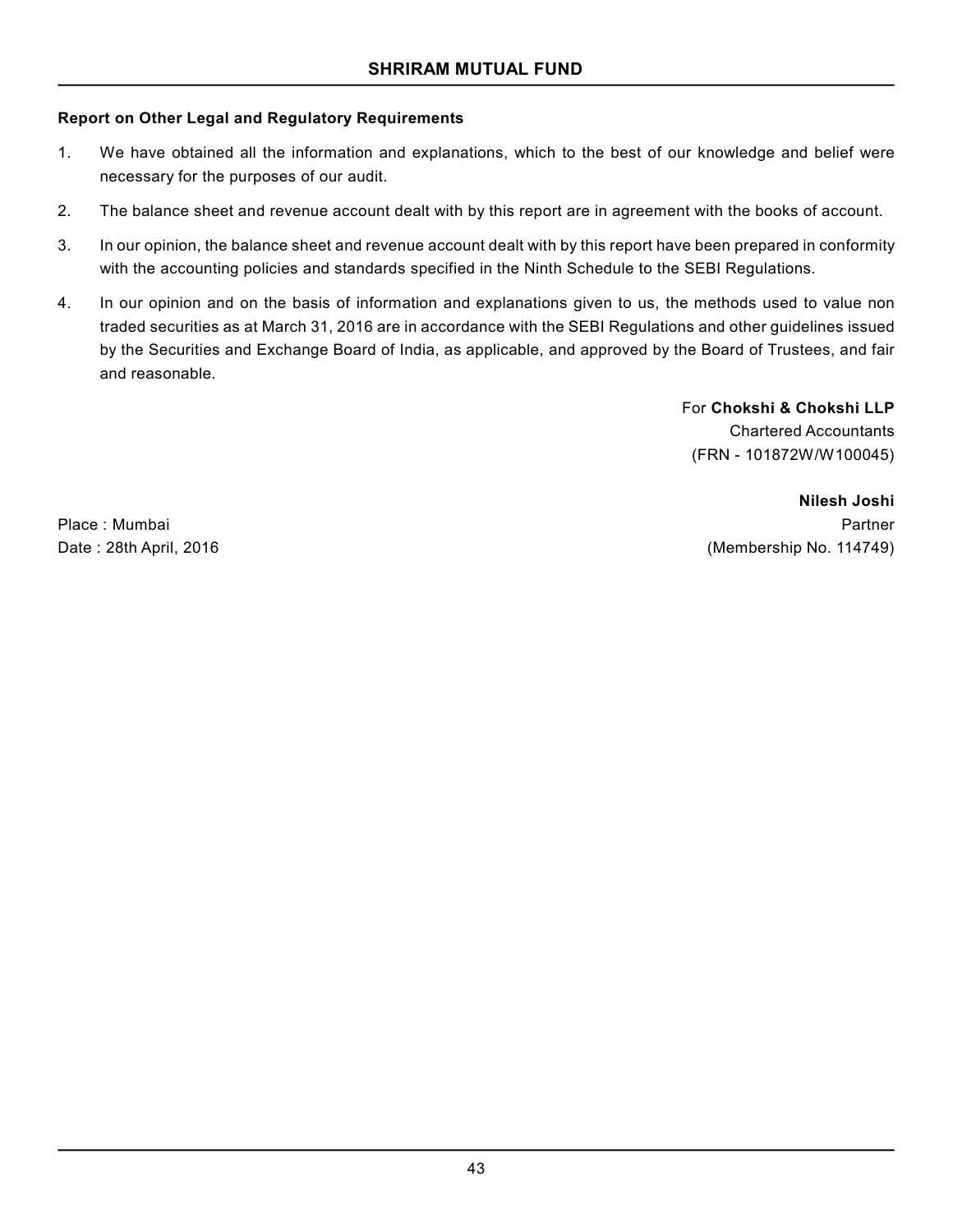# **SHRIRAM EQUITY AND DEBT OPPORTUNITIES FUND BALANCE SHEET AS AT 31 MARCH 2016**

|                             |                 | SHRIRAM EQUITY AND DEBT<br>OPPORTUNITIES FUND |               |
|-----------------------------|-----------------|-----------------------------------------------|---------------|
|                             |                 | 31.03.2016                                    | 31.03.2015    |
|                             | <b>Schedule</b> |                                               |               |
| <b>SOURCES OF FUNDS</b>     |                 |                                               |               |
| Unit capital                | 3               | 312,602,143                                   | 255, 297, 225 |
| Reserves and surplus        | 4               | 68,002,601                                    | 78,678,658    |
| <b>Current liabilities</b>  | 5               | 1,345,377                                     | 1,027,947     |
|                             |                 | 381,950,121                                   | 335,003,830   |
| <b>APPLICATION OF FUNDS</b> |                 |                                               |               |
| Investments                 | 6               | 378,782,083                                   | 331,317,608   |
| Other current assets        | 7               | 3,168,038                                     | 3,686,222     |
| Deposits                    |                 |                                               |               |
|                             |                 | 381,950,121                                   | 335,003,830   |

The accompanying schedules are an integral part of this balance sheet. As per our report of even date.

| For Chokshi & Chokshi LLP<br><b>Chartered Accountants</b><br>(Firm Regn No. 101872W/W100045) | For and on behalf of<br><b>Board of Trustees</b> | For and on behalf of<br><b>Shriram Asset Management</b><br>Co. Limited |                                                      |
|----------------------------------------------------------------------------------------------|--------------------------------------------------|------------------------------------------------------------------------|------------------------------------------------------|
| <b>NILESH JOSHI</b><br>Partner<br>(Membership No. 114749)                                    | <b>S. KRISHNAMURTHY</b><br>Chairman              | <b>PRABHAKAR D. KARANDIKAR</b><br>Chairman                             |                                                      |
| Place: Chennai<br>Date: April 28, 2016                                                       | <b>V. N. SHIVA SHANKAR</b><br>Trustee            | <b>AKHILESH KUMAR SINGH</b><br><b>Managing Director</b>                | <b>PARTHA RAY</b><br><b>Chief Investment Officer</b> |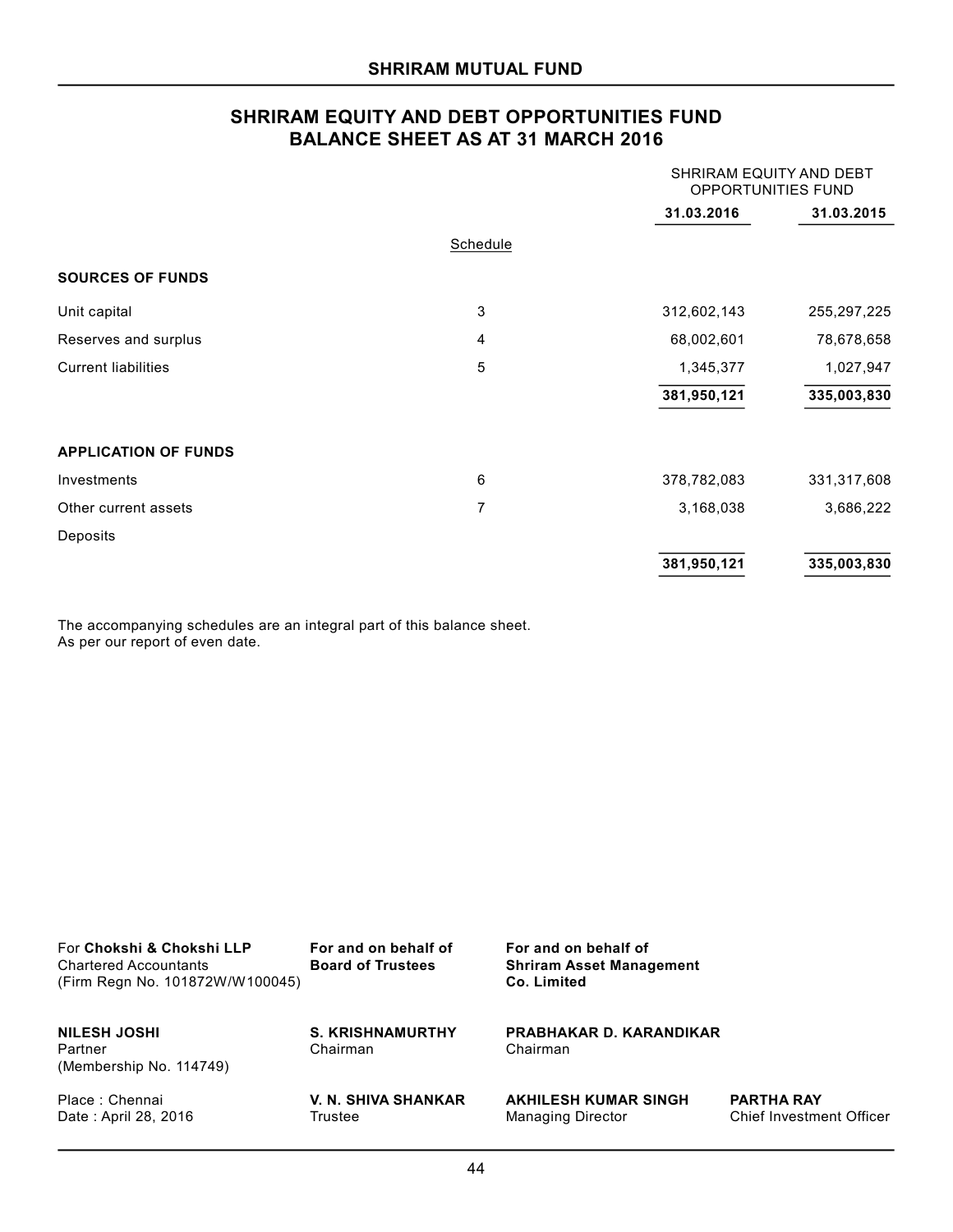# **SHRIRAM EQUITY AND DEBT OPPORTUNITIES FUND REVENUE ACCOUNT FOR THE YEAR ENDED 31 MARCH 2016**

|                                                                                                             |                                                  |                                                                        |             | SHRIRAM EQUITY AND DEBT<br>OPPORTUNITIES FUND        |       |
|-------------------------------------------------------------------------------------------------------------|--------------------------------------------------|------------------------------------------------------------------------|-------------|------------------------------------------------------|-------|
|                                                                                                             |                                                  |                                                                        | 31.03.2016  | 31.03.2015                                           |       |
|                                                                                                             | <b>Schedule</b>                                  |                                                                        |             |                                                      |       |
| <b>INCOME</b>                                                                                               |                                                  |                                                                        |             |                                                      |       |
| Dividend                                                                                                    |                                                  |                                                                        | 3,359,818   | 2,506,588                                            |       |
| Interest                                                                                                    | 8                                                |                                                                        | 6,236,130   | 5,158,431                                            |       |
| Profit on sale/redemption of investments, net                                                               |                                                  |                                                                        | 35,723,785  | 25,498,123                                           |       |
| Load income                                                                                                 |                                                  |                                                                        | 110,255     | 166,239                                              |       |
| Other income                                                                                                |                                                  |                                                                        | 35,009      |                                                      | 2,138 |
| Gain / (Loss) on Derivatives trade, net                                                                     |                                                  |                                                                        | (912, 700)  | 277,195                                              |       |
|                                                                                                             | <b>Total</b>                                     |                                                                        | 44,552,297  | 33,608,714                                           |       |
| <b>EXPENSES AND LOSSES</b>                                                                                  |                                                  |                                                                        |             |                                                      |       |
| Loss on sale / redemption of investments, net                                                               |                                                  |                                                                        |             |                                                      |       |
| Management fee                                                                                              | 9                                                |                                                                        | 8,766,985   | 3,934,811                                            |       |
| Custodian service charges                                                                                   |                                                  |                                                                        |             | 53,875                                               |       |
| Registrar service charges                                                                                   |                                                  |                                                                        |             | 633,852                                              |       |
| Commission to distributors                                                                                  |                                                  |                                                                        |             | 1,859,970                                            |       |
| <b>Publicity expenses</b>                                                                                   |                                                  |                                                                        |             | 218,661                                              |       |
| Audit fee                                                                                                   |                                                  |                                                                        |             | 190,243                                              |       |
| Investor Education and Protection Fund Expense                                                              |                                                  |                                                                        | 70,970      | 58,629                                               |       |
| Other operating expenses                                                                                    |                                                  |                                                                        | 5,246       | 150,313                                              |       |
| Change in provision for net unrealised loss in value of investments                                         |                                                  |                                                                        |             |                                                      |       |
| Less: Expenses reimbursed / to be reimbursed by AMC                                                         |                                                  |                                                                        |             |                                                      |       |
|                                                                                                             | <b>Total</b>                                     |                                                                        | 8,843,201   | 7,100,354                                            |       |
| Surplus / (Deficit) for the year                                                                            |                                                  |                                                                        | 35,709,096  | 26,508,360                                           |       |
| Equalisation (Debit) / Credit                                                                               |                                                  |                                                                        | 14,207,263  | 2,013,939                                            |       |
| Equalisation Debit / (Credit)                                                                               |                                                  |                                                                        |             |                                                      |       |
| Transfer from retained surplus                                                                              |                                                  |                                                                        |             |                                                      |       |
| Income distribution on capital account                                                                      |                                                  |                                                                        | (4,771,059) | (2, 167, 661)                                        |       |
| Surplus / (Deficit) transferred to the balance sheet                                                        |                                                  |                                                                        | 45,145,300  | 26,354,638                                           |       |
| The accompanying schedules are an integral part of this revenue account.<br>As per our report of even date. |                                                  |                                                                        |             |                                                      |       |
| For Chokshi & Chokshi LLP<br><b>Chartered Accountants</b><br>(Firm Regn No. 101872W/W100045)                | For and on behalf of<br><b>Board of Trustees</b> | For and on behalf of<br><b>Shriram Asset Management</b><br>Co. Limited |             |                                                      |       |
| <b>NILESH JOSHI</b><br>Partner<br>(Membership No. 114749)                                                   | <b>S. KRISHNAMURTHY</b><br>Chairman              | PRABHAKAR D. KARANDIKAR<br>Chairman                                    |             |                                                      |       |
| Place: Chennai<br>Date: April 28, 2016                                                                      | V. N. SHIVA SHANKAR<br>Trustee                   | <b>AKHILESH KUMAR SINGH</b><br><b>Managing Director</b>                |             | <b>PARTHA RAY</b><br><b>Chief Investment Officer</b> |       |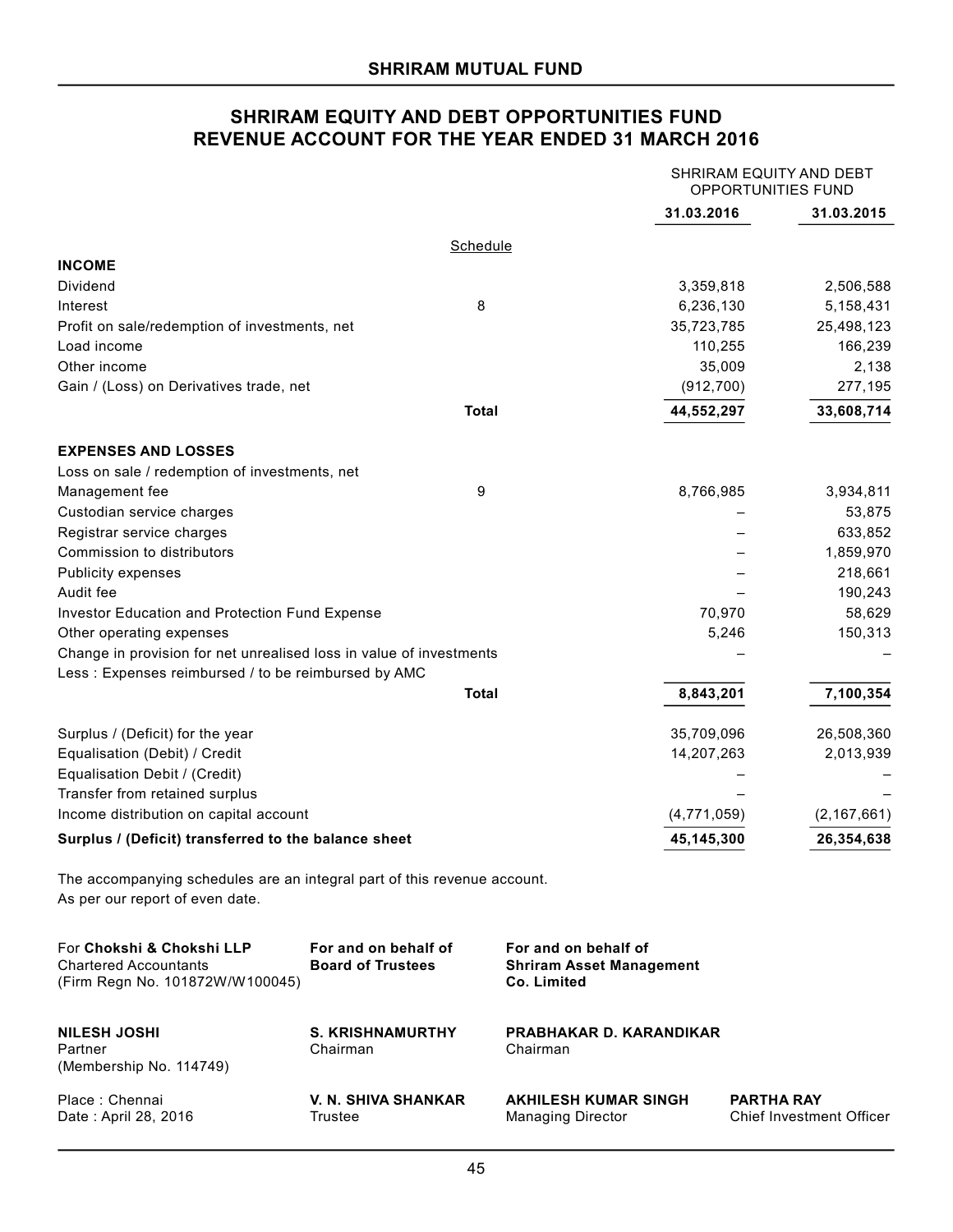#### **1. BACKGROUND**

Shriram Credit Company Limited is the sponsor of Shriram Mutual Fund ('The Fund').

In accordance with SEBI (Mutual Funds) Regulations, 1996 ('the SEBI Regulations'), the Board of Trustees has appointed Shriram Asset Management Company Ltd. ('the AMC') to manage the Fund's affairs and operate its schemes.

| <b>Scheme Name</b>                                                                 | Type of Scheme               | Investment objective of the Scheme                                                                                                                                                                                                                                                                       | NFO Open<br><b>NFO Close</b> | <b>Options</b>                                                                              |
|------------------------------------------------------------------------------------|------------------------------|----------------------------------------------------------------------------------------------------------------------------------------------------------------------------------------------------------------------------------------------------------------------------------------------------------|------------------------------|---------------------------------------------------------------------------------------------|
| Shriram Equity and   An Open Ended<br>Debt Opportunities   Equity Oriented<br>Fund | l Asset Allocation<br>Scheme | The investment objective of the scheme would be to generate long term  <br>capital appreciation and current Income with reduce volatility by investing<br>in judicious mix of a diversified portfolio of Equity and Equity related 22nd Nov. 2013<br>instruments, and debt and money market instruments. | 8th Nov. 2013 1<br>to        | Regular Plan: Growth, Divi-<br>dend and Bonus<br>Direct Plan: Growth, Dividend<br>and Bonus |

In pursuant to SEBI Circular No. CIR/IMD/DF/21/2012 dated 13 September 2012, the Direct plan under the Scheme have been introduced with effect from 01 January 2013, with Growth and Dividend option.

#### **2. SUMMARY OF SIGNIFICANT ACCOUNTING POLICIES**

The financial statements are prepared on the accrual basis of accounting, under the historical cost convention, as modified for investments, which are 'markedto-market'. The significant accounting policies, which are in accordance with the SEBI Regulations and have been approved by the Board of Directors of the AMC and the Trustee, are stated below.

#### **(a) Determination of net asset value**

- The net asset value of the units of the Scheme is determined separately for the units issued under the options.
- For reporting the net asset values within the portfolio, the Scheme's daily income earned, including realised profit or loss and unrealised gain or loss in the value of investments, and expenses accrued, are allocated to the related plans in proportion to their respective daily net assets arrived at by multiplying day end outstanding units to previous day's closing net asset value.

#### **(b) Unit capital**

- Unit capital represents the net outstanding units at the balance sheet date, thereby reflecting all transactions relating to the period ended on that date.
- Upon issue and redemption of units, the net premium or discount to the face value of units is adjusted against the unit premium reserve of each option, after an appropriate portion of the issue proceeds and redemption payouts is credited/debited to the equalisation account, a mandatory requirement for open ended mutual fund schemes.

#### **(c) Investments**

#### **Accounting for investment transactions**

- Purchase and sale of investments are recorded on the date of the transaction, at cost and sale price respectively, after considering brokerage, commission, CCIL charges and fees payable or receivable, if any
- Right entitlements are recognised as investments on the ex-rights date.
- Bonus entitlements are recognised as investments on the ex-bonus date.

#### **Valuation of investments**

- All investments are valued based on the principles of fair valuation and have been valued in good faith in a true and fair manner
- The investments in domestic equity shares which have traded during a period of thirty days (prior to the balance sheet date) are stated at the closing prices on the balance sheet date or the last trading day before the balance sheet date, as may be applicable, on The National Stock Exchange of India Limited (principal stock exchange). When on a particular valuation day, a security has not been traded on the principal stock exchange, the value at which it is traded on The Bombay Stock Exchange Limited is used.
- Investments in fixed income & money market securities (other than central government securities) are valued as follows :

#### **TRADED (QUOTED)**

All quoted debt investments other than thinly traded, are considered at prices derived from the weighted average yield to maturity of the traded securities as at the valuation date as obtained from a public platform (FIMMDA / NSE WDM / BSE WDM) using traded volume thresholds or based on yield to maturity derived from trades done by schemes managed by SAMC (Own Trades). Quoted debt & money market instruments (other than Government Securities) which are not traded on any stock exchange on the valuation day are considered as non-traded securities.

# **NON TRADED**

#### **- INVESTMENT GRADE**

All non-government debt securities and money market (not covered under TRADED security) up to 60 days to maturity, are valued on the basis of amortized cost based on purchase price or last traded market price, which includes discount / premium accrued on a straight line basis over the period to maturity as long as the valuation is within a ±0.10% band of the price derived as per the reference yields provided by the Rating Agency (ICRA). In case the amortized value is outside the above band, the YTM of the security is adjusted to bring the price within the ±0.10% band. Other non-government debt & money market securities of investment grade (not covered under TRADED security) beyond 60 days to maturity, are valued by taking the prices released by ICRA, applying fair valuation principles Laid down by SEBI.

#### **- NON INVESTMENT GRADE**

All non-investment grade / non performing debt securities are valued based on the provisioning norms laid down by SEBI.

- Invesment in Mutual Fund units are valued at their respective NAV as applicable for the day.

- The net unrealized appreciation / depreciation in the value of investment is determined separately for each category of investments. The unrealized loss, if any, between two balance sheet dates is recognized in the revenue account and net unrealized gain, if any, is adjusted in unrealized appreciation reserve.

#### **(d) Revenue recognition**

- Dividend income is recognised on the ex-dividend date.
- Interest income is recognised on an accrual basis.
- Profit or loss on sale/redemption of investments is determined on the basis of the weighted average cost method.

#### **(e) Equalisation account**

- When units are issued or redeemed, the distributable surplus (excluding unit premium reserve, but including balance of distributable surplus at the beginning of the year) as on the date of the transaction is determined. Based on the number of units outstanding on the transaction date, the distributable surplus (excluding unit premium reserve, but including balance of distributable surplus at the beginning of the year) associated with each unit is computed. The per unit amount so determined is credited / debited to the equalisation account on issue / redemption of each unit respectively. The balance in equalisation account is transferred to revenue account at the year-end without affecting the net income of the Scheme.
- **(f) Load**
	- Exit load collected on redemption proceeds is credited to the scheme as income.

#### **(g) Cash and cash equivalent**

Cash and cash equivalent includes balance with banks in current accounts, deposits placed with scheduled banks (with an original maturity of upto three months) and collateralised lending (including reverse purchase transactions).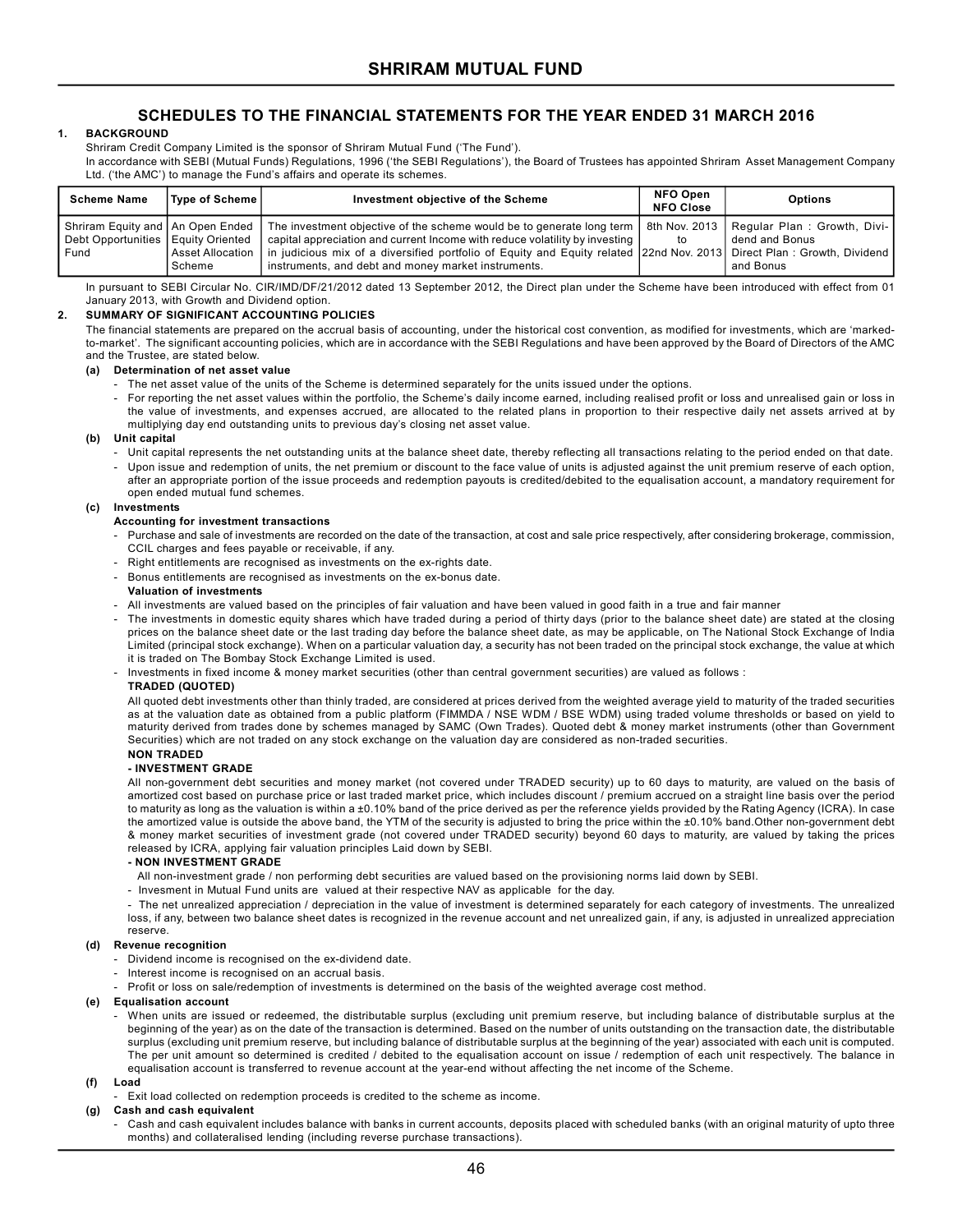| 3. | Unit Capital                                                     |                          |                              | SHRIRAM EQUITY AND DEBT OPPORTUNITIES FUND |                              |
|----|------------------------------------------------------------------|--------------------------|------------------------------|--------------------------------------------|------------------------------|
|    |                                                                  | Quantity                 | 31 March, 2016<br>Amount (₹) | Quantity                                   | 31 March, 2015<br>Amount (₹) |
|    | <b>Growth Option</b><br>Outstanding, beginning of year<br>Issued | 17,366,303.101           | 173,663,031                  | 15,817,435.717                             | 158, 174, 357                |
|    | -new fund offer                                                  |                          |                              |                                            |                              |
|    | -during the year                                                 | 5,030,188.353            | 50,301,884                   | 3,407,989.377                              | 34,079,894                   |
|    | Redeemed during the year                                         | 1,792,305.049            | 17,923,050                   | 1,859,121.993                              | 18,591,220                   |
|    | Outstanding, end of year                                         | 20,604,186.405           | 206,041,864                  | 17,366,303.101                             | 173,663,031                  |
|    | <b>Dividend Option</b>                                           |                          |                              |                                            |                              |
|    | Outstanding, beginning of year<br>Issued<br>-new fund offer      | 2,193,792.326            | 21,937,923                   | 1,754,414.651                              | 17,544,146                   |
|    | -during the year                                                 | 2,425,043.832            | 24,250,438                   | 521,454.009                                | 5,214,540                    |
|    | Redeemed during the year                                         | 163,707.085              | 1,637,071                    | 82,076.334                                 | 820,763                      |
|    | Outstanding, end of year                                         | 4,455,129.073            | 44,551,291                   | 2,193,792.326                              | 21,937,923                   |
|    | Direct Plan - Growth option                                      |                          |                              |                                            |                              |
|    | Outstanding, beginning of year<br>Issued                         | 5,940,830.586            | 59,408,306                   | 5,847,741.104                              | 58,477,411                   |
|    | -new fund offer                                                  |                          | 2,163,608                    |                                            |                              |
|    | -during the year<br>Redeemed during the year                     | 216,360.802<br>8,613.732 | 86,137                       | 113,592.738<br>20,503.156                  | 1,135,927<br>205,032         |
|    | Outstanding, end of year                                         | 6,148,577.656            | 61,485,777                   | 5,940,830.586                              | 59,408,306                   |
|    | Direct Plan - Dividend option                                    |                          |                              |                                            |                              |
|    | Outstanding, beginning of year<br>Issued                         | 28,796.511               | 287,965                      | 16,036.358                                 | 160,364                      |
|    | -new fund offer<br>-during the year                              | 25,793.075               | 257,930                      | 12,760.153                                 | 127,601                      |
|    | Redeemed during the year                                         | 2,268.416                | 22,684                       |                                            |                              |
|    | Outstanding, end of year                                         | 52,321.170               | 523,212                      | 28,796.511                                 | 287,965                      |
|    | <b>Total</b>                                                     |                          |                              |                                            |                              |
|    | Outstanding, beginning of year<br>Issued                         | 25,529,723               | 255, 297, 225                | 23,435,628                                 | 234,356,278                  |
|    | -new fund offer                                                  |                          |                              |                                            |                              |
|    | -during the year                                                 | 7,697,386                | 76,973,860                   | 4,055,796                                  | 40,557,962                   |
|    | Redeemed during the year                                         | 1,966,894                | 19,668,943                   | 1,961,701                                  | 19,617,015                   |
|    | Outstanding, end of year                                         | 31,260,214.304           | 312,602,143                  | 25,529,722.524                             | 255,297,225                  |

\*\*Note: Details of large holdings (over 25% of the NAV of the Scheme) :

| Name of the Scheme                         | March 31, 2016   |           | March 31, 2015     |           |
|--------------------------------------------|------------------|-----------|--------------------|-----------|
|                                            | No. of Investors | % Holding | I No. of Investors | % Holding |
| SHRIRAM EQUITY AND DEBT OPPORTUNITIES FUND | Nil              |           | Nil                |           |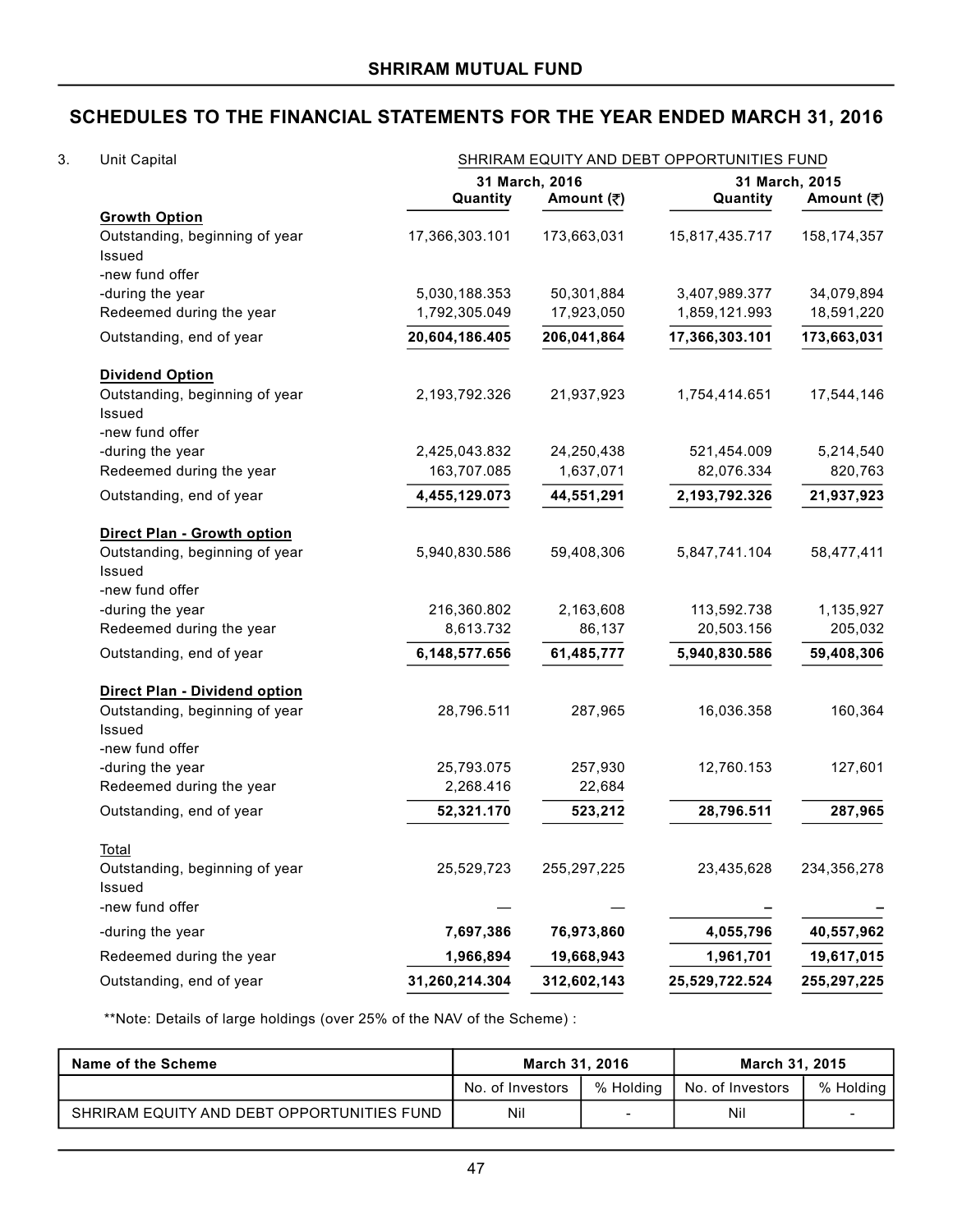|    |                                                                                                 | SHRIRAM EQUITY AND DEBT<br>OPPORTUNITIES FUND |            |
|----|-------------------------------------------------------------------------------------------------|-----------------------------------------------|------------|
|    |                                                                                                 | 31.03.2016                                    | 31.03.2015 |
| 4. | <b>RESERVES AND SURPLUS</b>                                                                     |                                               |            |
|    | Unit premium reserve                                                                            |                                               |            |
|    | Balance, beginning of year                                                                      | 3,400,477                                     | 9,963      |
|    | Net premium on issue / redemption of units                                                      | $-1,284,322$                                  | 3,390,514  |
|    | Transferred to/(from) equalisation account                                                      |                                               |            |
|    | Transferd to retained surplus on plan closure                                                   |                                               |            |
|    | Balance, end of year/period                                                                     | 2,116,155                                     | 3,400,477  |
|    | <b>Unrealised appreciation reserve</b>                                                          |                                               |            |
|    | Balance, beginning of year/period                                                               | 43,251,775                                    | 7,515,588  |
|    | Unrealised appreciation in value of investments                                                 | $-54,537,033$                                 | 35,736,187 |
|    | Balance, end of year/period                                                                     | $-11,285,258$                                 | 43,251,775 |
|    |                                                                                                 |                                               |            |
|    | <b>Retained surplus</b>                                                                         |                                               |            |
|    | Balance, beginning of year/period                                                               | 32,026,405                                    | 5,671,767  |
|    | Transfer to revenue account                                                                     |                                               |            |
|    | Surplus transferred from revenue account<br>Transferd from unit premium reserve on plan closure | 45,145,300                                    | 26,354,638 |
|    |                                                                                                 |                                               |            |
|    | Balance, end of year/period                                                                     | 77,171,705                                    | 32,026,405 |
|    | <b>Total reserves and surplus</b>                                                               | 68,002,602                                    | 78,678,657 |
|    | The share of the options in the reserves and surplus is as follows :                            |                                               |            |
|    | Growth option                                                                                   | 51,593,589                                    | 55,344,491 |
|    | Dividend option                                                                                 | $-16,715$                                     | 3,803,412  |
|    | Direct Plan - Growth option                                                                     | 16,420,074                                    | 19,478,865 |
|    | Direct Plan - Dividend option                                                                   | 5,653                                         | 51,889     |
|    |                                                                                                 | 68,002,601                                    | 78,678,657 |
| 5. | <b>CURRENT LIABILITIES</b>                                                                      |                                               |            |
|    | Amount due to AMC for management fee                                                            | 772,819                                       | 391,883    |
|    | Others                                                                                          |                                               |            |
|    | Sundry creditors for units redeemed by investors                                                |                                               |            |
|    | - Lateral Shift Payable                                                                         |                                               |            |
|    | - Others                                                                                        | 304,141                                       | 270,412    |
|    | Contract for purchase of investments                                                            |                                               |            |
|    | Dividend payable on units                                                                       |                                               | 10,501     |
|    | Interscheme payable                                                                             |                                               |            |
|    | Units pending allotment                                                                         |                                               |            |
|    | Commission payable to distributors                                                              | 5,574                                         | 55,235     |
|    | Registar fee payable                                                                            |                                               | 100,000    |
|    | Custodian fees payable                                                                          |                                               | 5,962      |
|    | Pending Purchase Contract on Investment                                                         | 319,768                                       |            |
|    | Variable Margin Income payable                                                                  |                                               |            |
|    | Other current liabilities                                                                       | $-56,925$                                     | 193,954    |
|    |                                                                                                 | 1,345,377                                     | 1,027,947  |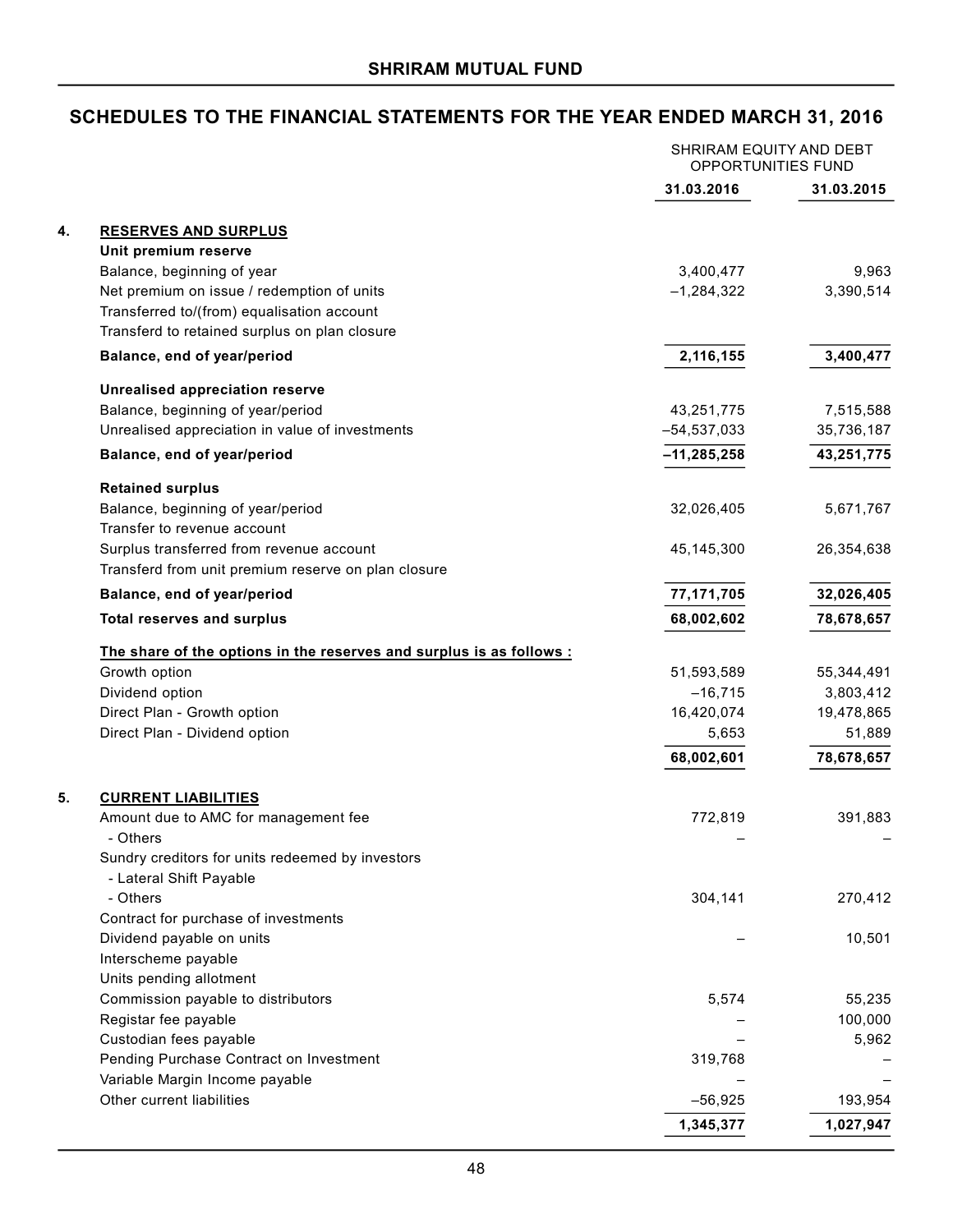|    |                                              | SHRIRAM EQUITY AND DEBT<br><b>OPPORTUNITIES FUND</b> |             |
|----|----------------------------------------------|------------------------------------------------------|-------------|
|    |                                              | 31.03.2016                                           | 31.03.2015  |
| 6. | <b>INVESTMENTS</b>                           |                                                      |             |
|    | Equity shares                                | 264,106,874                                          | 271,159,655 |
|    | Listed debentures and bonds                  | 97,170,971                                           | 9,166,493   |
|    | Certificates of Deposits / Commercial Papers |                                                      | 49,685,551  |
|    | <b>Fixed Deposits</b>                        |                                                      |             |
|    | <b>Mutual Fund Units</b>                     | 17,504,238                                           | 1,305,909   |
|    |                                              | 378,782,083                                          | 331,317,608 |
|    |                                              |                                                      |             |

**(i)** All the investments are held in the name of the Scheme, as per clause 7 of Seventh Schedule under Regulation 44(1) of SEBI (Mutual Funds) Regulations, 1996.

**(ii)** Aggregate appreciation and depreciation in the value of investments are as follows :

|                | 42,890,075 |
|----------------|------------|
| (11, 118, 635) |            |
|                |            |
|                | 177,143    |
| (252, 128)     |            |
|                |            |
| 85,505         | 107,145    |
|                |            |
|                |            |
|                | 77,412     |
|                |            |
| (11, 285, 258) | 43,251,775 |
|                |            |

**(iii)** The aggregate value of investments acquired and sold/redeemed during the year and these amounts as a percentage of average daily net assets are as follows :

| 01.04.2015 to<br>31.03.2016<br>Purchases (excluding collateralised lending and fixed deposits)<br>678,307,036<br>amount<br>191.15%<br>as a percentage of average daily net assets<br>Sales / Redemptions (excluding collateralised lending and fixed deposits)<br>565,943,438<br>amount<br>159.49%<br>as a percentage of average daily net assets | SHRIRAM EQUITY AND DEBT<br><b>OPPORTUNITIES FUND</b> |                           |
|---------------------------------------------------------------------------------------------------------------------------------------------------------------------------------------------------------------------------------------------------------------------------------------------------------------------------------------------------|------------------------------------------------------|---------------------------|
|                                                                                                                                                                                                                                                                                                                                                   |                                                      | 01.04.14 to<br>31.03.2015 |
|                                                                                                                                                                                                                                                                                                                                                   |                                                      |                           |
|                                                                                                                                                                                                                                                                                                                                                   |                                                      | 335,006,430               |
|                                                                                                                                                                                                                                                                                                                                                   |                                                      | 114.26%                   |
|                                                                                                                                                                                                                                                                                                                                                   |                                                      |                           |
|                                                                                                                                                                                                                                                                                                                                                   |                                                      | 302.466.095               |
|                                                                                                                                                                                                                                                                                                                                                   |                                                      | 103.17%                   |

**(iv)** There is no investments by a company in excess of 5% of the net assets of a scheme and there is no investment made by the scheme or by any other scheme for the current year in that company. Hence, disclosure requirement under Regulation 25(11) is not applicable.

**(v)** Outstanding investments in the Sponsor company and its group companies as at the balance sheet date is Nil.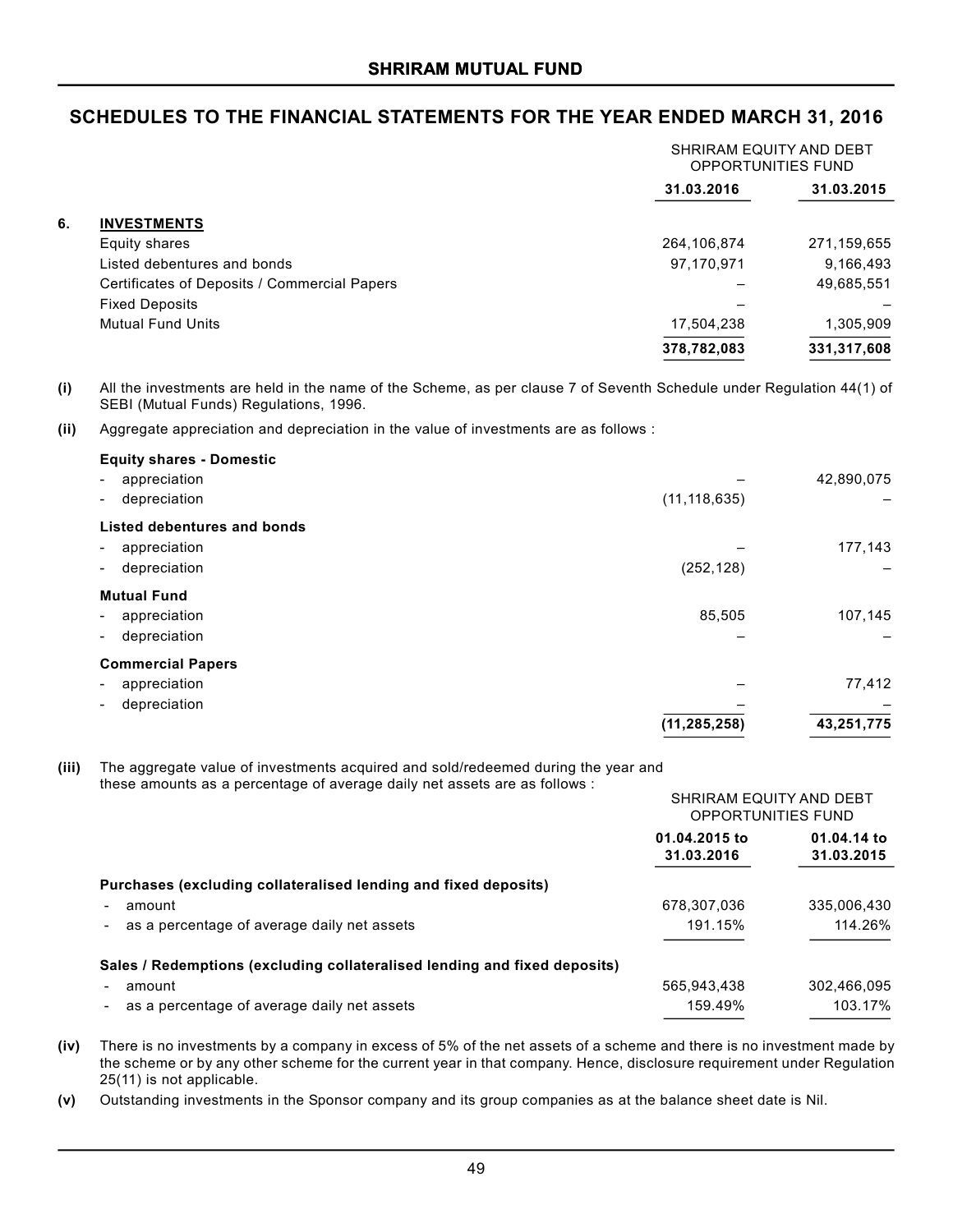**(vi)** Disclosure in accordance with SEBI Circular No. CIR/IMD/DF/11/2010 dated August 18, 2010 :

a) Hedging position through futures

| As on      | <b>Underlying</b>                                                           | Long/Short | <b>Future Price</b><br>when<br><b>Purchased</b> | <b>Current Price</b><br>of the<br>contract | <b>Margin</b><br><b>Maintained</b><br>in Lacs |  |  |
|------------|-----------------------------------------------------------------------------|------------|-------------------------------------------------|--------------------------------------------|-----------------------------------------------|--|--|
| 31.03.2016 | <b>NIL</b>                                                                  | <b>NIL</b> | NIL                                             | NIL                                        | <b>NIL</b>                                    |  |  |
| 31.03.2015 | APOLLO TYRES LTD APRIL 2015 FUT                                             | Short      | 162.04                                          | 169.70                                     | 3.87                                          |  |  |
| 31.03.2015 | THE FEDERAL BANK LIMITED APRIL2015 FUT                                      | Short      | 132.30                                          | 132.60                                     | 2.49                                          |  |  |
| 31.03.2015 | RELIANCE INDUSTRIES LTD APRIL 2015 FUT                                      | Short      | 835.43                                          | 831.40                                     | 9.41                                          |  |  |
| 31.03.2015 | TATA STEEL LTD APRIL 2015 FUT                                               | Short      | 328.27                                          | 319.20                                     | 5.23                                          |  |  |
|            | Total exposure due to futures (hedging positions) as a 4% age of net assets |            |                                                 |                                            |                                               |  |  |

The following hedging transactions through futures have been squared off/expired:

| <b>For The Period</b>                                                | 01-04-2015 to 31-03-2016 | 01-04-2014 to 31-03-2015 |
|----------------------------------------------------------------------|--------------------------|--------------------------|
| Total Number of contracts where futures were bought                  | 63                       | 12                       |
| Total Number of contracts where futures were sold                    | 63                       | 12                       |
| Gross Notional Value of contracts where futures were bought (in Rs.) | 14,258,950               | 2,818,500                |
| Gross Notional Value of contracts where futures were sold (in Rs.)   | 13,359,775               | 3,081,850                |
| Net Profit/Loss value on all contracts combined (in Rs.)             | (899, 175)               | 263.350                  |

b) Other than hedging positions through Futures:

| As on          | Underlying | Long/Short | when<br><b>Purchased</b> | <b>Future Price Current Price</b><br>of the<br>contract | Margin<br>Maintained<br>in Lacs |
|----------------|------------|------------|--------------------------|---------------------------------------------------------|---------------------------------|
| 31.03.2016 NIL |            | NIL        | <b>NIL</b>               | NIL                                                     | NIL                             |
| 31.03.2015 NIL |            | NIL        | <b>NIL</b>               | <b>NIL</b>                                              | <b>NIL</b>                      |
|                |            |            |                          |                                                         |                                 |

Total exposure due to futures (non hedging positions) as a 0.00 %age of net assets

The following Other than hedging transactions through futures have been squared off/expired:

| <b>For The Period</b>                                                | 01-04-2015 to 31-03-2016 | 01-04-2014 to 31-03-2015 |
|----------------------------------------------------------------------|--------------------------|--------------------------|
| Total Number of contracts where futures were bought                  | <b>NIL</b>               | <b>NIL</b>               |
| Total Number of contracts where futures were sold                    | <b>NIL</b>               | <b>NIL</b>               |
| Gross Notional Value of contracts where futures were bought (in Rs.) | NIL                      | <b>NIL</b>               |
| Gross Notional Value of contracts where futures were sold (in Rs.)   | NIL                      | <b>NIL</b>               |
| Net Profit/Loss value on all contracts combined (in Rs.)             | Nil                      | NIL                      |

c) Hedging positions through Option as on 31st March 2016 : Nil

d) Other than hedging positions through Option as on 31st March 2016 : Nil

e) Hedging positions through SWAP as on 31st March 2016 : Nil

**vii)** Deposit with scheduled banks includes deposits aggregating to Nil (Previous Year : nil) held in the name of the stock exchanges/clearing members towards margin money.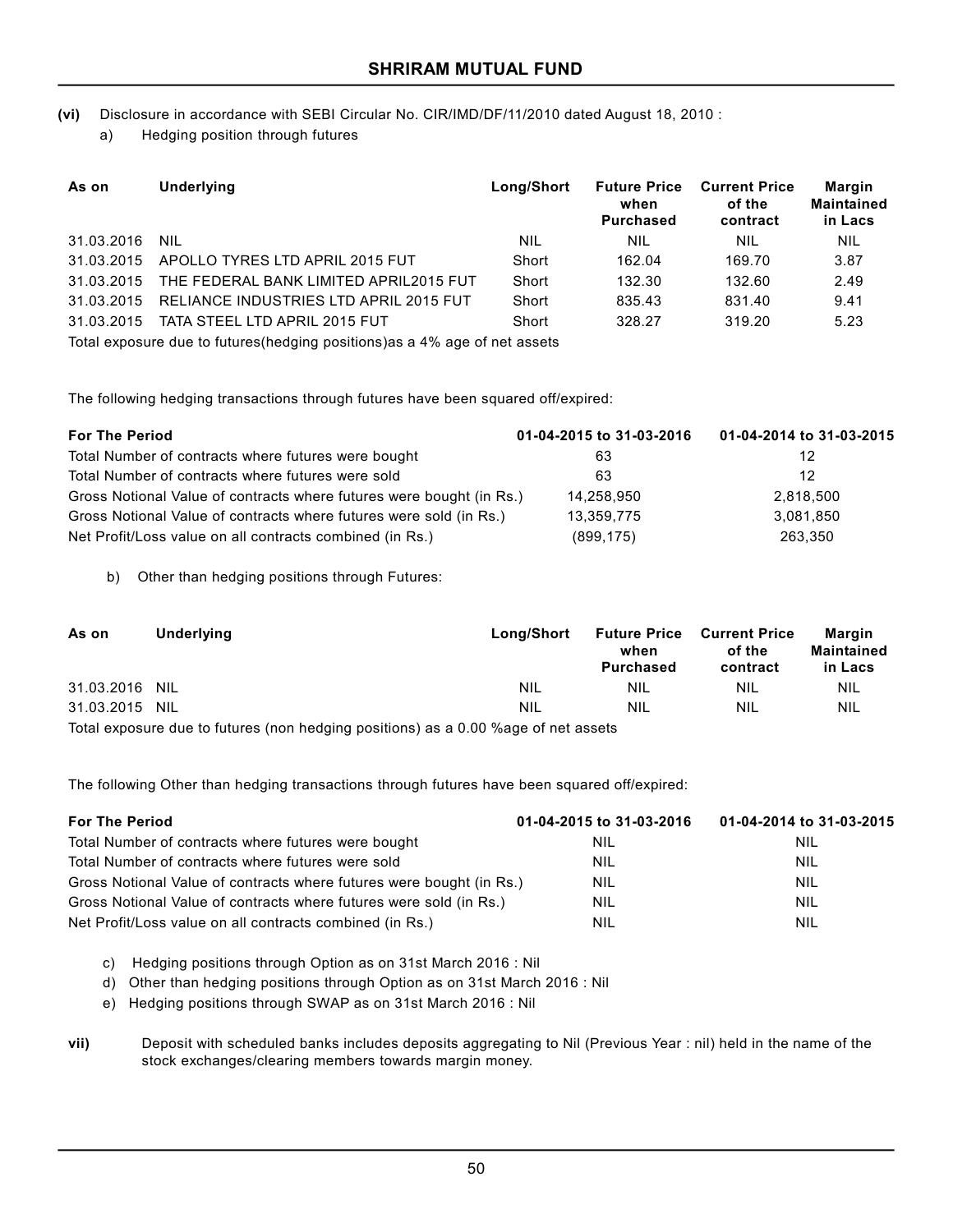|    |                                              | SHRIRAM EQUITY AND DEBT<br>OPPORTUNITIES FUND |                             |
|----|----------------------------------------------|-----------------------------------------------|-----------------------------|
|    |                                              | 31.03.2016                                    | 31.03.2015                  |
| 7. | <b>OTHER CURRENT ASSETS</b>                  |                                               |                             |
|    | Balances with banks in current accounts      | 1,325,557                                     | 442,787                     |
|    | Sundry debtors for units issued to investors |                                               |                             |
|    | - Lateral shift receivable                   |                                               |                             |
|    | - Others                                     | 173,332                                       | 72,375                      |
|    | Contracts for sale of investments            |                                               |                             |
|    | Margin deposit for F & O Trades              |                                               | 2,889,250                   |
|    | Interscheme receivable                       |                                               |                             |
|    | Outstanding and accrued income               | 1,669,149                                     | 273,204                     |
|    | Amount due from AMC                          |                                               |                             |
|    | <b>Collateralised lending</b>                |                                               |                             |
|    | Other current assets                         |                                               | 8,606                       |
|    |                                              | 3,168,038                                     | 3,686,222                   |
|    |                                              | SHRIRAM EQUITY AND DEBT<br>OPPORTUNITIES FUND |                             |
|    |                                              | 01.04.2015 to<br>31.03.2016                   | 01.04.2014 to<br>31.03.2015 |
| 8. | <b>INTEREST</b>                              |                                               |                             |
|    | Debentures and bonds                         | 3,767,970                                     | 1,629,786                   |
|    | <b>Fixed Deposits</b>                        |                                               | 487,198                     |
|    | <b>Certificate of Deposits</b>               |                                               | 820,907                     |
|    | <b>Commercial Papers</b>                     | 2,468,160                                     | 2,220,540                   |
|    | <b>Others</b>                                |                                               |                             |
|    |                                              | 6,236,130                                     | 5,158,431                   |

#### **9. MANAGEMENT AND TRUSTEESHIP FEE**

The Scheme pays fees for investment management services (excluding service tax) under an agreement with the AMC, which provides for computation of such fee as a percentage of the Scheme's average daily net assets, after excluding the net asset value of the investments by the AMC in the scheme and net asset value of investment made in other schemes, if any. SHRIRAM EQUITY AND DEBT

|                                                                            | SHRIRAM EQUITY AND DEBT<br>OPPORTUNITIES FUND |                             |  |
|----------------------------------------------------------------------------|-----------------------------------------------|-----------------------------|--|
|                                                                            | 01.04.2015 to<br>31.03.2016                   | 01.04.2014 to<br>31.03.2015 |  |
| Management fee                                                             | 8.766.985                                     | 3.934.811                   |  |
| Management fee at annualised average rate including applicable service tax | 2.47%                                         | $1.34\%$                    |  |

The Trusteeship fees for the year ending 31st March 2016 for the scheme of Shriram Mutual Fund were borne by AMC.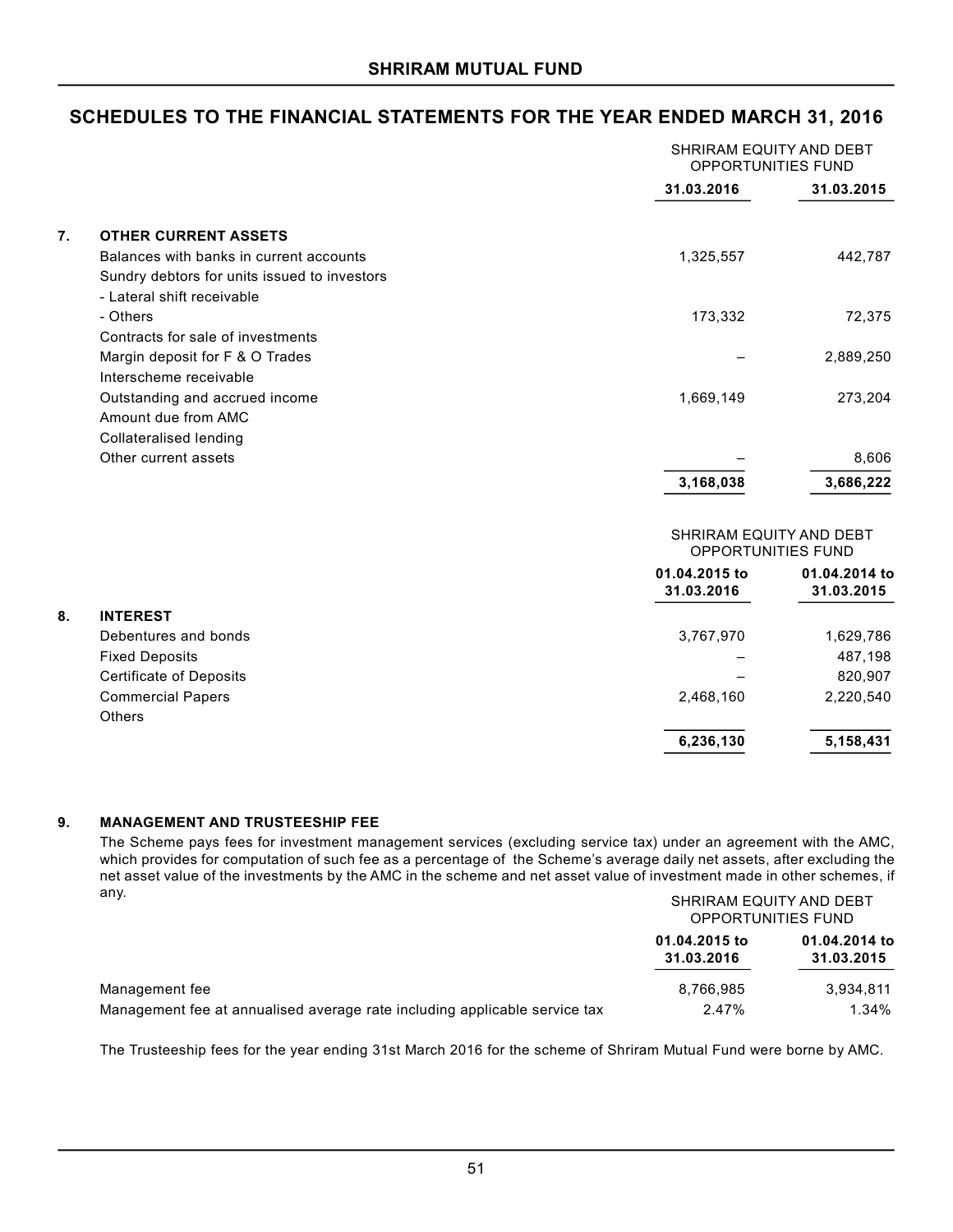#### **10. INCOME AND EXPENDITURE**

The total income and expenditure and these amounts as a percentage of the scheme's average daily net assets on an annualised basis are provided below :

|                                                                                                                                                                                               |                                               | SHRIRAM EQUITY AND DEBT<br>OPPORTUNITIES FUND |  |
|-----------------------------------------------------------------------------------------------------------------------------------------------------------------------------------------------|-----------------------------------------------|-----------------------------------------------|--|
|                                                                                                                                                                                               | 01.04.2015 to<br>31.03.2016                   | 01.04.2014 to<br>31.03.2015                   |  |
| <b>Income</b>                                                                                                                                                                                 |                                               |                                               |  |
| amount                                                                                                                                                                                        | 44,552,297                                    | 33,608,714                                    |  |
| as a percentage of average daily net assets                                                                                                                                                   | 12.56%                                        | 11.46%                                        |  |
| <b>Expenditure</b> (excluding provision for net unrealised loss in value of investments, realised<br>loss on sale of investments, realised loss on inter-scheme transfer/sale of investments) |                                               |                                               |  |
| amount                                                                                                                                                                                        | 8,843,201                                     | 7,100,354                                     |  |
| as a percentage of average daily net assets                                                                                                                                                   | 2.49%                                         | 2.42%                                         |  |
| 11.<br>UNHEDGED FOREIGN CURRENCY EXPOSURE                                                                                                                                                     | SHRIRAM EQUITY AND DEBT<br>OPPORTUNITIES FUND |                                               |  |

|                                                                              | 31.03.2016 | 31.03.2015 |
|------------------------------------------------------------------------------|------------|------------|
| Foreign currency exposure that has not been hedged by derivative instruments | Ni         | Nil        |

### **12. TRANSACTIONS COVERED BY REGULATION 25(8) OF THE SEBI REGULATION WITH THE SPONSOR OR ASSOCIATE OF THE SPONSOR**

(As identified by the management and relied upon by the auditors)

**Brokerage paid to associates/related parties/group companies of Sponsor/AMC**

| Name of Associate/related parties/<br>group companies of Sponsor/AMC | Nature of<br>Association | <b>Period covered</b> | Value of transaction (in Rs.  Brokerage (Rs Cr & % of  <br>Cr. & % of total value of<br>transaction of the fund) |          |       | total brokerage<br>paid by the fund) |
|----------------------------------------------------------------------|--------------------------|-----------------------|------------------------------------------------------------------------------------------------------------------|----------|-------|--------------------------------------|
| Shriram Insight Share Brokers Limited                                | Associate Broker         | 01-04-2015 to         | 2.86                                                                                                             | $2.92\%$ | 0.003 | 3.27%                                |
|                                                                      |                          | 31-03-2016            |                                                                                                                  |          |       |                                      |
| Shriram Insight Share Brokers Limited                                | Associate Broker         | 01-04-2014 to         | 1.63                                                                                                             | 2.21%    | 0.002 | 3.82%                                |
|                                                                      |                          | 31-03-2015            |                                                                                                                  |          |       |                                      |

#### **Commission paid to associates /related parties/group companies of Sponsor/AMC**

| Name of Associate/related parties/<br>group companies of Sponsor/AMC | Nature of<br>Association      | <b>Period covered</b>       | Business given (Rs. Cr. &<br>% of total business<br>received by the fund) |        |       | Commission (Rs Cr & %)<br>of total Commission<br>paid by the fund) |
|----------------------------------------------------------------------|-------------------------------|-----------------------------|---------------------------------------------------------------------------|--------|-------|--------------------------------------------------------------------|
| Shriram Fortune Solutions Ltd                                        | Distribution of Scheme        | 01-04-2015 to<br>31-03-2016 | 0.88                                                                      | 9.28%  | 0.017 | 6.15%                                                              |
| Shriram Fortune Solutions Ltd                                        | Distribution of Scheme        | 01-04-2014 to<br>31-03-2015 | 0.23                                                                      | 4.62%  | 0.005 | 2.70%                                                              |
| Shriram Insight Share Brokers Ltd                                    | <b>Distribution of Scheme</b> | 01-04-2015 to<br>31-03-2016 | 4.48                                                                      | 47.26% | 0.187 | 67.69%                                                             |
| Shriram Insight Share Brokers Ltd                                    | Distribution of Scheme        | 01-04-2014 to<br>31-03-2015 | 3.70                                                                      | 74.30% | 0.164 | 88.65%                                                             |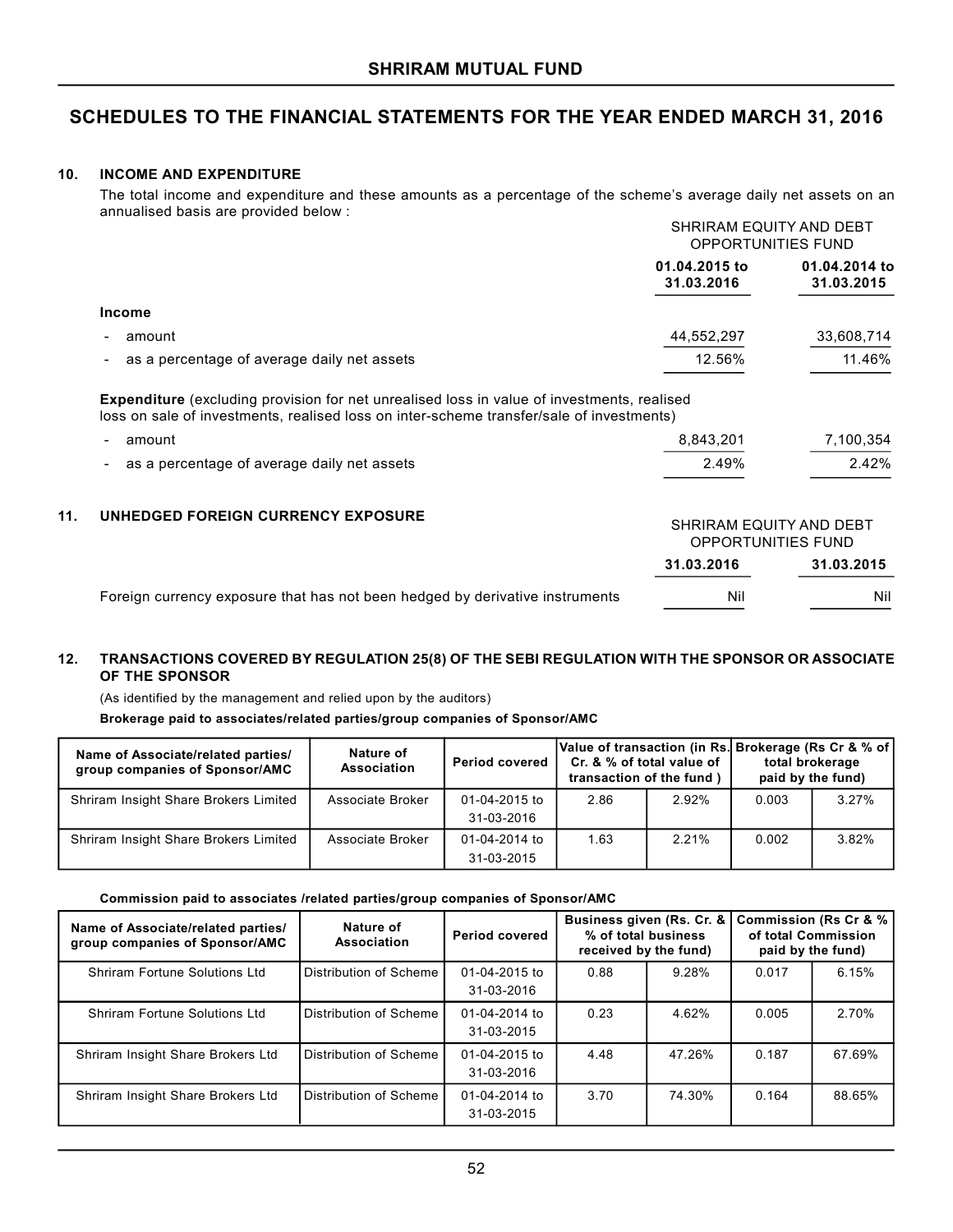#### **13. OUTSTANDING BALANCE OF INVESTOR EDUCATION AND AWARENESS INITIATIVES**

|                                                            | SHRIRAM EQUITY AND DEBT<br><b>OPPORTUNITIES FUND</b> |          |  |  |
|------------------------------------------------------------|------------------------------------------------------|----------|--|--|
|                                                            | 31 March, 2015<br>31 March, 2016                     |          |  |  |
| <b>Investor Education and Awareness</b><br>expense payable | 9400                                                 | 10211.15 |  |  |
| Payable to AMFI                                            | 221                                                  | NA       |  |  |

**Note:** The investor education fund is setaside in a different account and 50% of balance of unutilised amount payble to AMFI as per AMFI circular dated 20th April 2015.

#### **14. NET ASSET VALUE**

| Options         | SHRIRAM EQUITY AND DEBT<br><b>OPPORTUNITIES FUND</b> |                |  |
|-----------------|------------------------------------------------------|----------------|--|
|                 | 31 March, 2016                                       | 31 March, 2015 |  |
| Growth option   | 12.5041                                              | 13.1869        |  |
| Dividend option | 9.9962                                               | 11.7337        |  |
| Direct Dividend | 10.1081                                              | 11.8019        |  |
| Direct Growth   | 12.6706                                              | 13.2788        |  |

The net asset value of the Scheme's unit is determined separately for units issued under the options after including the respective unit capital and reserves and surplus.

The net asset value disclosed above represents the computed NAV as on March 31, 2016, and not the last declared NAV.

#### **14. CONTINGENT LIABILITIES :** Nil

#### **15. PRIOR PERIOD COMPARATIVES**

Figures for the previous years have been regrouped / reclassified, wherever necessary to confirm to current years presentations.

#### **16. SUPPLEMENTARY INVESTMENT PORTFOLIO INFORMATION AND INDUSTRYWISE CLASSIFICATION (REFER ANNEXURE I)**

| For Chokshi & Chokshi LLP<br><b>Chartered Accountants</b><br>(FRN - 101872W/W100045) | For and on behalf of<br><b>Board of Trustees</b> | For and on behalf of<br><b>Shriram Asset Management</b><br>Co. Limited |                                                      |
|--------------------------------------------------------------------------------------|--------------------------------------------------|------------------------------------------------------------------------|------------------------------------------------------|
| Nilesh Joshi<br>Partner<br>(Membership No. 114749)                                   | <b>S. KRISHNAMURTHY</b><br>Chairman              | <b>PRABHAKAR D. KARANDIKAR</b><br>Chairman                             |                                                      |
| Place: Chennai<br>Date: April 28, 2016                                               | <b>V. N. SHIVA SHANKAR</b><br>Trustee            | <b>AKHILESH KUMAR SINGH</b><br><b>Managing Director</b>                | <b>PARTHA RAY</b><br><b>Chief Investment Officer</b> |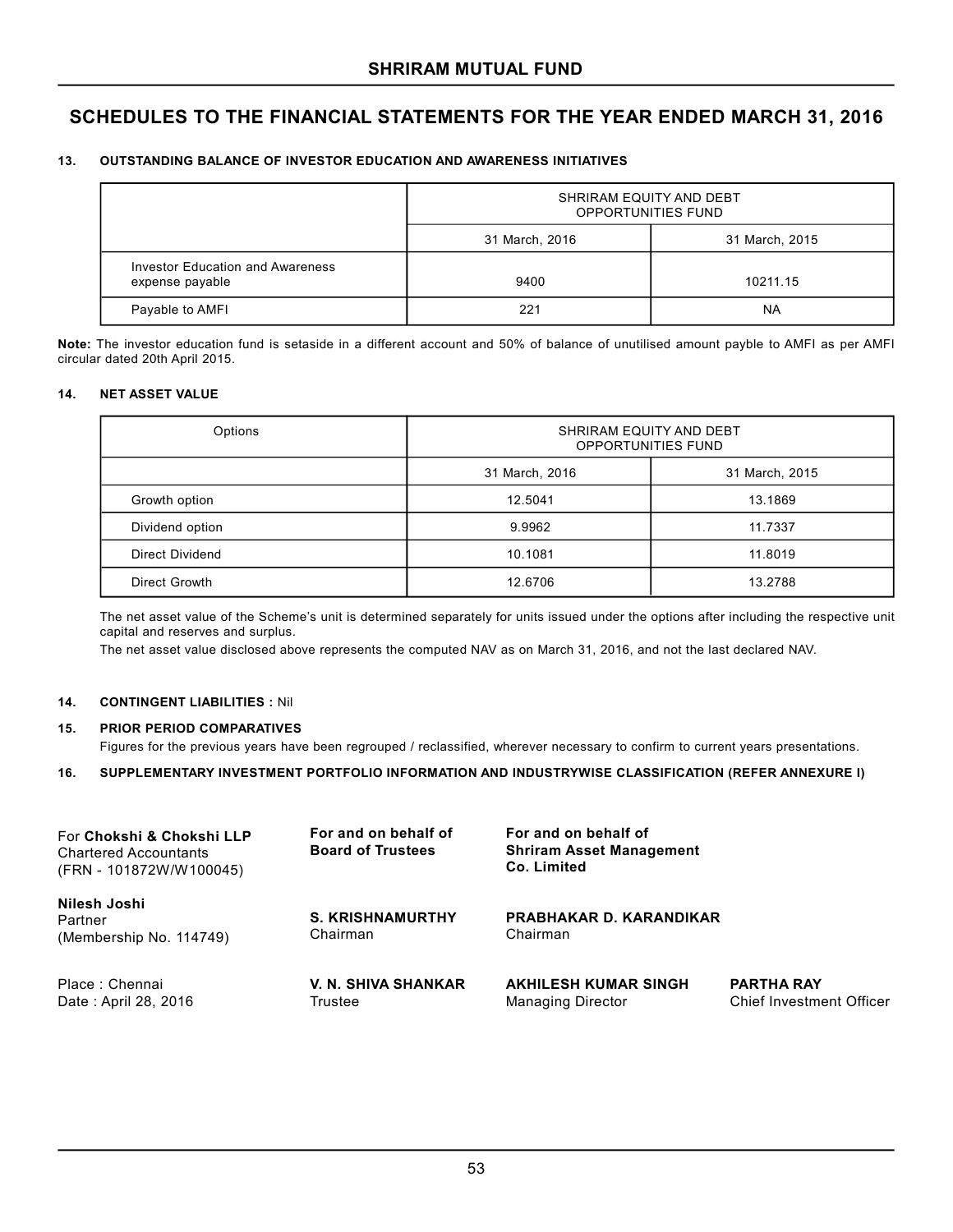# **SHRIRAM ASSET MUTUAL FUND - SHRIRAM EQUITY AND DEBT OPPORTUNITIES FUND ANNEXURE - I**

#### **SUPPLEMENTARY INVESTMENT PORTFOLIO INFORMATION AND INDUSTRYWISE CLASSIFICATION**

Details of investment portfolio and industrywise classification of the Scheme's investments in each category of investments at 31 March 2016 are presented below. The industry and company exposures are stated as a percentage of the Scheme's net assets as at 31 March 2016, as well as the aggregate investments in each investment category.

|    | Industry and Company Particulars #                | Quantity  | Amount<br>(Rupees) | Percentage to<br><b>Net Assets</b> | Percentage to<br>Investment<br>category (%) |
|----|---------------------------------------------------|-----------|--------------------|------------------------------------|---------------------------------------------|
| 1. | <b>Equity and Equity Related Instruments</b>      |           |                    |                                    |                                             |
|    | (a) Listed/awaiting Listing on Stock Exchange     |           |                    |                                    |                                             |
|    | <b>AUTO</b>                                       |           | 26,613,798.55      | 6.98                               | 10.08%                                      |
|    | <b>MARUTI SUZUKI INDIA Ltd</b>                    | 2,340.00  | 8,696,142.00       | 2.28                               | 3.29%                                       |
|    | EICHER MOTORS LTD.                                | 429.00    | 8,228,477.40       | 2.16                               | 3.12%                                       |
|    | <b>MAHINDRA &amp; MAHINDRA LTD</b>                | 3,245.00  | 3,928,721.50       | 1.03                               | 1.49%                                       |
|    | <b>BAJAJ AUTO LTD</b>                             | 1,155.00  | 2,778,872.25       | 0.73                               | 1.05%                                       |
|    | TVS MOTOR COMPANY LTD                             | 6,489.00  | 2,094,649.20       | 0.55                               | 0.79%                                       |
|    | ASHOK LEYLAND LTD.                                | 8,167.00  | 886,936.20         | 0.23                               | 0.34%                                       |
|    | <b>AUTO ANCILLARIES</b>                           |           | 6,083,317.45       | 1.59                               | 2.30%                                       |
|    | AMAR RAJA BATTERIES LIMITED                       | 4,785.00  | 4,199,316.00       | 1.10                               | 1.59%                                       |
|    | <b>MRF LIMITED</b>                                | 43.00     | 1,646,760.25       | 0.43                               | 0.62%                                       |
|    | SUNDRAM FASTENERS LTD.                            | 1,389.00  | 237,241.20         | 0.06                               | 0.09%                                       |
|    | <b>BANKS</b>                                      |           | 57,870,935.60      | 15.22                              | 21.91%                                      |
|    | <b>HDFC BANK LTD</b>                              | 16,079.00 | 17,223,020.85      | 4.53                               | 6.52%                                       |
|    | INDUSIND BANK LIMITED                             | 9,723.00  | 9,407,974.80       | 2.47                               | 3.56%                                       |
|    | AXIS BANK LIMITED (EARLIER UTI BANK LTD)          | 18,108.00 | 8,042,668.20       | 2.11                               | 3.05%                                       |
|    | KOTAK MAHINDRA BANK LTD.                          | 11,611.00 | 7,903,027.15       | 2.08                               | 2.99%                                       |
|    | <b>ICICI BANK LTD</b>                             | 32,899.00 | 7,785,548.35       | 2.05                               | 2.95%                                       |
|    | STATE BANK OF INDIA                               | 28,557.00 | 5,547,197.25       | 1.46                               | 2.10%                                       |
|    | <b>IDFC BANK LTD.</b>                             | 40,695.00 | 1,961,499.00       | 0.52                               | 0.74%                                       |
|    | <b>CEMENT</b>                                     |           | 14,516,979.75      | 3.81                               | 5.50%                                       |
|    | ULTRATECH CEMENT LTD.                             | 2,315.00  | 7,474,556.25       | 1.96                               | 2.83%                                       |
|    | SHREE CEMENTS LTD                                 | 567.00    | 7,042,423.50       | 1.85                               | 2.67%                                       |
|    | <b>CONSTRUCTION PROJECT</b>                       |           | 7,107,228.80       | 1.87                               | 2.70%                                       |
|    | LARSEN AND TOUBRO LIMITED                         | 5,635.00  | 6,856,104.50       | 1.80                               | 2.60%                                       |
|    | <b>VOLTAS LTD.</b>                                | 903.00    | 251,124.30         | 0.07                               | 0.10%                                       |
|    | <b>CONSUMER DURABLES</b>                          |           | 2,438,689.75       | 0.64                               | 0.92%                                       |
|    | BATA INDIA LTD                                    | 3,890.00  | 1,978,454.00       | 0.52                               | 0.75%                                       |
|    | WHIRLPOOL OF INDIA LTD.                           | 655.00    | 460,235.75         | 0.12                               | 0.17%                                       |
|    | <b>CONSUMER NON DURABLES</b>                      |           | 18,234,048.50      | 4.80                               | 6.90%                                       |
|    | BRITANNIA INDUSTRIES LTD                          | 2,942.00  | 7,903,683.00       | 2.08                               | 2.99%                                       |
|    | <b>ASIAN PAINTS LTD</b>                           | 6,390.00  | 5,549,076.00       | 1.46                               | 2.10%                                       |
|    | <b>ITC LTD</b>                                    | 14,566.00 | 4,781,289.50       | 1.26                               | 1.81%                                       |
|    | <b>FINANCE</b>                                    |           | 24,441,216.95      | 6.42                               | 9.26%                                       |
|    | HOUSING DEVELOPMENT FINANCE CORPORATION LTD       | 11,826.00 | 13,074,825.60      | 3.44                               | 4.95%                                       |
|    | LIC HOUSING FINANCE LTD                           | 14,289.00 | 7,046,620.35       | 1.85                               | 2.67%                                       |
|    | BAJAJ FINANCE LTD.                                | 491.00    | 3,399,757.65       | 0.89                               | 1.29%                                       |
|    | CHOLAMANDALAM INVESTMENT AND FINANCE COMPANY LTD. | 634.00    | 457,272.50         | 0.12                               | 0.17%                                       |
|    | REPCO HOME FINANCE LIMITED                        | 799.00    | 462,740.85         | 0.12                               | 0.18%                                       |
|    | <b>HEALTHCARE SERVICES</b>                        |           | 2,654,612.10       | 0.70                               | 1.01%                                       |
|    | APOLLO HOSPITALS ENTERPRISE LTD                   | 1,997.00  | 2,654,612.10       | 0.70                               | 1.01%                                       |
|    | <b>INDUSTRIAL CAPITAL GOODS</b>                   |           | 8,177,099.70       | 2.15                               | 3.10%                                       |
|    | <b>BHARAT ELECTRONICS LTD</b>                     | 6,679.00  | 8,177,099.70       | 2.15                               | 3.10%                                       |
|    | <b>INDUSTRIAL PRODUCTS</b>                        |           | 5,529,200.60       | 1.45                               | 2.10%                                       |
|    | BHARAT FORGE LTD                                  | 3,201.00  | 2,794,793.10       | 0.73                               | 1.06%                                       |
|    | <b>CUMMINS INDIA LTD.</b>                         | 2,349.00  | 1,977,388.20       | 0.52                               | 0.75%                                       |
|    | FAG BEARINGS INDIA LTD.                           | 116.00    | 440,544.80         | 0.12                               | 0.17%                                       |
|    | <b>GRINDWELL NORTON LTD.</b>                      | 470.00    | 316,474.50         | 0.08                               | 0.12%                                       |
|    |                                                   |           |                    |                                    |                                             |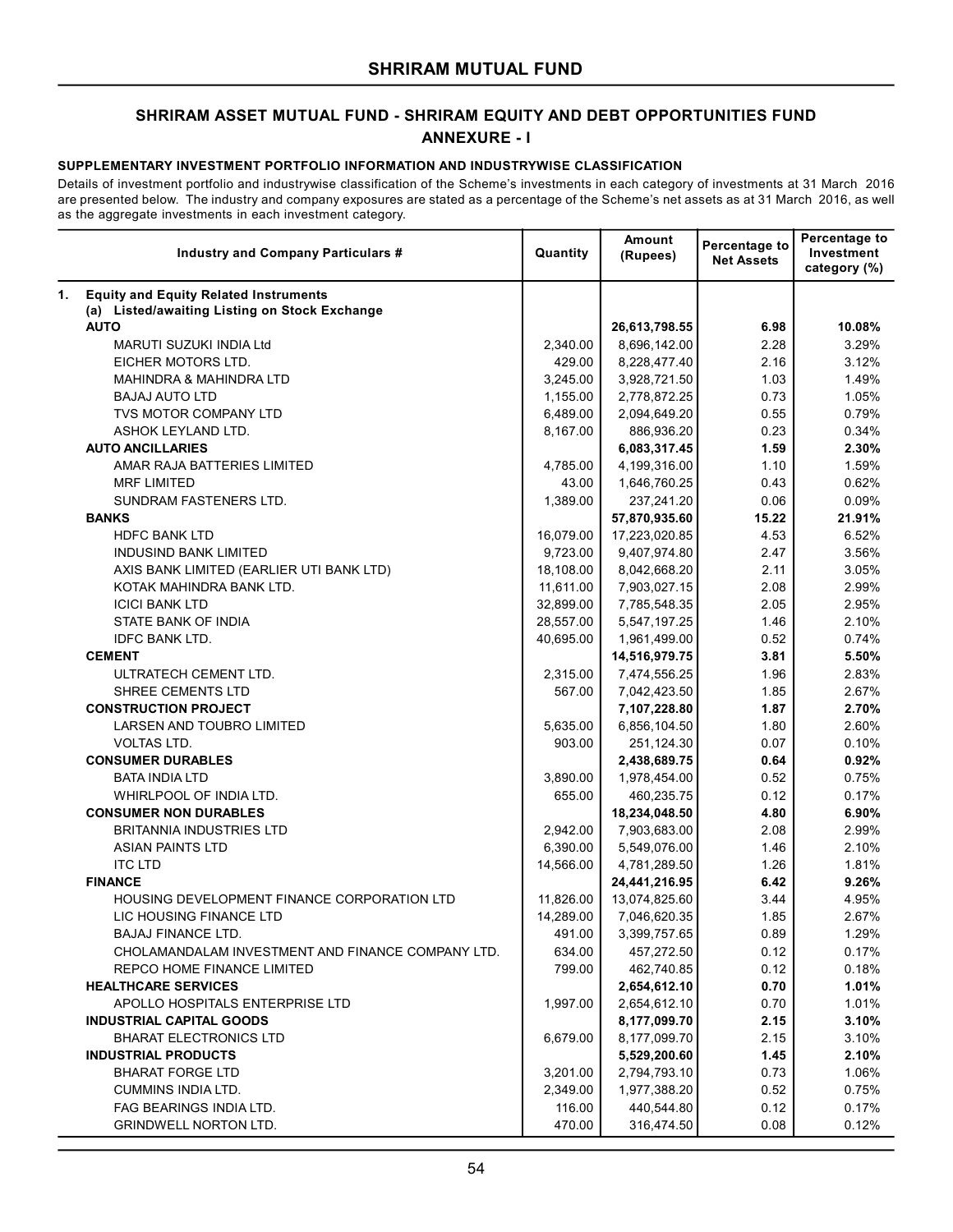|    |                    | <b>Industry and Company Particulars #</b>                                                                      | Quantity       | Amount<br>(Rupees)             | Percentage to<br><b>Net Assets</b> | Percentage to<br>Investment<br>category (%) |
|----|--------------------|----------------------------------------------------------------------------------------------------------------|----------------|--------------------------------|------------------------------------|---------------------------------------------|
|    |                    | <b>PESTICIDES</b>                                                                                              |                | 3,400,808.35                   | 0.90                               | 1.29%                                       |
|    |                    | UPL LIMITED (EX UNITED PHOSPHOROUS LIMITED)                                                                    | 6,190.00       | 2,956,963.00                   | 0.78                               | 1.12%                                       |
|    |                    | <b>BAYER CROPSCIENCE LTD</b>                                                                                   | 117.00         | 443,845.35                     | 0.12                               | 0.17%                                       |
|    |                    | <b>PETROLEUM PRODUCTS</b>                                                                                      |                | 16,182,905.50                  | 4.25                               | 6.12%                                       |
|    |                    | BHARAT PETROLEUM CORPORATION LTD                                                                               | 10,585.00      | 9,572,015.50                   | 2.51                               | 3.62%                                       |
|    |                    | RELIANCE INDUSTRIES LTD                                                                                        | 6,325.00       | 6,610,890.00                   | 1.74                               | 2.50%                                       |
|    |                    | <b>PHARMACEUTICALS</b>                                                                                         |                | 19,148,224.65                  | 5.02                               | 7.25%                                       |
|    |                    | SUN PHARMACEUTICALS INDUSTRIES LTD                                                                             | 8,824.00       | 7,235,680.00                   | 1.90                               | 2.74%                                       |
|    |                    | AUROBINDO PHARMA LTD                                                                                           | 5,970.00       | 4,447,053.00                   | 1.17                               | 1.68%                                       |
|    |                    | ALKEM LABORATORIES LIMITED                                                                                     | 1,919.00       | 2,603,027.55                   | 0.68                               | 0.99%                                       |
|    |                    | DR. REDDY LABORATORIES LTD                                                                                     | 819.00         | 2,485,828.80                   | 0.65                               | 0.94%                                       |
|    |                    | NATCO PHARMA LTD                                                                                               | 3,049.00       | 1,258,322.30                   | 0.33                               | 0.48%                                       |
|    |                    | LUPIN LTD (EX LUPIN LABORATORIES LTD)                                                                          | 756.00         | 1,118,313.00                   | 0.29                               | 0.42%                                       |
|    |                    | <b>SOFTWARE</b>                                                                                                |                | 48,800,596.80                  | 12.83                              | 18.48%                                      |
|    |                    | <b>INFOSYS LIMITED</b>                                                                                         | 16,877.00      | 20,561,249.10                  | 5.40                               | 7.79%                                       |
|    |                    | TATA CONSULTANCY SERVICES LTD                                                                                  | 5,092.00       | 12,833,367.60                  | 3.37                               | 4.86%                                       |
|    |                    | HCL TECHNOLOGIES LTD.                                                                                          | 7,465.00       | 6,077,256.50                   | 1.60                               | 2.30%                                       |
|    |                    | MIND TREE LTD- (EX MIND TREE CONSULTING LTD)                                                                   | 6,500.00       | 4,246,125.00                   | 1.12                               | 1.61%                                       |
|    |                    | <b>TECH MAHINDRA LTD</b>                                                                                       | 7,853.00       | 3,729,782.35                   | 0.98                               | 1.41%                                       |
|    |                    | PERSISTENT SYSTEMS LTD.                                                                                        | 1,775.00       | 1,352,816.25                   | 0.36                               | 0.51%                                       |
|    |                    | <b>TEXTILE PRODUCTS</b>                                                                                        |                | 2,302,211.00                   | 0.60                               | 0.87%                                       |
|    |                    | PAGE INDUSTRIES LIMITED                                                                                        | 190.00         | 2,302,211.00                   | 0.60                               | 0.87%                                       |
|    |                    | <b>TRANSPORTATION</b>                                                                                          |                | 605,000.00                     | 0.16                               | 0.23%                                       |
|    |                    | <b>BLUE DART EXPRESS LIMITED</b>                                                                               | 100.00         | 605,000.00                     | 0.16                               | 0.23%                                       |
|    |                    | <b>EQUITY TOTAL</b>                                                                                            |                | 264,106,874.05                 | 69.39                              | 100.00%                                     |
|    |                    | (b) Unlisted                                                                                                   |                | <b>NIL</b>                     | <b>NIL</b>                         |                                             |
|    |                    | Total $(a)+(b)$                                                                                                |                | 264,106,874.05                 | 69.39                              |                                             |
| 2) |                    | <b>Debt Instruments</b>                                                                                        |                |                                |                                    |                                             |
|    |                    | (a) Listed awaiting Listing on stock Exchange                                                                  |                |                                |                                    |                                             |
|    |                    | 9.70% HOUSING DEVELOPMENT FINANCE CORPORATION LTD -                                                            |                |                                |                                    |                                             |
|    |                    | MAT DATE 18/07/2017**                                                                                          | 43.00          | 43,363,691.22                  | 11.39<br>5.26                      | 44.63%                                      |
|    |                    | 8.61% LIC HOUSING FINANCE LTD - MAT DATE 11/12/2019**<br>9.73% LIC HOUSING FINANCE LTD - MAT DATE 16/01/2019** | 20.00<br>16.00 | 20,015,339.87<br>16,424,569.95 | 4.31                               | 20.60%<br>16.90%                            |
|    |                    | 8.97% LIC HOUSING FINANCE LTD - MAT DATE 29/10/2019**                                                          | 10.00          | 10,112,648.41                  | 2.66                               | 10.41%                                      |
|    |                    | 9.65% HOUSING DEVELOPMENT FINANCE CORPORATION LTD -                                                            |                |                                |                                    |                                             |
|    |                    | MAT DATE 17/01/2019**                                                                                          | 5.00           | 5, 128, 264. 45                | 1.35                               | 5.28%                                       |
|    |                    | 9.74% TATA SONS LTD - MAT DATE 13/01/2024**                                                                    | 2.00           | 2,126,457.27                   | 0.56                               | 2.19%                                       |
|    |                    | (b) Privately placed/Unlisted                                                                                  |                | <b>NIL</b>                     | <b>NIL</b>                         |                                             |
|    |                    | Total $(a)+(b)$                                                                                                | 96             | 97,170,971.17                  | 25.53                              | 100%                                        |
|    |                    | (c) Securitised Debt                                                                                           |                |                                |                                    |                                             |
|    |                    | <b>Debt Total</b>                                                                                              |                | 97170971.17                    | 25.53                              | 100%                                        |
| 3) |                    | <b>Money Market Instruments</b>                                                                                |                |                                |                                    |                                             |
|    |                    |                                                                                                                |                |                                |                                    |                                             |
| 4) |                    | <b>Other- Current Assets</b>                                                                                   |                |                                |                                    |                                             |
|    |                    | HDFC LIQUID FUND - DIRECT PLAN - GROWTH OPTION - 8058                                                          | 5,673.84       | 16,951,508.37                  | 4.45                               | 96.84%                                      |
|    |                    | UTI-TREASURY ADVANTAGE FUND - INSTITUTIONAL PLAN -                                                             |                |                                |                                    |                                             |
|    |                    | <b>DIRECT PLAN - GROWTH</b>                                                                                    | 267.13         | 552,729.93                     | 0.15                               | 3.16%                                       |
|    |                    | <b>Total Investments</b>                                                                                       |                | 17504238.30                    | 4.60                               | 100%                                        |
|    | <b>Grand Total</b> |                                                                                                                |                |                                |                                    |                                             |
|    | <b>DEPOSITS</b>    |                                                                                                                |                |                                |                                    |                                             |
|    |                    | <b>Cash and Other Assets</b>                                                                                   |                | 1,815,606.83                   | 0.48                               |                                             |
|    |                    | TOTAL ASSETS                                                                                                   |                | 380,597,690.35                 | 100.00                             |                                             |

\*\* Thinly Traded / Non Traded Securities.

# Industry Classification as recommended by AMFI.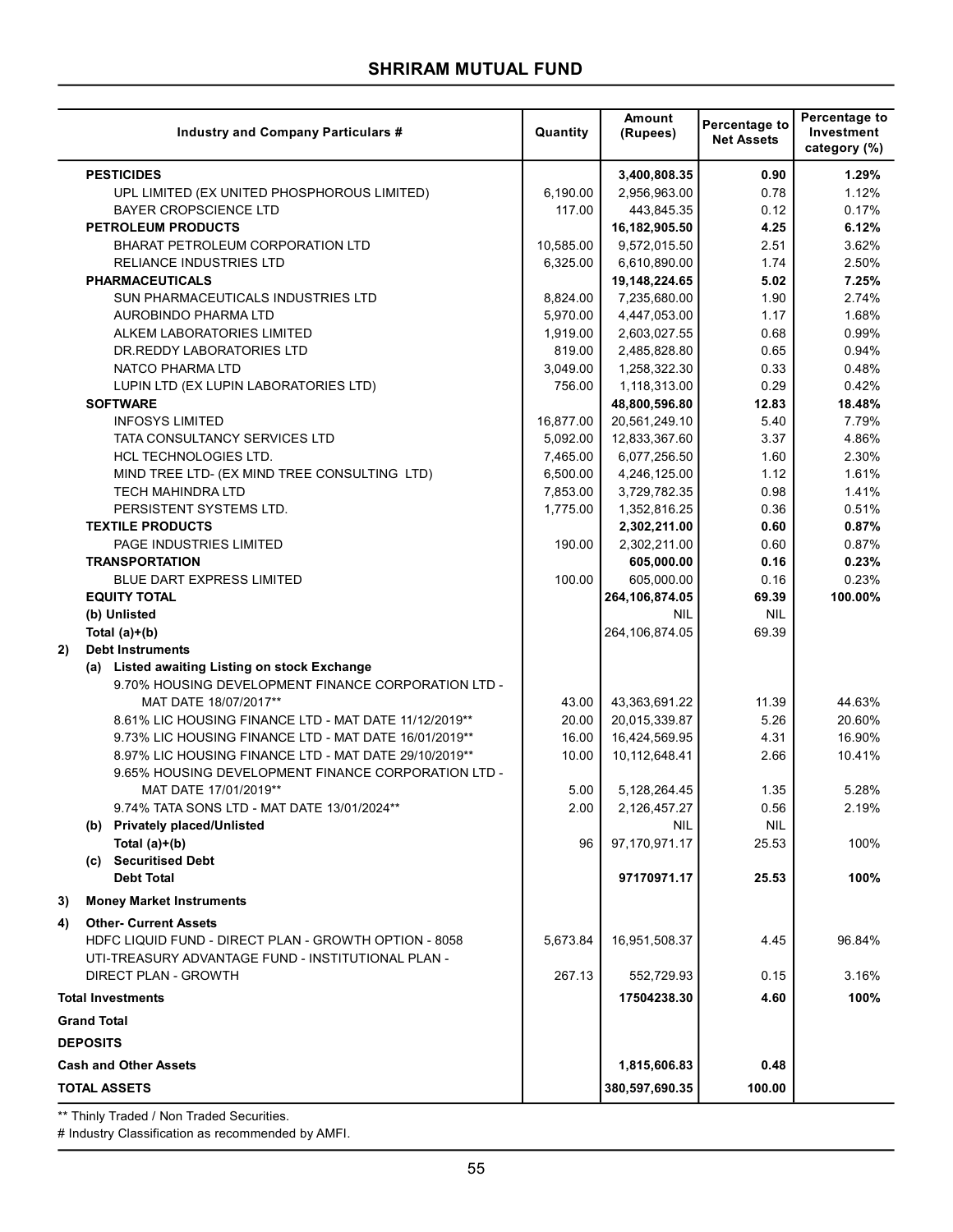# **INDEPENDENT AUDITORS' REPORT**

To, THE BOARD OF TRUSTEES **SHRIRAM MUTUAL FUND**

### **Report on the Memorandum of Accounts**

We have audited the accompanying memorandum of accounts pertaining to transaction for the period 01st April 2015 to 31st March 2016, of Shriram Mutual fund – Tax Guardian -95, Shriram Mutual Fund – Tax Guardian – 96, Shriram Mutual Fund – Tax Guardian – 97, Shriram Mutual Fund – Risk Guardian – 96 and Shriram Mutual Fund – Interval Fund 97 ("the Schemes"), giving state of affairs as at 31st March 2016 and other explanatory Information.

### **Management's Responsibility for the Memorandum of Accounts**

Management is responsible for the preparation of these Memorandum of Accounts that give a true and fair view of the financial position and financial performance of the Schemes in accordance with accounting principles generally accepted in India. This responsibility includes the design, implementation and maintenance of internal control relevant to the preparation and presentation of the Memorandum of Accounts that give a true and fair view and are free from material misstatement, whether due to fraud or error.

#### **Auditor's Responsibility**

Our responsibility is to express an opinion on this memorandum of accounts based on our audit. We conducted our audit in accordance with the Standards on Auditing issued by the Institute of Chartered Accountants of India. Those Standards require that we comply with ethical requirements and plan and perform the audit to obtain reasonable assurance about whether the financial statements are free from material misstatement.

An audit involves performing procedures to obtain audit evidence about the amounts and disclosures in the memorandum of accounts. The procedures selected depend on the auditor's judgment, including the assessment of the risks of material misstatement of the memorandum of accounts, whether due to fraud or error. In making those risk assessments, the auditor considers internal control relevant to the Scheme's preparation and fair presentation of the memorandum of accounts in order to design audit procedures that are appropriate in the circumstances. An audit also includes evaluating the appropriateness of accounting policies used and the reasonableness of the accounting estimates made by management, as well as evaluating the overall presentation of the memorandum of accounts.

We believe that the audit evidence we have obtained is sufficient and appropriate to provide a basis for our audit opinion.

#### **Opinion**

In our opinion and to the best of our information and according to the explanation given to us, the memorandum of accounts as at 31st March 2016, give the information required and gives a true and fair in conformity with accounting principles generally accepted in India.

# **Report on other Legal and Regulatory Requirements**

- 1. We have obtained all the information and explanations, which to the best of our knowledge and belief were necessary for the purposes of our audit.
- 2. The memorandum of accounts dealt with by this report is in agreement with the books of account.

For **Chokshi & Chokshi LLP** Chartered Accountants (FRN - 101872W/W100045)

**Nilesh Joshi** Place : Mumbai **Partner** Partner Partner Partner Partner Partner Partner Partner Partner Partner Partner Partner

Date : 28th April, 2016 (Membership No. 114749)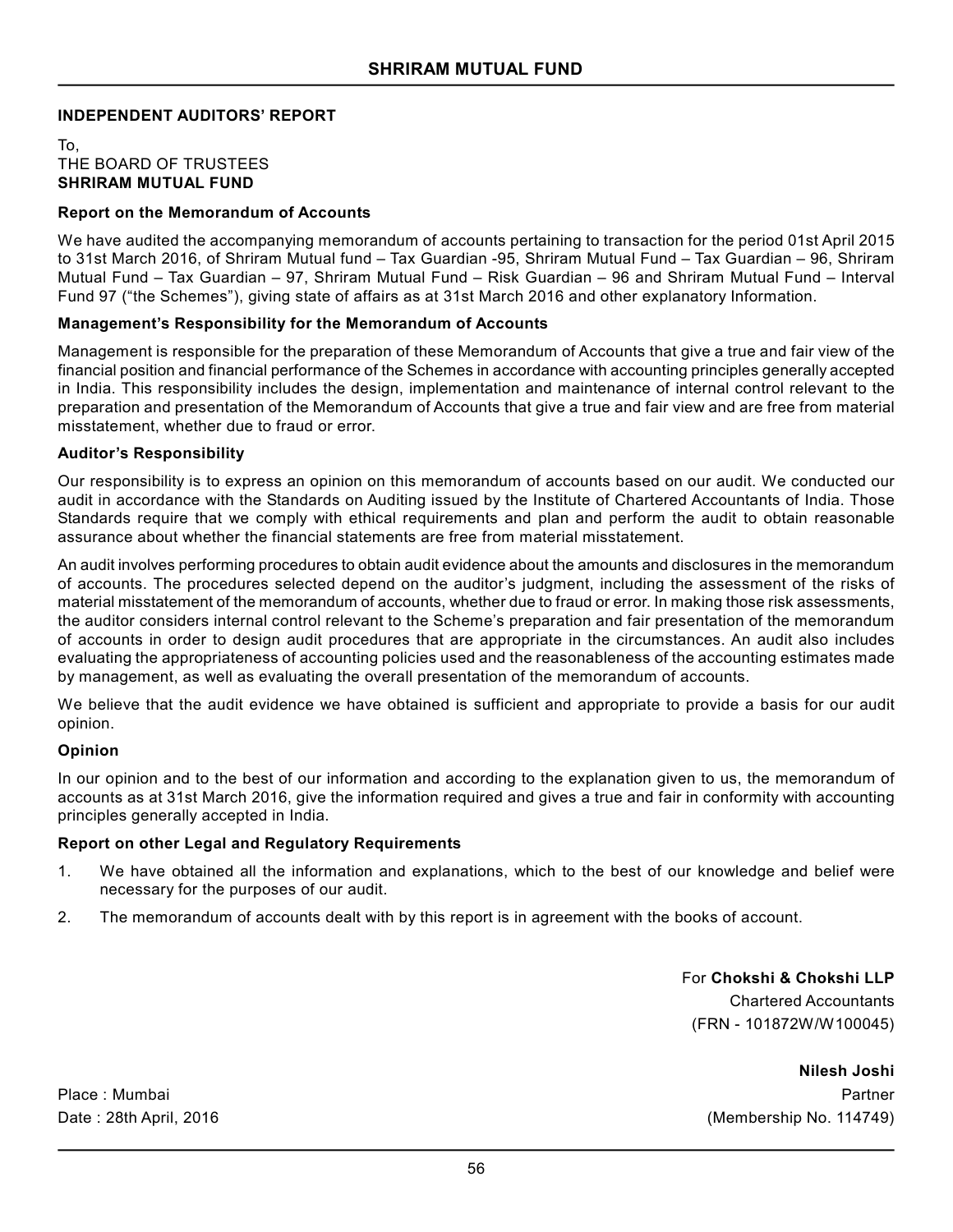# **RISK GUARDIAN-95 MEMORANDUM OF ACCOUNTS AS AT 31ST MARCH, 2016 (SCHEME WOUND UP WITH EFFECT FROM 07.07.2000)**

|                                         | <b>SCHEDULE</b> | <b>AS AT</b><br>31.03.2016<br>AMOUNT (₹) | <b>AS AT</b><br>07.07.2000<br>AMOUNT (₹) |
|-----------------------------------------|-----------------|------------------------------------------|------------------------------------------|
| <b>SOURCES</b>                          |                 |                                          |                                          |
| UNITS TO BE REDEEMED                    | A               | 24,087                                   | 115,760,299                              |
| <b>OTHER PAYABLES</b>                   | B               | 65,335                                   | 3,862,595                                |
|                                         | TOTAL           | 89,422                                   | 119,622,894                              |
| <b>UTILISATION</b>                      |                 |                                          |                                          |
| <b>BANK BALANCE IN CURRENT ACCOUNTS</b> |                 | 72,248                                   | 745,355                                  |
| DEPOSIT WITH SCHEDULED BANKS            |                 | $\overline{\phantom{a}}$                 | 17,550,000                               |
| OTHER RECEIVABLES                       | C               | 17,174                                   | 101,327,539                              |
|                                         | TOTAL           | 89,422                                   | 119,622,894                              |

SCHEDULES REFERRED TO ABOVE FORM AN INTEGRAL PART OF THE MEMORANDUM OF ACCOUNTS

AS PER OUR REPORT OF EVEN DATE **FOR SHRIRAM MUTUAL FUND** FOR **CHOKSHI AND CHOKSHI LLP** CHARTERED ACCOUNTANTS **S. KRISHNAMURTHY** (FRN : 101872W/W100045) TRUSTEE

PLACE : CHENNAI DATED : APRIL 28, 2016

# **NILESH JOSHI FOR SHRIRAM ASSET MANAGEMENT CO.LTD.**

#### (Membership No. - 114749) **AKHILESH KUMAR SINGH**

DATED : APRIL 28, 2016 PLACE : MUMBAI DATED : APRIL 28, 2016

# PARTNER PLACE : MUMBAI MANAGING DIRECTOR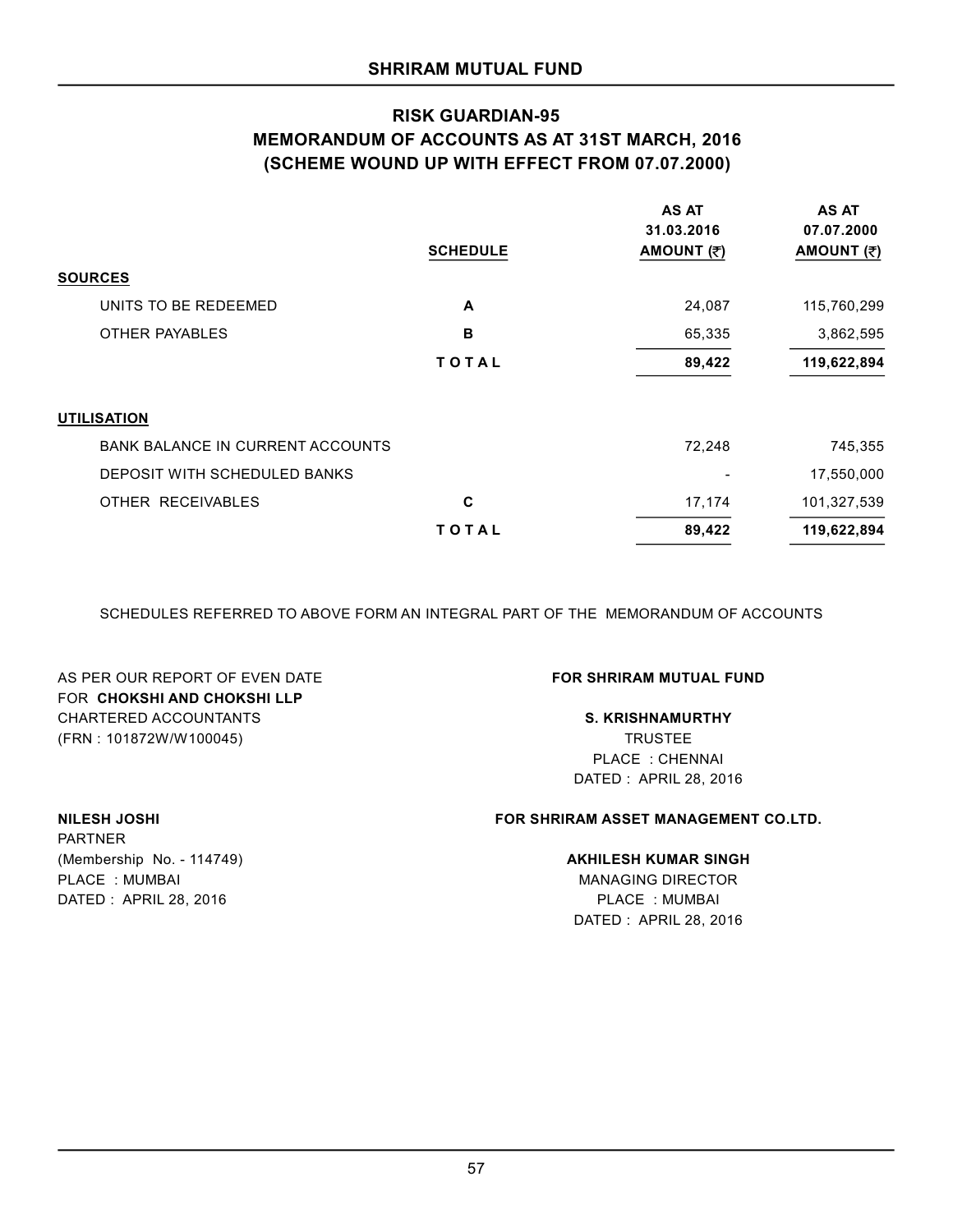# **RISK GUARDIAN-95 SCHEDULES TO MEMORANDUM OF ACCOUNTS AS ON 31.03.2016**

|                                                                                        |                 | <b>AS AT</b><br>31.03.2016 | <b>AS AT</b><br>07.07.2000 |
|----------------------------------------------------------------------------------------|-----------------|----------------------------|----------------------------|
|                                                                                        | <b>SCHEDULE</b> | AMOUNT (₹)                 | AMOUNT (₹)                 |
| <b>SOURCES</b>                                                                         | A               |                            |                            |
| <b>UNITS TO BE REDEEMED</b>                                                            |                 |                            |                            |
| Money payable on 3,700 units at the<br>final redemption value of Rs.6.51 per unit.     |                 |                            |                            |
|                                                                                        | TOTAL           | 24,087                     | 115,760,299                |
| <b>OTHER PAYABLES</b>                                                                  | В               |                            |                            |
| <b>Sundry Creditors</b>                                                                |                 | 15,676                     | 249,920                    |
| Redemption Chq/D D Cancelled                                                           |                 | 3,255                      | 45,755                     |
| <b>Unclaimed Dividend</b>                                                              |                 | 538                        | 295,973                    |
| Unclaimed Interest -31.03.2001                                                         |                 | 4,430                      |                            |
| Unclaimed Interest -31.03.2002                                                         |                 | 6,510                      |                            |
| <b>Tax Deducted At Source</b>                                                          |                 | 500                        | 15,006                     |
| Payble to sponsors against<br>redeemption effected by them<br>by their various offices |                 |                            | 2,550,941                  |
| Due To Inter Scheme                                                                    |                 |                            |                            |
|                                                                                        |                 | 30,909                     | 3, 157, 595                |
| <b>Outstanding Expenses (Net)</b>                                                      |                 | 34,426                     | 705,000                    |
|                                                                                        | TOTAL           | 65,335                     | 3,862,595                  |
| <b>OTHER RECEIVABLES</b>                                                               | $\mathbf c$     |                            |                            |
| <b>Contracts for sale of investment</b>                                                |                 |                            |                            |
| <b>Associate Companies</b>                                                             |                 |                            | 101,008,628                |
| Others                                                                                 |                 |                            | 258,406                    |
|                                                                                        |                 |                            | 101,267,034                |
| Other receivable                                                                       |                 | 17,174                     | 60,505                     |
|                                                                                        | TOTAL           | 17,174                     | 101,327,539                |
|                                                                                        |                 | AS OF                      | <b>AS OF</b>               |
|                                                                                        |                 | 31.03.2016                 | 07.07.2000                 |
|                                                                                        | <b>GROUPING</b> |                            |                            |
| <b>OTHER PAYABLES</b>                                                                  | $\mathbf B$     |                            |                            |
| <b>SUNDRY CREDITORS</b>                                                                |                 |                            |                            |
| <b>BHAI SHANKER KANGA</b>                                                              |                 |                            | 195,331                    |
| H N MOTIWALA & CO.                                                                     |                 |                            | 16,025                     |
| <b>CHOKSHI &amp; CHOKSHI</b>                                                           |                 | 15,676                     |                            |
| <b>ILFS</b>                                                                            |                 |                            | 25,504                     |
| R & D CONSULTANTS                                                                      |                 |                            | 13,060                     |
|                                                                                        | TOTAL           | 15,676                     | 249,920                    |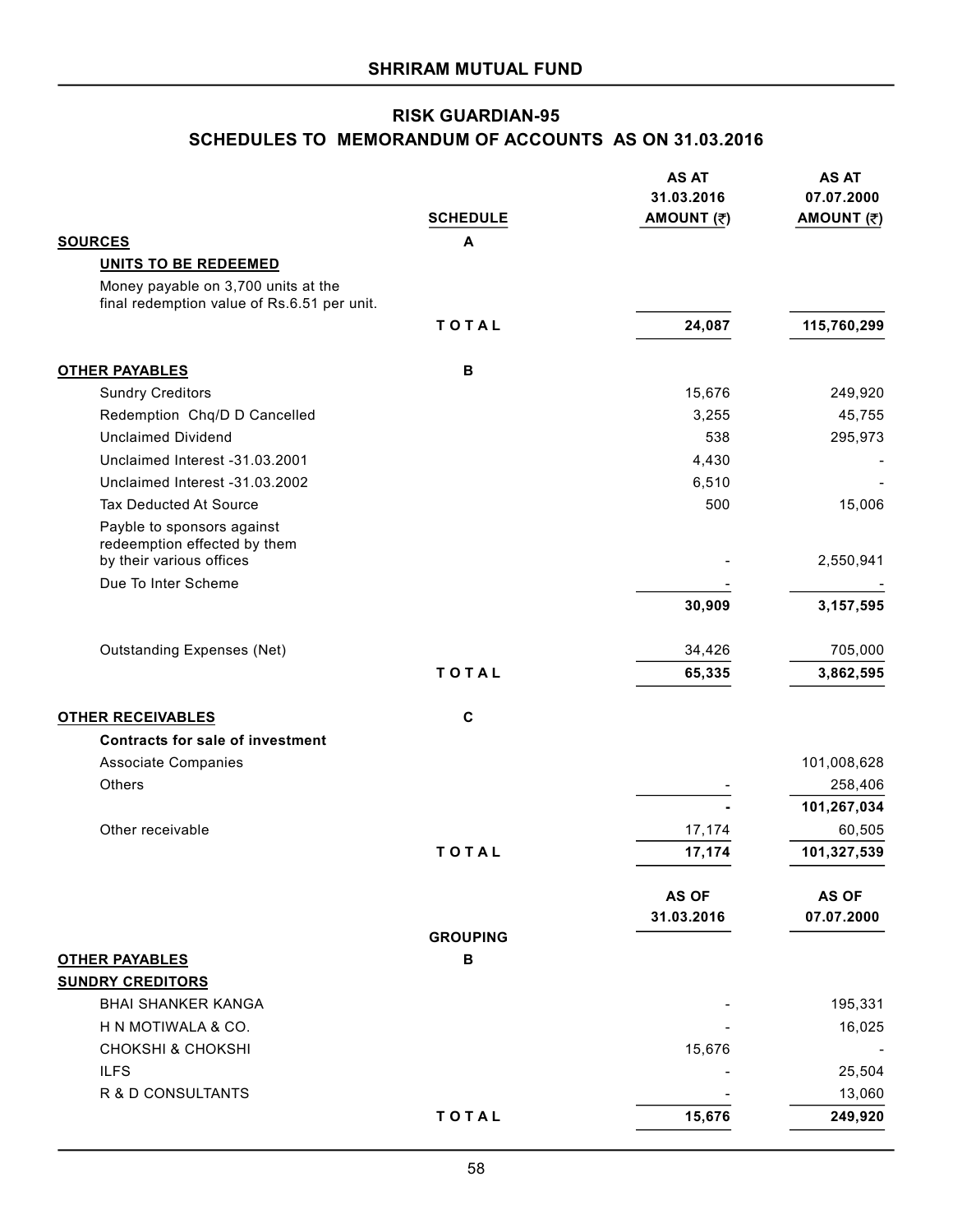|                                                                    |       | <b>AS OF</b><br>31.03.2016 (₹) | <b>AS OF</b><br>07.07.2000 (₹) |
|--------------------------------------------------------------------|-------|--------------------------------|--------------------------------|
| <b>BALANCE WITH BANKS IN CURRENT ACCOUNT</b>                       |       |                                |                                |
| ABU DHABI COMMERCIAL                                               |       |                                | 10,000                         |
| CENTRAL BANK OF INDIA                                              |       | 72,248                         | 478,680                        |
| CENTRAL BANK OF INDIA N.P.                                         |       |                                | 98,267                         |
| INDUS IND BANK LTD.                                                |       |                                | 10,680                         |
| <b>RESERVE BANK OF INDIA</b>                                       |       |                                | 100,000                        |
| THE LAKSHMI VILAS BANK LTD.                                        |       |                                | 12,131                         |
| <b>UNION BANK OF INDIA</b>                                         |       |                                | 5,479                          |
| UNION BANK OF INDIA                                                |       |                                | 30,118                         |
| <b>CITI BANK</b>                                                   |       |                                |                                |
|                                                                    | TOTAL | 72,248                         | 745,355                        |
| <b>DEPOSIT WITH BANK</b>                                           |       |                                |                                |
| With ABN Amro Bank                                                 |       |                                | 5,000,000                      |
| With Abudhabi Bank                                                 |       |                                | 5,000,000                      |
| With Bank of Baharin & Kuwait                                      |       |                                | 5,000,000                      |
| With Central Bank of India                                         |       |                                | 2,550,000                      |
| With Citi Bank                                                     |       |                                |                                |
|                                                                    | TOTAL |                                | 17,550,000                     |
| <b>OTHER RECEIVABLES</b><br><b>CONTRACT FOR SALE OF INVESTMENT</b> | C     |                                |                                |
| <b>Associate Companies</b>                                         |       |                                |                                |
| PRUDENTIAL INVESTMENT                                              |       |                                |                                |
|                                                                    |       |                                | 87,737,598                     |
| SHRIRAM ASSET MANAGEMENT                                           |       |                                | 13,271,029                     |
|                                                                    | TOTAL |                                | 101,008,627                    |
| <b>CONTRACT FOR SALE OF INVESTMENT</b>                             |       |                                |                                |
| <b>Others</b>                                                      |       |                                |                                |
| KEYNOTE CAPITALS LTD                                               |       |                                | 258,406                        |
|                                                                    | TOTAL |                                | 258,406                        |
| DUE FROM INTER SCHEME                                              |       |                                |                                |
| SRMF INTERVAL FUND                                                 |       |                                |                                |
|                                                                    | TOTAL |                                |                                |
|                                                                    |       |                                |                                |
|                                                                    |       | <b>AS OF</b><br>31.03.2016 (₹) | AS OF<br>30.04.2001 (₹)        |
| <b>OTHER RECEIVABLE</b>                                            |       |                                |                                |
| SHRIRAM AMC LTD<br><b>TDS RECEIVABLE</b>                           |       | 17,174                         |                                |
|                                                                    | TOTAL | 17,174                         |                                |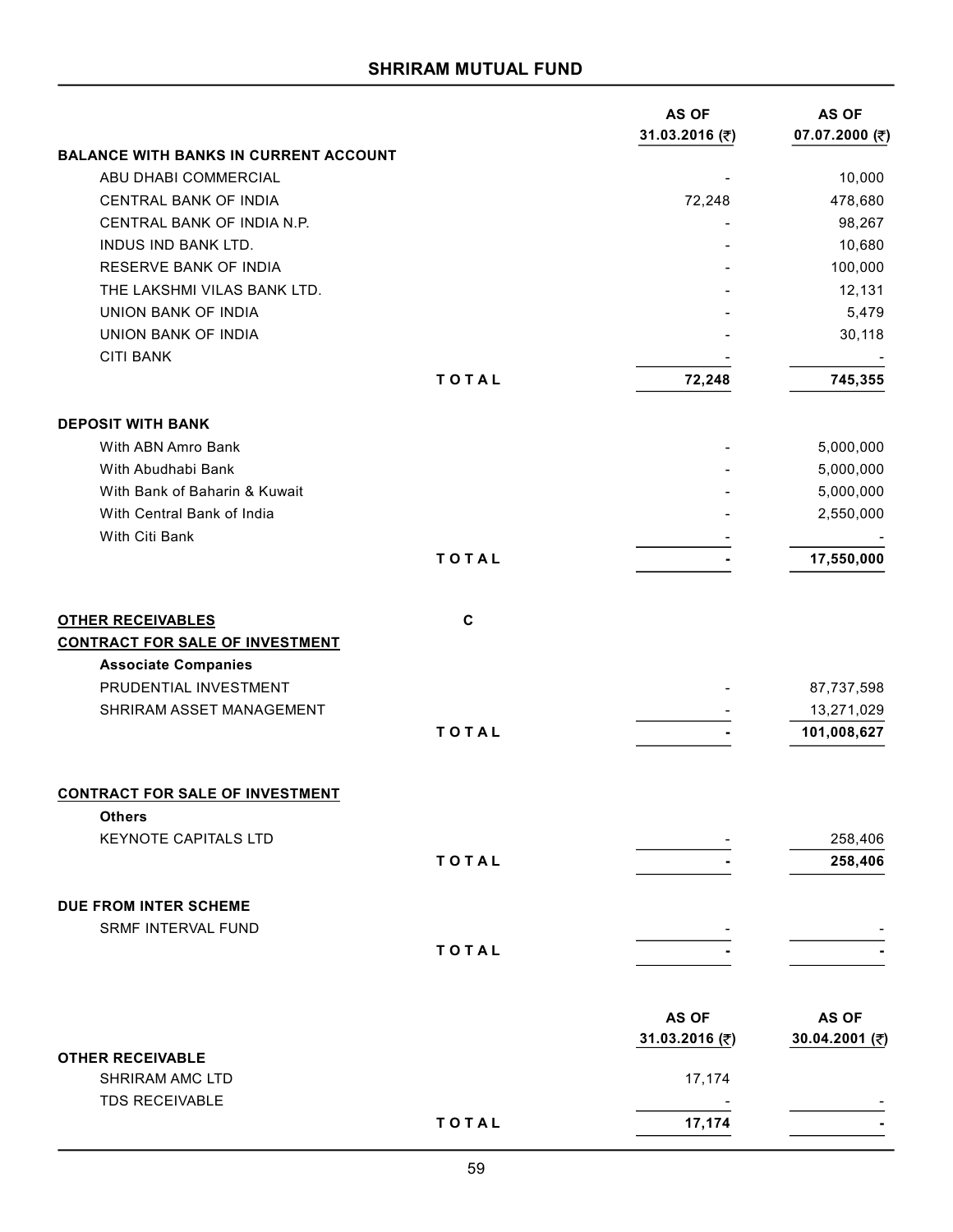# **RISK GUARDIAN 95**

# **S C H E D U L E - D**

# **NOTES TO MEMORANDUM OF ACCOUNTS FOR THE PERIOD FROM 8th JULY, 2000 TO 31ST MARCH 2016**

#### **1) ORGANISATION :**

The Shriram Mutual Fund - Risk Guardian 95 (the "Scheme") was launched on 26th October,1995, as Growth Oriented close ended Scheme for a period of four years.The scheme was therefore wound up by the Trustees of Shriram Mutual Fund effective 7th July, 2000.

**2)** After making appropriate provision for meeting the expenses connected with winding up, the redemption value at the time of winding up was worked out at Rs.6.51 per unit.

### **3) Movement in Units :**

|                                    | <u>Nos.</u> | <b>Rupees</b> |
|------------------------------------|-------------|---------------|
| Balance as of 07.07.2000           | 17.781.920  | 115,760,299   |
| Less: Redemption during the period | 17.778.220  | 115,736,212   |
| Closing Balance on 31.03.2016      | 3.700       | 24.087        |

**4)** Figures as on the date of Winding up i.e as of 7th July,2000 are given for comparision. The figures have been regrouped or rearranged wherever considered necessary.

#### **FOR SHRIRAM MUTUAL FUND**

# CHARTERED ACCOUNTANTS **S. KRISHNAMURTHY** (FRN : 101872W/W100045) TRUSTEE PLACE : CHENNAI DATED : APRIL 28, 2016

PARTNER (Membership No. - 114749) **AKHILESH KUMAR SINGH** PLACE : MUMBAI MANAGING DIRECTOR DATED : APRIL 28, 2016 PLACE : MUMBAI

FOR **CHOKSHI AND CHOKSHI LLP**

# **NILESH JOSHI FOR SHRIRAM ASSET MANAGEMENT CO.LTD.**

DATED : APRIL 28, 2016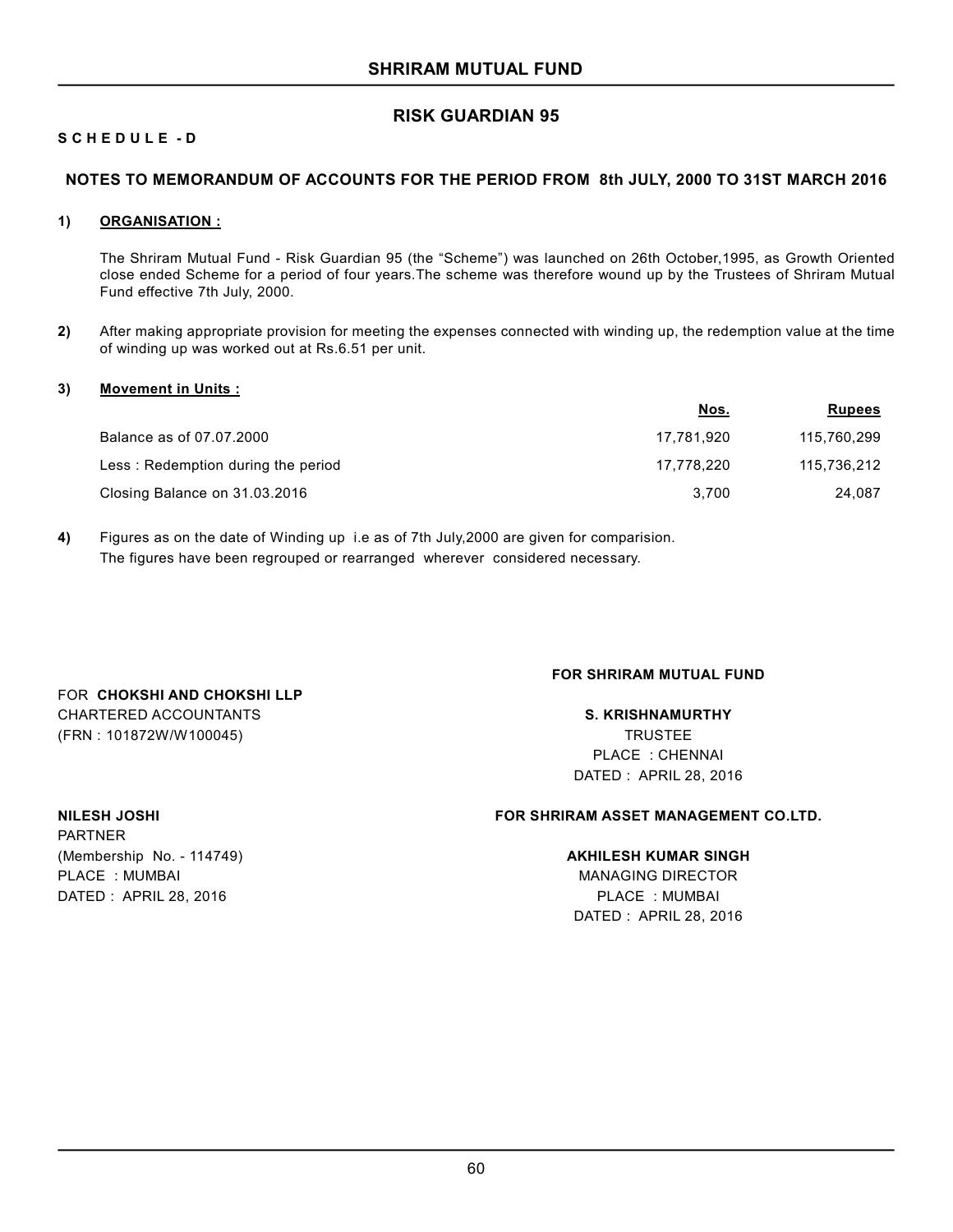# **TAX GUARDIAN-95 MEMORANDUM OF ACCOUNTS AS AT 31ST MARCH, 2016 (SCHEME WOUND UP WITH EFFECT FROM 30.04.2001)**

|                                         | <b>SCHEDULE</b> | <b>AS AT</b><br>31.03.2016<br>AMOUNT (₹) | <b>AS AT</b><br>30.04.2001<br>AMOUNT (₹) |
|-----------------------------------------|-----------------|------------------------------------------|------------------------------------------|
| <b>SOURCES</b>                          |                 |                                          |                                          |
| UNITS TO BE REDEEMED                    | A               | 178,200                                  | 22,619,635                               |
| <b>OTHER PAYABLES</b>                   | B               | 151,276                                  | 7,839,274                                |
|                                         | TOTAL           | 329,476                                  | 30,458,909                               |
| <b>UTILISATION</b>                      |                 |                                          |                                          |
| <b>BANK BALANCE IN CURRENT ACCOUNTS</b> |                 | 112,302                                  | 73,191                                   |
| <b>BANK BALANCE IN FIXED DEPOSIT</b>    |                 | 200,000                                  |                                          |
| OTHER RECEIVABLES                       | C               | 17,174                                   | 30,385,718                               |
|                                         | TOTAL           | 329,476                                  | 30,458,909                               |

SCHEDULES REFERRED TO ABOVE FORM AN INTEGRAL PART OF THE MEMORANDUM OF ACCOUNTS

AS PER OUR REPORT OF EVEN DATE **FOR SHRIRAM MUTUAL FUND** FOR **CHOKSHI AND CHOKSHI LLP** CHARTERED ACCOUNTANTS **S. KRISHNAMURTHY** (FRN : 101872W/W100045) TRUSTEE

PLACE : CHENNAI DATED : APRIL 28, 2016

# **NILESH JOSHI FOR SHRIRAM ASSET MANAGEMENT CO.LTD.**

DATED : APRIL 28, 2016

PARTNER (Membership No. - 114749) **AKHILESH KUMAR SINGH** PLACE : MUMBAI MANAGING DIRECTOR DATED : APRIL 28, 2016 PLACE : MUMBAI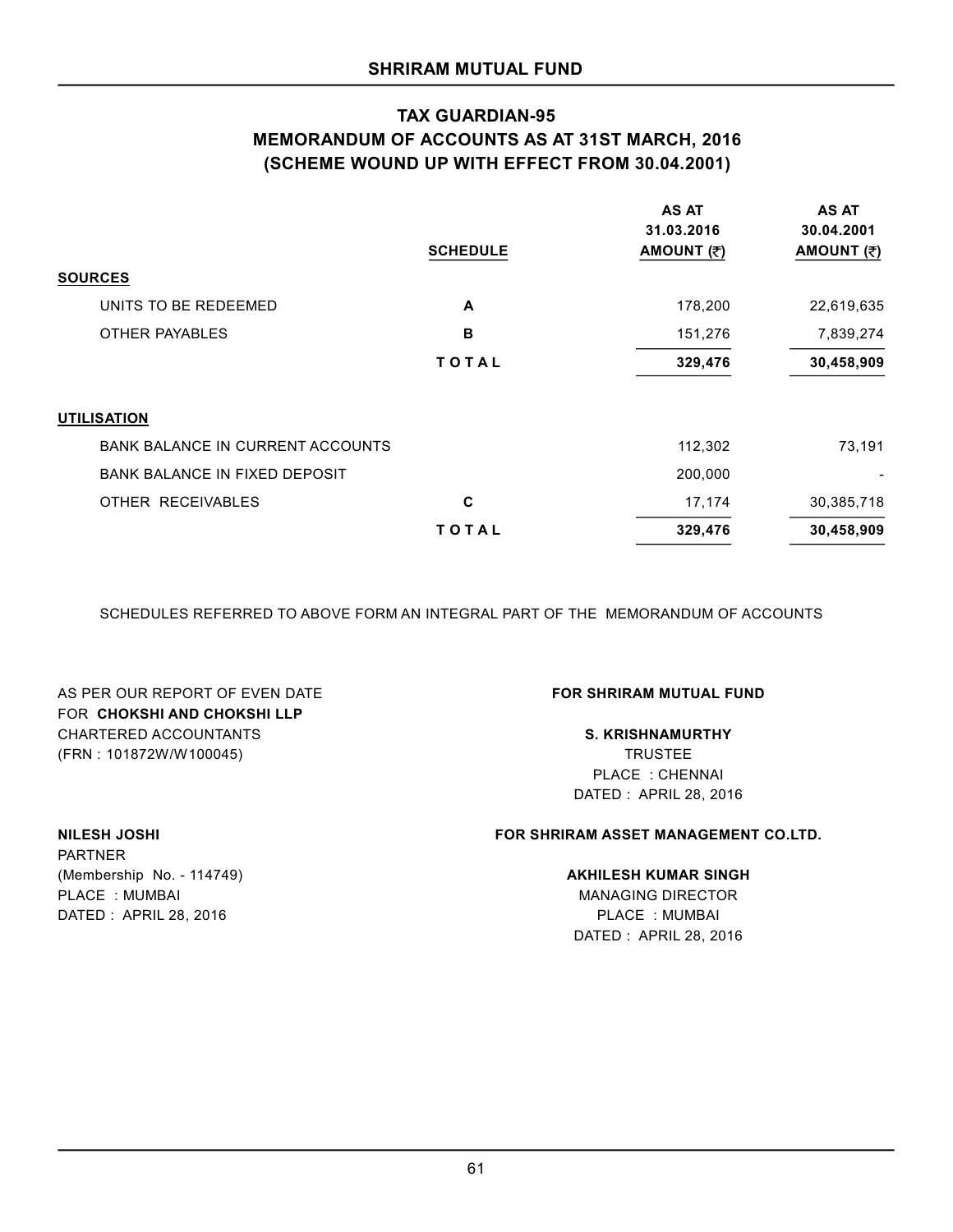# **TAX GUARDIAN-95 SCHEDULES TO MEMORANDUM OF ACCOUNTS AS ON 31.03.2016**

|                                                                                     | <b>SCHEDULE</b> | <b>AS AT</b><br>31.03.2016<br>AMOUNT (₹) | <b>AS AT</b><br>30.04.2001<br>AMOUNT (₹) |
|-------------------------------------------------------------------------------------|-----------------|------------------------------------------|------------------------------------------|
| <b>SOURCES</b>                                                                      |                 |                                          |                                          |
| <b>UNITS TO BE REDEEMED</b>                                                         | A               |                                          |                                          |
| Money payable on 39,600 units at the<br>final redemption value of Rs.4.50 per unit. |                 |                                          |                                          |
|                                                                                     | TOTAL           | 178,200                                  | 22,619,635                               |
| <b>OTHER PAYABLES</b>                                                               | B               |                                          |                                          |
| <b>Sundry Creditors</b>                                                             |                 | 36,865                                   | 216,028                                  |
| Redemption D D Cancelled                                                            |                 | 17,595                                   | 127,827                                  |
| <b>Tax Deducted At Source</b>                                                       |                 | 500                                      | 6,258                                    |
| Payble to sponsors against<br>redeemption effected by them                          |                 |                                          |                                          |
| by their various offices                                                            |                 |                                          | 3,930,851                                |
| Due To Inter Scheme                                                                 |                 |                                          | 284,532                                  |
| <b>Other Liabilities</b>                                                            |                 |                                          | 1,748,778                                |
|                                                                                     |                 | 54,960                                   | 6,314,274                                |
| <b>Outstanding Expenses (Net)</b>                                                   |                 | 96,316                                   | 1,525,000                                |
|                                                                                     | TOTAL           | 151,276                                  | 7,839,274                                |
|                                                                                     |                 |                                          |                                          |
| <b>OTHER RECEIVABLES</b>                                                            | $\mathbf c$     |                                          |                                          |
| <b>Contracts for sale of investment</b>                                             |                 |                                          | 30,232,563                               |
| <b>Associate Companies</b><br>Others                                                |                 |                                          | 70,524                                   |
|                                                                                     |                 |                                          | 30,303,087                               |
| Due from Inter scheme                                                               |                 |                                          | 82,631                                   |
| Other receivable                                                                    |                 | 17,174                                   |                                          |
|                                                                                     | TOTAL           | 17,174                                   | 30,385,718                               |
|                                                                                     |                 |                                          |                                          |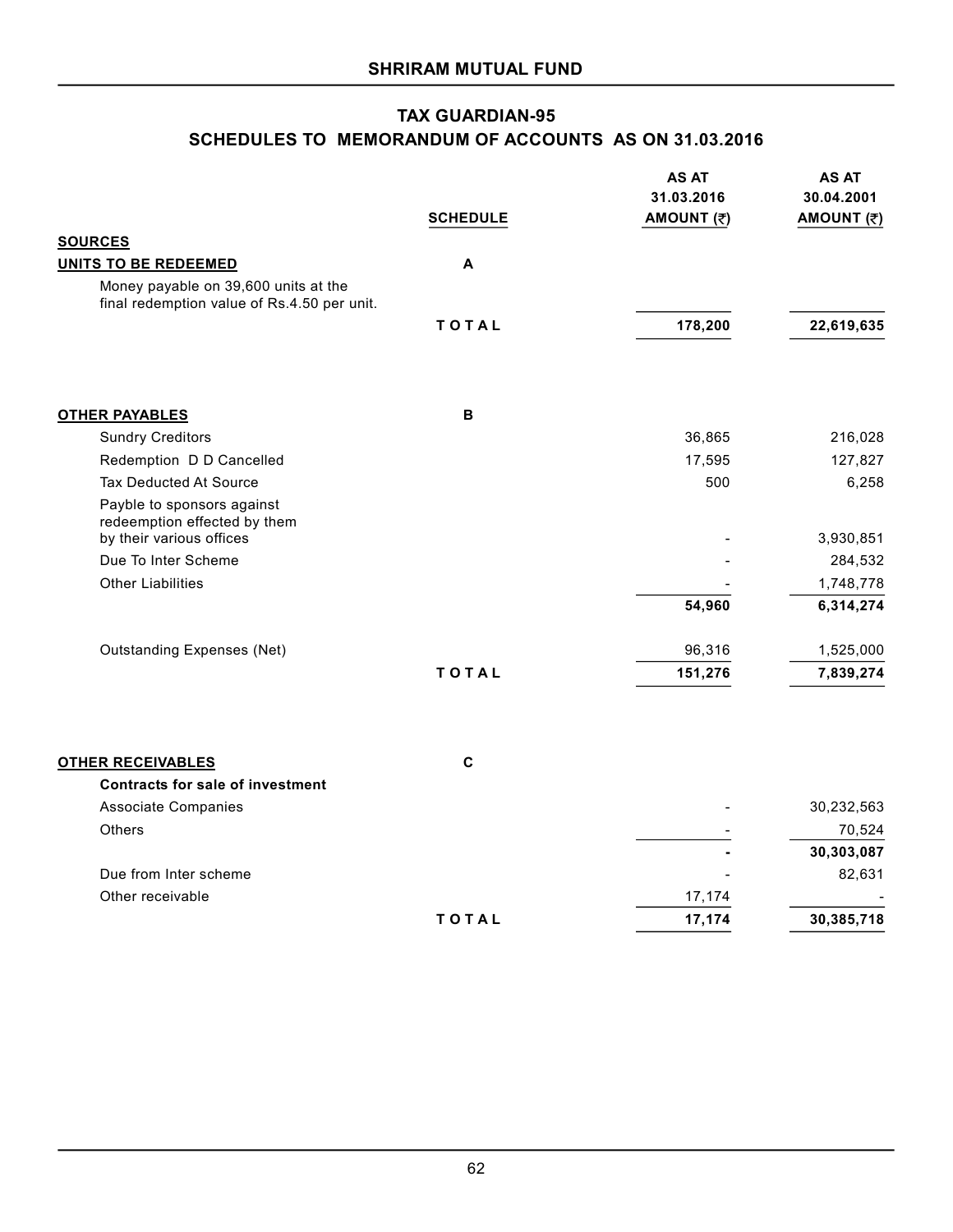|                                     |                 | <b>AS OF</b>   | <b>AS OF</b>   |
|-------------------------------------|-----------------|----------------|----------------|
|                                     | <b>GROUPING</b> | 31.03.2016 (₹) | 30.04.2001 (₹) |
|                                     | $\mathbf B$     |                |                |
| <b>OTHER PAYABLES</b>               |                 |                |                |
| <b>SUNDRY CREDITORS</b>             |                 |                |                |
| <b>AJAY KHANDHAR</b>                |                 |                | 7,200          |
| H.N.MOTIWALLA & CO.                 |                 |                | 19,836         |
| <b>CHOKSHI &amp; CHOKSHI</b>        |                 | 15,676         |                |
| <b>INTEGRATED ADVISORY SERVICES</b> |                 | 21,190         | 112,270        |
| PURVA SHAREGISTRY                   |                 |                |                |
| STOCK HOLDING CORP.OF INDIA LTD.    |                 |                | (6,651)        |
| <b>MAKKAL KURAL</b>                 |                 |                | 2,673          |
| <b>MEHTA AND MEHTA</b>              |                 |                | 2,832          |
| SHANKERLAL JAIN                     |                 |                | 47,200         |
| <b>DELUX PRINTERS</b>               |                 |                | 340            |
| <b>SURBHI GRAPHICS</b>              |                 |                | 30,328         |
|                                     | TOTAL           | 36,866         | 216,028        |
|                                     |                 |                |                |
| <b>DUE TO INTER SCHEME</b>          |                 |                |                |
| <b>SRMF TAX GUARDIAN 96</b>         |                 |                | 133,101        |
| <b>SRMF TAX GUARDIAN 97</b>         |                 |                | 151,431        |
|                                     | TOTAL           |                | 284,532        |
| <b>Other Liablities</b>             |                 |                |                |
| SHRIRAM ASSET MANAGEMENT CO         |                 |                |                |
|                                     |                 |                | 690,064        |
| <b>Prudential Investment</b>        |                 |                | 1,058,714      |
|                                     | TOTAL           |                | 1,748,778      |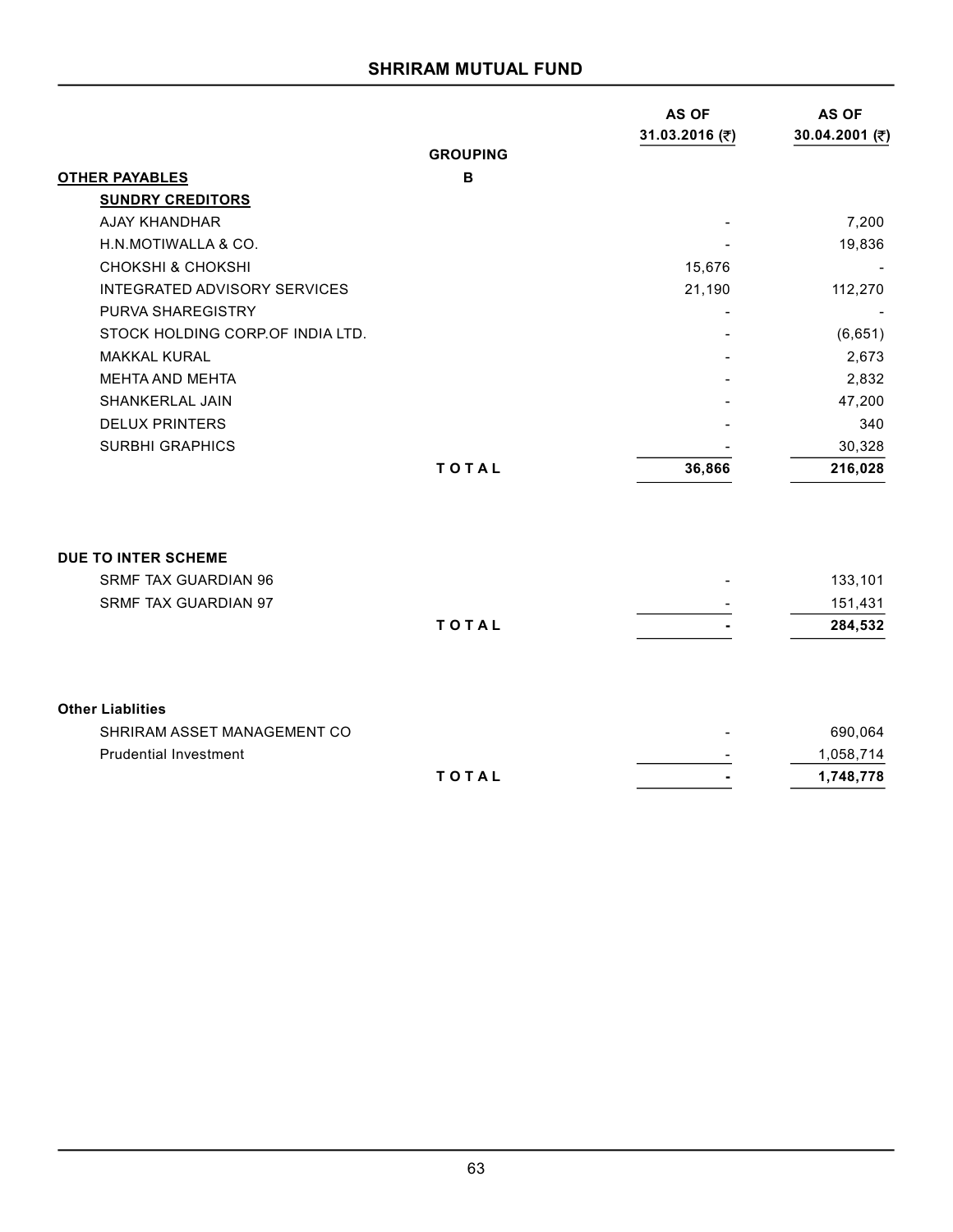|                                                                     |             | AS OF<br>31.03.2016 (₹) | <b>AS OF</b><br>30.04.2001 (₹) |
|---------------------------------------------------------------------|-------------|-------------------------|--------------------------------|
| <b>BALANCE WITH BANKS IN CURRENT ACCOUNT</b>                        |             |                         |                                |
| CENTRAL BANK OF INDIA - BELAPUR                                     |             | 112,302                 | 43,332                         |
| <b>TIMES BANK</b>                                                   |             |                         | 4,550                          |
| CITI BANK FORT                                                      |             |                         |                                |
| THE LAKSHMI VILAS BANK LTD.                                         |             |                         | 25,309                         |
|                                                                     | TOTAL       | 112,302                 | 73,191                         |
| <b>DEPOSIT WITH BANK</b>                                            |             |                         |                                |
| With Central Bank of India                                          |             | 200,000                 |                                |
|                                                                     | TOTAL       | 200,000                 |                                |
| <b>OTHER RECEIVABLES</b>                                            | $\mathbf c$ |                         |                                |
| <b>CONTRACT FOR SALE OF INVESTMENT</b>                              |             |                         |                                |
| <b>Associate Companies</b>                                          |             |                         |                                |
| SHRIRAM ASSET MANAGEMENT CO LTD<br>SHRIRAM CONSUMER DURABLE LEASING |             |                         | 2,152,500                      |
| <b>SHRIRAM GLOBAL FINANCE</b>                                       |             |                         | 14,011,533                     |
| SHRIRAM DOMESTIC FINANCE                                            |             |                         | 5,244,861                      |
|                                                                     | TOTAL       |                         | 8,823,669<br>30,232,563        |
|                                                                     |             |                         |                                |
| <b>CONTRACT FOR SALE OF INVESTMENT</b>                              |             |                         |                                |
| <b>Others</b>                                                       |             |                         |                                |
| <b>ASIT C MEHTA</b>                                                 |             |                         | 68,432                         |
| <b>KEYNOTE CAPITALS LTD</b>                                         |             |                         | 2,092                          |
|                                                                     | TOTAL       |                         | 70,524                         |
| DUE FROM INTER SCHEME                                               |             |                         |                                |
| <b>INTERVAL FUND 97</b>                                             |             |                         | 78,515                         |
| <b>SRMF RISK GUARDIAN 95</b>                                        |             |                         | 4,116                          |
|                                                                     |             |                         |                                |
|                                                                     | TOTAL       |                         | 82,631                         |
| <b>OTHER RECEIVABLE</b>                                             |             |                         |                                |
| SHRIRAM ASSET MANAGEMENT CO                                         |             | 17,174                  |                                |
| RECEIVABLE FROM IT DEPT.                                            |             |                         |                                |
| <b>TDS RECEIVABLE</b>                                               |             |                         |                                |
|                                                                     |             | 17,174                  |                                |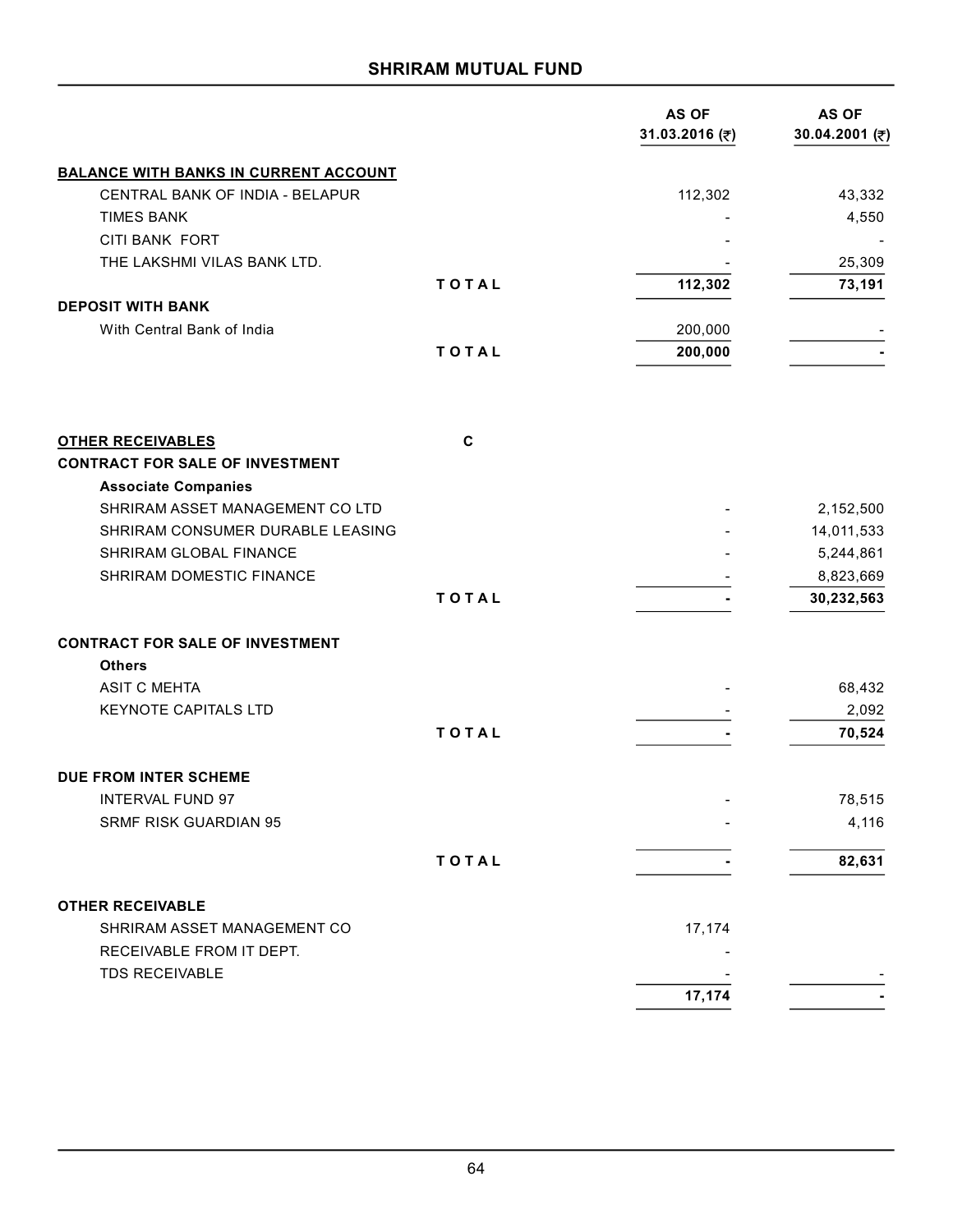# **TAX GUARDIAN 95**

# **S C H E D U L E - D**

### **NOTES TO MEMORANDUM OF ACCOUNTS FOR THE PERIOD FROM 1st MAY, 2001 TO 31ST MARCH 2016**

#### **1) ORGANISATION :**

The Shriram Mutual Fund - Tax Guardian 95 (the "Scheme") was launched on 27th December, 1994, as close ended Tax Saving Scheme for a period of Ten years commencing from 1st April, 1995 and ending on 31st March, 2005. The Scheme provided for Tax benefits under Section 88 of the Income- Tax Act, 1961 for initial investments upto Rs. 10,000/-. Considering the trend in the volume of repurchases undertaken by the Fund, the Trustees of the Shriram Mutual Fund decided to wind up the scheme prematurely. Accordingly, the scheme was wound up effective 30th April,2001.

**2)** After making appropriate provision for meeting the expenses connected with winding up, the redemption value at the time of winding up was worked out at Rs.4.50 per unit.

#### **3) Movement in Units :**

|                                    | <u>Nos.</u> | <b>Rupees</b> |
|------------------------------------|-------------|---------------|
| Balance as of 30.04.2001           | 5.025.980   | 22,619,635    |
| Less: Redemption during the period | 4.986.380   | 22.441.435    |
| Closing Balance on 31.03.2016      | 39,600      | 178.200       |

**4)** Figures as on the date of Winding up i.e as of 30th April, 2001 are given for comparision. The figures have been regrouped or rearranged wherever considered necessary.

### **FOR SHRIRAM MUTUAL FUND**

CHARTERED ACCOUNTANTS **S. KRISHNAMURTHY** (FRN : 101872W/W100045) TRUSTEE PLACE : CHENNAI DATED : APRIL 28, 2016

PARTNER (Membership No. - 114749) **AKHILESH KUMAR SINGH** PLACE : MUMBAI MANAGING DIRECTOR DATED : APRIL 28, 2016 PLACE : MUMBAI

FOR **CHOKSHI AND CHOKSHI LLP**

### **NILESH JOSHI FOR SHRIRAM ASSET MANAGEMENT CO.LTD.**

DATED : APRIL 28, 2016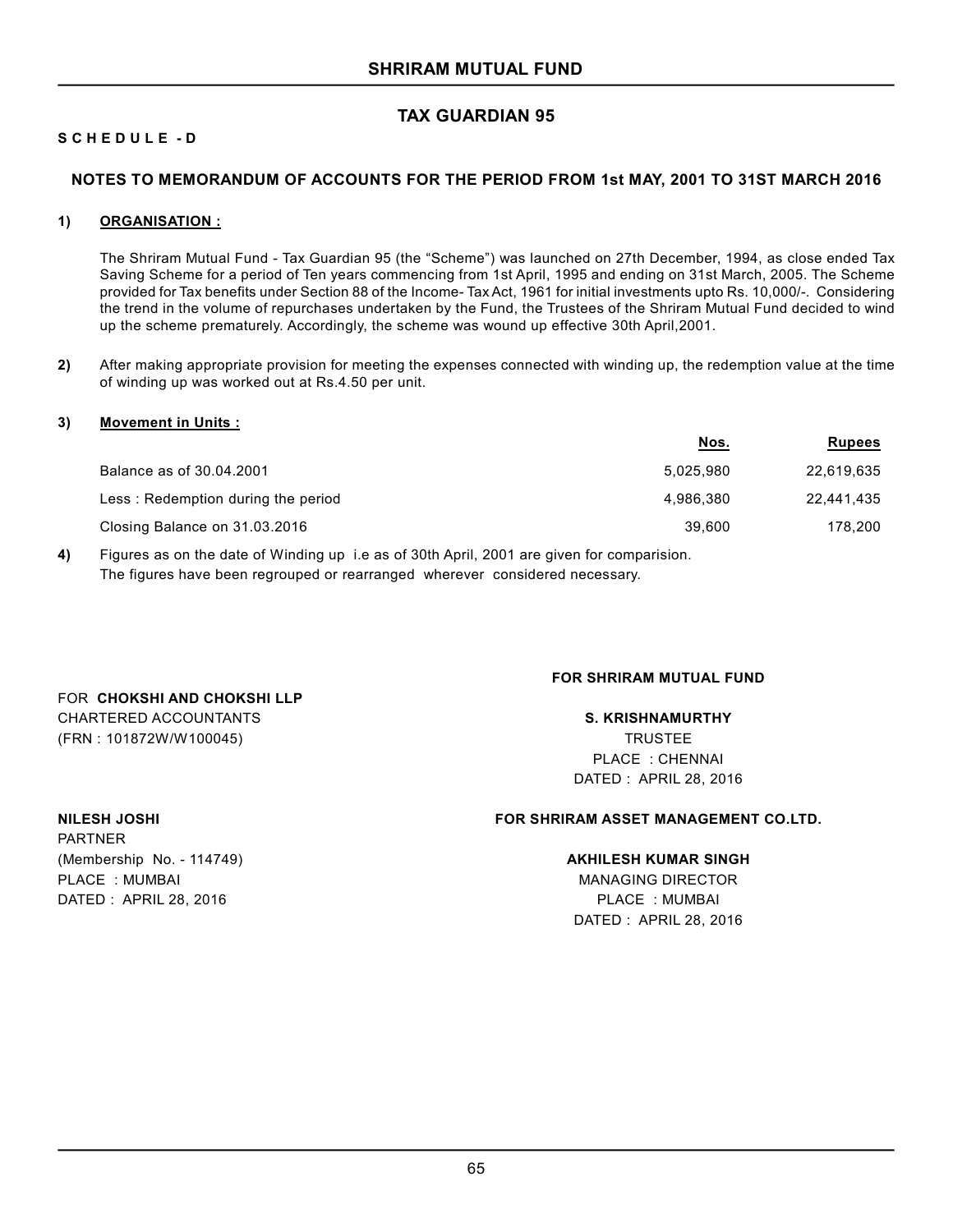# **TAX GUARDIAN-96 MEMORANDUM OF ACCOUNTS AS AT 31ST MARCH, 2016 (SCHEME WOUND UP WITH EFFECT FROM 30.04.2001)**

|                                         | <b>SCHEDULE</b> | <b>AS AT</b><br>31.03.2016<br>AMOUNT (₹) | <b>AS AT</b><br>30.04.2001<br>AMOUNT (₹) |
|-----------------------------------------|-----------------|------------------------------------------|------------------------------------------|
| <b>SOURCES</b>                          |                 |                                          |                                          |
| UNITS TO BE REDEEMED                    | A               | 131,500                                  | 15,618,829                               |
| <b>OTHER PAYABLES</b>                   | B               | 58,114                                   | 9,056,509                                |
|                                         | TOTAL           | 189,614                                  | 24,675,338                               |
| <b>UTILISATION</b>                      |                 |                                          |                                          |
| <b>BANK BALANCE IN CURRENT ACCOUNTS</b> |                 | 72,436                                   | 177,646                                  |
| <b>BANK BALANCE IN FIXED DEPOSIT</b>    |                 | 100,000                                  |                                          |
| OTHER RECEIVABLES                       | C               | 17,178                                   | 24,497,692                               |
|                                         | TOTAL           | 189,614                                  | 24,675,338                               |

SCHEDULES REFERRED TO ABOVE FORM AN INTEGRAL PART OF THE MEMORANDUM OF ACCOUNTS

AS PER OUR REPORT OF EVEN DATE **FOR SHRIRAM MUTUAL FUND** FOR **CHOKSHI AND CHOKSHI LLP** CHARTERED ACCOUNTANTS **S. KRISHNAMURTHY** (FRN : 101872W/W100045) TRUSTEE

PLACE : CHENNAI DATED : APRIL 28, 2016

# **NILESH JOSHI FOR SHRIRAM ASSET MANAGEMENT CO.LTD.**

DATED : APRIL 28, 2016

PARTNER (Membership No. - 114749) **AKHILESH KUMAR SINGH** PLACE : MUMBAI MANAGING DIRECTOR DATED : APRIL 28, 2016 PLACE : MUMBAI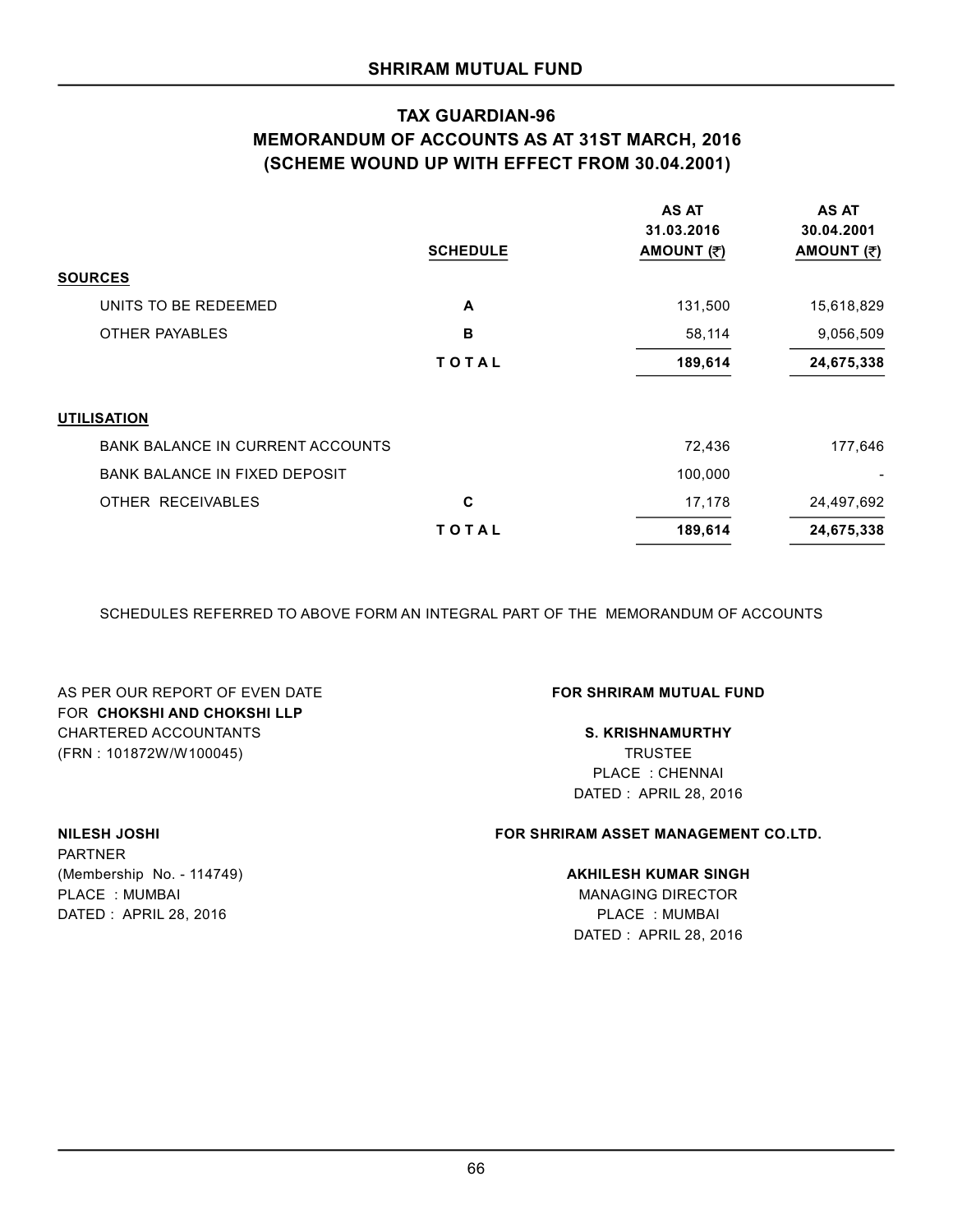# **TAX GUARDIAN-96 SCHEDULES TO MEMORANDUM OF ACCOUNTS AS ON 31.03.2016**

|                                                                                     | <b>SCHEDULE</b> | <b>AS AT</b><br>31.03.2016<br>AMOUNT (₹) | <b>AS AT</b><br>30.04.2001<br>AMOUNT (₹) |
|-------------------------------------------------------------------------------------|-----------------|------------------------------------------|------------------------------------------|
| <b>SOURCES</b>                                                                      | A               |                                          |                                          |
| <b>UNITS TO BE REDEEMED</b>                                                         |                 |                                          |                                          |
| Money payable on 25,000 units at the<br>final redemption value of Rs.5.26 per unit. |                 |                                          |                                          |
|                                                                                     | TOTAL           | 131,500                                  | 15,618,829                               |
| <b>OTHER PAYABLES</b>                                                               | B               |                                          |                                          |
| <b>Sundry Creditors</b>                                                             |                 | 15,676                                   | 63,835                                   |
| Redemption D D Cancelled                                                            |                 | 21,620                                   | 33,348                                   |
| <b>Tax Deducted At Source</b>                                                       |                 | 500                                      | 1,094                                    |
| Payble to sponsors against<br>redeemption effected by them                          |                 |                                          |                                          |
| by their various offices                                                            |                 |                                          | 7,328,874                                |
| Due To Inter Scheme                                                                 |                 |                                          | 78,241                                   |
| <b>Other Liabilities</b>                                                            |                 |                                          | 691,117                                  |
|                                                                                     |                 | 37,796                                   | 8,196,509                                |
| <b>Outstanding Expenses (Net)</b>                                                   |                 | 20,318                                   | 860,000                                  |
|                                                                                     | TOTAL           | 58,114                                   | 9,056,509                                |
| <b>OTHER RECEIVABLES</b>                                                            | $\mathbf c$     |                                          |                                          |
| <b>Contracts for sale of investment</b>                                             |                 |                                          |                                          |
| <b>Associate Companies</b>                                                          |                 |                                          | 24,120,940                               |
| Others                                                                              |                 |                                          | 243,650                                  |
|                                                                                     |                 |                                          | 24,364,590                               |
| Due from Inter scheme                                                               |                 |                                          | 133,102                                  |
| Other receivable                                                                    |                 | 17,178                                   |                                          |
|                                                                                     | TOTAL           | 17,178                                   | 24,497,692                               |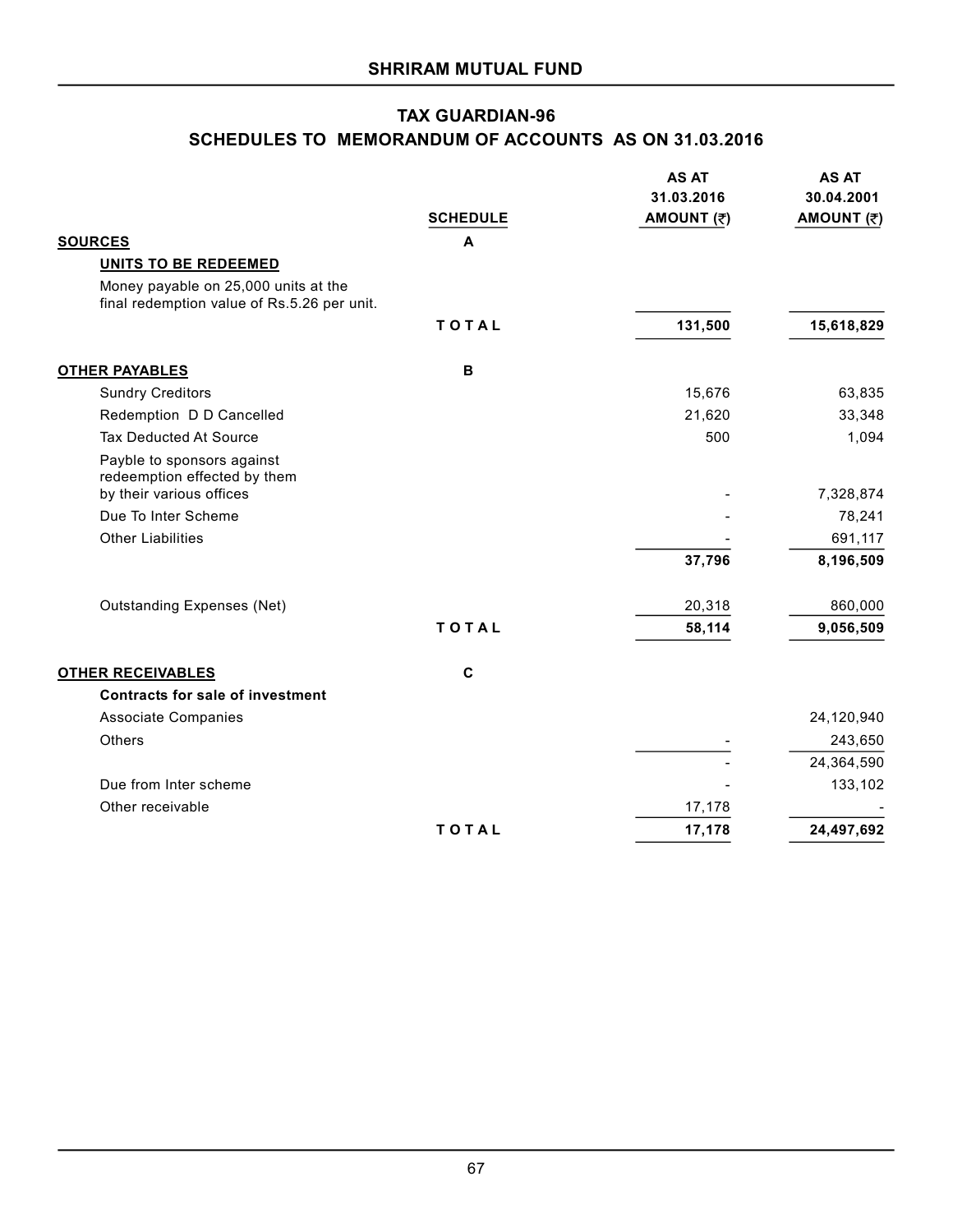|                                   |                 | <b>AS OF</b><br>31.03.2016 (₹) | <b>AS OF</b><br>30.04.2001 (₹) |
|-----------------------------------|-----------------|--------------------------------|--------------------------------|
|                                   | <b>GROUPING</b> |                                |                                |
| <b>OTHER PAYABLES</b>             | B               |                                |                                |
| <b>SUNDRY CREDITORS</b>           |                 |                                |                                |
| H N MOTIWALA & CO.                |                 |                                | 19,836                         |
| <b>CHOKSHI &amp; CHOKSHI</b>      |                 | 15,676                         |                                |
| R & D CONSULTANTS                 |                 |                                | 50,714                         |
| STOCK HOLDING CORP. OF INDIA LTD. |                 |                                | (6, 715)                       |
|                                   | TOTAL           | 15,676                         | 63,835                         |
| <b>DUE TO INTER SCHEME</b>        |                 |                                |                                |
| <b>SRMF RISK GUARDIAN 95</b>      |                 |                                |                                |
| <b>SRMF TAX GUARDIAN 97</b>       |                 |                                | 78,241                         |
|                                   | TOTAL           |                                | 78,241                         |
| <b>OTHER LIABILITIES</b>          |                 |                                |                                |
| SHRIRAM ASSET MANAGEMENT CO.      |                 |                                | 691,117                        |
|                                   | TOTAL           |                                | 691,117                        |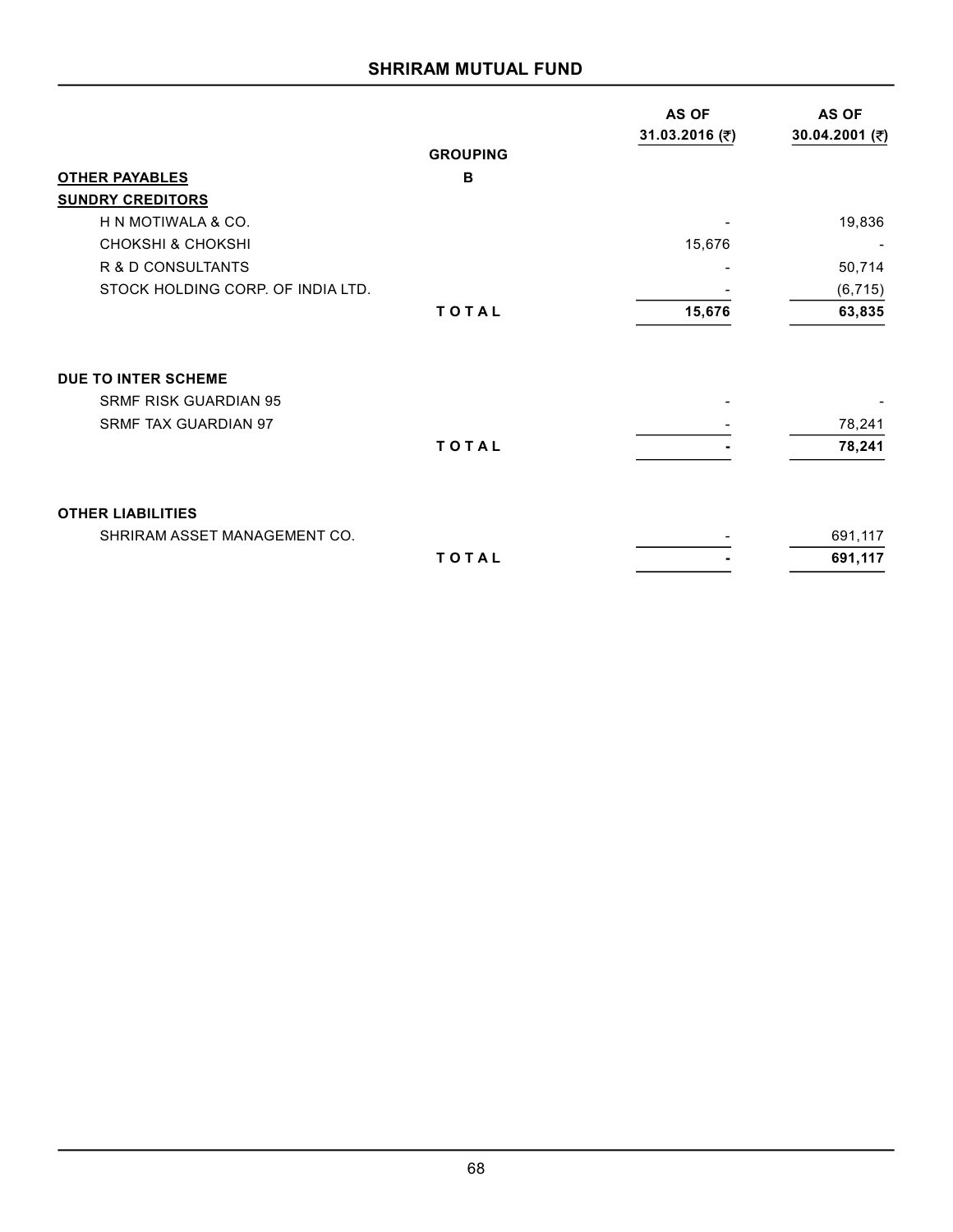|                                                                    |             | AS OF<br>31.03.2016 (₹) | <b>AS OF</b><br>30.04.2001 (₹) |
|--------------------------------------------------------------------|-------------|-------------------------|--------------------------------|
| <b>BALANCE WITH BANKS IN CURRENT ACCOUNT</b>                       |             |                         |                                |
| CENTRAL BANK OF INDIA - BELAPUR                                    |             | 72,436                  | 161,993                        |
| CENTRAL BANK OF INDIA - NP                                         |             |                         | 9,845                          |
| <b>CITI BANK FORT</b>                                              |             |                         |                                |
| THE LAKSHMI VILAS BANK LTD.                                        |             |                         | 5,808                          |
|                                                                    | TOTAL       | 72,436                  | 177,646                        |
| <b>DEPOSIT WITH BANK</b>                                           |             |                         |                                |
| With Central Bank of India                                         |             | 100,000                 |                                |
|                                                                    | TOTAL       | 100,000                 |                                |
|                                                                    |             |                         |                                |
| <b>OTHER RECEIVABLES</b><br><b>CONTRACT FOR SALE OF INVESTMENT</b> | $\mathbf c$ |                         |                                |
| <b>Associate Companies</b>                                         |             |                         |                                |
| SHRIRAM ASSET MANAGEMENT CO LTD                                    |             |                         | 12,995                         |
| SHRI CONSUMER DURABLE LEASING                                      |             |                         | 2,183,607                      |
| SHRI GLOBAL FINANCE                                                |             |                         | 7,190,996                      |
| SHRIRAM DOMESTIC FINANCE                                           |             |                         | 12,885,545                     |
| PRUDENTIAL INVESTMENT                                              |             |                         | 1,847,797                      |
|                                                                    | TOTAL       |                         | 24,120,940                     |
| <b>CONTRACT FOR SALE OF INVESTMENT</b>                             |             |                         |                                |
| <b>Others</b>                                                      |             |                         |                                |
| <b>ALPIC SECURITIES</b>                                            |             |                         | 121,450                        |
| <b>ASIT C MEHTA</b>                                                |             |                         | 122,200                        |
|                                                                    | TOTAL       |                         | 243,650                        |
| <b>DUE FROM INTER SCHEME</b>                                       |             |                         |                                |
| <b>SRMF RISK GUARDIAN 95</b>                                       |             |                         |                                |
| <b>SRMF TAX GUARDIAN 95</b>                                        |             |                         | 133,102                        |
|                                                                    | TOTAL       |                         | 133,102                        |
| <b>OTHER RECEIVABLE</b>                                            |             |                         |                                |
| SHRIRAM ASSET MANAGEMENT CO                                        |             | 17,178                  |                                |
| RECEIVABLE FROM IT DEPT                                            |             |                         |                                |
| <b>TDS RECEIVABLE</b>                                              |             |                         |                                |
|                                                                    | TOTAL       | 17,178                  |                                |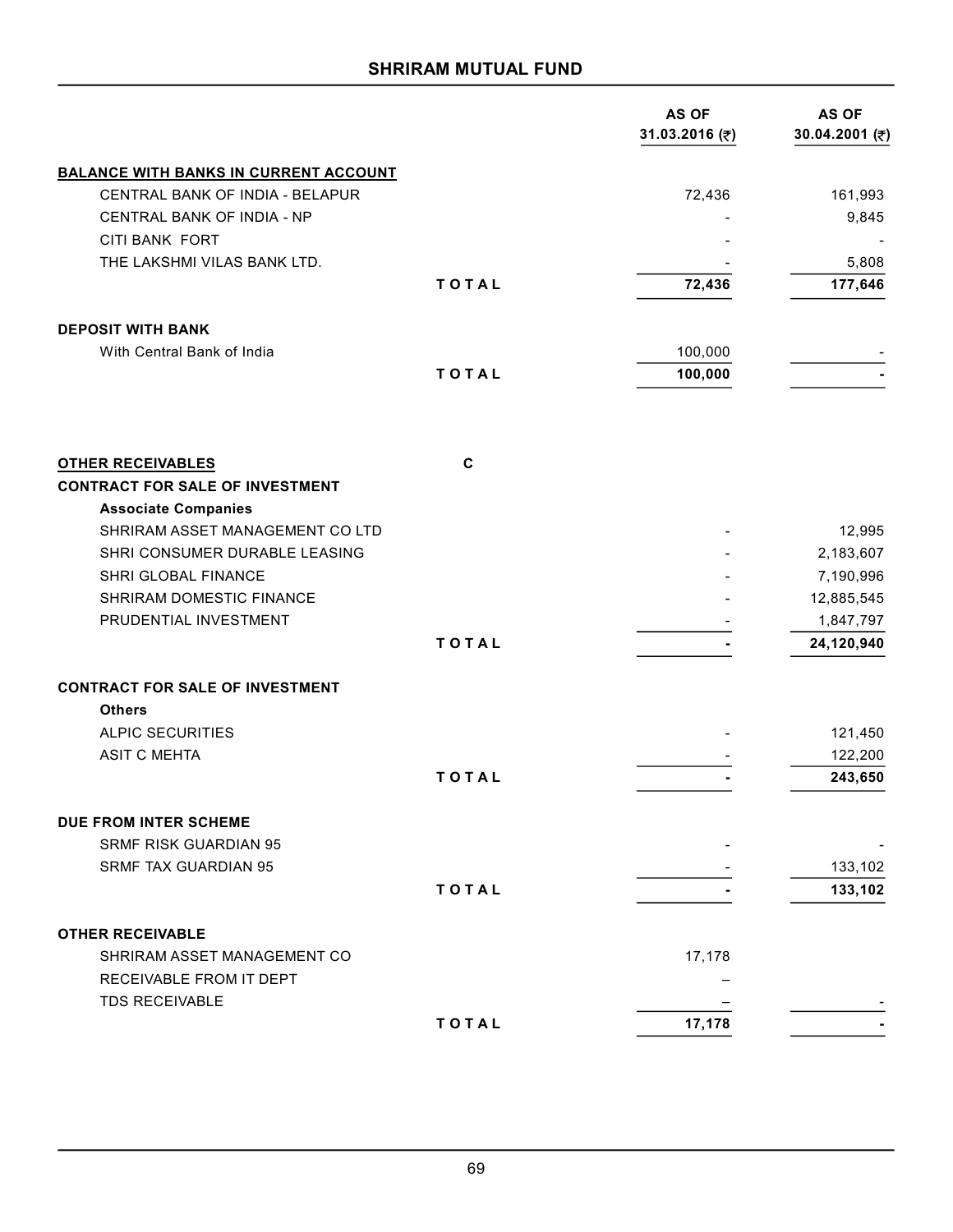# **TAX GUARDIAN 96**

# **S C H E D U L E - D**

### **NOTES TO MEMORANDUM OF ACCOUNTS FOR THE PERIOD FROM 1ST MAY, 2001 TO 31ST MARCH 2016**

#### **1) ORGANISATION :**

The Shriram Mutual Fund - Tax Guardian 96 (the "Scheme") was launched on 1st December, 1995, as close ended Tax Saving Scheme for a period of Ten years commencing from 1st April, 1996 and ending on 31st March, 2006. The Scheme provided for Tax benefits under Section 88 of the Income Tax Act, 1961 for initial investments upto Rs. 10,000/-. Considering the trend in the volume of repurchases undertaken by the Fund, the Trustees of the Shriram Mutual Fund decided to wind up the scheme prematurely. Accordingly, the scheme was wound up effective 30th April, 2001.

**2)** After making appropriate provision for meeting the expenses connected with winding up, the redemption value at the time of winding up was worked out at Rs.5.26 per unit.

#### **3) Movement in Units :**

|                                    | <u>Nos.</u> | <b>Rupees</b> |
|------------------------------------|-------------|---------------|
| Balance as of 30.04.2001           | 2.971.495   | 15,618,829    |
| Less: Redemption during the period | 2.946.495   | 15,487,329    |
| Closing Balance on 31.03.2016      | 25.000      | 131,500       |

**4)** Figures as on the date of Winding up i.e. as of 30th April, 2001 are given for comparision. The figures have been regrouped or rearranged wherever considered necessary.

# **FOR SHRIRAM MUTUAL FUND**

CHARTERED ACCOUNTANTS **S. KRISHNAMURTHY** (FRN : 101872W/W100045) TRUSTEE PLACE : CHENNAI DATED : APRIL 28, 2016

PARTNER (Membership No. - 114749) **AKHILESH KUMAR SINGH** PLACE : MUMBAI MANAGING DIRECTOR DATED : APRIL 28, 2016 PLACE : MUMBAI

FOR **CHOKSHI AND CHOKSHI LLP**

### **NILESH JOSHI FOR SHRIRAM ASSET MANAGEMENT CO.LTD.**

DATED : APRIL 28, 2016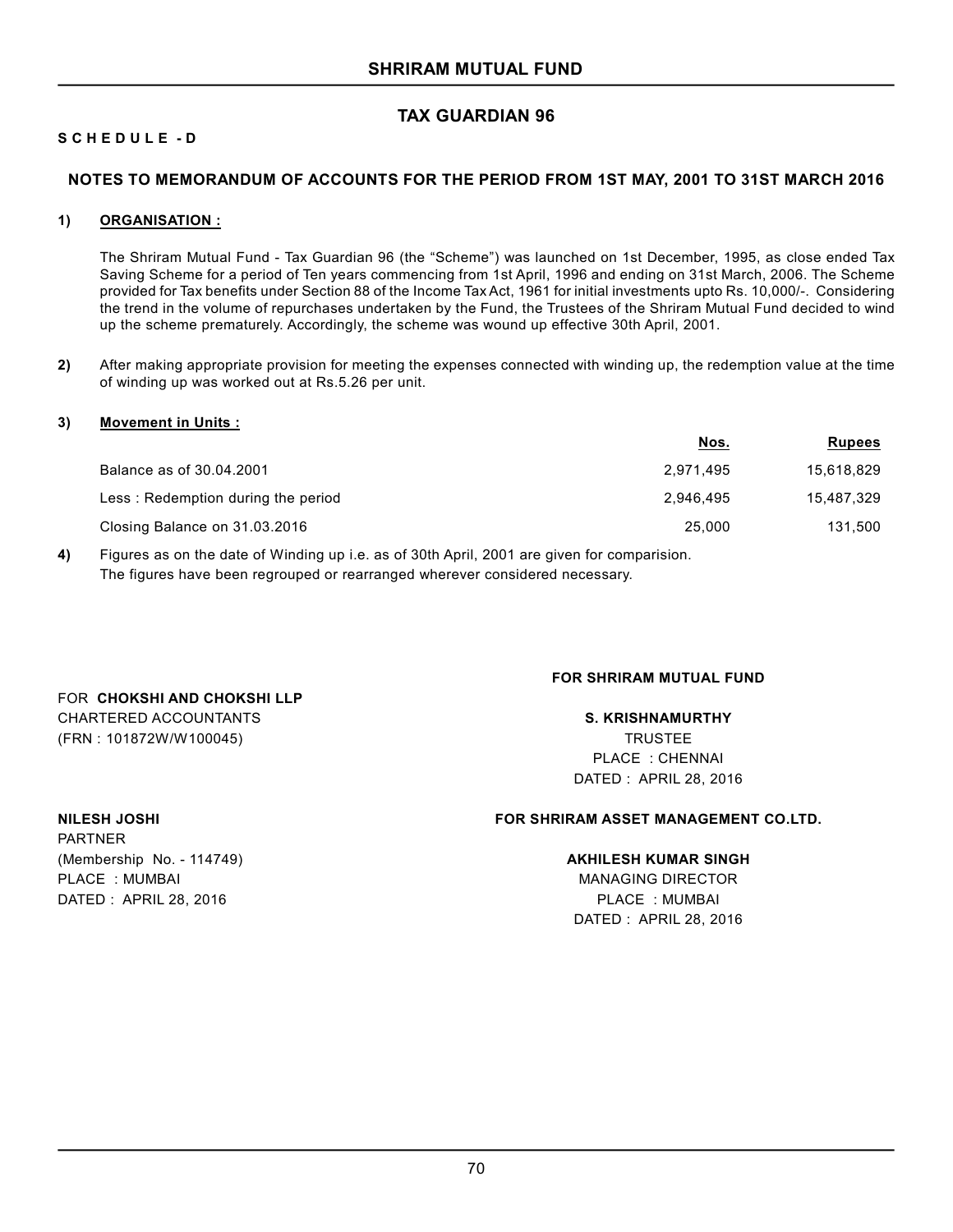# **TAX GUARDIAN-97 MEMORANDUM OF ACCOUNTS AS AT 31ST MARCH, 2016 (SCHEME WOUND UP WITH EFFECT FROM 30.04.2001)**

|                                         | <b>SCHEDULE</b> | <b>AS AT</b><br>31.03.2016<br>AMOUNT (₹) | <b>AS AT</b><br>30.04.2001<br>AMOUNT (₹) |
|-----------------------------------------|-----------------|------------------------------------------|------------------------------------------|
| <b>SOURCES</b>                          |                 |                                          |                                          |
| UNITS TO BE REDEEMED                    | A               | 18,781                                   | 4,200,524                                |
| <b>OTHER PAYABLES</b>                   | B               | 60,510                                   | 1,178,363                                |
|                                         | <b>TOTAL</b>    | 79,291                                   | 5,378,887                                |
| <b>UTILISATION</b>                      |                 |                                          |                                          |
| <b>BANK BALANCE IN CURRENT ACCOUNTS</b> |                 | 22,113                                   | 229,467                                  |
| <b>BANK BALANCE IN FIXED DEPOSIT</b>    |                 | 40,000                                   |                                          |
| OTHER RECEIVABLES                       | C               | 17,178                                   | 5,149,420                                |
|                                         | TOTAL           | 79,291                                   | 5,378,887                                |

SCHEDULES REFERRED TO ABOVE FORM AN INTEGRAL PART OF THE MEMORANDUM OF ACCOUNTS

AS PER OUR REPORT OF EVEN DATE **FOR SHRIRAM MUTUAL FUND** FOR **CHOKSHI AND CHOKSHI LLP** CHARTERED ACCOUNTANTS **S. KRISHNAMURTHY** (FRN : 101872W/W100045) TRUSTEE

PLACE : CHENNAI DATED : APRIL 28, 2016

# **NILESH JOSHI FOR SHRIRAM ASSET MANAGEMENT CO.LTD.**

# (Membership No. - 114749) **AKHILESH KUMAR SINGH**

DATED : APRIL 28, 2016

PARTNER PLACE : MUMBAI MANAGING DIRECTOR DATED : APRIL 28, 2016 PLACE : MUMBAI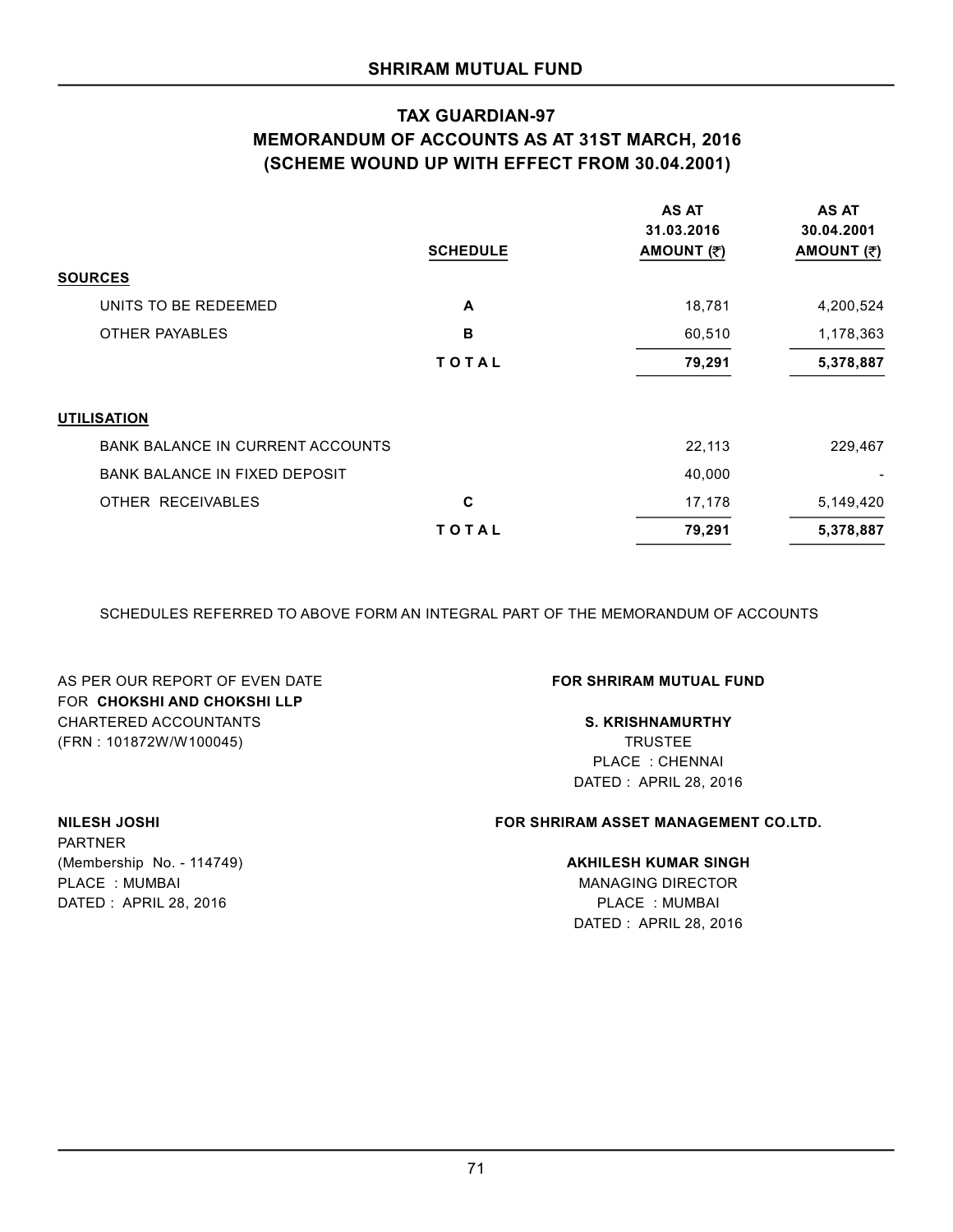# **TAX GUARDIAN-97 SCHEDULES TO MEMORANDUM OF ACCOUNTS AS ON 31.03.2016**

|                                             |                 | <b>AS AT</b>   | <b>AS AT</b>       |
|---------------------------------------------|-----------------|----------------|--------------------|
|                                             |                 | 31.03.2016     | 30.04.2001         |
|                                             | <b>SCHEDULE</b> | AMOUNT (₹)     | AMOUNT (₹)         |
| <b>SOURCES</b>                              | A               |                |                    |
| <b>UNITS TO BE REDEEMED</b>                 |                 |                |                    |
| Money payable on 3,000 units at the         |                 |                |                    |
| final redemption value of Rs.6.26 per unit. |                 | 18,781         |                    |
|                                             | TOTAL           | 18,781         | 4,200,524          |
| <b>OTHER PAYABLES</b>                       | в               |                |                    |
| <b>Sundry Creditors</b>                     |                 | 20,973         | 68,263             |
| Redemption D D Cancelled                    |                 | 7,386          |                    |
| Tax Deducted At Source                      |                 | 500            | 262                |
| Payble to sponsors against                  |                 |                |                    |
| redeemption effected by them                |                 |                |                    |
| by their various offices                    |                 | 28,859         | 599,838<br>668,363 |
|                                             |                 |                |                    |
| <b>Outstanding Expenses (Net)</b>           |                 | 31,651         | 510,000            |
|                                             | TOTAL           | 60,510         | 1,178,363          |
|                                             |                 |                |                    |
| <b>OTHER RECEIVABLES</b>                    | $\mathbf c$     |                |                    |
| <b>Contracts for sale of investment</b>     |                 |                |                    |
| Associate Companies                         |                 |                | 4,063,223          |
| Others                                      |                 |                | 485,822            |
|                                             |                 |                | 4,549,045          |
| Due from Inter scheme                       |                 |                | 292,219            |
| Other receivable                            |                 | 17,178         | 308,156            |
|                                             | TOTAL           | 17,178         | 5,149,420          |
|                                             |                 |                |                    |
|                                             |                 | <b>AS OF</b>   | <b>AS OF</b>       |
|                                             |                 | 31.03.2016 (₹) | 30.04.2001 (₹)     |
|                                             | <b>GROUPING</b> |                |                    |
| <b>OTHER PAYABLES</b>                       | в               |                |                    |
| <b>SUNDRY CREDITORS</b>                     |                 |                |                    |
| H N MOTIWALIA & CO.                         |                 |                | 39,678             |
| <b>CHOKSHI &amp; CHOKSHI</b>                |                 | 15,676         |                    |
| INTEGRATED ADVISORY SERVICES                |                 | 5,297          | 28,969             |
| PURVA SHAREGISTRY                           |                 |                |                    |
| STOCK HOLDING CORP. OF INDIA LTD.           |                 |                | (384)              |
|                                             | TOTAL           | 20,973         | 68,263             |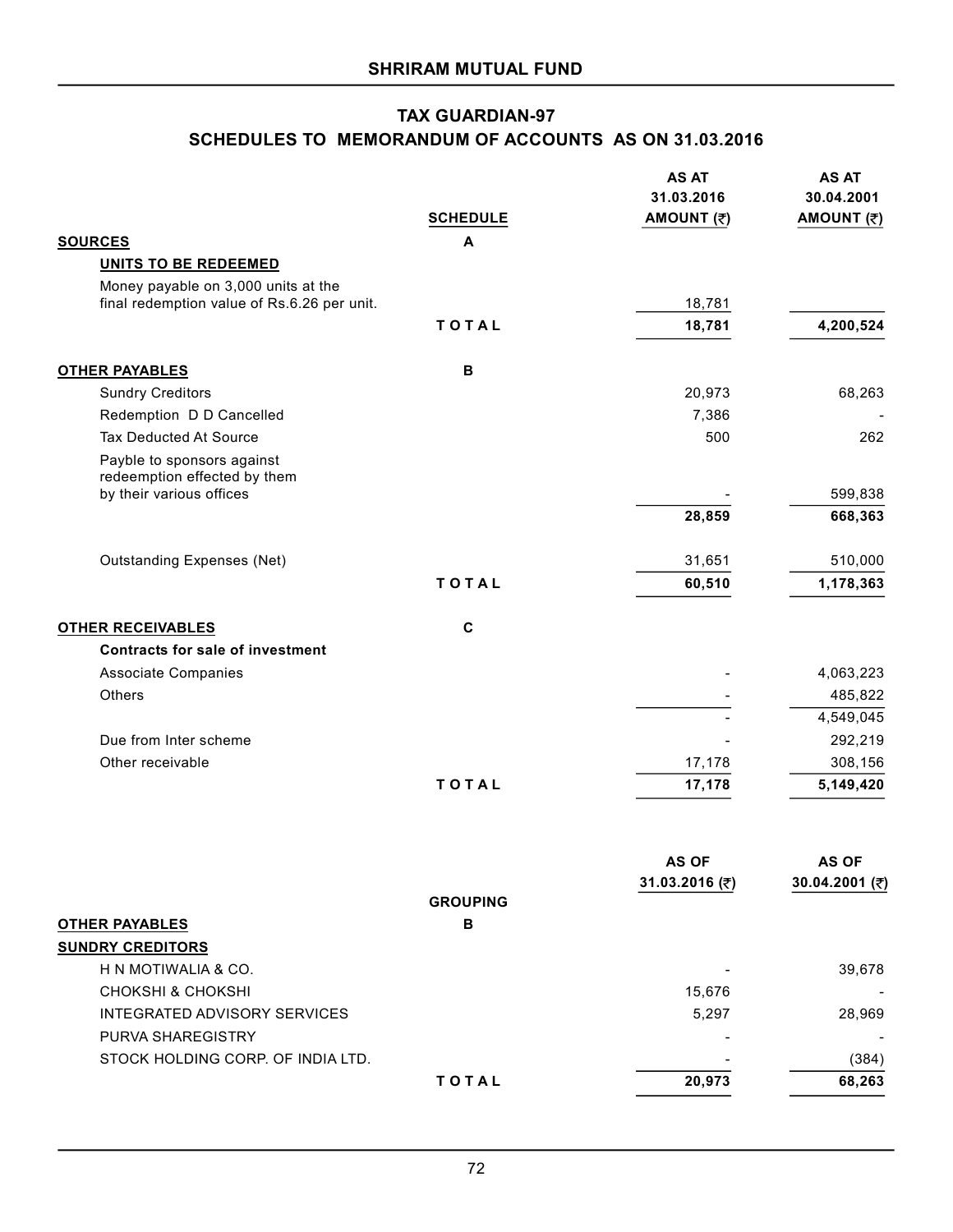# **SHRIRAM MUTUAL FUND**

|                                                             |       | AS OF<br>31.03.2016 (₹) | <b>AS OF</b><br>30.04.2001 (₹) |
|-------------------------------------------------------------|-------|-------------------------|--------------------------------|
| <b>BALANCE WITH BANKS IN CURRENT ACCOUNT</b>                |       |                         |                                |
| CENTRAL BANK OF INDIA                                       |       | 22,113                  | 220,313                        |
| <b>CITI BANK</b>                                            |       |                         | 9,154                          |
|                                                             | TOTAL | 22,113                  | 229,467                        |
| <b>DEPOSIT WITH BANK</b>                                    |       |                         |                                |
| With Central Bank of India                                  |       | 40,000                  |                                |
|                                                             | TOTAL | 40,000                  |                                |
| <b>OTHER RECEIVABLES</b>                                    | C     |                         |                                |
| <b>CONTRACT FOR SALE OF INVESTMENT</b>                      |       |                         |                                |
| <b>Associate Companies</b><br>SHRI CONSUMER DURABLE LEASING |       |                         | 1,305,680                      |
| SHRI GLOBAL FINANCE                                         |       |                         | 838,265                        |
| SHRIRAM DOMESTIC FINANCE                                    |       |                         | 1,082,643                      |
| PRUDENTIAL INVESTMENT                                       |       |                         | 836,635                        |
|                                                             | TOTAL |                         | 4,063,223                      |
| <b>CONTRACT FOR SALE OF INVESTMENT</b>                      |       |                         |                                |
| <b>Others</b>                                               |       |                         |                                |
| <b>ALPIC SECURITIES</b>                                     |       |                         | 121,450                        |
| <b>ASIT C MEHTA</b>                                         |       |                         | 122,072                        |
| KEYNOTE CAPITAL LTD.                                        |       |                         | 242,300                        |
|                                                             | TOTAL |                         | 485,822                        |
| DUE FROM INTER SCHEME                                       |       |                         |                                |
| SRMF INTERVAL FUND 97                                       |       |                         | 62,547                         |
| SRMF TAX GUARDIAN 95                                        |       |                         | 151,431                        |
| SRMF TAX GUARDIAN 96                                        |       |                         | 78,241                         |
|                                                             | TOTAL |                         | 292,219                        |
| <b>OTHER RECEIVABLE</b>                                     |       |                         |                                |
| SHRIRAM ASSET MANAGEMENT CO                                 |       | 17,178                  | 308,156                        |
| RECEIVABLE FROM IT DEPT<br><b>TDS RECEIVABLE</b>            |       |                         |                                |
|                                                             | TOTAL | 17,178                  | 308,156                        |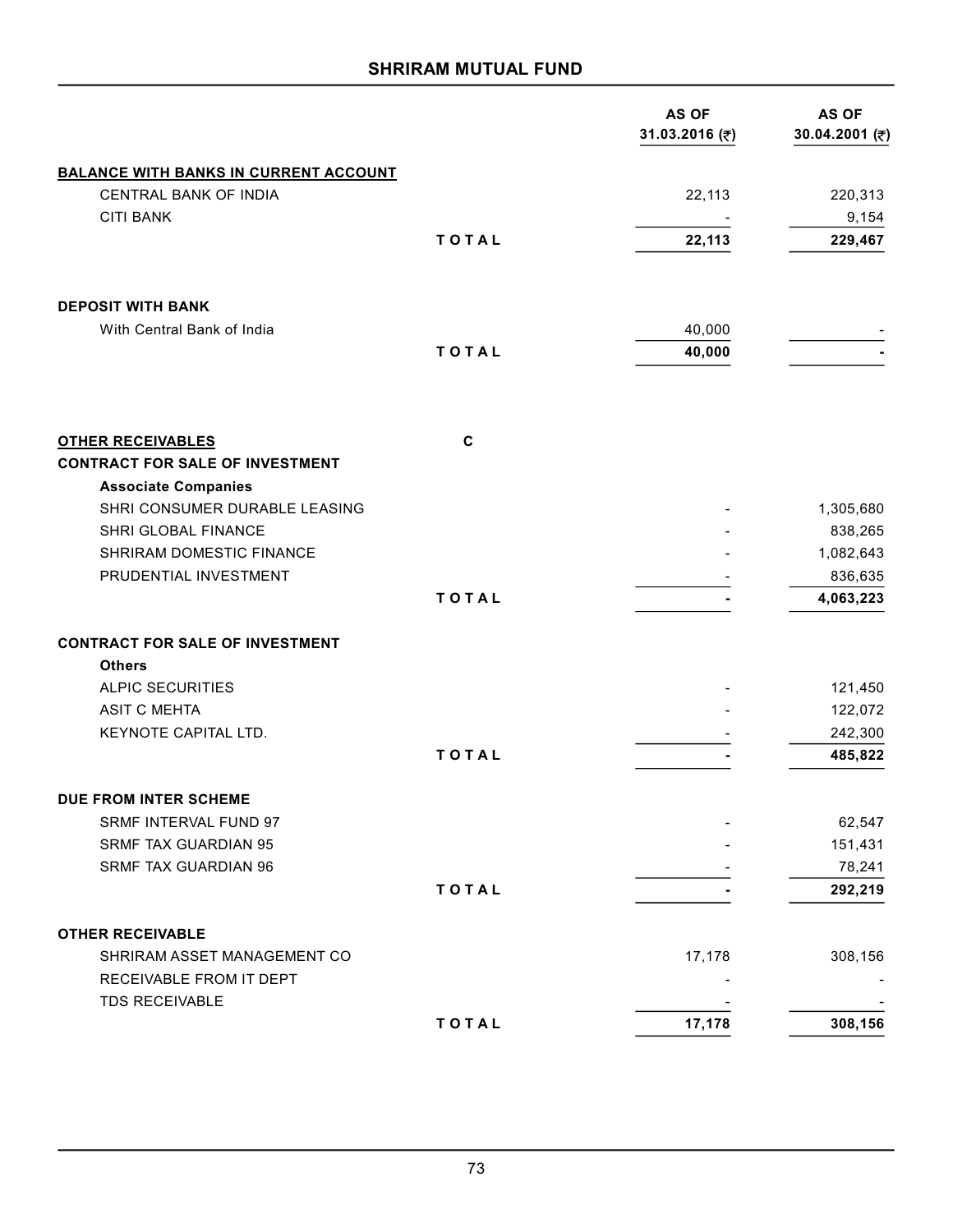# **TAX GUARDIAN 97**

# **S C H E D U L E - D**

# **NOTES TO MEMORANDUM OF ACCOUNTS FOR THE PERIOD FROM 1ST MAY, 2001 TO 31ST MARCH 2016**

### **1) ORGANISATION :**

The Shriram Mutual Fund - Tax Guardian 97 (the "Scheme") was launched on 14th October, 1996, as close ended Tax Saving Scheme for a period of Ten years commencing from 1st April, 1997 and ending on 31st March, 2007. The Scheme provided for Tax benefits under Section 88 of the Income Tax Act, 1961 for initial investments upto Rs. 10,000/-. Considering the trend in the volume of repurchases undertaken by the Fund, the Trustees of the Shriram Mutual Fund decided to wind up the scheme prematurely. Accordingly, the scheme was wound up effective 30th April, 2001.

**2)** After making appropriate provision for meeting the expenses connected with winding up, the redemption value at the time of winding up was worked out at Rs.6.26 per unit.

### **3) Movement in Units :**

|                                    | <u>Nos.</u> | <b>Rupees</b> |
|------------------------------------|-------------|---------------|
| Balance as of 30.04.2001           | 670.840     | 4,200,524     |
| Less: Redemption during the period | 667.840     | 4.181.743     |
| Closing Balance on 31.03.2016      | 3.000       | 18.781        |

**4)** Figures as on the date of Winding up i.e. as of 30th April, 2001 are given for comparision. The figures have been regrouped or rearranged wherever considered necessary.

# **FOR SHRIRAM MUTUAL FUND**

# CHARTERED ACCOUNTANTS **S. KRISHNAMURTHY** (FRN : 101872W/W100045) TRUSTEE PLACE : CHENNAI DATED : APRIL 28, 2016

PARTNER (Membership No. - 114749) **AKHILESH KUMAR SINGH** PLACE : MUMBAI MANAGING DIRECTOR DATED : APRIL 28, 2016 PLACE : MUMBAI

FOR **CHOKSHI AND CHOKSHI LLP**

## **NILESH JOSHI FOR SHRIRAM ASSET MANAGEMENT CO.LTD.**

DATED : APRIL 28, 2016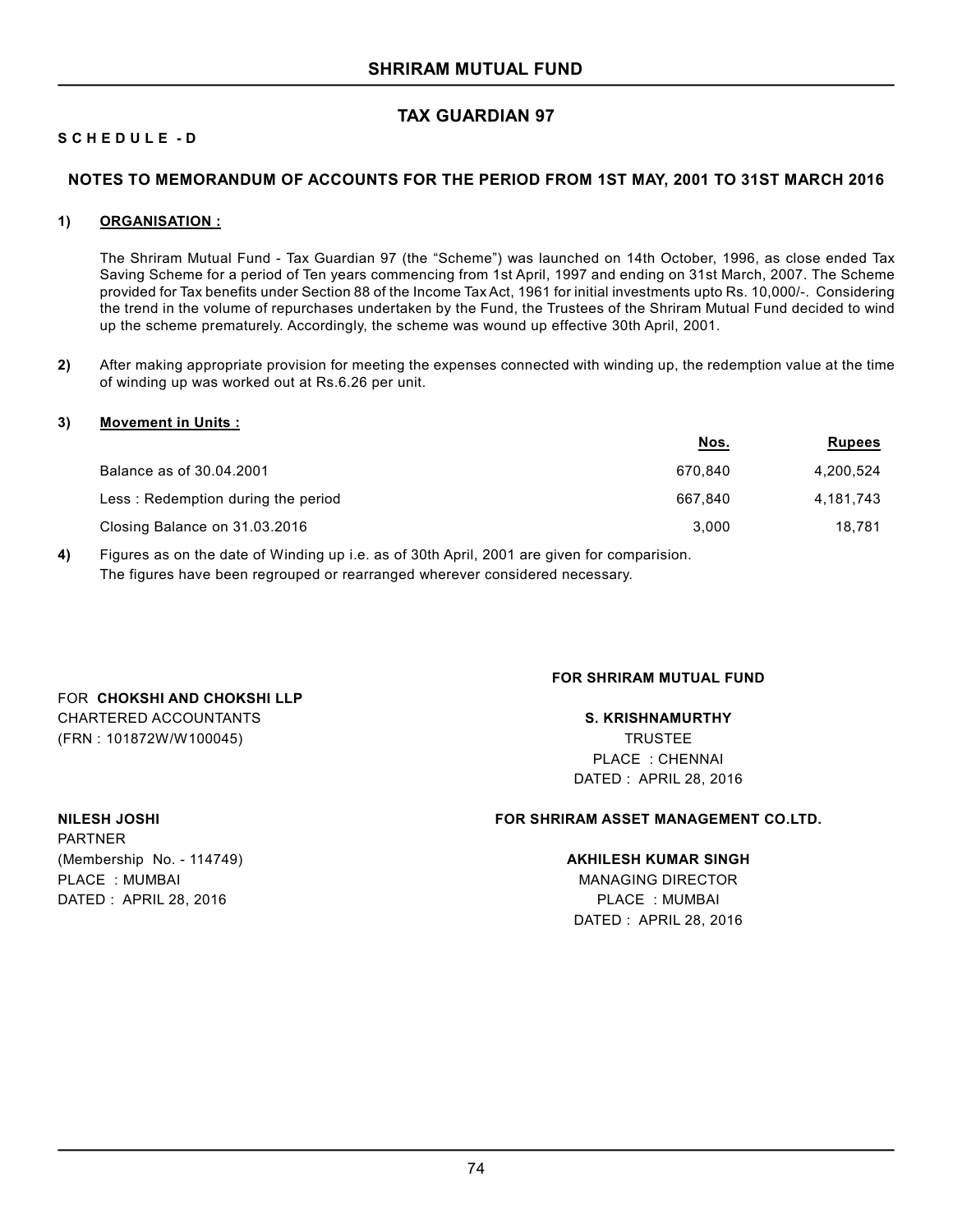# **INTERVAL FUND-97 MEMORANDUM OF ACCOUNTS AS AT 31ST MARCH, 2016 (SCHEME WOUND UP WITH EFFECT FROM 01.12.2001)**

|                                         | <b>SCHEDULE</b> | <b>AS AT</b><br>31.03.2016<br>AMOUNT (₹) | <b>AS AT</b><br>01.12.2001<br>AMOUNT (₹) |
|-----------------------------------------|-----------------|------------------------------------------|------------------------------------------|
| <b>SOURCES</b>                          |                 |                                          |                                          |
| UNITS TO BE REDEEMED                    | A               | 17,346                                   | 451,074                                  |
| OTHER PAYABLES                          | в               | 16,205                                   | 3,951,894                                |
|                                         | <b>TOTAL</b>    | 33,551                                   | 4,402,968                                |
| <b>UTILISATION</b>                      |                 |                                          |                                          |
| <b>BANK BALANCE IN CURRENT ACCOUNTS</b> |                 | 16,373                                   | 13,729                                   |
| <b>BANK BALANCE IN FIXED DEPOSIT</b>    |                 | ۰                                        |                                          |
| OTHER RECEIVABLES                       | C               | 17,178                                   | 4,389,239                                |
|                                         | <b>TOTAL</b>    | 33,551                                   | 4,402,968                                |

SCHEDULES REFERRED TO ABOVE FORM AN INTEGRAL PART OF THE MEMORANDUM OF ACCOUNTS

AS PER OUR REPORT OF EVEN DATE **FOR SHRIRAM MUTUAL FUND** FOR **CHOKSHI AND CHOKSHI LLP** CHARTERED ACCOUNTANTS **S. KRISHNAMURTHY** (FRN : 101872W/W100045) TRUSTEE

PLACE : CHENNAI DATED : APRIL 28, 2016

# **NILESH JOSHI FOR SHRIRAM ASSET MANAGEMENT CO.LTD.**

## (Membership No. - 114749) **AKHILESH KUMAR SINGH**

DATED : APRIL 28, 2016 PLACE : MUMBAI DATED : APRIL 28, 2016

# PARTNER PLACE : MUMBAI MANAGING DIRECTOR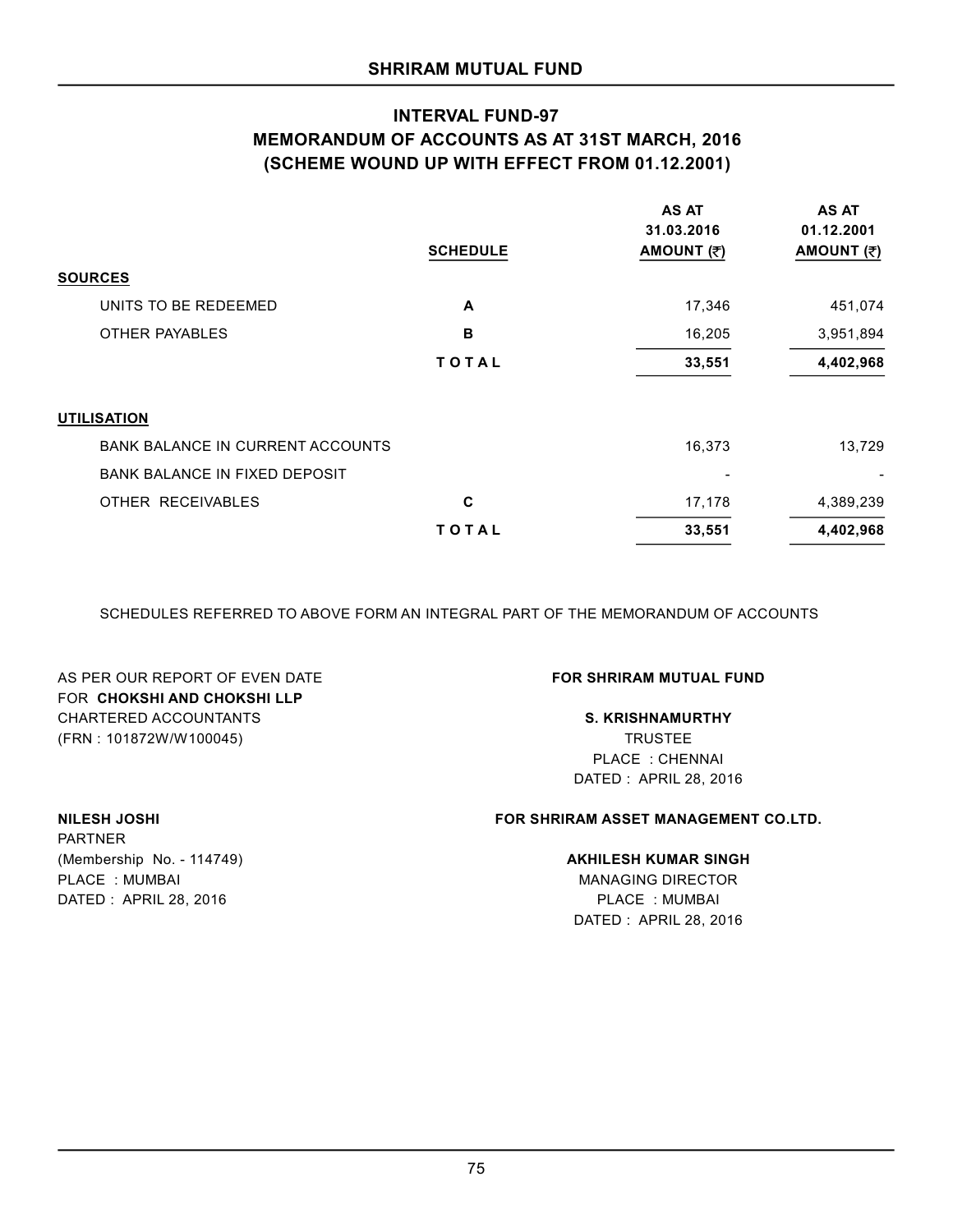# **INTERVAL FUND-97 SCHEDULES TO MEMORANDUM OF ACCOUNTS AS ON 31.03.2016**

|                                                                                     | <b>SCHEDULE</b> | <b>AS AT</b><br>31.03.2016<br>AMOUNT (₹) | <b>AS AT</b><br>01.12.2001<br>AMOUNT (₹) |
|-------------------------------------------------------------------------------------|-----------------|------------------------------------------|------------------------------------------|
| <b>SOURCES</b>                                                                      | A               |                                          |                                          |
| <b>UNITS TO BE REDEEMED</b>                                                         |                 |                                          |                                          |
| Money payable on 1,400 units at the<br>final redemption value of Rs.12.39 per unit. |                 |                                          |                                          |
|                                                                                     | TOTAL           | 17,346                                   | 451,074                                  |
| <b>OTHER PAYABLES</b>                                                               | B               |                                          |                                          |
| <b>Sundry Creditors</b>                                                             |                 | 15,676                                   | 129,002                                  |
| Tax Deducted At Source                                                              |                 | 500                                      | 759                                      |
| Payble to sponsors against<br>redeemption                                           |                 |                                          | 3,762,705                                |
| Due to Inter Scheme                                                                 |                 |                                          | 19,428                                   |
| <b>Other Liabilities</b>                                                            |                 |                                          |                                          |
|                                                                                     |                 | 16,176                                   | 3,911,894                                |
| <b>Outstanding Expenses (Net)</b>                                                   |                 | 29                                       | 40,000                                   |
|                                                                                     | TOTAL           | 16,205                                   | 3,951,894                                |
| <b>OTHER RECEIVABLES</b>                                                            | $\mathbf c$     |                                          |                                          |
| <b>Contracts for sale of investment</b>                                             |                 |                                          |                                          |
| <b>Associate Companies</b>                                                          |                 |                                          | 3,982,049                                |
| Others                                                                              |                 |                                          | 239,376                                  |
|                                                                                     |                 |                                          | 4,221,425                                |
| Other receivable                                                                    |                 | 17,178                                   | 167,814                                  |
|                                                                                     | TOTAL           | 17,178                                   | 4,389,239                                |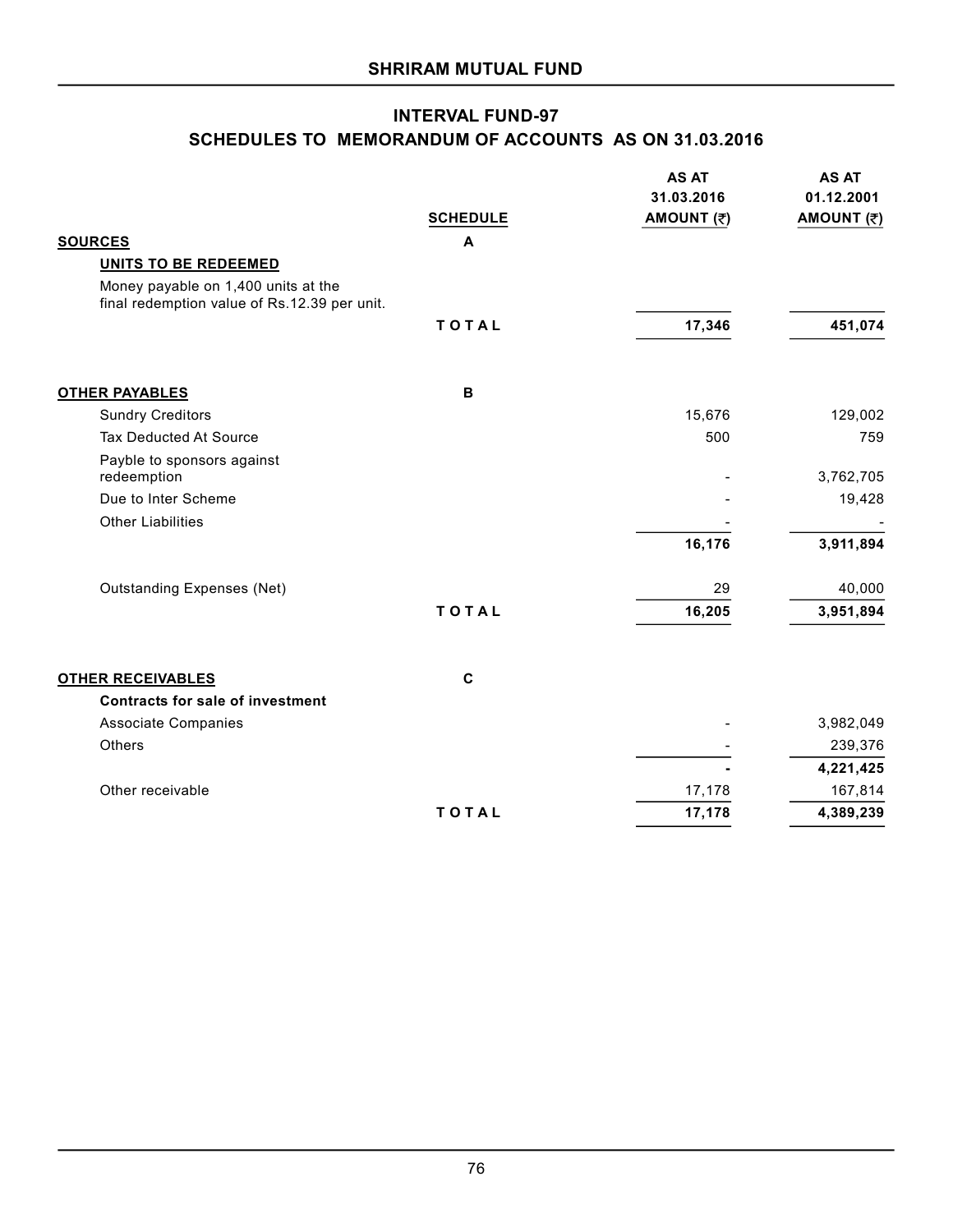# **SHRIRAM MUTUAL FUND**

|                              |                 | AS OF<br>31.03.2016 (₹) | AS OF<br>01.12.2001 (₹) |
|------------------------------|-----------------|-------------------------|-------------------------|
|                              | <b>GROUPING</b> |                         |                         |
| <b>OTHER PAYABLES</b>        | B               |                         |                         |
| <b>SUNDRY CREDITORS</b>      |                 |                         |                         |
| H N MOTIWALA & CO.           |                 |                         | 66,248                  |
| <b>CHOKSHI &amp; CHOKSHI</b> |                 | 15,676                  |                         |
| R & D CONSULTANT             |                 |                         | 11,692                  |
| <b>ILFS</b>                  |                 |                         | 3,511                   |
| <b>SURBHI GRAPHICS</b>       |                 |                         | 43,276                  |
| <b>MAKKAL KURAL</b>          |                 |                         | 2,672                   |
| <b>TRINITY MIRROR</b>        |                 |                         | 1,603                   |
|                              | TOTAL           | 15,676                  | 129,002                 |
| DUE TO INTER SCHEME          |                 |                         |                         |
| <b>SRMF TAX GUARDIAN 95</b>  |                 |                         | 2,753                   |
| <b>SRMF TAX GUARDIAN 96</b>  |                 |                         | 16,675                  |
|                              | TOTAL           |                         | 19,428                  |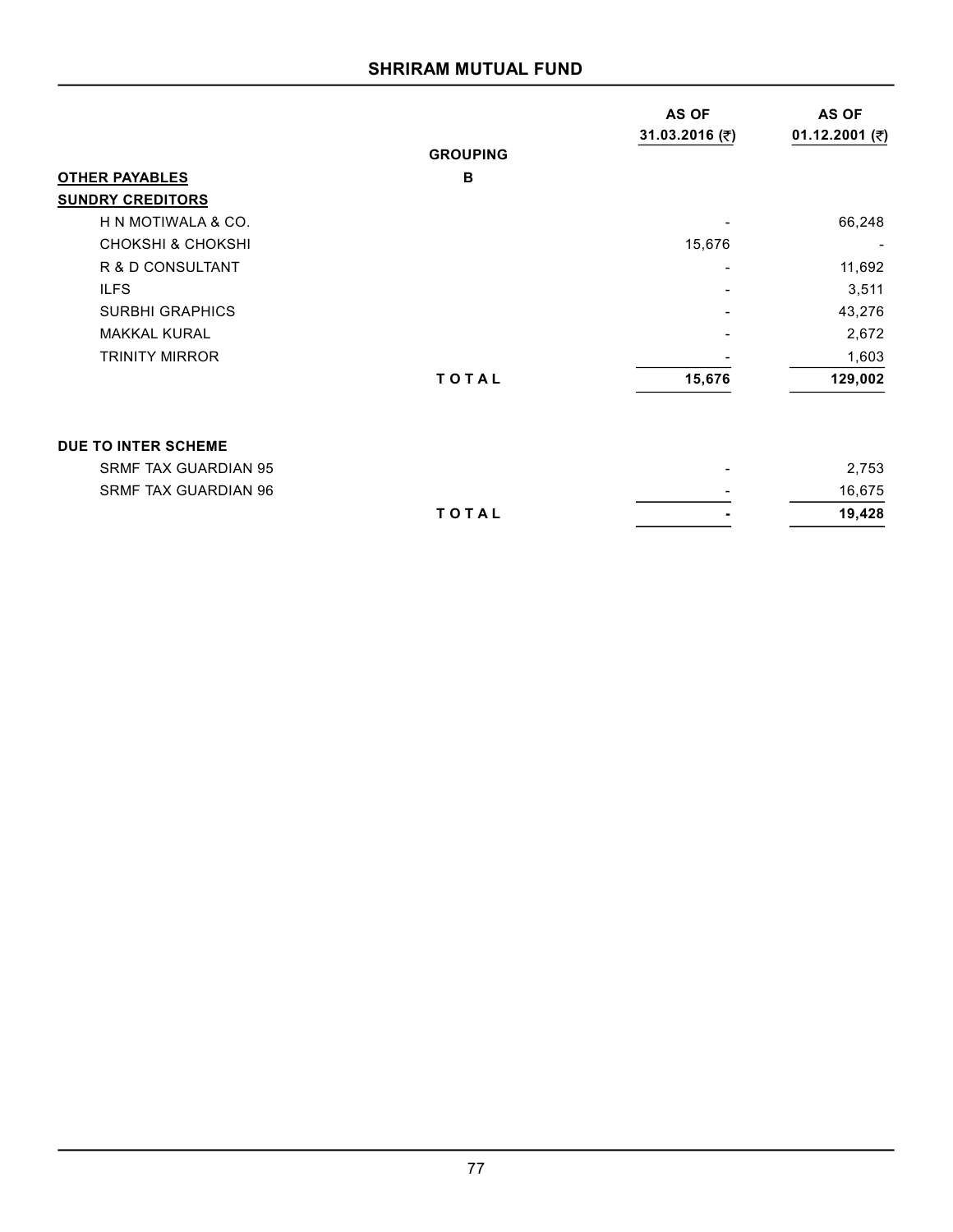# **SHRIRAM MUTUAL FUND**

|                                                                    |             | <b>AS OF</b><br>31.03.2016 (₹) | <b>AS OF</b><br>01.12.2001 (₹) |
|--------------------------------------------------------------------|-------------|--------------------------------|--------------------------------|
| <b>BALANCE WITH BANKS IN CURRENT ACCOUNT</b>                       |             |                                |                                |
| CENTRAL BANK OF INDIA                                              |             | 16,373                         | 8,929                          |
| THE LAKSHMI VILAS BANK LTD.                                        |             |                                | 4,800                          |
|                                                                    | TOTAL       | 16,373                         | 13,729                         |
| <b>DEPOSIT WITH BANK</b>                                           |             |                                |                                |
| With Central Bank of India                                         |             |                                |                                |
|                                                                    | TOTAL       |                                |                                |
|                                                                    |             |                                |                                |
| <b>OTHER RECEIVABLES</b><br><b>CONTRACT FOR SALE OF INVESTMENT</b> | $\mathbf c$ |                                |                                |
| <b>Associate Companies</b>                                         |             |                                |                                |
| MILLENIUM FINANCE                                                  |             |                                | 1,980,283                      |
| <b>GENIUS FINANCE &amp; INVESTMENT</b>                             |             |                                | 2,001,766                      |
|                                                                    | TOTAL       |                                | 3,982,049                      |
| <b>CONTRACT FOR SALE OF INVESTMENT</b>                             |             |                                |                                |
| <b>Others</b>                                                      |             |                                |                                |
| <b>ASIT C MEHTA</b>                                                |             |                                | 112,491                        |
| KEYNOTE CAPITAL LTD.                                               |             |                                | 126,885                        |
|                                                                    | TOTAL       |                                | 239,376                        |
| <b>OTHER RECEIVABLE</b>                                            |             |                                |                                |
| <b>TDS RECEIVABLE</b>                                              |             |                                |                                |
| SHRIRAM ASSET MANAGEMENT CO                                        |             | 17,178                         | 167,814                        |
|                                                                    | TOTAL       | 17,178                         | 167,814                        |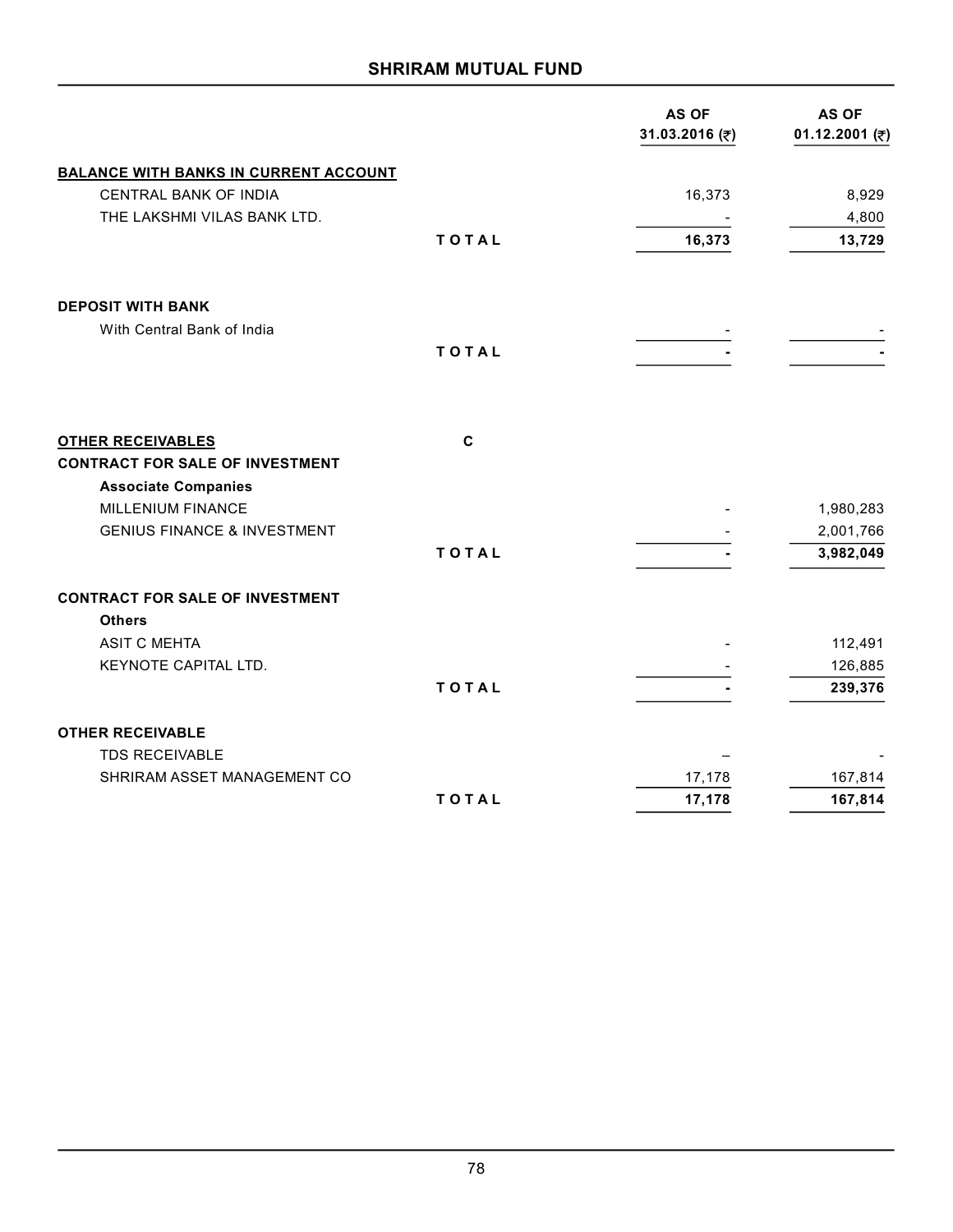# **INTERVAL FUND 97**

# **S C H E D U L E - D**

## **NOTES TO MEMORANDUM OF ACCOUNTS FOR THE PERIOD FROM 2ND DECEMBER 2001 TO 31ST MARCH 2016**

## **1) ORGANISATION :**

The Shriram Mutual Fund - Interval Fund 97 (the "Scheme") was launched on 30th June, 1997, as Growth Oriented Scheme for a period of Ten Years ending 13th August, 2007. The Scheme provided for repurchase and resale at periodic intervals. Considering the trend in the volume of repurchases undertaken by the Fund, the Trustees of the Shriram Mutual Fund decided to wind up the scheme prematurely. Accordingly, the scheme was wound up effective 1st December, 2001.

**2)** After making appropriate provision for meeting the expenses connected with winding up, the redemption value at the time of winding up was worked out at Rs.12.39 per unit.

### **3) Movement in Units :**

|                                    | <u>Nos.</u> | <b>Rupees</b> |
|------------------------------------|-------------|---------------|
| Balance as of 01.12.2001           | 36.400      | 451,074       |
| Less: Redemption during the period | 35,000      | 433.728       |
| Closing Balance on 31.03.2016      | 1.400       | 17.346        |
|                                    |             |               |

**4)** Figures as on the date of Winding up i.e. as of 1st December, 2001 are given for comparision. The figures have been regrouped or rearranged wherever considered necessary.

# FOR **CHOKSHI AND CHOKSHI LLP** CHARTERED ACCOUNTANTS **S. KRISHNAMURTHY** (FRN : 101872W/W100045) TRUSTEE

PARTNER

## **FOR SHRIRAM MUTUAL FUND**

PLACE : CHENNAI DATED : APRIL 28, 2016

## **NILESH JOSHI FOR SHRIRAM ASSET MANAGEMENT CO.LTD.**

## (Membership No. - 114749) **AKHILESH KUMAR SINGH**

PLACE : MUMBAI MANAGING DIRECTOR DATED : APRIL 28, 2016 PLACE : MUMBAI DATED : APRIL 28, 2016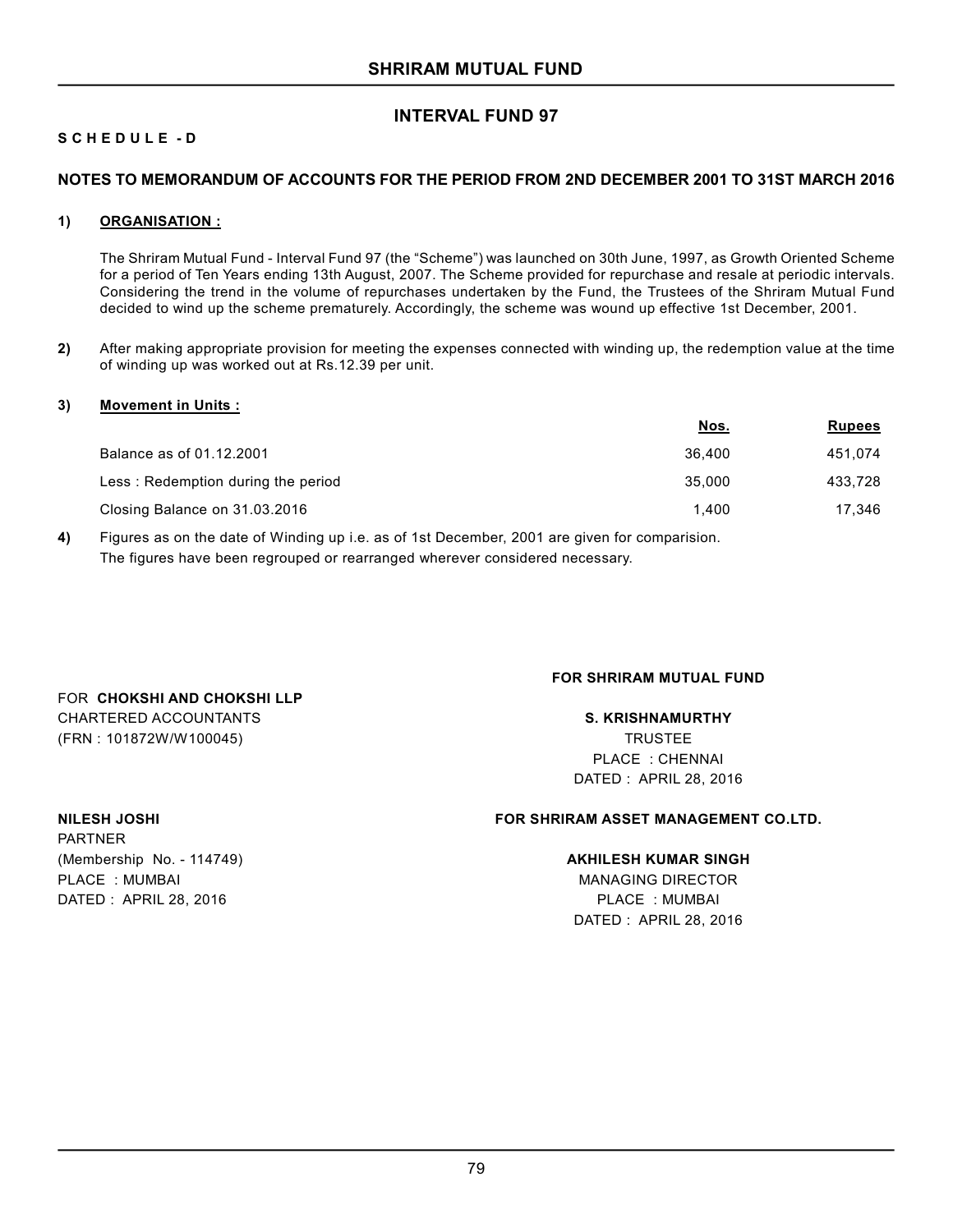NOTES

| ۰ |
|---|
|   |